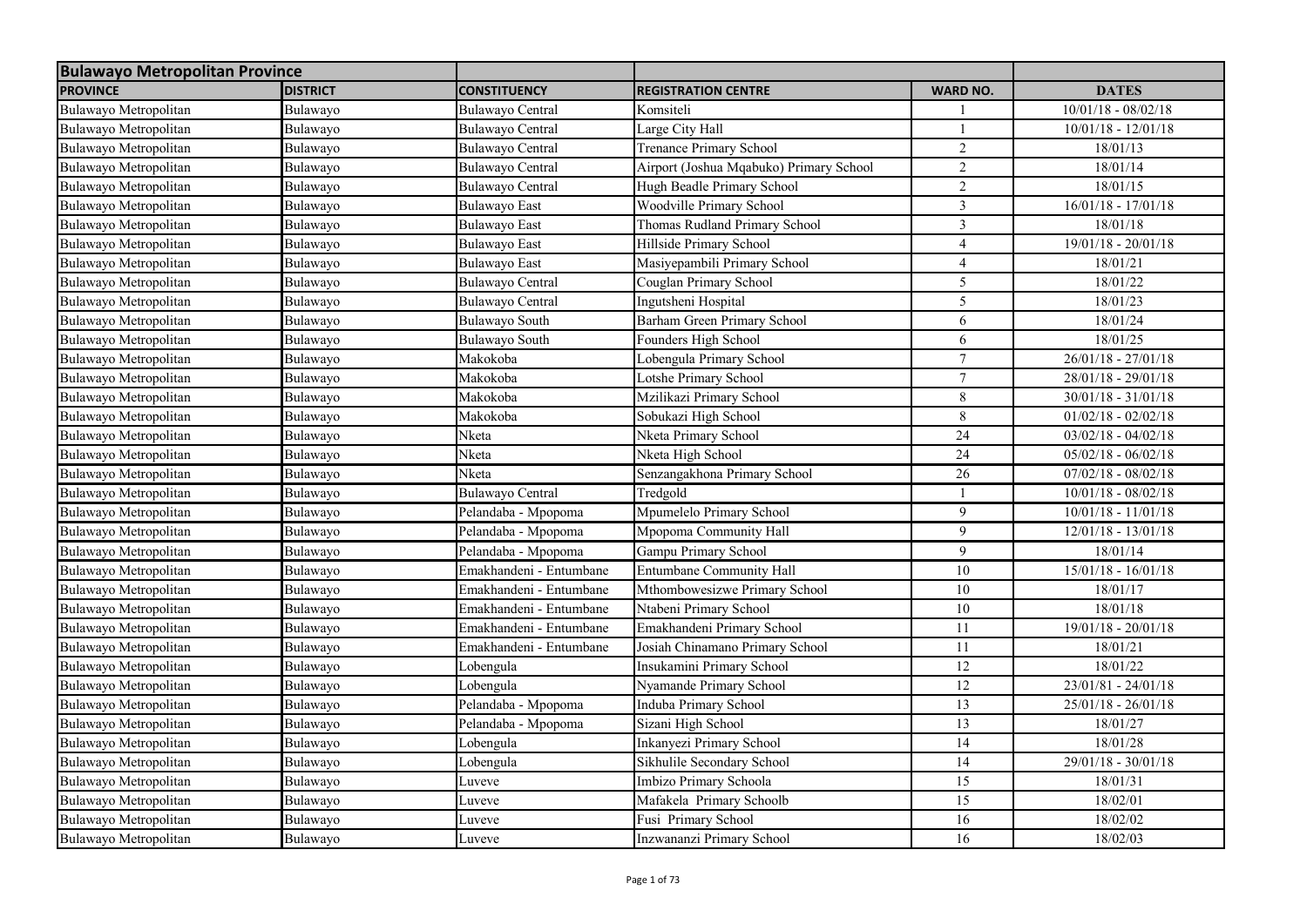| <b>PROVINCE</b>                     | <b>DISTRICT</b> | <b>CONSTITUENCY</b> | <b>REGISTRATION CENTRE</b>            | <b>WARD NO.</b> | <b>DATES</b>          |
|-------------------------------------|-----------------|---------------------|---------------------------------------|-----------------|-----------------------|
| Bulawayo Metropolitan               | Bulawayo        | Magwegwe            | Magwegwe Primary School               | 18              | 18/02/04              |
| Bulawayo Metropolitan               | Bulawayo        | Magwegwe            | Magwegwe Secondary School             | $\overline{18}$ | 18/02/05              |
| Bulawayo Metropolitan               | Bulawayo        | Luveve              | Cowdray Park Primary School           | 28              | 18/02/06              |
| Bulawayo Metropolitan               | Bulawayo        | Luveve              | Cowdray Park High School              | $28\,$          | $07/02/18 - 08/02/18$ |
| Bulawayo Metropolitan               | Bulawayo        | Bulawayo Central    | <b>Bulawayo Centre</b>                | $\mathbf{1}$    | $10/01/18 - 08/02/18$ |
| Bulawayo Metropolitan               | Bulawayo        | Nkulumane           | Mgoqo Primary School                  | $\overline{20}$ | $10/01/18 - 12/01/18$ |
| Bulawayo Metropolitan               | Bulawayo        | Nkulumane           | Nkulumane Library                     | $20\,$          | $13/01/18 - 14/01/18$ |
| Bulawayo Metropolitan               | Bulawayo        | Bulawayo South      | Sizinda Community Hall                | 21              | 18/01/15              |
| Bulawayo Metropolitan               | Bulawayo        | Bulawayo South      | Tshabalala Community Hall             | 21              | 18/01/16              |
| Bulawayo Metropolitan               | Bulawayo        | Nkulumane           | Mandwandwe Secondary School           | $\overline{22}$ | 18/01/17              |
| Bulawayo Metropolitan               | Bulawayo        | Nkulumane           | Nkulumane Community Hall              | $\overline{22}$ | $18/01/18 - 21/01/18$ |
| Bulawayo Metropolitan               | Bulawayo        | Nkulumane           | Mgombane Primary School               | $\overline{23}$ | 18/01/22              |
| Bulawayo Metropolitan               | Bulawayo        | Nkulumane           | <b>Oueen Elizabeth Primary School</b> | $\overline{23}$ | $23/01/18 - 24/01/18$ |
| Bulawayo Metropolitan               | Bulawayo        | Nketa               | Manondwane Primary School             | 25              | 18/01/25              |
| Bulawayo Metropolitan               | Bulawayo        | Nketa               | Mgiqika Primary School                | 25              | $26/01/18 - 27/01/18$ |
| Bulawayo Metropolitan               | Bulawayo        | Pumula              | Dumezweni Primary School              | 27              | 28/01/18 - 29/01/18   |
| Bulawayo Metropolitan               | Bulawayo        | Pumula              | Pumula South Hall                     | 27              | $30/01/18 - 31/01/18$ |
| Bulawayo Metropolitan               | Bulawayo        | Pumula              | Pumula High School                    | 17              | 18/02/01              |
| Bulawayo Metropolitan               | Bulawayo        | Pumula              | Malindela Primary School              | $\overline{17}$ | $02/02/18 - 03/02/18$ |
| Bulawayo Metropolitan               | Bulawayo        | Pumula              | Amhlope Secondary School              | 19              | 18/02/04              |
| Bulawayo Metropolitan               | Bulawayo        | Pumula              | Godlwayo Primary School               | 19              | 18/02/05              |
| Bulawayo Metropolitan               | Bulawayo        | Magwegwe            | Masotsha Secondary School             | 29              | 18/02/06              |
| Bulawayo Metropolitan               | Bulawayo        | Magwegwe            | J. W. Mthimkhulu Primary School       | 29              | $07/02/18 - 08/02/18$ |
| <b>Harare Metropolitan Province</b> |                 |                     |                                       |                 |                       |
| <b>PROVINCE</b>                     | <b>DISTRICT</b> | <b>CONSTITUENCY</b> | <b>REGISTRATION CENTRE</b>            | <b>WARD NO.</b> | <b>DATES</b>          |
| Harare Metropolitan                 | Harare          | <b>Budiriro</b>     | Budiriro 1 Primary School             | 33              | $10/01/18 - 14/01/18$ |
| Harare Metropolitan                 | Harare          | Budiriro            | <b>Budiriro 5 Primary School</b>      | 43              | $10/01/18 - 14/01/18$ |
| Harare Metropolitan                 | Harare          | Glen View North     | Glen View 2 Primary School            | 30              | $10/01/18 - 14/01/18$ |
| Harare Metropolitan                 | Harare          | Glen View South     | Glen View 1 Primary School            | 31              | $10/01/18 - 14/01/18$ |
| Harare Metropolitan                 | Harare          | Glen Norah          | Glen Norah High 1 School              | 27              | $10/01/18 - 14/01/18$ |
| Harare Metropolitan                 | Harare          | Glen Norah          | Chembira Primary School               | 28              | $10/01/18 - 14/01/18$ |
| Harare Metropolitan                 | Harare          | Highfield West      | Kwayedza High School                  | 26              | $10/01/18 - 14/01/18$ |
| Harare Metropolitan                 | Harare          | Highfield West      | Zuvarabuda Primary School             | $\overline{29}$ | $10/01/18 - 14/01/18$ |
| Harare Metropolitan                 | Harare          | Dzivarasekwa        | Dzivarasekwa 1 High School            | $\overline{39}$ | 15/01/18 - 19/01/18   |
| Harare Metropolitan                 | Harare          | Dzivarasekwa        | Yamurai Primary School                | 40              | $15/01/18 - 19/01/18$ |
| Harare Metropolitan                 | Harare          | Kuwadzana East      | Kuwadzana 1 High School               | 37              | 15/01/18 - 19/01/18   |
| Harare Metropolitan                 | Harare          | Kuwadzana           | Kuwadzana 8 Primary School            | 44              | $15/01/18 - 19/01/18$ |
| Harare Metropolitan                 | Harare          | Mufakose            | Mufakose 4 Secondary School           | $\overline{34}$ | $15/01/18 - 19/01/18$ |
| Harare Metropolitan                 | Harare          | Mufakose            | Makundano Primary School              | 35              | $15/01/18 - 19/01/18$ |
| Harare Metropolitan                 | Harare          | Kambuzuma           | Rukudzo Primary School                | $\overline{14}$ | $15/01/18 - 19/01/18$ |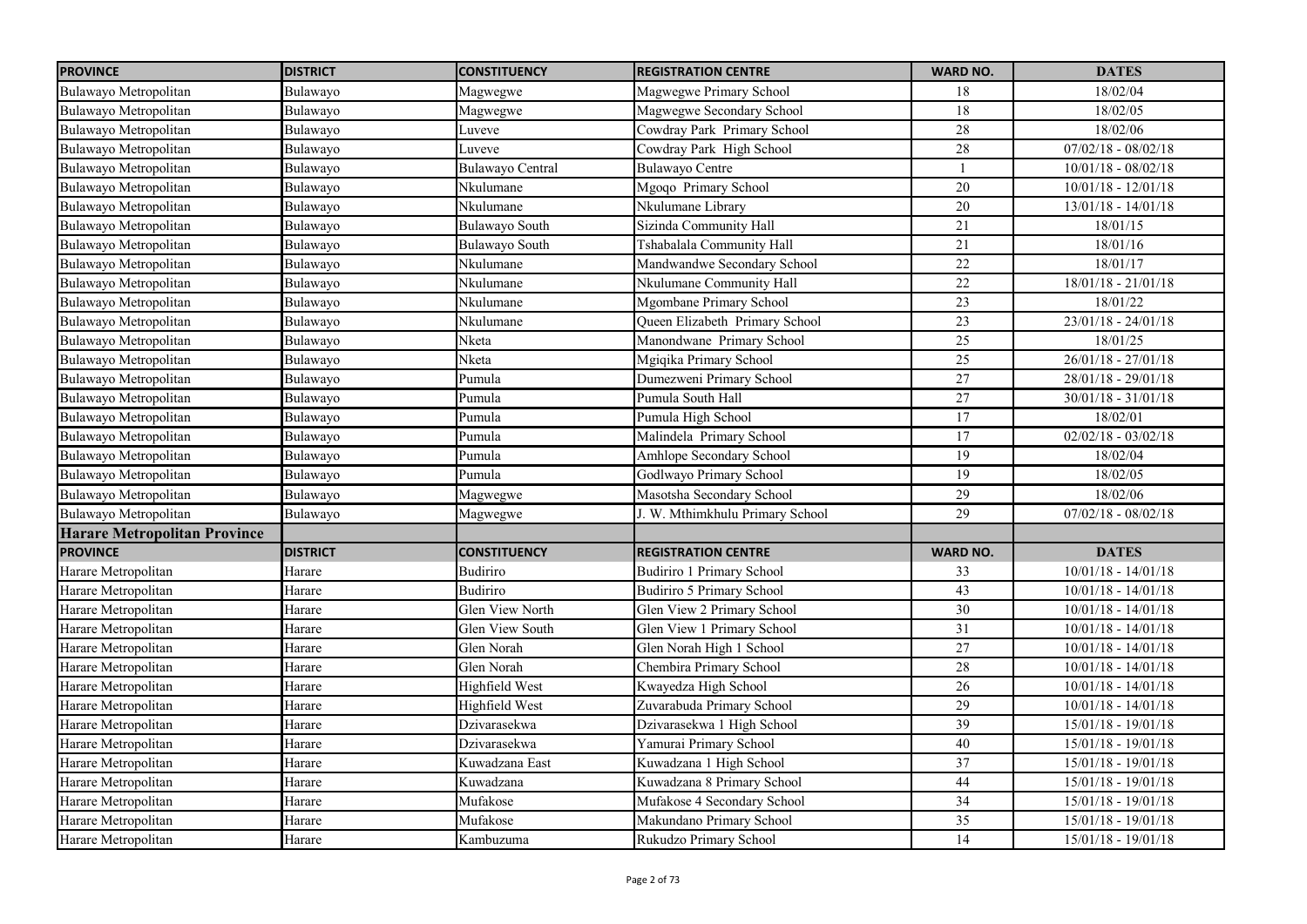| <b>PROVINCE</b>     | <b>DISTRICT</b> | <b>CONSTITUENCY</b> | <b>REGISTRATION CENTRE</b>      | <b>WARD NO.</b>  | <b>DATES</b>          |
|---------------------|-----------------|---------------------|---------------------------------|------------------|-----------------------|
| Harare Metropolitan | Harare          | Kambuzuma           | <b>Lyton Primary School</b>     | 14               | $15/01/18 - 19/01/18$ |
| Harare Metropolitan | Harare          | Hatfield            | Waterfalls Infant School        | 23               | $20/01/18 - 24/01/18$ |
| Harare Metropolitan | Harare          | Harare Central      | Cranborne High School           | $\overline{2}$   | $20/01/18 - 24/01/18$ |
| Harare Metropolitan | Harare          | Mbare               | Gwinyai Primary School          | $\mathfrak{Z}$   | $20/01/18 - 24/01/18$ |
| Harare Metropolitan | Harare          | Southerton          | Southerton Primary School       | 13               | $20/01/18 - 24/01/18$ |
| Harare Metropolitan | Harare          | Warren Park         | <b>Belvedere Primary School</b> | 5                | $20/01/18 - 24/01/18$ |
| Harare Metropolitan | Harare          | <b>Warren Park</b>  | Warren Park 1 Primary School    | $\overline{15}$  | $20/01/18 - 24/01/18$ |
| Harare Metropolitan | Harare          | Sunningdale         | Sunningdale 1 Primary School    | 10               | $20/01/18 - 24/01/18$ |
| Harare Metropolitan | Harare          | Sunningdale         | Shingirai Primary School        | 12               | $20/01/18 - 24/01/18$ |
| Harare Metropolitan | Harare          | Harare North        | Greystone Park Primary School   | $18\,$           | $25/01/18 - 29/01/18$ |
| Harare Metropolitan | Harare          | Harare North        | Hatcliffe Community Hall        | 42               | $25/01/18 - 29/01/18$ |
| Harare Metropolitan | Harare          | Harare West         | Afred Beit Primary School       | 16               | 25/01/18 - 29/01/18   |
| Harare Metropolitan | Harare          | Harare West         | Marlborough District Office     | 41               | $25/01/18 - 29/01/18$ |
| Harare Metropolitan | Harare          | Harare East         | Highlands Primary School        | $8\,$            | $25/01/18 - 29/01/18$ |
| Harare Metropolitan | Harare          | Harare East         | Courtney Selous Primary School  | 9                | $25/01/18 - 29/01/18$ |
| Harare Metropolitan | Harare          | Harare East         | Tafara 1 Primary School         | 46               | 25/01/18 - 29/01/18   |
| Harare Metropolitan | Harare          | Mabvuku Tafara      | Mwanandishe Primary School      | 20               | 25/01/18 - 29/01/18   |
| Harare Metropolitan | Harare          | Epworth             | <b>Epworth Primary School</b>   |                  | $30/01/18 - 03/02/18$ |
| Harare Metropolitan | Harare          | Epworth             | Chizungu Primary School         | $\overline{4}$   | $30/01/18 - 03/02/18$ |
| Harare Metropolitan | Harare          | Epworth             | Kubatana Primary School         | 5                | $30/01/18 - 03/02/18$ |
| Harare Metropolitan | Harare          | Epworth             | Mabvazuva Secondary School      | $\boldsymbol{7}$ | $30/01/18 - 03/02/18$ |
| Harare Metropolitan | Harare          | Harare South        | Ddf Manyame Hall                |                  | $30/01/18 - 03/02/18$ |
| Harare Metropolitan | Harare          | Harare South        | Hopley Clinic                   |                  | $30/01/18 - 03/02/18$ |
| Harare Metropolitan | Harare          | Harare South        | Chigwende Ushewekunze Tent      | $\mathbf{1}$     | $30/01/18 - 03/02/18$ |
| Harare Metropolitan | Harare          | Harare South        | Kutsaga Research Primary School |                  | $30/01/18 - 03/02/18$ |
| Harare Metropolitan | Harare          | Highfield East      | Chipembere Primary School       | 24               | $04/02/18 - 08/02/18$ |
| Harare Metropolitan | Harare          | Highfield East      | Mhofu Primary School            | $\overline{25}$  | $04/02/18 - 08/02/18$ |
| Harare Metropolitan | Harare          | Mount Pleasant      | Avondale Primary School         | $\tau$           | $04/02/18 - 08/02/18$ |
| Harare Metropolitan | Harare          | Mount Pleasant      | Vainona Primary School          | $\overline{17}$  | $04/02/18 - 08/02/18$ |
| Harare Metropolitan | Harare          | Harare Central      | Town House                      | 6                | $04/02/18 - 08/02/18$ |
| Harare Metropolitan | Harare          | Harare Central      | Town House                      | 6                | $04/02/18 - 08/02/18$ |
| Harare Metropolitan | Harare          | Harare Central      | Town House                      | 6                | $04/02/18 - 08/02/18$ |
| Harare Metropolitan | Harare          | Harare Central      | Town House                      | 6                | $04/02/18 - 08/02/18$ |
| Harare Metropolitan | Chitungwiza     | Chitungwiza North   | Seke 6 High School              | 17               | $10/01/18 - 14/01/18$ |
| Harare Metropolitan | Chitungwiza     | St Marys            | Zengeza 7 Primary School        | 8                | $10/01/18 - 14/01/18$ |
| Harare Metropolitan | Chitungwiza     | Chitungwiza North   | Dzidzai Primary School          | 21               | $15/01/18 - 19/01/18$ |
| Harare Metropolitan | Chitungwiza     | Zengeza East        | Ndangariro Primary School       | 13               | $15/01/18 - 19/01/18$ |
| Harare Metropolitan | Chitungwiza     | Chitungwiza South   | Seke 4 High School              | 23               | $20/01/18 - 24/01/18$ |
| Harare Metropolitan | Chitungwiza     | Zengeza East        | Vimbai Primary School           | 16               | $20/01/18 - 24/01/18$ |
| Harare Metropolitan | Chitungwiza     | Chitungwiza South   | Seke 13 Primary School          | 18               | 25/01/18 - 29/01/18   |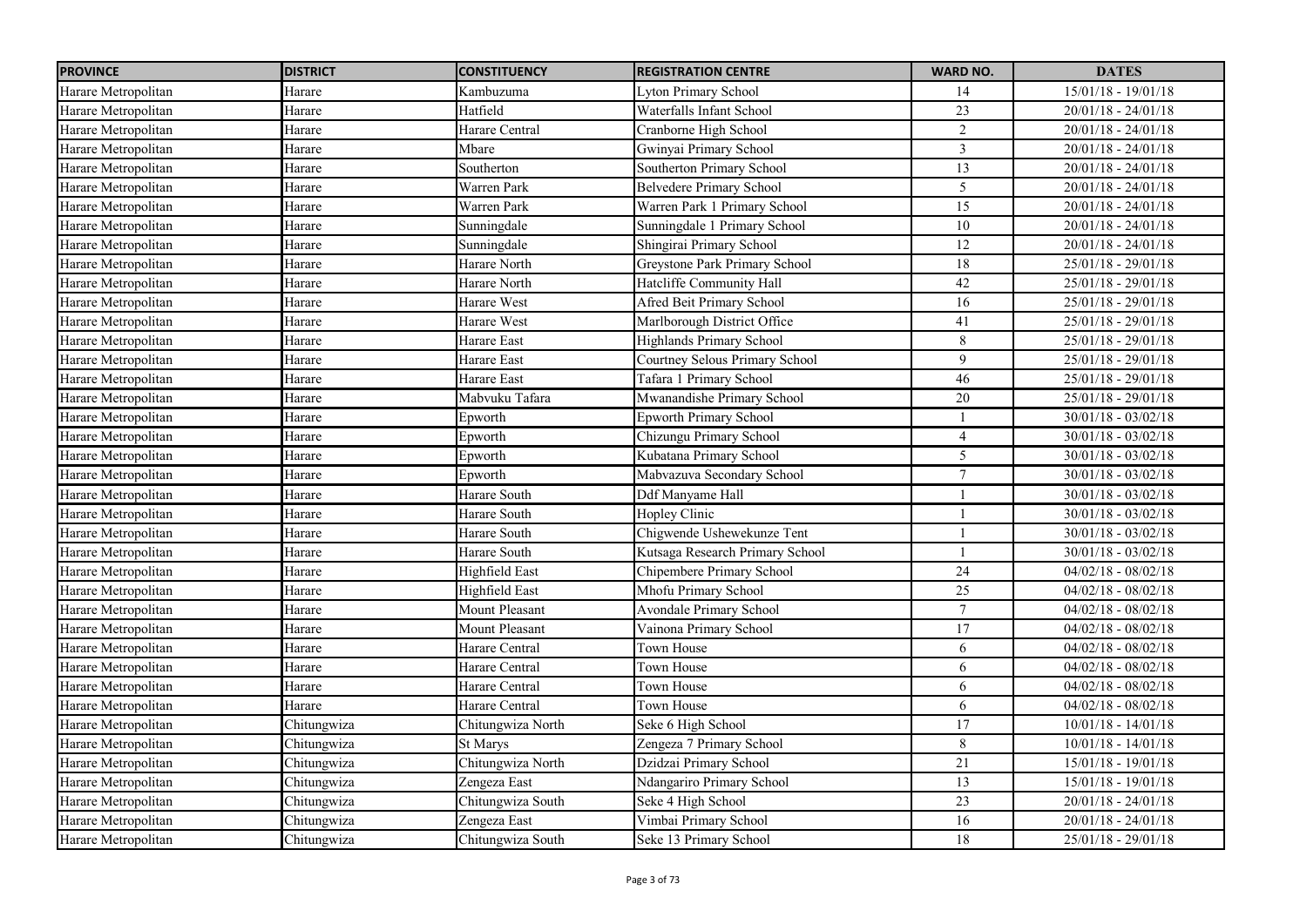| <b>PROVINCE</b>            | <b>DISTRICT</b> | <b>CONSTITUENCY</b>   | <b>REGISTRATION CENTRE</b>    | <b>WARD NO.</b>         | <b>DATES</b>          |
|----------------------------|-----------------|-----------------------|-------------------------------|-------------------------|-----------------------|
| Harare Metropolitan        | Chitungwiza     | Zengeza West          | Tadzikamidzi Primary School   | 6                       | 25/01/18 - 29/01/18   |
| Harare Metropolitan        | Chitungwiza     | St Marys              | Shingai Primary School        | $\overline{2}$          | $30/01/18 - 03/02/18$ |
| Harare Metropolitan        | Chitungwiza     | Zengeza West          | Zengeza 2 Shops               | $\overline{10}$         | $30/01/18 - 03/02/18$ |
| Harare Metropolitan        | Chitungwiza     | St Marys              | Chigovanyika Car Park Tent    | 5                       | $04/02/18 - 08/02/18$ |
| Harare Metropolitan        | Chitungwiza     | Zengeza West          | Zengeza 8 Primary School      | $\overline{12}$         | $04/02/18 - 08/02/18$ |
| Harare Metropolitan        | Chitungwiza     | Chitungwiza North     | Chitungwiza District Registry | $\overline{25}$         | $10/01/18 - 08/02/18$ |
| Harare Metropolitan        | Chitungwiza     | Zengeza West          | Chitungwiza Head Office       | 11                      | $10/01/18 - 08/02/18$ |
| Harare Metropolitan        | Harare          | Harare Central        | Town House                    | 6                       | $10/01/18 - 08/02/18$ |
| Harare Metropolitan        | Harare          | Harare Central        | Town House                    | 6                       | $10/01/18 - 08/02/18$ |
| Harare Metropolitan        | Harare          | <b>Highfield East</b> | Zimbabwe Hall                 | $\overline{25}$         | $10/01/18 - 08/02/18$ |
| Harare Metropolitan        | Harare          | Kuwadzana             | Kuwadzana 2 High School       | $\overline{38}$         | $10/01/18 - 08/02/18$ |
| Harare Metropolitan        | Harare          | Mabvuku Tafara        | Mabvuku Red Bull Hall         | $20\,$                  | $10/01/18 - 08/02/18$ |
| Harare Metropolitan        | Harare          | Hatfield              | Hatfield Community Hall       | $\overline{22}$         | $10/01/18 - 08/02/18$ |
| Harare Metropolitan        | Harare          | <b>Mount Pleasant</b> | Mt Pleasant Community Hall    | 17                      | $10/01/18 - 08/02/18$ |
| Harare Metropolitan        | Harare          | Epworth               | Epworth Local Board Hall      | $\overline{2}$          | $10/01/18 - 08/02/18$ |
| <b>Manicaland Province</b> |                 |                       |                               |                         |                       |
| <b>PROVINCE</b>            | <b>DISTRICT</b> | <b>CONSTITUENCY</b>   | <b>REGISTRATION CENTRE</b>    | <b>WARD NO.</b>         | <b>DATES</b>          |
| Manicaland                 | Buhera          | <b>Buhera West</b>    | Murambinda B Primary School   | 14                      | $10/01/18 - 11/01/18$ |
| Manicaland                 | Buhera          | <b>Buhera Central</b> | Pedzisai Primary School       | 21                      | 18/01/12              |
| Manicaland                 | Buhera          | Buhera South          | Nyadi Primary School          | 24                      | 18/01/13              |
| Manicaland                 | Buhera          | Buhera South          | Muzokomba Secondary School    | $24\,$                  | $14/01/18 - 15/01/18$ |
| Manicaland                 | Buhera          | <b>Buhera Central</b> | Gotora Primary School         | 22                      | 18/01/16              |
| Manicaland                 | Buhera          | <b>Buhera Central</b> | <b>Bangure Primary School</b> | 19                      | 18/01/17              |
| Manicaland                 | Buhera          | <b>Buhera Central</b> | Ndyarima Primary School       | 19                      | $18/01/18 - 19/01/18$ |
| Manicaland                 | Buhera          | <b>Buhera Central</b> | <b>Bika Primary School</b>    | 16                      | $20/01/18 - 21/01/18$ |
| Manicaland                 | Buhera          | <b>Buhera Central</b> | Nechavava Primary School      | 16                      | 18/01/22              |
| Manicaland                 | Buhera          | <b>Buhera West</b>    | Mudanda Primary School        | 14                      | $23/01/18 - 24/01/18$ |
| Manicaland                 | Buhera          | <b>Buhera West</b>    | Mamunyadza Secondary School   | 6                       | $25/01/18 - 26/01/18$ |
| Manicaland                 | Buhera          | <b>Buhera West</b>    | Nerutanga Primary School      | $\overline{4}$          | 18/01/27              |
| Manicaland                 | Buhera          | <b>Buhera West</b>    | Maburutse Primary School      | $\overline{2}$          | $28/01/18 - 29/01/18$ |
| Manicaland                 | Buhera          | <b>Buhera West</b>    | Chapwanya Primary School      | $\overline{2}$          | $30/01/18 - 31/01/18$ |
| Manicaland                 | Buhera          | <b>Buhera West</b>    | Mudzamiri Primary School      |                         | $01/02/18 - 02/02/18$ |
| Manicaland                 | Buhera          | <b>Buhera West</b>    | Zvembira Secondary School     | 1                       | $03/02/18 - 04/02/18$ |
| Manicaland                 | Buhera          | <b>Buhera West</b>    | Gwebu Primary School          | $\overline{\mathbf{3}}$ | $05/02/18 - 06/02/18$ |
| Manicaland                 | Buhera          | <b>Buhera West</b>    | Makumbe Primary School        | 5                       | $07/02/18 - 08/02/18$ |
| Manicaland                 | <b>Buhera</b>   | <b>Buhera West</b>    | Madzivire Primary School      | 15                      | 18/01/10              |
| Manicaland                 | Buhera          | <b>Buhera Central</b> | Machiragwama Priamry School   | 23                      | $11/01/18 - 12/01/18$ |
| Manicaland                 | Buhera          | Buhera South          | Zangama Primary School        | 25                      | 18/01/13              |
| Manicaland                 | Buhera          | <b>Buhera South</b>   | Dune Primary School           | $28\,$                  | 18/01/14              |
| Manicaland                 | Buhera          | Buhera South          | Chapanduka Primary School     | 28                      | $15/01/18 - 16/01/18$ |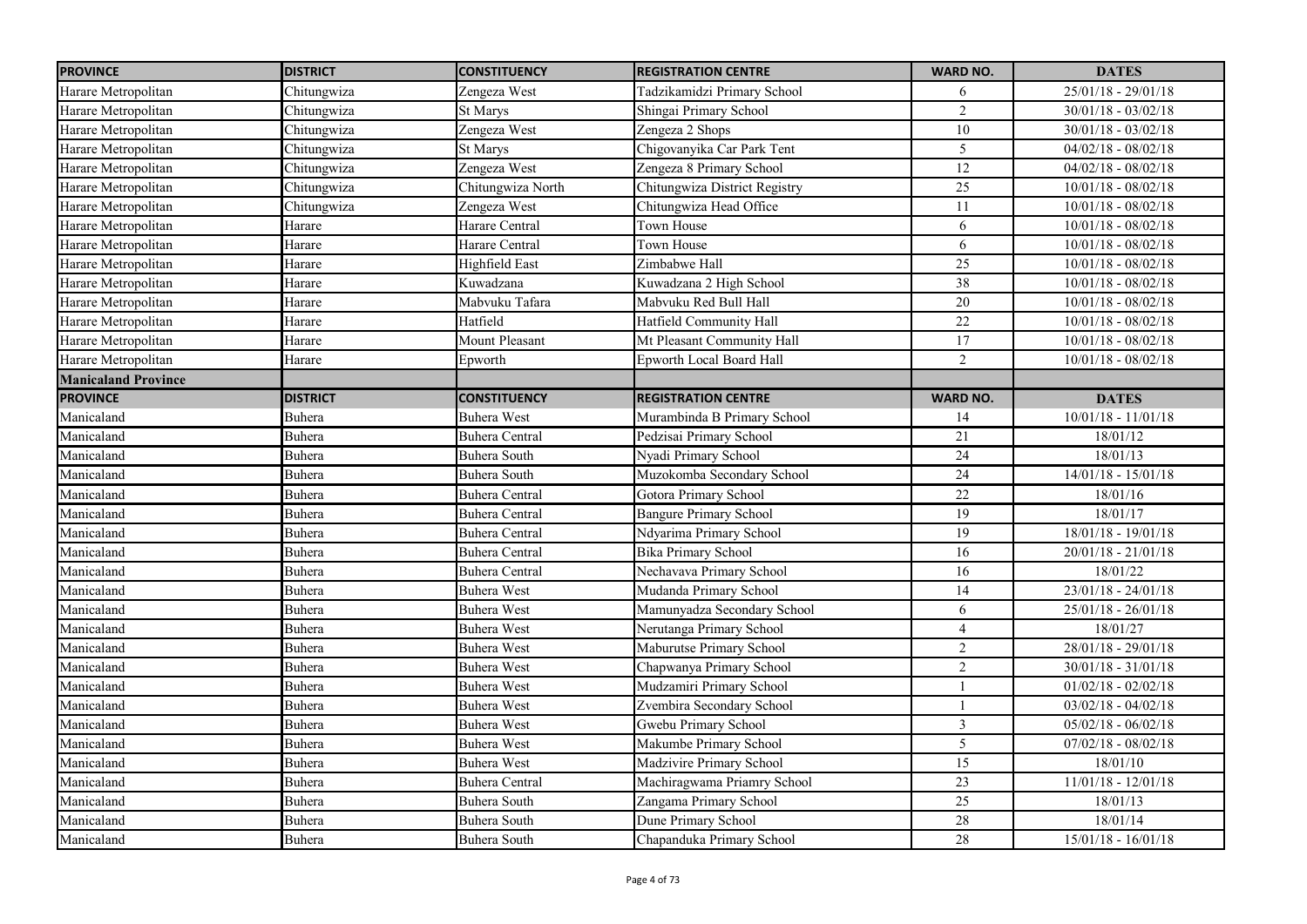| <b>PROVINCE</b> | <b>DISTRICT</b> | <b>CONSTITUENCY</b>   | <b>REGISTRATION CENTRE</b>       | <b>WARD NO.</b> | <b>DATES</b>          |
|-----------------|-----------------|-----------------------|----------------------------------|-----------------|-----------------------|
| Manicaland      | Buhera          | Buhera South          | Jori Primary School              | 28              | 18/01/17              |
| Manicaland      | Buhera          | Buhera South          | Mutiusinazita Secondary School   | 27              | $18/01/18 - 20/01/18$ |
| Manicaland      | Buhera          | Buhera South          | Muchuwa Primary School           | $\overline{26}$ | $21/01/18 - 22/01/18$ |
| Manicaland      | Buhera          | Buhera South          | Mutepfe Primary School           | 26              | $23/01/18 - 24/01/18$ |
| Manicaland      | Buhera          | <b>Buhera South</b>   | <b>Bhegedhe Primary School</b>   | 29              | $25/01/18 - 27/01/18$ |
| Manicaland      | Buhera          | Buhera South          | Nechikowa Primary School         | 29              | $28/01/18 - 29/01/18$ |
| Manicaland      | Buhera          | <b>Buhera South</b>   | Kufakwatenzi Primary School      | 33              | 18/01/30              |
| Manicaland      | Buhera          | Buhera South          | Gunura Primary School            | $\overline{30}$ | $31/01/18 - 01/02/18$ |
| Manicaland      | Buhera          | Buhera South          | Nechishanyi Primary School       | $\overline{30}$ | $02/02/18 - 03/02/18$ |
| Manicaland      | Buhera          | Buhera South          | Nemadziva Primary School         | $\overline{29}$ | $04/02/18 - 05/02/18$ |
| Manicaland      | Buhera          | Buhera South          | Chabata Primary School           | 29              | $06/02/18 - 08/02/18$ |
| Manicaland      | Buhera          | Buhera North          | Mavangwe Primary School          | $10\,$          | 18/01/10              |
| Manicaland      | Buhera          | <b>Buhera Central</b> | Mutauto Primary School           | 18              | 18/01/11              |
| Manicaland      | Buhera          | <b>Buhera Central</b> | Mabvuregudo Secondary School     | 18              | 18/01/12              |
| Manicaland      | Buhera          | <b>Buhera Central</b> | Viriri Primary School            | 17              | $13/01/18 - 14/01/18$ |
| Manicaland      | Buhera          | <b>Buhera Central</b> | Chiurwi Primary School           | 32              | $15/01/18 - 16/01/18$ |
| Manicaland      | Buhera          | <b>Buhera Central</b> | <b>Betera Primary School</b>     | $20\,$          | 18/01/17              |
| Manicaland      | Buhera          | <b>Buhera Central</b> | Mutemera Priamry School          | $\overline{20}$ | $18/01/18 - 19/01/18$ |
| Manicaland      | Buhera          | <b>Buhera Central</b> | Chirozva Primary School          | 23              | $20/01/18 - 21/01/18$ |
| Manicaland      | Buhera          | <b>Buhera Central</b> | Zvomoyo Priamry School           | 22              | 22/01/18 - 23/01/18   |
| Manicaland      | Buhera          | Buhera North          | Mombeyarara Primary School       | $\tau$          | $24/01/18 - 25/01/18$ |
| Manicaland      | Buhera          | Buhera North          | St Bernards Secondary School     | $\,8\,$         | 18/01/26              |
| Manicaland      | Buhera          | <b>Buhera North</b>   | Dorowa Mine                      | 9               | $27/01/18 - 28/01/18$ |
| Manicaland      | Buhera          | <b>Buhera North</b>   | Gunde Primary School             | 9               | 18/01/29              |
| Manicaland      | Buhera          | <b>Buhera North</b>   | <b>St Edwards Primary School</b> | 13              | $30/01/18 - 31/01/18$ |
| Manicaland      | Buhera          | <b>Buhera North</b>   | St Michael's Primary School      | $10\,$          | $01/02/18 - 02/02/18$ |
| Manicaland      | Buhera          | Buhera North          | Mukwasi Primary School           | 12              | $03/02/18 - 04/02/18$ |
| Manicaland      | Buhera          | <b>Buhera North</b>   | <b>St Albans Primary School</b>  | 11              | $05/02/18 - 06/02/18$ |
| Manicaland      | Buhera          | <b>Buhera North</b>   | St Johns Primary School          | 10              | $07/02/18 - 08/02/18$ |
| Manicaland      | Chimanimani     | Chimanimani East      | Nyambeya Primary School          |                 | $10/01/18 - 12/01/18$ |
| Manicaland      | Chimanimani     | Chimanimani East      | <b>Byumbura Primary School</b>   | $\tau$          | $13/01/18 - 15/01/18$ |
| Manicaland      | Chimanimani     | Chimanamani West      | Mhakwe Primary School            | 18              | $16/01/18 - 19/01/18$ |
| Manicaland      | Chimanimani     | Chimanamani West      | Biriiri Primary School           | 17              | $20/01/18 - 22/01/18$ |
| Manicaland      | Chimanimani     | Chimanamani West      | Chakohwa Secondary School        | $\mathfrak{Z}$  | $23/01/18 - 26/01/18$ |
| Manicaland      | Chimanimani     | Chimanamani West      | Dirikwe Primary School           | $\,8\,$         | 27/01/18 - 29/01/18   |
| Manicaland      | Chimanimani     | Chimanimani East      | Charleswood Primary School       | 12              | $30/01/18 - 02/02/18$ |
| Manicaland      | Chimanimani     | Chimanimani East      | Ndima Government School          | 21              | $03/02/18 - 05/02/18$ |
| Manicaland      | Chimanimani     | Chimanimani East      | Manase Primary School            | 13              | $06/02/18 - 08/02/18$ |
| Manicaland      | Chimanimani     | Chimanimani East      | Hode Primary School              | 21              | $10/01/18 - 12/01/18$ |
| Manicaland      | Chimanimani     | Chimanimani East      | Nyabamba Secondary School        | 16              | $13/01/18 - 15/01/18$ |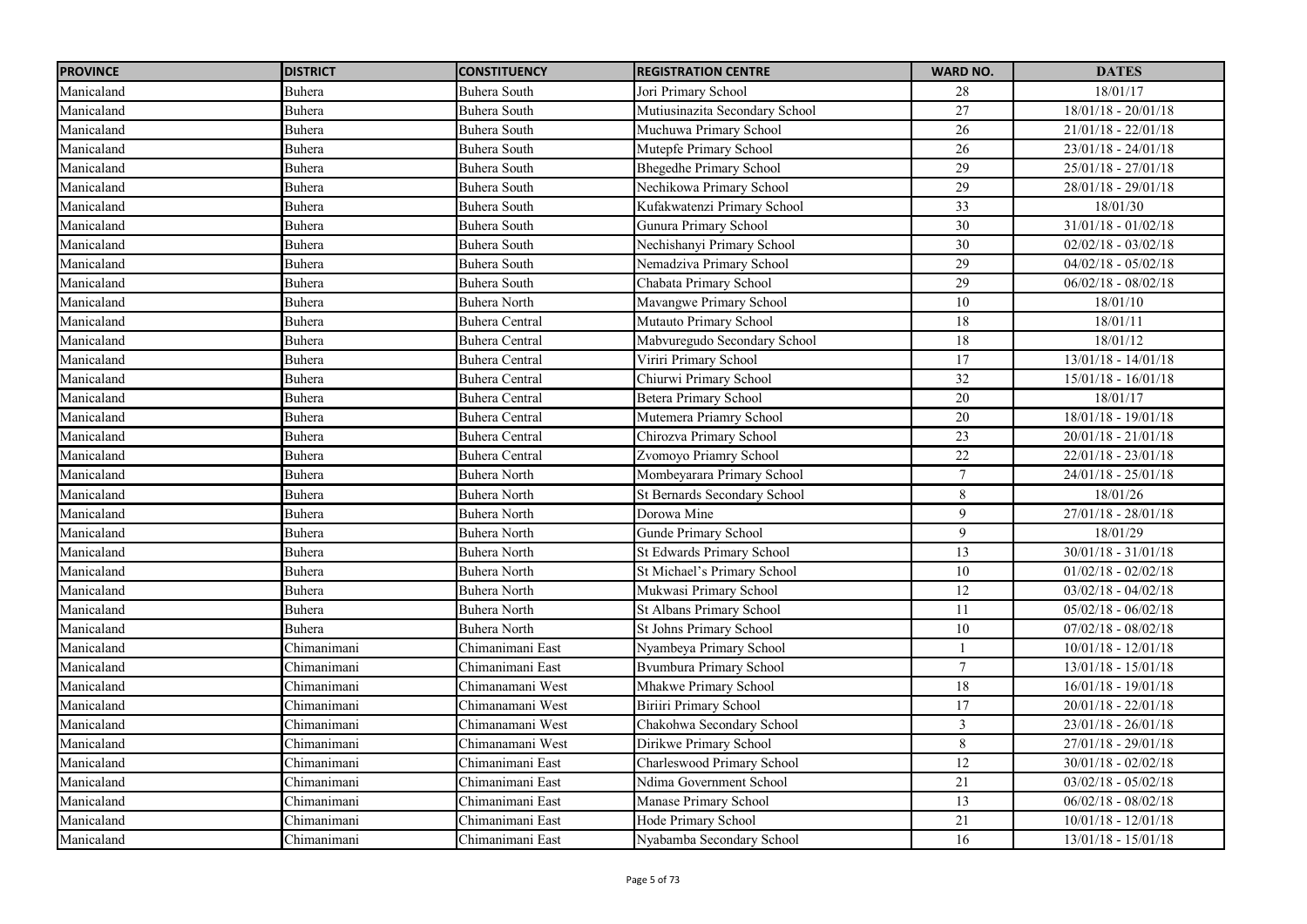| <b>PROVINCE</b> | <b>DISTRICT</b> | <b>CONSTITUENCY</b>  | <b>REGISTRATION CENTRE</b>          | <b>WARD NO.</b> | <b>DATES</b>          |
|-----------------|-----------------|----------------------|-------------------------------------|-----------------|-----------------------|
| Manicaland      | Chimanimani     | Chimanimani East     | Marirwe Primary School              | 13              | $16/01/18 - 19/01/18$ |
| Manicaland      | Chimanimani     | Chimanimani East     | Fairfield Primary School            | $\overline{14}$ | $20/01/18 - 22/01/18$ |
| Manicaland      | Chimanimani     | Chimanamani West     | Muusha Primary School               | $\overline{17}$ | $23/01/18 - 26/01/18$ |
| Manicaland      | Chimanimani     | Chimanamani West     | Nyamusundu Primary School           | 17              | $27/01/18 - 29/01/18$ |
| Manicaland      | Chimanimani     | Chimanimani East     | Hangani Primary School              | 11              | $30/01/18 - 02/02/18$ |
| Manicaland      | Chimanimani     | Chimanamani West     | Changazi Primary School             | $\overline{20}$ | $03/02/18 - 05/02/18$ |
| Manicaland      | Chimanimani     | Chimanamani West     | Hotsprings Primary School           | $8\,$           | $06/02/18 - 08/02/18$ |
| Manicaland      | Chipinge        | Chipinge East        | Muzite Primary School               | $\overline{15}$ | $10/01/18 - 14/01/18$ |
| Manicaland      | Chipinge        | Chipinge East        | Mundanda Primary School             | 15              | 15/01/18 - 19/01/18   |
| Manicaland      | Chipinge        | Chipinge East        | Tafara Primary School               | $18\,$          | $20/01/18 - 24/01/18$ |
| Manicaland      | Chipinge        | Chipinge East        | Shekwa Primary School               | $\overline{17}$ | 25/01/18 - 29/01/18   |
| Manicaland      | Chipinge        | <b>Chipinge East</b> | Mapote Primary School               | 13              | $30/01/18 - 03/02/18$ |
| Manicaland      | Chipinge        | <b>Chipinge East</b> | Mapungwana Primary School           | 14              | $04/02/18 - 08/02/18$ |
| Manicaland      | Chipinge        | Musikavanhu          | Chibuwe Sub Office                  | 20              | $10/01/18 - 14/01/18$ |
| Manicaland      | Chipinge        | Chipinge West        | Middle Sabi Primary School          | 5               | $15/01/18 - 19/01/18$ |
| Manicaland      | Chipinge        | Chipinge West        | Tanganda Primary School             | $\overline{4}$  | $20/01/18 - 24/01/18$ |
| Manicaland      | Chipinge        | Chipinge Central     | Clearwater Primary School           | $\overline{7}$  | $25/01/18 - 27/01/18$ |
| Manicaland      | Chipinge        | Chipinge Central     | Mafumise Primary School             | 9               | $28/01/18 - 29/01/18$ |
| Manicaland      | Chipinge        | Chipinge Central     | Rattleshoek Primary School          | 8               | $30/01/18 - 01/02/18$ |
| Manicaland      | Chipinge        | Chipinge East        | Tamandai Primary School             | 14              | $02/02/18 - 03/02/18$ |
| Manicaland      | Chipinge        | Chipinge Central     | Chivhunze B Heilrand Primary School | 10              | $04/02/18 - 06/02/18$ |
| Manicaland      | Chipinge        | Chipinge Central     | Gaza Primary School                 | 6               | $07/02/18 - 08/02/18$ |
| Manicaland      | Chipinge        | Chipinge South       | Mahenye Primary School              | 30              | $10/01/18 - 12/01/18$ |
| Manicaland      | Chipinge        | Chipinge South       | Chisuma Primary School              | 29              | $13/01/18 - 14/01/18$ |
| Manicaland      | Chipinge        | Chipinge South       | Vheneka Primary School              | 27              | $15/01/18 - 16/01/18$ |
| Manicaland      | Chipinge        | Musikavanhu          | Zamchiya Primary School             | 23              | $17/01/18 - 19/01/18$ |
| Manicaland      | Chipinge        | Musikavanhu          | Rimai Primary School                | 25              | $20/01/18 - 24/01/18$ |
| Manicaland      | Chipinge        | Chipinge South       | Chinyamukwakwa Primary School       | 28              | 25/01/18 - 29/01/18   |
| Manicaland      | Chipinge        | Chipinge South       | Checheche Primary School            | 24              | $30/01/18 - 03/02/18$ |
| Manicaland      | Chipinge        | Musikavanhu          | Matezwa Primary School              | 22              | $04/01/18 - 08/02/18$ |
| Manicaland      | Chipinge        | Chipinge West        | Ngaone Primary School               | $\overline{2}$  | $10/01/18 - 14/01/18$ |
| Manicaland      | Chipinge        | Chipinge West        | Samhutsa Priamry School             | $\overline{2}$  | $15/01/18 - 19/01/18$ |
| Manicaland      | Chipinge        | Chipinge West        | Goko Primary School                 | $\overline{3}$  | $20/01/18 - 24/01/18$ |
| Manicaland      | Chipinge        | Chipinge West        | Maunganidze Primary School          |                 | $25/01/18 - 29/01/18$ |
| Manicaland      | Chipinge        | Chipinge West        | Musani Primary School               | $\overline{4}$  | $30/01/18 - 03/02/18$ |
| Manicaland      | Chipinge        | Chipinge Central     | Mooiplaats Primary School           | 6               | $04/02/18 - 08/02/18$ |
| Manicaland      | Makoni          | Headlands            | Chitsva Primary School              | $\overline{12}$ | $10/01/18 - 11/01/18$ |
| Manicaland      | Makoni          | Makoni North         | Nyamusosa Primary School            | $\overline{35}$ | $12/01/18 - 14/01/18$ |
| Manicaland      | Makoni          | Headlands            | Pfumoiguru Primary School           | $\overline{7}$  | $15/01/18 - 16/01/18$ |
| Manicaland      | Makoni          | Headlands            | Inyati Mine Primary School          | 8               | $17/01/18 - 19/01/18$ |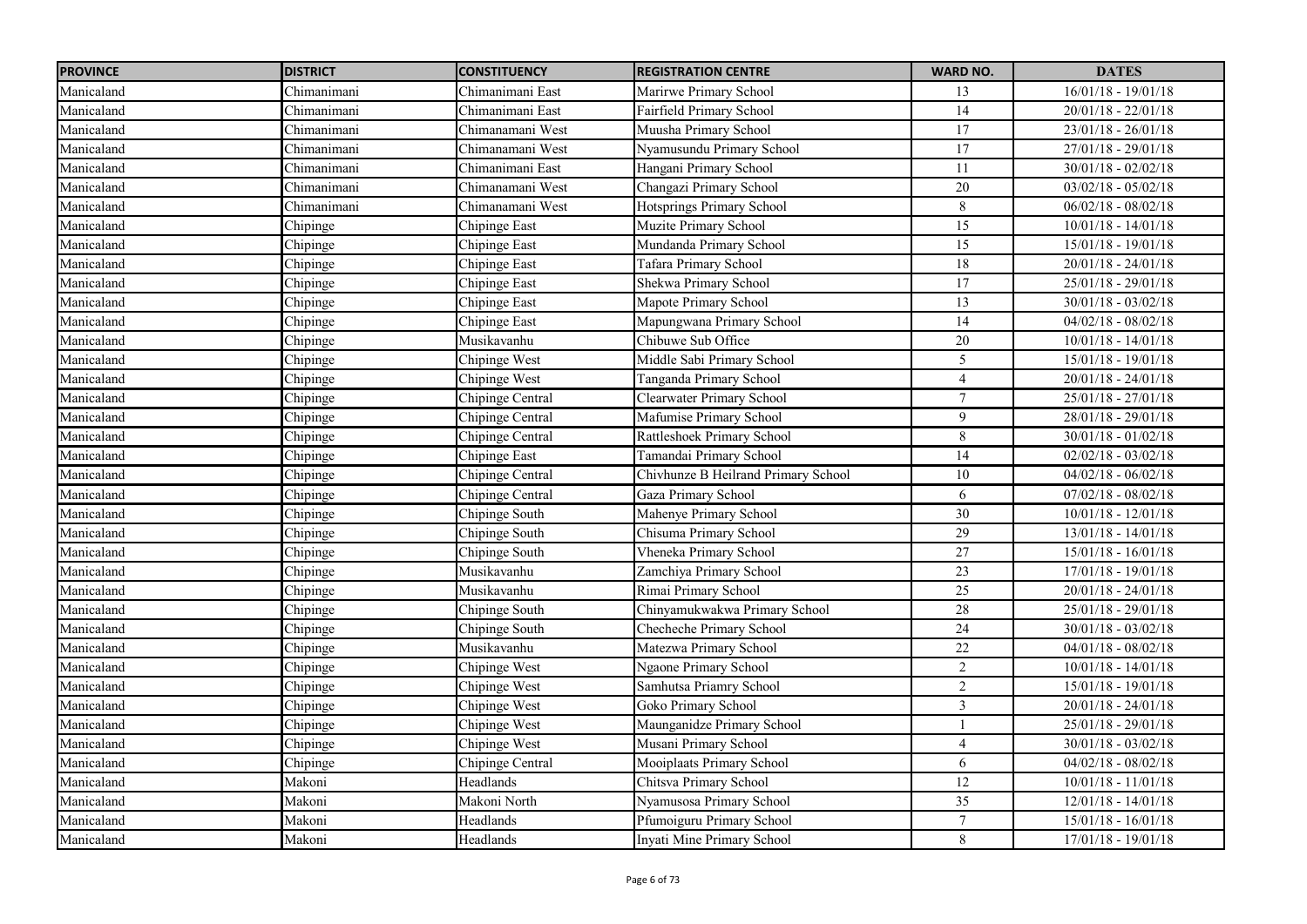| <b>PROVINCE</b> | <b>DISTRICT</b> | <b>CONSTITUENCY</b> | <b>REGISTRATION CENTRE</b>      | <b>WARD NO.</b> | <b>DATES</b>                     |
|-----------------|-----------------|---------------------|---------------------------------|-----------------|----------------------------------|
| Manicaland      | Makoni          | Makoni Central      | Vengere Hall                    | 6               | $20/01/18 - 22/01/18$            |
| Manicaland      | Makoni          | Headlands           | Chiundu Secondary Schoolool     | 12              | $23/01/18 - 24/01/18$            |
| Manicaland      | Makoni          | Makoni West         | <b>St Bedes Primary School</b>  | $\overline{39}$ | $25/01/18 - 27/01/18$            |
| Manicaland      | Makoni          | Makoni West         | Mutendebvure Primary School     | 39              | $28/01/18 - 29/01/18$            |
| Manicaland      | Makoni          | Makoni West         | Chemarima Secondary Schoolool   | 24              | $30/01/18 - 31/01/18$            |
| Manicaland      | Makoni          | Makoni West         | Nerwande Primary School         | $\overline{24}$ | $01/02/18 - 02/02/18$            |
| Manicaland      | Makoni          | Makoni West         | Tsanzaguru Primary School       | 16              | $03/02/18 - 05/02/18$            |
| Manicaland      | Makoni          | Makoni South        | Rukweza Sec School              | $\overline{27}$ | $06/02/18 - 08/02/18$            |
| Manicaland      | Makoni          | Makoni Central      | Chitora Primary School          | 11              | $10/01/18 - 11/01/18$            |
| Manicaland      | Makoni          | Makoni North        | Nyamuronda Primary School       |                 | $12/01/18 - 14/01/18$            |
| Manicaland      | Makoni          | Makoni North        | Chikore Primary School          |                 | $15/01/18 - 16/01/18$            |
| Manicaland      | Makoni          | Makoni North        | Nyahondo Primary School         | 35              | $17/01/18 - 19/01/18$            |
| Manicaland      | Makoni          | Makoni North        | Mugoti Primary School           | $\mathfrak{Z}$  | $20/01/18 - 21/01/18$            |
| Manicaland      | Makoni          | Makoni North        | Chendambuya Sub - Office        | $\overline{7}$  | $\overline{22}/01/18 - 24/01/18$ |
| Manicaland      | Makoni          | Headlands           | Zambara Primary School          | $\overline{34}$ | $25/01/18 - 26/01/18$            |
| Manicaland      | Makoni          | Headlands           | Yorkshire Primary School        | 6               | $27/01/18 - 29/01/18$            |
| Manicaland      | Makoni          | Makoni South        | Zuze Primary School             | 18              | $30/01/18 - 31/01/18$            |
| Manicaland      | Makoni          | Makoni South        | Chikobvore Primary School       | $\overline{30}$ | $01/02/18 - 03/02/18$            |
| Manicaland      | Makoni          | Makoni South        | Nzvimbe Primary School          | $\overline{31}$ | $04/02/18 - 06/02/18$            |
| Manicaland      | Makoni          | Makoni South        | Nyadzonya Primary School        | 31              | $07/02/18 - 08/02/18$            |
| Manicaland      | Makoni          | Headlands           | Chiome Primary School           | 8               | $10/01/18 - 11/01/18$            |
| Manicaland      | Makoni          | Makoni North        | Chinhenga Primary School        | $\overline{9}$  | $12/01/18 - 14/01/18$            |
| Manicaland      | Makoni          | Headlands           | <b>Bingaguru Primary School</b> | $10\,$          | $15/01/18 - 17/01/18$            |
| Manicaland      | Makoni          | Headlands           | Domborembizi Primary School     | $\overline{10}$ | $18/01/18 - 19/01/18$            |
| Manicaland      | Makoni          | Makoni Central      | Dumbamwe Sec School             | 20              | $20/01/18 - 21/01/18$            |
| Manicaland      | Makoni          | Makoni Central      | Nyahukwe Primary School         | 20              | $22/01/18 - 24/01/18$            |
| Manicaland      | Makoni          | Makoni Central      | Mukuwapasi Primary School       | $20\,$          | $25/01/18 - 27/01/18$            |
| Manicaland      | Makoni          | Makoni Central      | Ndingi Primary School           | 21              | 28/01/18 - 29/01/18              |
| Manicaland      | Makoni          | Makoni Central      | Bembwe Secondary Schoolool      | 21              | $30/01/18 - 31/01/18$            |
| Manicaland      | Makoni          | Makoni Central      | St Killians Primary School      | 22              | $01/02/18 - 02/02/18$            |
| Manicaland      | Makoni          | Makoni South        | Dope High School                | 23              | $03/02/18 - 04/02/18$            |
| Manicaland      | Makoni          | Makoni South        | Gandanzara Primary School       | 23              | $05/02/18 - 06/02/18$            |
| Manicaland      | Makoni          | Makoni South        | Chingono Primary School         | 23              | $07/02/18 - 08/02/18$            |
| Manicaland      | Mutare          | Mutare West         | Chibiya Primary School          | $\overline{30}$ | $10/01/18 - 11/01/18$            |
| Manicaland      | Mutare          | Mutare West         | Mutsago Primary School          | 24              | $12/01/18 - 13/01/18$            |
| Manicaland      | Mutare          | Mutare West         | Maanhu Primary School           | 23              | $14/01/18 - 15/01/18$            |
| Manicaland      | Mutare          | Mutare West         | Chikwariro Primary School       | 17              | $16/01/18 - 17/01/18$            |
| Manicaland      | Mutare          | Mutare West         | Mafararikwa Primary School      | 16              | $18/01/18 - 20/01/18$            |
| Manicaland      | Mutare          | Mutare West         | Domboshava Sub Office           | 10              | $21/01/18 - 22/01/18$            |
| Manicaland      | Mutare          | Mutare North        | Chirinda Primary School         | 9               | $23/01/18 - 24/01/18$            |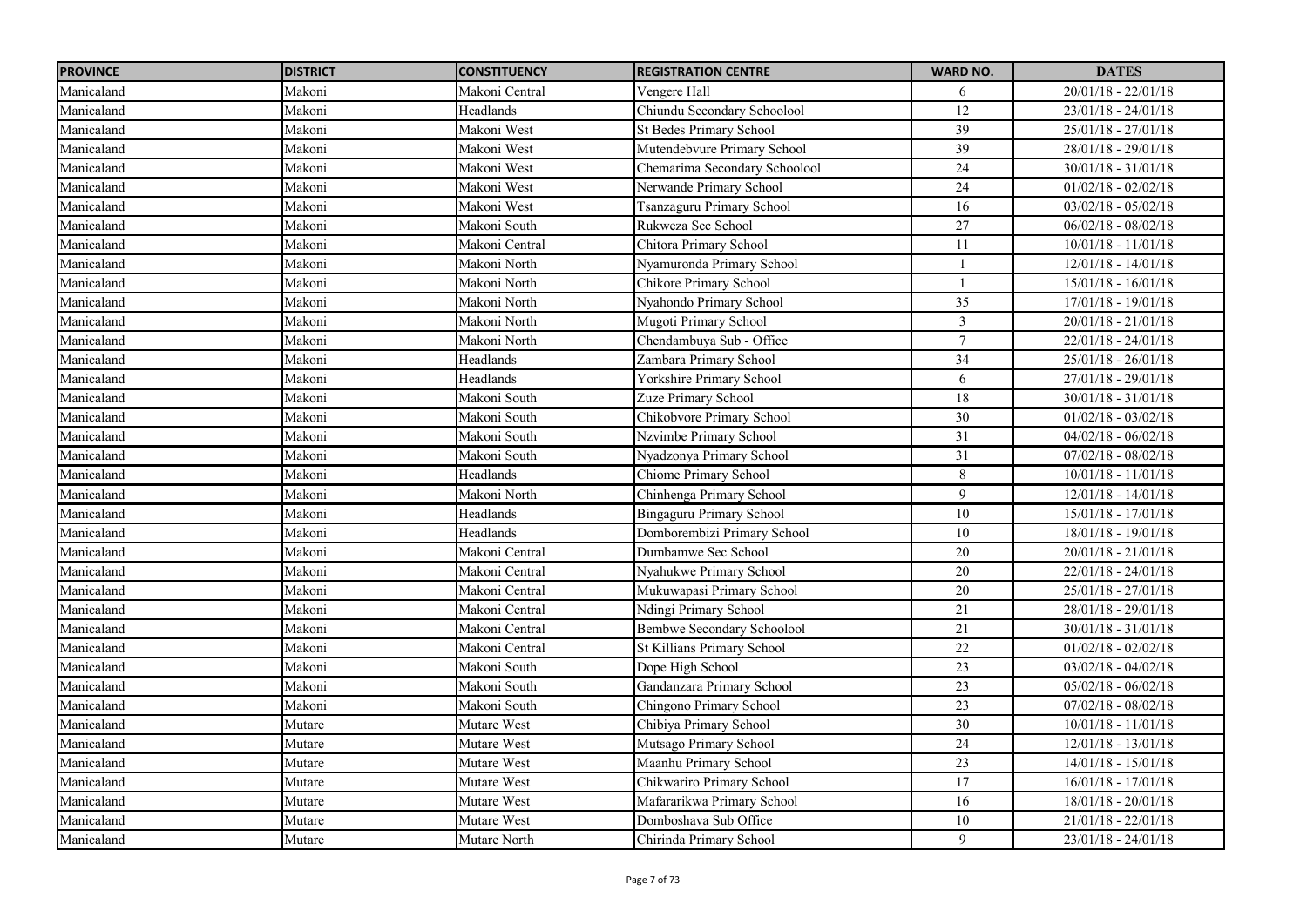| <b>PROVINCE</b> | <b>DISTRICT</b> | <b>CONSTITUENCY</b> | <b>REGISTRATION CENTRE</b>      | <b>WARD NO.</b> | <b>DATES</b>          |
|-----------------|-----------------|---------------------|---------------------------------|-----------------|-----------------------|
| Manicaland      | Mutare          | Mutare North        | Mukuni North Primary School     | 8               | $25/01/18 - 27/01/18$ |
| Manicaland      | Mutare          | Mutare North        | Mt Zuma Primary School          | $\overline{2}$  | $28/01/18 - 30/01/18$ |
| Manicaland      | Mutare          | Mutare North        | Chiwere Primary School          | $\overline{34}$ | $31/01/18 - 02/02/18$ |
| Manicaland      | Mutare          | Mutare North        | Chishuma/Chinota Primary School | 34              | $03/01/18 - 05/02/18$ |
| Manicaland      | Mutare          | Mutare North        | Takunda Primary School          | 3               | $06/01/18 - 08/02/18$ |
| Manicaland      | Mutare          | Mutare West         | <b>Betera Primary School</b>    | 29              | $10/01/18 - 11/01/18$ |
| Manicaland      | Mutare          | Mutare West         | Masasi Primary School           | 28              | 12/01/18 - 13/01/18   |
| Manicaland      | Mutare          | Mutare West         | Makunika Primary School         | $\overline{25}$ | $14/01/18 - 15/01/18$ |
| Manicaland      | Mutare          | Mutare West         | Murehwa Primary School          | 19              | $16/01/18 - 17/01/18$ |
| Manicaland      | Mutare          | Mutare West         | Matanda Primary School          | $18\,$          | $18/01/18 - 20/01/18$ |
| Manicaland      | Mutare          | Mutare North        | Mushunje Primary School         | 11              | $21/01/18 - 22/01/18$ |
| Manicaland      | Mutare          | Mutare North        | Zhawari Primary School          | $\overline{4}$  | 23/01/18 - 24/01/18   |
| Manicaland      | Mutare          | Mutare North        | Nyagundi Primary School         | $\overline{34}$ | $25/01/18 - 27/01/18$ |
| Manicaland      | Mutare          | Mutare North        | Odzi Primary School             | 31              | $28/01/18 - 30/01/18$ |
| Manicaland      | Mutare          | Mutare North        | Nyamajura Primary School        | $\overline{1}$  | $31/01/18 - 02/02/18$ |
| Manicaland      | Mutare          | Mutare North        | Arda Transau Primary School     | $\mathfrak{Z}$  | $03/02/18 - 05/02/18$ |
| Manicaland      | Mutare          | Mutare North        | Claire Primary School           |                 | $06/02/18 - 08/02/18$ |
| Manicaland      | Mutare          | Mutare South        | Musapa Primary School           | $\overline{7}$  | $10/01/18 - 11/01/18$ |
| Manicaland      | Mutare          | Mutare South        | Valahala Primary School         | 33              | 12/01/18 - 13/01/18   |
| Manicaland      | Mutare          | Mutare South        | Chitakatira Priamry School      | 15              | $14/01/18 - 15/01/18$ |
| Manicaland      | Mutare          | Mutare South        | Manzununu Primary School        | $22\,$          | $16/01/18 - 17/01/18$ |
| Manicaland      | Mutare          | Mutare South        | Chipendeke Primary School       | 22              | $18/01/18 - 20/01/18$ |
| Manicaland      | Mutare          | Mutare South        | Chitora Primary School          | 21              | $21/01/18 - 22/01/18$ |
| Manicaland      | Mutare          | Mutare South        | Manzinde Primary School         | $\overline{27}$ | $23/01/18 - 24/01/18$ |
| Manicaland      | Mutare          | Mutare South        | Mabiya Primary School           | $26\,$          | $25/01/18 - 27/01/18$ |
| Manicaland      | Mutare          | Mutare South        | Derembwe Primary School         | 36              | $28/01/18 - 30/01/18$ |
| Manicaland      | Mutare          | Mutare North        | <b>Shundure Primary School</b>  | 12              | $31/01/18 - 02/02/18$ |
| Manicaland      | Mutare          | Mutare South        | Zimunya Sub Office              | 20              | $03/02/18 - 05/02/18$ |
| Manicaland      | Mutare          | Mutare South        | Rowa Primary School             | 14              | $06/02/18 - 08/02/18$ |
| Manicaland      | Mutare          | Mutare South        | Mt Dangare Primary School       | 6               | $10/01/18 - 11/01/18$ |
| Manicaland      | Mutare          | Mutare South        | Zimunya Primary School          | 32              | $12/01/18 - 13/01/18$ |
| Manicaland      | Mutare          | Mutare South        | Gwese Primary School            | 13              | $14/01/18 - 15/01/18$ |
| Manicaland      | Mutare          | Mutare North        | Mutukwa Primary School          | 35              | $16/01/18 - 17/01/18$ |
| Manicaland      | Mutare          | Mutare North        | Dora Secondary School           | $\overline{5}$  | $18/01/18 - 20/01/18$ |
| Manicaland      | Mutare          | Dangamvura/Chikanga | Fern Valley Primry School       | 19              | $21/01/18 - 22/01/18$ |
| Manicaland      | Mutare          | Dangamvura/Chikanga | Sacred Heart Primary School     | 17              | $23/01/18 - 24/01/18$ |
| Manicaland      | Mutare          | Dangamvura/Chikanga | Dangamvura High School          | $\,8\,$         | $25/01/18 - 27/01/18$ |
| Manicaland      | Mutare          | Mutare Central      | Sakubva Primary School          | $\overline{4}$  | $28/01/18 - 30/01/18$ |
| Manicaland      | Mutare          | Dangamvura/Chikanga | Mutare Adventist Primary School | 17              | $31/01/18 - 02/02/18$ |
| Manicaland      | Mutare          | Dangamvura/Chikanga | Chirovakamwe Primary School     | 15              | $03/02/18 - 05/02/18$ |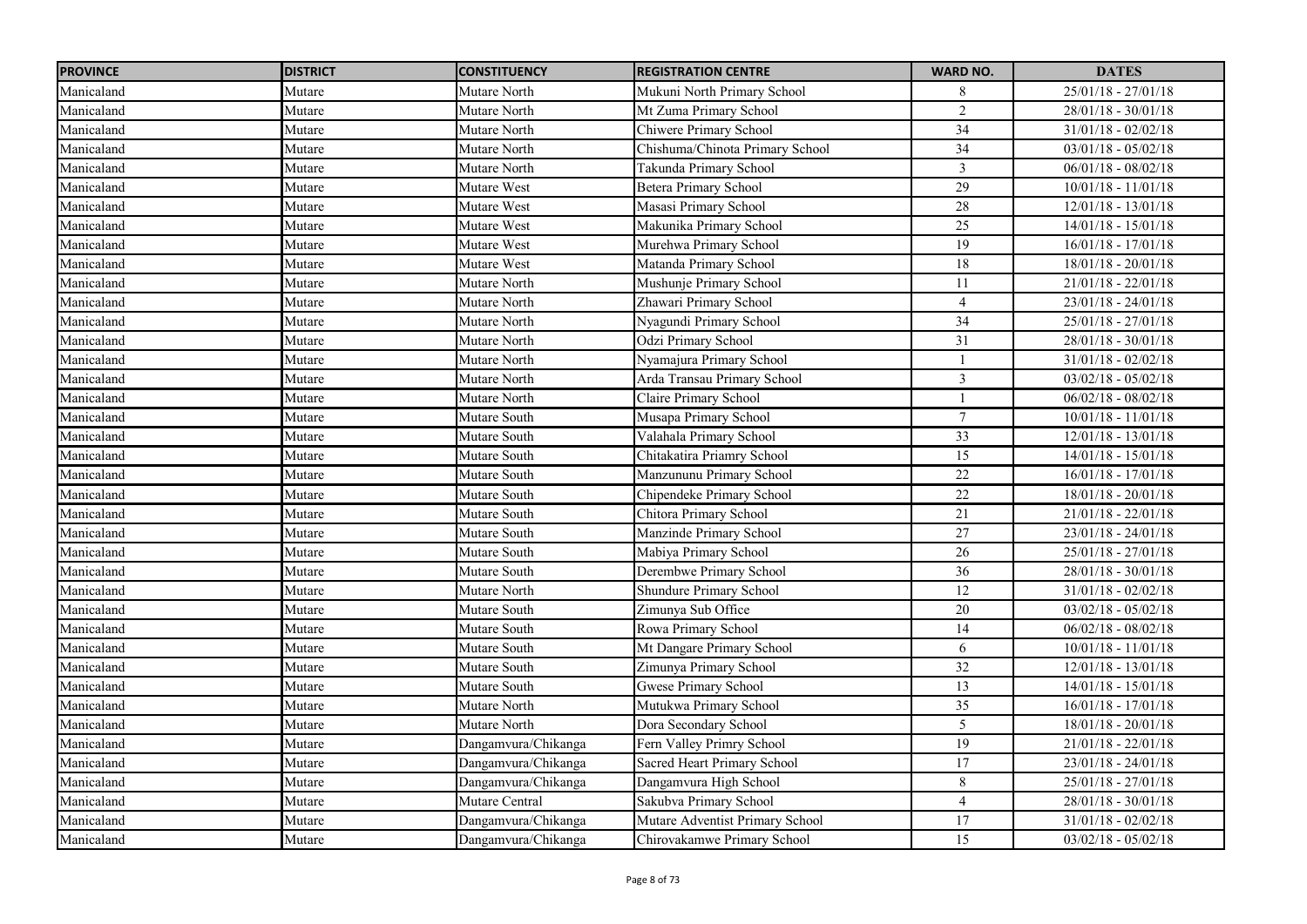| <b>PROVINCE</b> | <b>DISTRICT</b> | <b>CONSTITUENCY</b> | <b>REGISTRATION CENTRE</b>     | <b>WARD NO.</b> | <b>DATES</b>          |
|-----------------|-----------------|---------------------|--------------------------------|-----------------|-----------------------|
| Manicaland      | Mutare          | Mutasa South        | Chengetai Primary School       | 14              | $06/02/18 - 08/02/18$ |
| Manicaland      | Mutasa          | Mutasa North        | Chavhanga Primary School       | 28              | $10/01/18 - 11/01/18$ |
| Manicaland      | Mutasa          | Mutasa North        | Chisuko Primary School         |                 | $12/01/18 - 13/01/18$ |
| Manicaland      | Mutasa          | Mutasa North        | Makwara Primary School         | $\overline{4}$  | $14/01/18 - 15/01/18$ |
| Manicaland      | Mutasa          | Mutasa North        | Zindi Primary School           | $\mathfrak{Z}$  | $16/01/18 - 17/01/18$ |
| Manicaland      | Mutasa          | Mutasa North        | Makwasa Primary School         | $\sqrt{8}$      | $18/01/18 - 19/01/18$ |
| Manicaland      | Mutasa          | Mutasa North        | <b>Buwu Primary School</b>     | 5               | $20/01/18 - 21/01/18$ |
| Manicaland      | Mutasa          | Mutasa North        | Samanga Primary School         | $\tau$          | $22/01/18 - 23/01/18$ |
| Manicaland      | Mutasa          | Mutasa Central      | Samaringa Primary School       | 10              | $24/01/18 - 25/01/18$ |
| Manicaland      | Mutasa          | Muatsa North        | Manunure Primary School        | $7\phantom{.0}$ | $26/01/18 - 27/01/18$ |
| Manicaland      | Mutasa          | Mutasa North        | Gatsi Primary School           | 6               | $28/01/18 - 29/01/18$ |
| Manicaland      | Mutasa          | Mutasa Central      | Njerama Primary School         | 15              | $30/01/18 - 31/01/18$ |
| Manicaland      | Mutasa          | Mutasa Central      | Kadzere Primary School         | 15              | $01/02/18 - 02/02/18$ |
| Manicaland      | Mutasa          | Mutasa Central      | St Barbras Secondary School    | 13              | $03/02/18 - 04/02/18$ |
| Manicaland      | Mutasa          | Mutasa Central      | Bvumba Secondary School        | 14              | $05/02/18 - 06/02/18$ |
| Manicaland      | Mutasa          | Mutasa South        | Nyakatsapa Primary School      | 18              | $07/02/18 - 08/02/18$ |
| Manicaland      | Mutasa          | Mutasa North        | Sagambe Secondary School       |                 | $10/01/18 - 11/01/18$ |
| Manicaland      | Mutasa          | Mutasa North        | Katiyo Primary School          | 29              | $12/01/18 - 13/01/18$ |
| Manicaland      | Mutasa          | Mutasa North        | St Peter's Primary School      | $\overline{4}$  | $14/01/18 - 15/01/18$ |
| Manicaland      | Mutasa          | Mutasa North        | Muparutsa Primary School       | 5               | $16/01/18 - 17/01/18$ |
| Manicaland      | Mutasa          | Mutasa North        | Ngarura Primary School         | 9               | $18/01/18 - 19/01/18$ |
| Manicaland      | Mutasa          | Mutasa Central      | Jombe Secondary School         | $10\,$          | $20/01/18 - 21/01/18$ |
| Manicaland      | Mutasa          | Mutasa South        | <b>Redwing Training Centre</b> | 21              | $22/01/18 - 23/01/18$ |
| Manicaland      | Mutasa          | Mutasa Central      | John Meikle Research Station   | 27              | $24/01/18 - 25/01/18$ |
| Manicaland      | Mutasa          | Mutasa South        | Chidazembe Primary School      | 18              | $26/01/18 - 27/01/18$ |
| Manicaland      | Mutasa          | Mutasa South        | Sheba Estate                   | $18\,$          | $28/01/18 - 29/01/18$ |
| Manicaland      | Mutasa          | Mutasa South        | Kubatana Community Hall        | 26              | $30/01/18 - 31/01/18$ |
| Manicaland      | Mutasa          | Mutasa South        | <b>Tsvingwe Primary School</b> | 21              | $01/01/18 - 02/02/18$ |
| Manicaland      | Mutasa          | Mutasa South        | <b>Toronto Training Centre</b> | 22              | $03/02/18 - 04/02/18$ |
| Manicaland      | Mutasa          | Mutasa South        | Magamba Training Centre        | 23              | $05/02/18 - 06/02/18$ |
| Manicaland      | Mutasa          | Mutasa South        | Five Streams Primary School    | $\overline{25}$ | $07/02/18 - 08/02/18$ |
| Manicaland      | Nyanga          | Nyanga South        | Raudzi Primary School          | $\overline{27}$ | 18/01/10              |
| Manicaland      | Nyanga          | Nyanga South        | Dazi Primary School            | 21              | $11/01/18 - 12/01/18$ |
| Manicaland      | Nyanga          | Nyanga South        | Ngurunda Primary School        | 21              | $13/01/18 - 14/01/18$ |
| Manicaland      | Nyanga          | Nyanga South        | Kute High School               | 14              | $15/01/18 - 16/01/18$ |
| Manicaland      | Nyanga          | Nyanga North        | Samanyika Primary School       | 13              | 18/01/17              |
| Manicaland      | Vyanga          | Nyanga North        | Chatindo Primary School        | 11              | $18/01/18 - 19/01/18$ |
| Manicaland      | Nyanga          | Nyanga North        | Kaitano Primary School         | 5               | $20/01/18 - 21/01/18$ |
| Manicaland      | Nyanga          | Nyanga North        | Fombe Primary School           |                 | $22/01/18 - 23/01/18$ |
| Manicaland      | Nyanga          | Nyanga North        | Kazozo Primary School          | $\mathfrak{Z}$  | $24/01/18 - 25/01/18$ |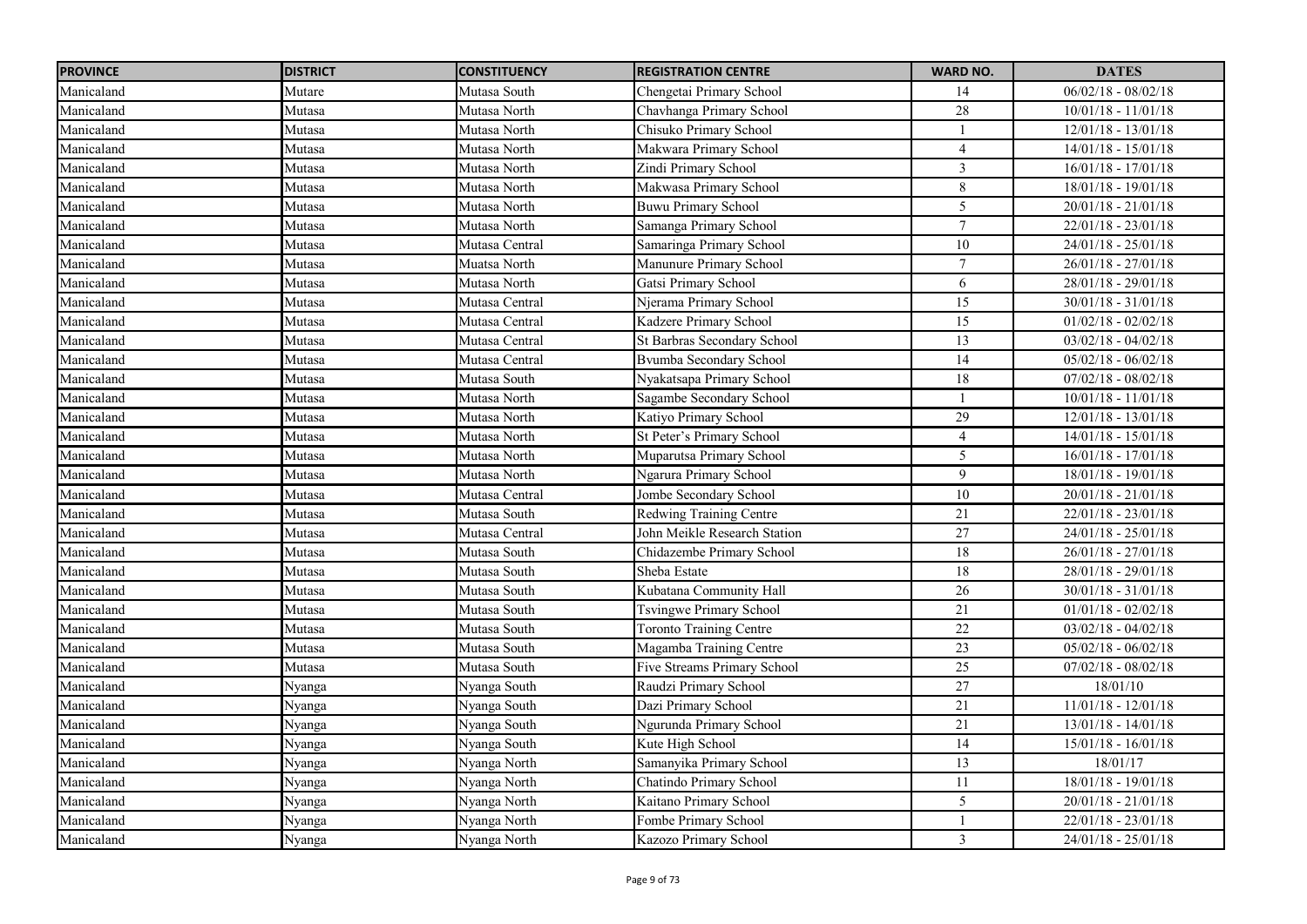| <b>PROVINCE</b>                     | <b>DISTRICT</b> | <b>CONSTITUENCY</b>  | <b>REGISTRATION CENTRE</b>         | <b>WARD NO.</b> | <b>DATES</b>          |
|-------------------------------------|-----------------|----------------------|------------------------------------|-----------------|-----------------------|
| Manicaland                          | Nyanga          | Nyanga North         | Nyatsanga Primary School           | 9               | 18/01/26              |
| Manicaland                          | Nyanga          | Nyanga North         | Ruwangwe Ddf Rest House            | $\overline{4}$  | $27/01/18 - 28/01/18$ |
| Manicaland                          | Nyanga          | Nyanga North         | Nyamutowera Primary School         | $\overline{7}$  | 18/01/29              |
| Manicaland                          | Nyanga          | Nyanga South         | Shiri Primary School               | 30              | $30/01/18 - 31/01/18$ |
| Manicaland                          | Nyanga          | Nyanga South         | Nyatate High School                | 17              | $01/02/18 - 02/02/18$ |
| Manicaland                          | Nyanga          | Nyanga South         | Manjoro Primary School             | $\overline{22}$ | 18/02/03              |
| Manicaland                          | Nyanga          | Nyanga South         | Sadomba Primary School             | 24              | 18/02/04              |
| Manicaland                          | Nyanga          | Nyanga South         | Brittania Primary School           | 28              | $05/02/18 - 06/02/18$ |
| Manicaland                          | Nyanga          | Nyanga South         | Erin Forest Hall                   | 26              | $07/02/18 - 08/02/18$ |
| Manicaland                          | Nyanga          | Nyanga South         | St Michaels Nyanzou Primary School | $\overline{27}$ | 18/01/10              |
| Manicaland                          | Nyanga          | Nyanga South         | Magadzire Primary School           | 21              | $11/01/18 - 12/01/18$ |
| Manicaland                          | Nyanga          | Nyanga South         | <b>Tsatse Primary School</b>       | 21              | $13/01/18 - 14/01/18$ |
| Manicaland                          | Nyanga          | Nyanga South         | Crossdale High School              | 15              | $15/01/18 - 16/01/18$ |
| Manicaland                          | Nyanga          | Nyanga North         | Sanyamaropa Primary School         | 12              | $18/01/\overline{17}$ |
| Manicaland                          | Nyanga          | Nyanga North         | Sabvure Clinic                     | $10\,$          | $18/01/18 - 19/01/18$ |
| Manicaland                          | Nyanga          | Nyanga North         | Chapatarongo Secondary School      | 5               | $20/01/18 - 21/01/18$ |
| Manicaland                          | Nyanga          | Nyanga North         | Mukunza Primary School             | $\overline{3}$  | $22/01/18 - 23/01/18$ |
| Manicaland                          | Nyanga          | Nyanga North         | <b>Avilla Mission</b>              | $\overline{2}$  | $24/01/18 - 25/01/18$ |
| Manicaland                          | Nyanga          | Nyanga North         | Nyamahumba Primary School          | 6               | $26/01/18 - 27/01/18$ |
| Manicaland                          | Nyanga          | Nyanga North         | Sanhani Primary School             | 4               | 18/01/28              |
| Manicaland                          | Nyanga          | Nyanga North         | St Monica's High School            | 8               | 18/01/29              |
| Manicaland                          | Nyanga          | Nyanga South         | Sawunyama Hall                     | 19              | $30/01/18 - 31/01/18$ |
| Manicaland                          | Nyanga          | Nyanga South         | Ruchera Primary School             | 16              | $01/02/18 - 02/02/18$ |
| Manicaland                          | Nyanga          | Nyanga South         | Tamunesa Primary School            | 18              | 18/02/03              |
| Manicaland                          | Nyanga          | Nyanga South         | Dombo Primary School               | 23              | 18/02/04              |
| Manicaland                          | Nyanga          | Nyanga South         | Selbourne Primary School           | 26              | $05/02/18 - 06/02/18$ |
| Manicaland                          | Nyanga          | Nyanga South         | Troutbeck Community Hall           | $20\,$          | $07/02/18 - 08/02/18$ |
| <b>Mashonaland Central Province</b> |                 |                      |                                    |                 |                       |
| <b>PROVINCE</b>                     | <b>DISTRICT</b> | <b>CONSTITUENCY</b>  | <b>REGISTRATION CENTRE</b>         | <b>WARD NO.</b> | <b>DATES</b>          |
| Mashonaland Central                 | Bindura         | <b>Bindura North</b> | Manga Secondary School             |                 | $10/01/18 - 12/01/18$ |
| <b>Mashonaland Central</b>          | Bindura         | <b>Bindura North</b> | Cowley Secondary School            | $\mathbf{1}$    | $13/01/18 - 15/01/18$ |
| <b>Mashonaland Central</b>          | Bindura         | Bindura North        | St Basils Primary School           | 5               | $16/01/18 - 17/01/18$ |
| <b>Mashonaland Central</b>          | Bindura         | Bindura North        | Rosseta Rust Primary School        | $\mathfrak{Z}$  | $18/01/18 - 20/01/18$ |
| Mashonaland Central                 | <b>Bindura</b>  | <b>Bindura North</b> | Foothills Primary School           | $\overline{19}$ | $21/01/18 - 23/01/18$ |
| Mashonaland Central                 | Bindura         | <b>Bindura North</b> | Retreat/Kambira Primary School     | 4               | $24/01/18 - 25/01/18$ |
| <b>Mashonaland Central</b>          | <b>Bindura</b>  | <b>Bindura North</b> | Avoca Primary School               | 20              | $26/01/18 - 27/01/18$ |
| Mashonaland Central                 | Bindura         | <b>Bindura North</b> | Chipadze Farm Secondary School     | 20              | $28/01/18 - 30/01/18$ |
| <b>Mashonaland Central</b>          | <b>Bindura</b>  | <b>Bindura North</b> | Magamba Primary School             | 19              | $31/01/18 - 02/02/18$ |
| Mashonaland Central                 | Bindura         | <b>Bindura North</b> | Thrums Primary School              | 21              | $03/02/18 - 05/02/18$ |
| <b>Mashonaland Central</b>          | <b>Bindura</b>  | <b>Bindura North</b> | Mapunga Primary School             | 21              | $06/02/18 - 07/02/18$ |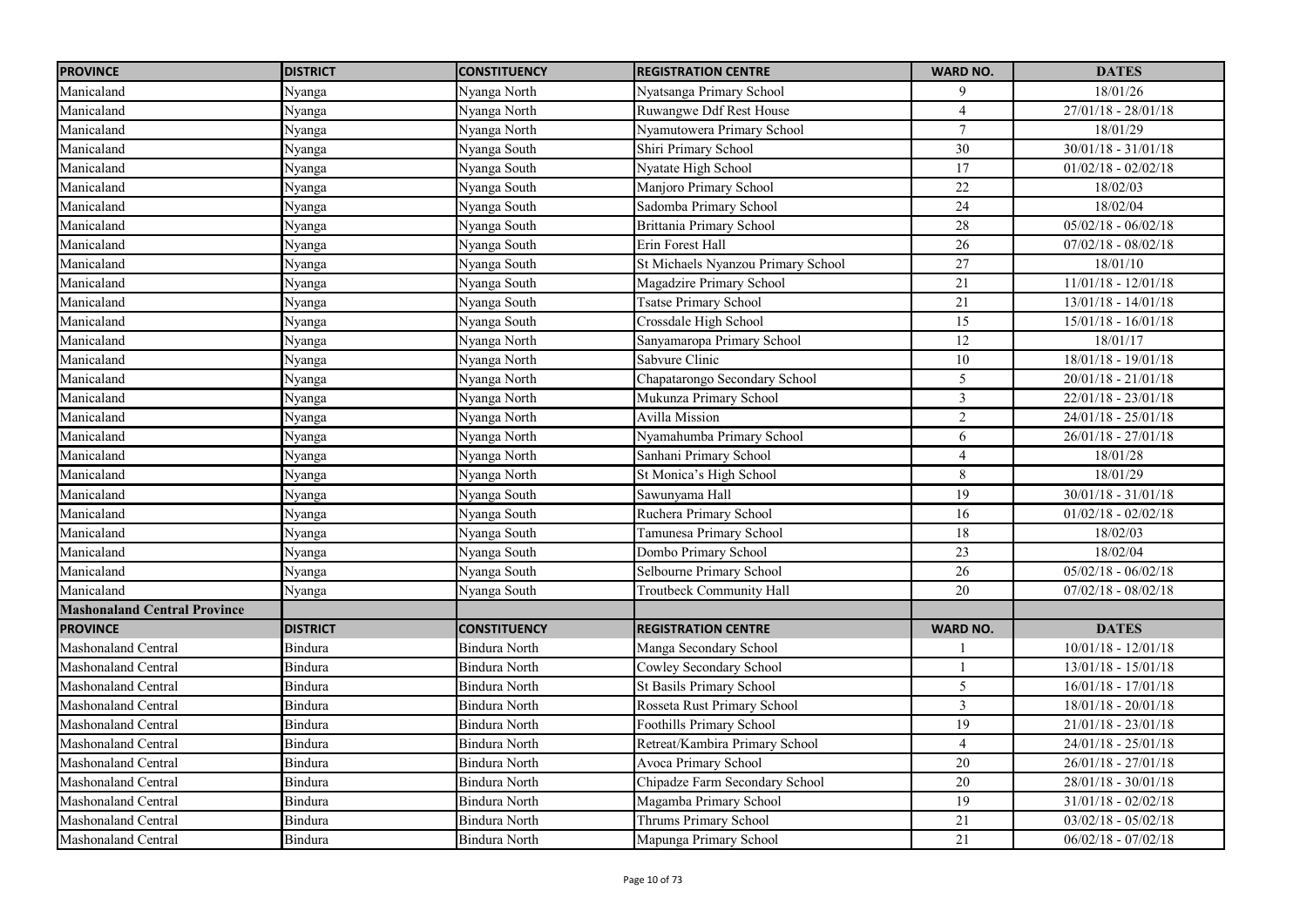| <b>PROVINCE</b>            | <b>DISTRICT</b> | <b>CONSTITUENCY</b>  | <b>REGISTRATION CENTRE</b>        | <b>WARD NO.</b>         | <b>DATES</b>          |
|----------------------------|-----------------|----------------------|-----------------------------------|-------------------------|-----------------------|
| Mashonaland Central        | Bindura         | <b>Bindura North</b> | Trojan Primary School             | 6                       | $07/02/18 - 08/02/18$ |
| <b>Mashonaland Central</b> | Bindura         | <b>Bindura South</b> | Maizelands Secondary School       | $\overline{8}$          | $10/01/18 - 11/01/18$ |
| Mashonaland Central        | Bindura         | Bindura South        | Bemberero Primary School          | $\,8\,$                 | $12/01/18 - 13/01/18$ |
| <b>Mashonaland Central</b> | <b>Bindura</b>  | Bindura South        | Chindotwe Primary School          | 16                      | $14/01/18 - 16/01/18$ |
| <b>Mashonaland Central</b> | Bindura         | <b>Bindura South</b> | <b>Gwaze Primary School</b>       | 16                      | 17/01/18 - 18/01/18   |
| Mashonaland Central        | Bindura         | Bindura South        | Nyava Primary School              | 15                      | $19/01/18 - 21/01/18$ |
| Mashonaland Central        | Bindura         | Bindura South        | Mashambanhaka Primary School      | $\overline{18}$         | $22/01/18 - 23/01/18$ |
| Mashonaland Central        | Bindura         | Bindura South        | Mupandira Primary School          | $\overline{17}$         | 24/01/18 - 26/01/18   |
| Mashonaland Central        | Bindura         | Bindura South        | Muchapondwa Primary School        | 14                      | $27/01/18 - 28/01/18$ |
| Mashonaland Central        | Bindura         | <b>Bindura South</b> | Chiveso Primary School            | $\overline{13}$         | 29/01/18 - 30/01/18   |
| Mashonaland Central        | Bindura         | Bindura South        | Wayerera Primary School           | 9                       | $31/01/18 - 02/02/18$ |
| Mashonaland Central        | Bindura         | Bindura South        | Masembura Primary School          | 12                      | $03/02/18 - 05/02/18$ |
| Mashonaland Central        | Bindura         | Bindura South        | Chiriseri Primary School          | 11                      | $06/02/18 - 08/02/18$ |
| Mashonaland Central        | Mazowe          | Mazowe South         | Kanyemba Secondary School         | 13                      | $10/01/18 - 12/01/18$ |
| Mashonaland Central        | Mazowe          | Mazowe Central       | <b>Gweshe Business Center</b>     | $\overline{12}$         | $13/01/18 - 14/01/18$ |
| Mashonaland Central        | Mazowe          | Mazowe Central       | Nyachuru Secondary School         | 11                      | $15/01/18 - 16/01/18$ |
| Mashonaland Central        | Mazowe          | Mazowe Central       | Musarara Primary School           | 9                       | $17/01/18 - 18/01/18$ |
| Mashonaland Central        | Mazowe          | Mazowe Central       | Kakora Secondary School           | 10                      | $19/01/18 - 21/01/18$ |
| Mashonaland Central        | Mazowe          | Mazowe Central       | Nzvimbo Secondary School          | $\,8\,$                 | $22/01/18 - 23/01/18$ |
| Mashonaland Central        | Mazowe          | Mazowe Central       | Jaji Primary School               | 6                       | $24/01/18 - 25/01/18$ |
| Mashonaland Central        | Mazowe          | Mazowe North         | Chinehasha Primary School         | $\mathfrak{Z}$          | $26/01/18 - 27/01/18$ |
| Mashonaland Central        | Mazowe          | Mazowe Central       | Nyakudya Secondary School         | $\tau$                  | 28/01/18 - 29/01/18   |
| Mashonaland Central        | Mazowe          | Mazowe Central       | Marongwe Secondary School         | $\overline{5}$          | $30/01/18 - 31/01/18$ |
| Mashonaland Central        | Mazowe          | Mazowe North         | Bhobho Grande Primary School      |                         | $01/02/18 - 02/02/18$ |
| Mashonaland Central        | Mazowe          | Mazowe North         | Jingamvura Primary School         | $\overline{2}$          | $03/02/18 - 04/02/18$ |
| Mashonaland Central        | Mazowe          | Mazowe North         | Madombwe Primary School           | $\overline{\mathbf{4}}$ | $05/02/18 - 06/02/18$ |
| Mashonaland Central        | Mazowe          | Mazowe North         | Bare Secondary School             | $\mathfrak{Z}$          | $07/02/18 - 08/02/18$ |
| Mashonaland Central        | Mazowe          | Mazowe North         | Mvurwi Community Hall             | 28                      | $10/01/18 - 13/01/18$ |
| Mashonaland Central        | Mazowe          | Mazowe North         | Craiglea Farm                     | 29                      | $14/01/18 - 16/01/18$ |
| Mashonaland Central        | Mazowe          | Mazowe North         | Mandindindi Secondary School      | 26                      | $17/01/18 - 18/01/18$ |
| Mashonaland Central        | Mazowe          | Mazowe North         | Forester D Estates Primary School | $\overline{27}$         | $19/01/18 - 21/01/18$ |
| Mashonaland Central        | Mazowe          | Mazowe West          | Waddon Chase Primary School       | 30                      | $22/01/18 - 24/01/18$ |
| Mashonaland Central        | Mazowe          | Mazowe North         | Kubatana Secondary School         | 26                      | $25/01/18 - 26/01/18$ |
| <b>Mashonaland Central</b> | Mazowe          | Mazowe West          | Mapere Primary School             | 24                      | 27/01/18 - 28/01/18   |
| Mashonaland Central        | Mazowe          | Mazowe West          | Ceaser Mine Primary School        | $\overline{30}$         | $29/01/18 - 31/01/18$ |
| Mashonaland Central        | Mazowe          | Mazowe West          | Tavydale Farm Tent                | 34                      | $01/02/18 - 02/02/18$ |
| Mashonaland Central        | Mazowe          | Mazowe West          | Musasa Primary School             | 23                      | $03/02/18 - 04/02/18$ |
| Mashonaland Central        | Mazowe          | Mazowe West          | Belgownie Primary School          | 21                      | $05/02/18 - 06/02/18$ |
| Mashonaland Central        | Mazowe          | Mazowe West          | <b>Estes Park Primary School</b>  | 21                      | $07/01/18 - 08/02/18$ |
| Mashonaland Central        | Mazowe          | Mazowe West          | <b>Blackfordby Institute</b>      | $\overline{23}$         | $10/01/18 - 11/01/18$ |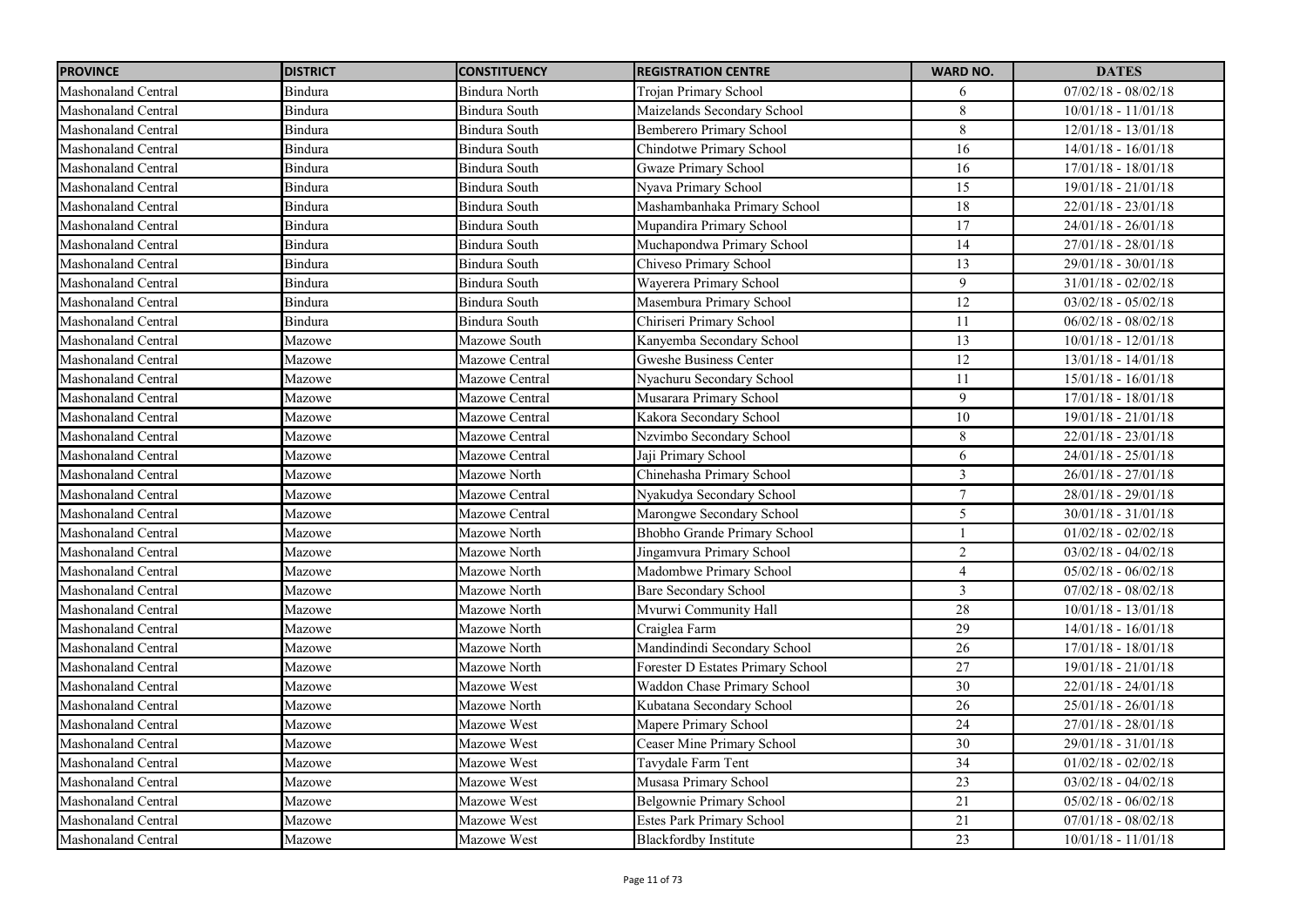| <b>PROVINCE</b>            | <b>DISTRICT</b> | <b>CONSTITUENCY</b> | <b>REGISTRATION CENTRE</b>          | <b>WARD NO.</b> | <b>DATES</b>          |
|----------------------------|-----------------|---------------------|-------------------------------------|-----------------|-----------------------|
| Mashonaland Central        | Mazowe          | Mazowe West         | Watakai Primary School              | 34              | $12/01/18 - 13/01/18$ |
| Mashonaland Central        | Mazowe          | Mazowe West         | Nhangura Primary School             | 25              | $14/01/18 - 15/01/18$ |
| Mashonaland Central        | Mazowe          | Mazwe South         | Heyshott Primary School             | 14              | $16/01/18 - 17/01/18$ |
| Mashonaland Central        | Mazowe          | Mazwe South         | Foothills Primary School            | 14              | 18/01/18 - 19/01/18   |
| Mashonaland Central        | Mazowe          | Mazwe South         | Tsungubvi Community Hall            | $\overline{17}$ | $20/01/18 - 24/01/18$ |
| Mashonaland Central        | Mazowe          | Mazwe South         | Mbebi Primary School                | 21              | $25/01/18 - 26/01/18$ |
| Mashonaland Central        | Mazowe          | Mazwe South         | <b>Storis Primary School</b>        | $\overline{22}$ | $27/01/18 - 28/01/18$ |
| Mashonaland Central        | Mazowe          | Mazwe South         | Mazowe Mine Primary School          | $\overline{22}$ | 29/01/18 - 02/02/18   |
| Mashonaland Central        | Mazowe          | Mazwe South         | Mazowe Citrus Primary School        | 19              | $03/01/18 - 04/02/18$ |
| <b>Mashonaland Central</b> | Mazowe          | Mazwe South         | Glenara Primary School              | $\overline{20}$ | $05/01/18 - 06/02/18$ |
| Mashonaland Central        | Mazowe          | Mazwe South         | <b>Christon Bank Primary School</b> | 20              | $07/02/18 - 08/02/18$ |
| Mashonaland Central        | Shamva          | Shamva North        | Madziwa Secondary School            | $\mathfrak{Z}$  | $10/01/18 - 11/01/18$ |
| <b>Mashonaland Central</b> | Shamva          | Shamva North        | Chindunduma Primary School          | 14              | $12/01/18 - 15/01/18$ |
| Mashonaland Central        | Shamva          | Shamva North        | Magadzi Primary School              | 14              | $16/01/18 - 19/01/18$ |
| <b>Mashonaland Central</b> | Shamva          | Shamva North        | Mukwari Primary School              | 14              | $20/01/18 - 23/01/18$ |
| Mashonaland Central        | Shamva          | Shamva North        | Madziwa Mine Secondary School       | 16              | $24/01/18 - 28/01/18$ |
| <b>Mashonaland Central</b> | Shamva          | Shamva North        | Muringamombe Primary School         | 16              | 29/01/18 - 31/01/18   |
| Mashonaland Central        | Shamva          | Shamva North        | Mutumba Secondary School            | 26              | $01/02/18 - 02/02/18$ |
| Mashonaland Central        | Shamva          | Shamva North        | Mupfure Secondary School            | $\overline{2}$  | $03/02/18 - 05/02/18$ |
| <b>Mashonaland Central</b> | Shamva          | Shamva North        | Chihuri Secondary School            | $\mathbf{1}$    | $06/02/18 - 07/02/18$ |
| Mashonaland Central        | Shamva          | Shamva South        | <b>Rustington Primary School</b>    | 17              | $10/01/18 - 10/01/18$ |
| Mashonaland Central        | Shamva          | Shamva South        | <b>Bushu Primary School</b>         | 13              | $11/01/18 - 14/01/18$ |
| Mashonaland Central        | Shamva          | Shamva South        | Chevakadzi Primary School           | 15              | $15/01/18 - 18/01/18$ |
| Mashonaland Central        | Shamva          | Shamva South        | Gono Primary School                 | 11              | 19/01/18 - 22/01/18   |
| <b>Mashonaland Central</b> | Shamva          | Shamva South        | Sanye Primary School                | 27              | $23/01/18 - 26/01/18$ |
| <b>Mashonaland Central</b> | Shamva          | Shamva South        | Jiti Primary School                 | 17              | $27/01/18 - 31/01/18$ |
| Mashonaland Central        | Shamva          | Shamva South        | Chakonda Sub Office                 | 11              | $01/02/18 - 02/02/18$ |
| Mashonaland Central        | Shamva          | Shamva South        | Kushinga Primary School             | 21              | $03/02/18 - 06/02/18$ |
| Mashonaland Central        | Shamva          | Shamva South        | <b>Enterprise Primary School</b>    | 20              | $07/02/18 - 08/02/18$ |
| Mashonaland Central        | Mbire           | Mbire               | Chapoto Primary School              |                 | $10/01/18 - 11/01/18$ |
| <b>Mashonaland Central</b> | Mbire           | Mbire               | Chisunga Primary School             | $\overline{2}$  | $12/01/18 - 13/01/18$ |
| Mashonaland Central        | Mbire           | Mbire               | Masoka Primary School               | 11              | $14/01/18 - 15/01/18$ |
| Mashonaland Central        | Mbire           | Mbire               | Chitima Primary School              | $\overline{2}$  | $16/01/18 - 17/01/18$ |
| Mashonaland Central        | Mbire           | Mbire               | Mazambara Primary School            | $\overline{2}$  | $18/01/18 - 19/01/18$ |
| Mashonaland Central        | Mbire           | Mbire               | Monozi Primary School               | $\overline{16}$ | $20/01/18 - 21/01/18$ |
| Mashonaland Central        | Mbire           | Mbire               | Kanongo Primary School              | $\mathfrak{Z}$  | $22/01/18 - 23/01/18$ |
| Mashonaland Central        | Mbire           | Mbire               | Madzomba Primary School             | $\mathfrak{Z}$  | $24/01/18 - 25/01/18$ |
| Mashonaland Central        | Mbire           | Mbire               | Chikafa Primary School              | 12              | $26/01/18 - 27/01/18$ |
| Mashonaland Central        | Mbire           | Mbire               | Nyambudzi Primary School            | $\overline{12}$ | $28/01/18 - 29/01/18$ |
| Mashonaland Central        | Mbire           | Mbire               | Sangojena Primary School            | $\overline{12}$ | $30/01/18 - 31/01/18$ |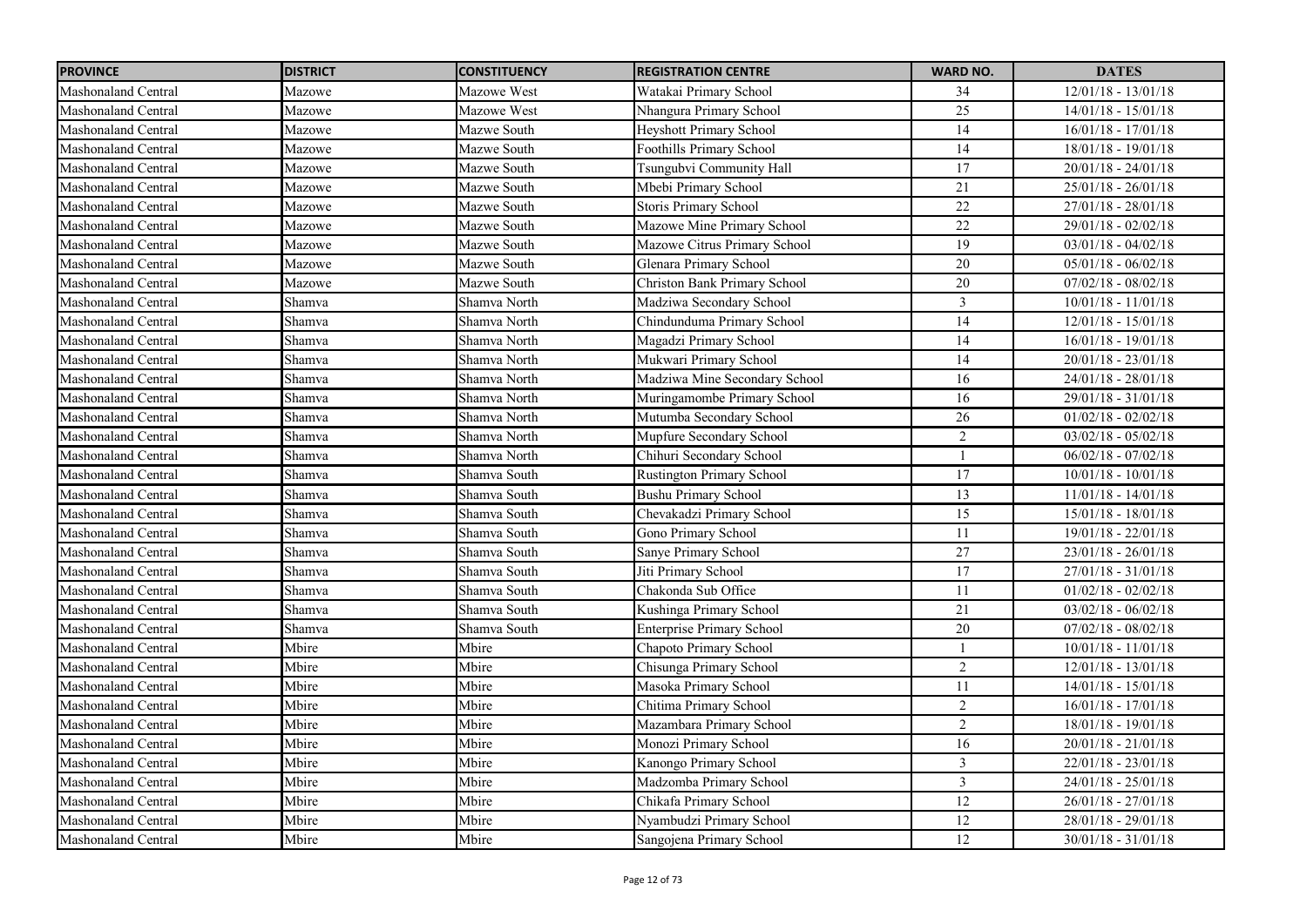| <b>PROVINCE</b>            | <b>DISTRICT</b> | <b>CONSTITUENCY</b> | <b>REGISTRATION CENTRE</b>    | <b>WARD NO.</b> | <b>DATES</b>          |
|----------------------------|-----------------|---------------------|-------------------------------|-----------------|-----------------------|
| Mashonaland Central        | Mbire           | Mbire               | Majongwe Primary School       | 17              | $01/02/18 - 02/02/18$ |
| Mashonaland Central        | Mbire           | Mbire               | Neshangwe Primary School      | 9               | $03/02/18 - 04/02/18$ |
| <b>Mashonaland Central</b> | Mbire           | Mbire               | Makuvatsine Primary School    | 10              | $05/02/18 - 06/02/18$ |
| <b>Mashonaland Central</b> | Mbire           | Mbire               | Kabvuma Primary School        | 10              | $07/02/18 - 08/02/18$ |
| <b>Mashonaland Central</b> | Mbire           | Mbire               | Chidodo Primary School        | 5               | $10/01/18 - 11/01/18$ |
| Mashonaland Central        | Mbire           | Mbire               | Musengezi Primary School      | 5               | $12/01/18 - 13/01/18$ |
| <b>Mashonaland Central</b> | Mbire           | Mbire               | Kasemberere Primary School    | 13              | $14/01/18 - 15/01/18$ |
| Mashonaland Central        | Mbire           | Mbire               | Sapa Primary School           | 13              | $16/01/18 - 17/01/18$ |
| <b>Mashonaland Central</b> | Mbire           | Mbire               | Kadzi Primary School          | $\overline{4}$  | $18/01/18 - 19/01/18$ |
| Mashonaland Central        | Mbire           | Mbire               | Majonga Primary School        | $\overline{4}$  | $20/01/18 - 20/01/18$ |
| Mashonaland Central        | Mbire           | Mbire               | Gonono Primary School         | $\overline{4}$  | $21/01/18 - 22/01/18$ |
| Mashonaland Central        | Mbire           | Mbire               | Kapurira Primary School       | $\overline{4}$  | $23/01/18 - 23/01/18$ |
| Mashonaland Central        | Mbire           | Mbire               | Nyatsengwa Primary School     | $\overline{4}$  | $24/01/18 - 25/01/18$ |
| Mashonaland Central        | Mbire           | Mbire               | Masomo Primary School         | 6               | $26/01/18 - 27/01/18$ |
| Mashonaland Central        | Mbire           | Mbire               | Kasuwo Primary School         | 14              | $28/01/18 - 29/01/18$ |
| Mashonaland Central        | Mbire           | Mbire               | Mahuwe Primary School         | 15              | $30/01/18 - 31/01/18$ |
| Mashonaland Central        | Mbire           | Mbire               | Nyagonye Primary School       | $\overline{7}$  | $01/02/18 - 01/02/18$ |
| Mashonaland Central        | Mbire           | Mbire               | Hambe Primary School          | $\overline{7}$  | $02/02/18 - 03/02/18$ |
| Mashonaland Central        | Mbire           | Mbire               | Chirunya Primary School       | $8\,$           | $04/02/18 - 05/02/18$ |
| Mashonaland Central        | Mbire           | Mbire               | Karai Primary School          | $8\,$           | $06/02/18 - 07/02/18$ |
| Mashonaland Central        | Mbire           | Mbire               | Mhokwe Primary School         | $\,8\,$         | $08/02/18 - 08/02/18$ |
| Mashonaland Central        | Guruve          | Guruve South        | Nyambondoro Primary School    | $10\,$          | $10/01/18 - 12/01/18$ |
| Mashonaland Central        | Guruve          | Guruve South        | Chifamba High School          | 12              | 13/01/18 - 15/01/18   |
| Mashonaland Central        | Guruve          | Guruve South        | Birkdale Primary School       | 14              | $16/01/18 - 18/01/18$ |
| Mashonaland Central        | Guruve          | Guruve South        | <b>Brandon Primary School</b> | 13              | 19/01/18 - 21/01/18   |
| Mashonaland Central        | Guruve          | Guruve South        | Chihwe Primary School         | 15              | 22/01/18 - 24/01/18   |
| <b>Mashonaland Central</b> | Guruve          | Guruve South        | Mavare Primary School         | $\mathfrak{Z}$  | 25/01/18 - 27/01/18   |
| <b>Mashonaland Central</b> | Guruve          | Guruve South        | Nyamangore Primary School     | $\overline{15}$ | 28/01/18 - 30/01/18   |
| Mashonaland Central        | Guruve          | Guruve South        | Kamutamba Primary School      | 23              | $31/01/18 - 02/02/18$ |
| Mashonaland Central        | Guruve          | Guruve South        | Mudhindo Primary School       | 23              | $03/02/18 - 05/02/18$ |
| <b>Mashonaland Central</b> | Guruve          | Guruve South        | Chingwaro Primary School      | 18              | $06/02/18 - 08/02/18$ |
| Mashonaland Central        | Guruve          | Guruve North        | Kondo High School             | $22\,$          | $10/01/18 - 12/01/18$ |
| Mashonaland Central        | Guruve          | Guruve North        | Horseshoe Primary School      |                 | $13/01/18 - 15/01/18$ |
| <b>Mashonaland Central</b> | Guruve          | Guruve North        | Chimbumu Secondary            | 8               | $16/01/18 - 18/01/18$ |
| Mashonaland Central        | Guruve          | Guruve North        | Chakaodza Primary School      | 8               | $19/01/18 - 21/01/18$ |
| Mashonaland Central        | Guruve          | Guruve North        | Chimufombo Primary School     | $\overline{4}$  | $22/01/18 - 24/01/18$ |
| Mashonaland Central        | Guruve          | Guruve North        | Redlichen Primary School      | 21              | $25/01/18 - 27/01/18$ |
| Mashonaland Central        | Guruve          | Guruve North        | Negomo Primary School         | 19              | $28/01/18 - 30/01/18$ |
| Mashonaland Central        | Guruve          | Guruve North        | Gota Primary School           | 17              | $31/01/18 - 02/02/18$ |
| Mashonaland Central        | Guruve          | Guruve North        | Chikwidibe Primary School     | $\overline{2}$  | $03/02/18 - 05/02/18$ |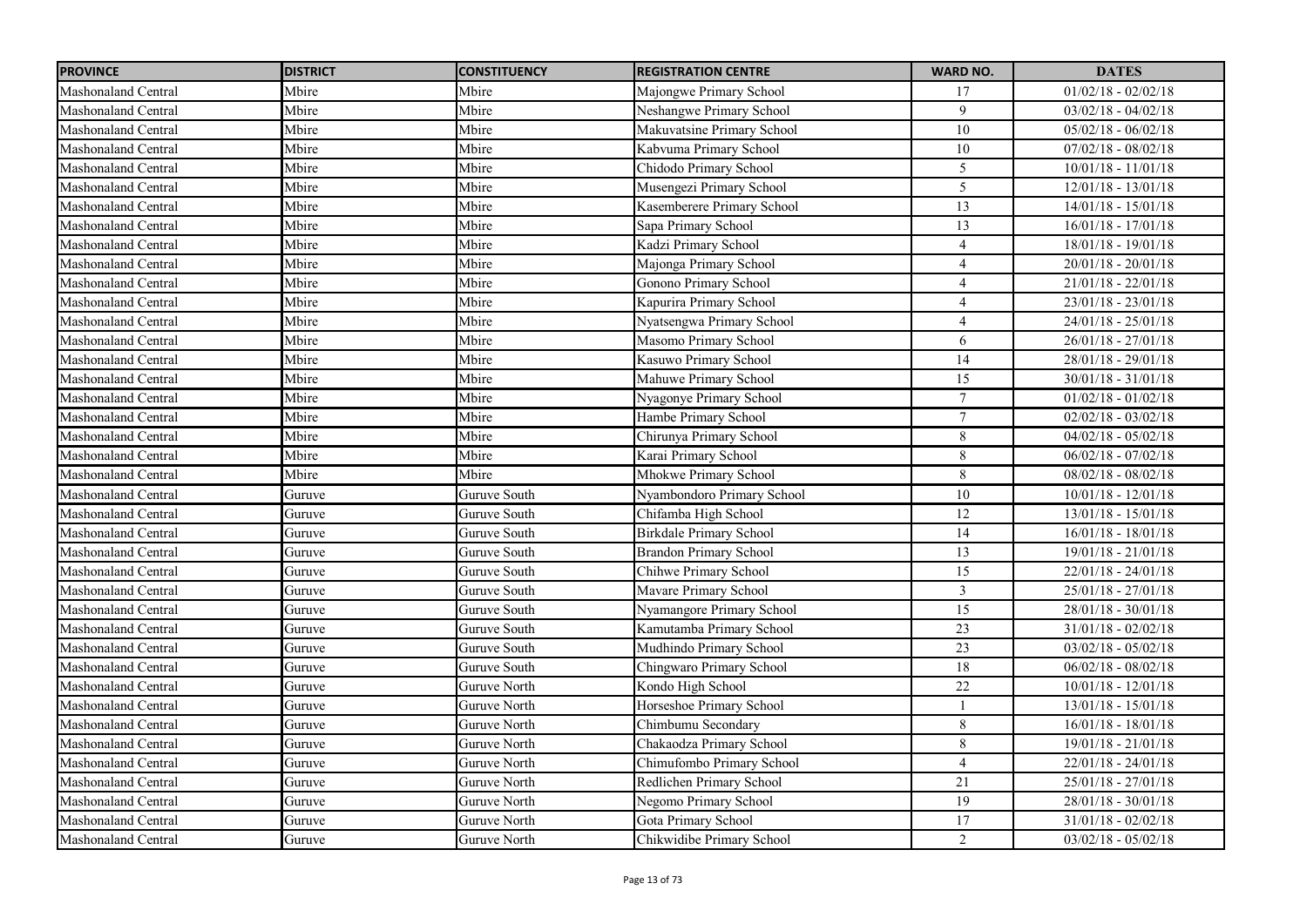| <b>PROVINCE</b>            | <b>DISTRICT</b> | <b>CONSTITUENCY</b> | <b>REGISTRATION CENTRE</b>  | <b>WARD NO.</b> | <b>DATES</b>          |
|----------------------------|-----------------|---------------------|-----------------------------|-----------------|-----------------------|
| Mashonaland Central        | Guruve          | Guruve North        | Mushoshoma Primary School   | 20              | $06/02/18 - 08/02/18$ |
| Mashonaland Central        | Muzarabani      | Muzarabani North    | Ashford School              | 14              | $10/01/18 - 12/01/18$ |
| Mashonaland Central        | Muzarabani      | Muzarabani North    | Kaerezi School              | $\overline{23}$ | $13/01/18 - 16/01/18$ |
| Mashonaland Central        | Muzarabani      | Muzarabani North    | Keche School                | 24              | $17/01/18 - 20/01/18$ |
| Mashonaland Central        | Muzarabani      | Muzarabani South    | Kambudzi School             | 17              | $21/01/18 - 23/01/18$ |
| Mashonaland Central        | Muzarabani      | Muzarabani South    | Hoya School                 | $\overline{17}$ | $24/01/18 - 27/01/18$ |
| Mashonaland Central        | Muzarabani      | Muzarabani North    | Utete School                | 19              | $28/01/18 - 30/01/18$ |
| Mashonaland Central        | Muzarabani      | Muzarabani North    | Mufudzi School              | 5               | $31/01/18 - 03/02/18$ |
| Mashonaland Central        | Muzarabani      | Muzarabani North    | Kapembere School            | 5               | $04/02/18 - 08/02/18$ |
| Mashonaland Central        | Muzarabani      | Muzarabani South    | Aranbira School             | 28              | $10/01/18 - 13/01/18$ |
| Mashonaland Central        | Muzarabani      | Muzarabani North    | Chiwenga School             | 24              | $14/01/18 - 17/01/18$ |
| Mashonaland Central        | Muzarabani      | Muzarabani North    | Gumbochuma School           | $\overline{2}$  | $18/01/18 - 21/01/18$ |
| Mashonaland Central        | Muzarabani      | Muzarabani North    | Chimoio School              |                 | $22/01/18 - 25/01/18$ |
| Mashonaland Central        | Muzarabani      | Muzarabani North    | Chadereka School            |                 | $26/01/18 - 29/01/18$ |
| Mashonaland Central        | Muzarabani      | Muzarabani North    | Sone School                 | $\mathbf{1}$    | $30/01/18 - 03/02/18$ |
| Mashonaland Central        | Muzarabani      | Muzarabani North    | Machaya School              | $\overline{3}$  | $04/02/18 - 08/02/18$ |
| Mashonaland Central        | Muzarabani      | Muzarabani South    | Takunda School              | 26              | $10/01/18 - 13/01/18$ |
| Mashonaland Central        | Muzarabani      | Muzarabani South    | Chawarura School            | 20              | $14/01/18 - 17/01/18$ |
| Mashonaland Central        | Muzarabani      | Muzarabani South    | Chiweshe School             | 10              | $18/01/18 - 21/01/18$ |
| Mashonaland Central        | Muzarabani      | Muzarabani South    | <b>St Alberts School</b>    | 10              | $22/01/18 - 25/01/18$ |
| Mashonaland Central        | Muzarabani      | Muzarabani South    | Chiripiro School            | 11              | $26/01/18 - 29/01/18$ |
| Mashonaland Central        | Muzarabani      | Muzarabani South    | Samanyanga School           | 12              | $30/01/18 - 03/02/18$ |
| Mashonaland Central        | Muzarabani      | Muzarabani South    | Chidikamwedzi School        | 28              | $04/02/18 - 08/02/18$ |
| Mashonaland Central        | Rushinga        | Rushinga            | Nyabawa Primary School      |                 | $10/01/18 - 11/01/18$ |
| Mashonaland Central        | Rushinga        | Rushinga            | Mukosa Primary School       |                 | 12/01/18 - 13/01/18   |
| <b>Mashonaland Central</b> | Rushinga        | Rushinga            | Chapinduka Primary School   | $\sqrt{2}$      | $14/01/18 - 15/01/18$ |
| Mashonaland Central        | Rushinga        | Rushinga            | Nyamuzeya Primary School    | $\sqrt{2}$      | $16/01/18 - 17/01/18$ |
| <b>Mashonaland Central</b> | Rushinga        | Rushinga            | Chimandau Primary School    | $\overline{3}$  | 18/01/18 - 19/01/18   |
| <b>Mashonaland Central</b> | Rushinga        | Rushinga            | Chitange Primary School     | $\mathfrak{Z}$  | $20/01/18 - 21/01/18$ |
| Mashonaland Central        | Rushinga        | Rushinga            | Nyanhehwe Primary School    | 21              | $22/01/18 - 23/01/18$ |
| Mashonaland Central        | Rushinga        | Rushinga            | Mary Mount Secondary School | $\overline{4}$  | $24/01/18 - 25/01/18$ |
| Mashonaland Central        | Rushinga        | Rushinga            | Nyamanyanya Primary School  | 19              | 26/01/18 - 27/01/18   |
| Mashonaland Central        | Rushinga        | Rushinga            | Chiromba Primary School     | 19              | $28/01/18 - 29/01/18$ |
| Mashonaland Central        | Rushinga        | Rushinga            | Mazowe Bridge Vtc           | 18              | $30/01/18 - 31/01/18$ |
| Mashonaland Central        | Rushinga        | Rushinga            | Nyamazizi Primary School    | 18              | $01/02/18 - 02/02/18$ |
| Mashonaland Central        | Rushinga        | Rushinga            | Chaparadza Primary School   | 16              | $03/02/18 - 03/02/18$ |
| Mashonaland Central        | Rushinga        | Rushinga            | Huruma Primary School       | 16              | $04/02/18 - 04/02/18$ |
| Mashonaland Central        | Rushinga        | Rushinga            | Makachi Primary School      | 25              | $05/02/18 - 06/02/18$ |
| Mashonaland Central        | Rushinga        | Rushinga            | Nyamatikiti High School     | 25              | $07/02/18 - 08/02/18$ |
| <b>Mashonaland Central</b> | Rushinga        | Rushinga            | Kasika Primary School       | 20              | $10/01/18 - 12/01/18$ |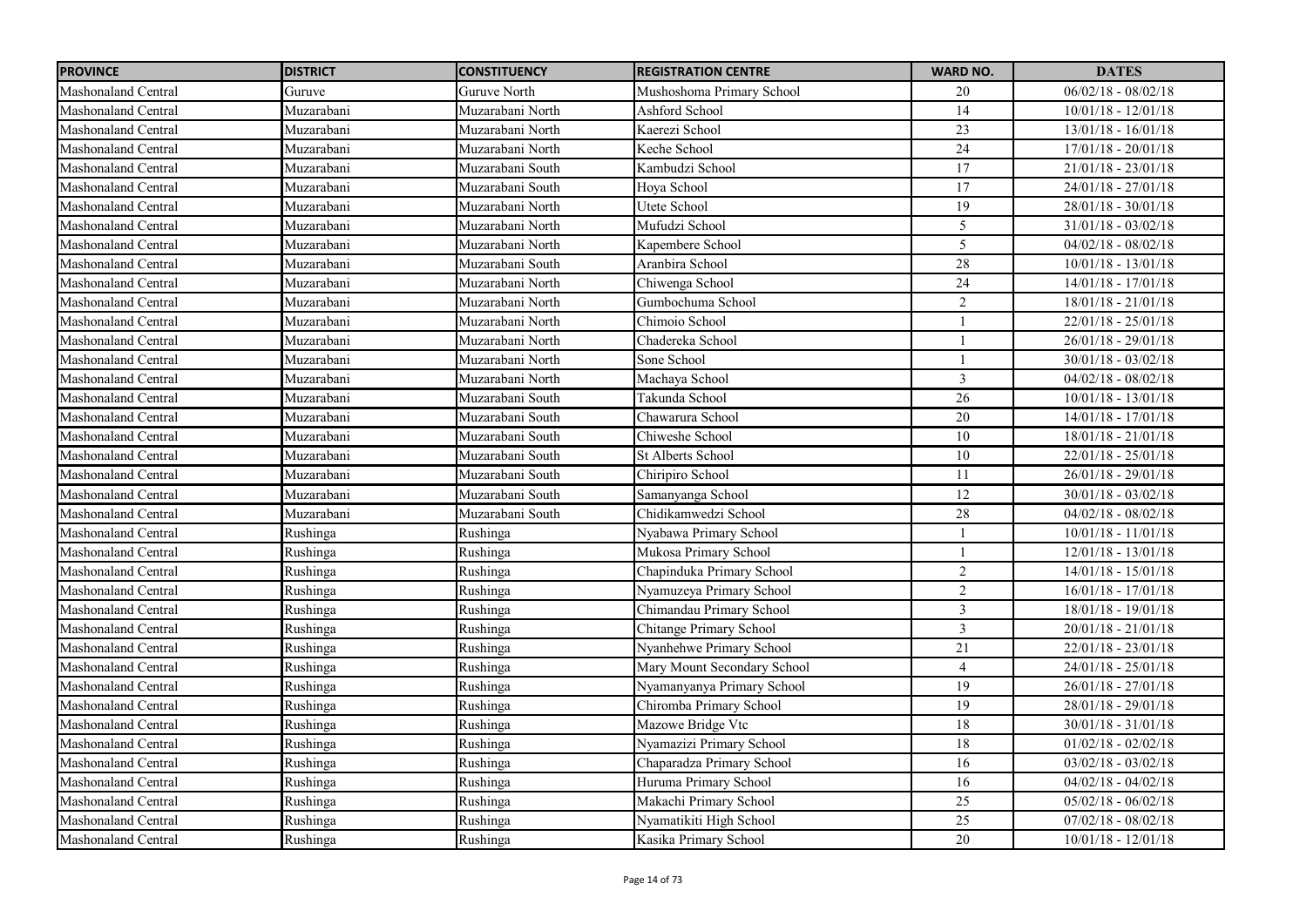| <b>PROVINCE</b>            | <b>DISTRICT</b> | <b>CONSTITUENCY</b> | <b>REGISTRATION CENTRE</b>    | <b>WARD NO.</b> | <b>DATES</b>          |
|----------------------------|-----------------|---------------------|-------------------------------|-----------------|-----------------------|
| Mashonaland Central        | Rushinga        | Rushinga            | Nyatsato Primary School       | 22              | $13/01/18 - 15/01/18$ |
| Mashonaland Central        | Rushinga        | Rushinga            | Maparepare Primary School     | 22              | $16/01/18 - 17/01/18$ |
| Mashonaland Central        | Rushinga        | Rushinga            | Katoni Primary School         | 21              | $18/01/18 - 19/01/18$ |
| Mashonaland Central        | Rushinga        | Rushinga            | Mukonde Primary School        | 5               | $20/01/18 - 21/01/18$ |
| Mashonaland Central        | Rushinga        | Rushinga            | Makuni Secondary School       | 5               | $22/01/18 - 23/01/18$ |
| Mashonaland Central        | Rushinga        | Rushinga            | Kasenzi Primary School        | $\sqrt{6}$      | $24/01/18 - 25/01/18$ |
| Mashonaland Central        | Rushinga        | Rushinga            | Chomutukutu Secondary School  | $7\phantom{.0}$ | $26/01/18 - 27/01/18$ |
| Mashonaland Central        | Rushinga        | Rushinga            | Rusambo Primary School        | $\overline{17}$ | 28/01/18 - 29/01/18   |
| Mashonaland Central        | Rushinga        | Rushinga            | Chimhanda Secondary School    | 15              | $30/01/18 - 31/01/18$ |
| Mashonaland Central        | Rushinga        | Rushinga            | Manetsera Primary School      | $\overline{15}$ | $01/02/18 - 02/02/18$ |
| Mashonaland Central        | Rushinga        | Rushinga            | Kasanga Primary School        | 13              | $03/02/18 - 04/02/18$ |
| Mashonaland Central        | Rushinga        | Rushinga            | Magaranhewe Primary School    | 12              | $05/02/18 - 06/02/18$ |
| Mashonaland Central        | Rushinga        | Rushinga            | Musvaire Primary School       | 12              | $07/02/18 - 08/02/18$ |
| Mashonaland Central        | Mt Darwin       | Mt Darwin North     | Chimbuwe Primary School       | 31              | $10/01/18 - 13/01/18$ |
| Mashonaland Central        | Mt Darwin       | Mt Darwin North     | Chisecha Primary School       | $\overline{2}$  | $14/01/18 - 16/01/18$ |
| Mashonaland Central        | Mt Darwin       | Mt Darwin North     | Kapfudza Primary School       | $\overline{3}$  | $17/01/18 - 19/01/18$ |
| Mashonaland Central        | Mt Darwin       | Mt Darwin East      | Pachanza Primary School       | 11              | $20/01/18 - 22/01/18$ |
| <b>Mashonaland Central</b> | Mt Darwin       | Mt Darwin East      | Date Primary School           | $\overline{38}$ | $23/01/18 - 25/01/18$ |
| Mashonaland Central        | Mt Darwin       | Mt Darwin East      | Chahwanda Primary School      | 15              | $26/01/18 - 28/01/18$ |
| Mashonaland Central        | Mt Darwin       | Mt Darwin West      | Mudzengerere Primary School   | 17              | 29/01/18 - 30/01/18   |
| Mashonaland Central        | Mt Darwin       | Mt Darwin West      | Chibuli Primary School        | 19              | $31/01/18 - 02/02/18$ |
| Mashonaland Central        | Mt Darwin       | Mt Darwin South     | Bemberi Primary School        | $22\,$          | $03/02/18 - 05/02/18$ |
| Mashonaland Central        | Mt Darwin       | Mt Darwin South     | Chindunduma High School       | 27              | $06/02/18 - 08/02/18$ |
| Mashonaland Central        | Mt Darwin       | Mt Darwin North     | Kaitano Primary School        |                 | $10/01/18 - 13/01/18$ |
| Mashonaland Central        | Mt Darwin       | Mt Darwin North     | Mukumbura Primary School      | $\overline{c}$  | 14/01/18 - 17/01/18   |
| Mashonaland Central        | Mt Darwin       | Mt Darwin North     | Kapiripiri Primary School     | $\overline{4}$  | $18/01/18 - 21/01/18$ |
| Mashonaland Central        | Mt Darwin       | Mt Darwin East      | Kanyoka Primary School        | 11              | 22/01/18 - 24/01/18   |
| Mashonaland Central        | Mt Darwin       | Mt Darwin East      | Tsengurwe Primary School      | 12              | 25/01/18 - 26/01/18   |
| Mashonaland Central        | Mt Darwin       | Mt Darwin East      | Chimumvuri Primary School     | 14              | 27/01/18 - 29/01/18   |
| Mashonaland Central        | Mt Darwin       | Mt Darwin West      | Chakoma Primary School        | $\,8\,$         | $30/01/18 - 01/02/18$ |
| <b>Mashonaland Central</b> | Mt Darwin       | Mt Darwin West      | Dolphine Park Primary School  | 19              | $02/02/18 - 04/02/18$ |
| Mashonaland Central        | Mt Darwin       | Mt Darwin South     | <b>Tsakare Primary School</b> | 39              | $05/02/18 - 06/02/18$ |
| Mashonaland Central        | Mt Darwin       | Mt Darwin South     | Chaminuka Training Centre     | $40\,$          | $07/02/18 - 08/02/18$ |
| <b>Mashonaland Central</b> | Mt Darwin       | Mt Darwin North     | Mukoma Primary School         | 32              | $10/01/18 - 13/01/18$ |
| Mashonaland Central        | Mt Darwin       | Mt Darwin North     | Katarira Primary School       | $\overline{2}$  | $14/01/18 - 17/01/18$ |
| <b>Mashonaland Central</b> | Mt Darwin       | Mt Darwin North     | Gomo Primary School           | $\overline{3}$  | $18/01/18 - 21/01/18$ |
| <b>Mashonaland Central</b> | Mt Darwin       | Mt Darwin North     | Chigango Primary School       | 33              | $22/01/18 - 25/01/18$ |
| Mashonaland Central        | Mt Darwin       | Mt Darwin West      | Mangare Primary School        | 10              | $26/01/18 - 27/01/18$ |
| Mashonaland Central        | Mt Darwin       | Mt Darwin West      | Chiromo Primary School        | 16              | 28/01/18 - 29/01/18   |
| <b>Mashonaland Central</b> | Mt Darwin       | Mt Darwin West      | Nembire Primary School        | $\tau$          | $30/01/18 - 01/02/18$ |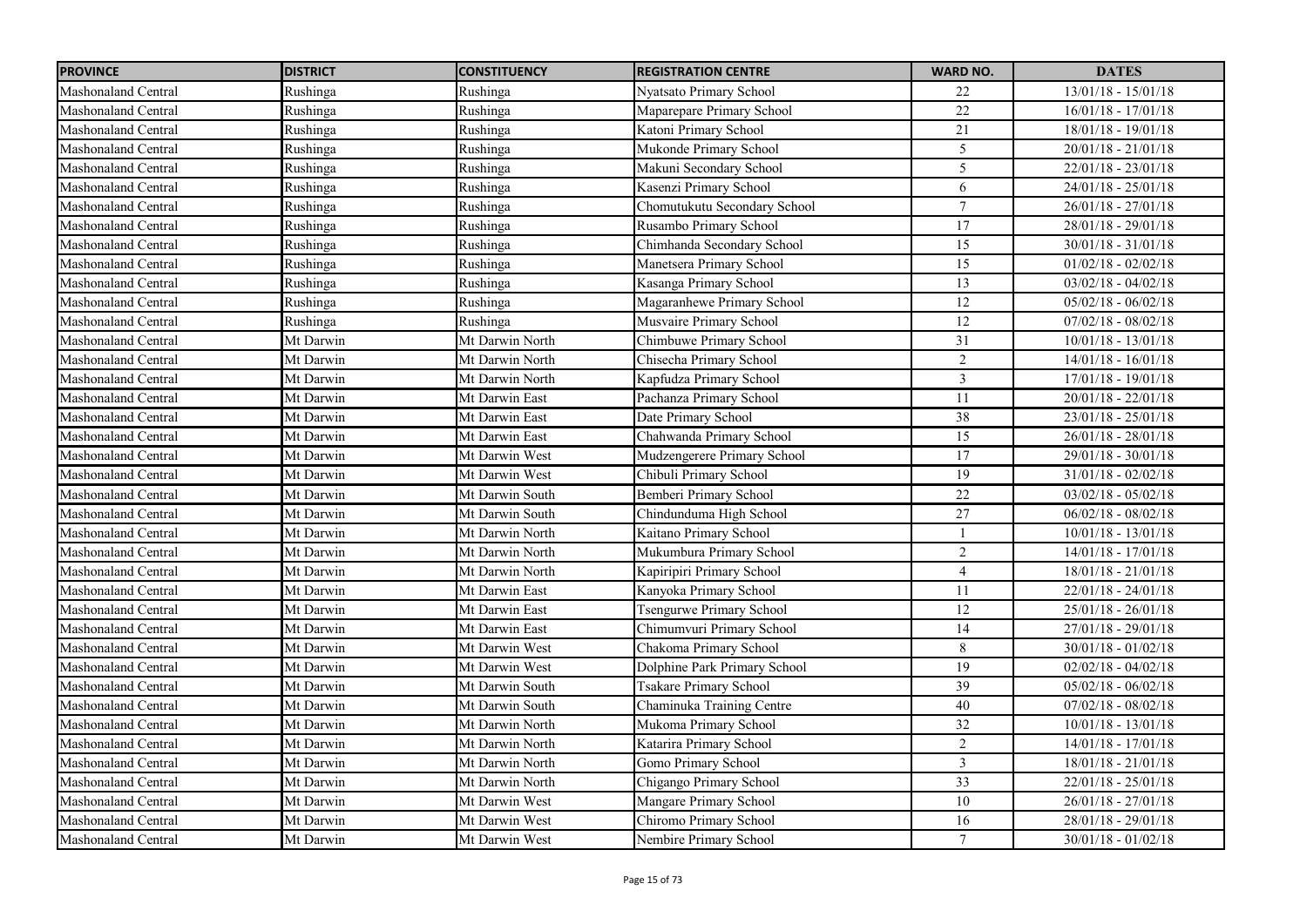| <b>PROVINCE</b>                  | <b>DISTRICT</b> | <b>CONSTITUENCY</b> | <b>REGISTRATION CENTRE</b>        | <b>WARD NO.</b> | <b>DATES</b>          |
|----------------------------------|-----------------|---------------------|-----------------------------------|-----------------|-----------------------|
| Mashonaland Central              | Mt Darwin       | Mt Darwin West      | Mutungagore Secondary School      | 18              | $02/02/18 - 04/02/18$ |
| <b>Mashonaland Central</b>       | Mt Darwin       | Mt Darwin South     | Tangenhamo Primary School         | 22              | $05/02/18 - 06/02/18$ |
| Mashonaland Central              | Mt Darwin       | Mt Darwin South     | Mutondwe Primary School           | $\overline{24}$ | $07/02/18 - 08/02/18$ |
| <b>Mashonaland East Province</b> |                 |                     |                                   |                 |                       |
| <b>PROVINCE</b>                  | <b>DISTRICT</b> | <b>CONSTITUENCY</b> | <b>REGISTRATION CENTRE</b>        | <b>WARD NO.</b> | <b>DATES</b>          |
| <b>Mashonaland East</b>          | Chikomba        | Chikomba West       | Mutoro Primary School             | 4               | $10/01/18 - 11/01/18$ |
| Mashonaland East                 | Chikomba        | Chikomba West       | Gamanya Pimary School             | $\overline{4}$  | $12/01/18 - 13/01/18$ |
| <b>Mashonaland East</b>          | Chikomba        | Chikomba West       | Gandami Secondary School          | $\overline{2}$  | $14/01/18 - 15/01/18$ |
| Mashonaland East                 | Chikomba        | Chikomba Central    | Chokodza Pimary School            | 23              | $16/01/18 - 17/01/18$ |
| Mashonaland East                 | Chikomba        | Chikomba Central    | Zvamatobwe Primary School         | 23              | $18/01/18 - 20/01/18$ |
| <b>Mashonaland East</b>          | Chikomba        | Chikomba East       | Warikandwa Primary School         | 24              | $21/01/18 - 22/01/18$ |
| Mashonaland East                 | Chikomba        | Chikomba East       | Chisangano Primary School         | 29              | $23/01/18 - 24/01/18$ |
| Mashonaland East                 | Chikomba        | Chikomba East       | Mufudziwakanaka Primary School    | 29              | 18/01/25              |
| Mashonaland East                 | Chikomba        | Chikomba East       | Svinurai St. Clara Primary School | 28              | $26/01/18 - 27/01/18$ |
| Mashonaland East                 | Chikomba        | Chikomba East       | Bhimha Primary School             | 30              | 18/01/28              |
| Mashonaland East                 | Chikomba        | Chikomba East       | Mangoro Primary School            | 27              | $29/01/18 - 30/01/18$ |
| <b>Mashonaland East</b>          | Chikomba        | Chikomba East       | Mhari Secondary School            | 27              | $31/01/18 - 01/02/18$ |
| Mashonaland East                 | Chikomba        | Chikomba East       | Mupatsi Primary School            | $\overline{26}$ | $02/02/18 - 03/02/18$ |
| Mashonaland East                 | Chikomba        | Chikomba East       | Nzuma St Hellen Primary School    | 26              | $04/02/18 - 05/02/18$ |
| <b>Mashonaland East</b>          | Chikomba        | Chikomba East       | Sadza Hall Primary School         | 25              | $06/02/18 - 08/02/18$ |
| Mashonaland East                 | Chikomba        | Chikomba Central    | Masunda Primary School            | 16              | $10/01/18 - 11/01/18$ |
| Mashonaland East                 | Chikomba        | Chikomba West       | Mudonzvo Primary School           | 15              | $12/01/18 - 13/01/18$ |
| Mashonaland East                 | Chikomba        | Chikomba Central    | Chikwidibire Primary School       | 14              | $14/01/18 - 15/01/18$ |
| Mashonaland East                 | Chikomba        | Chikomba Central    | Madondo Primary School            | 16              | $16/01/18 - 17/01/18$ |
| Mashonaland East                 | Chikomba        | Chikomba Central    | Badza Primary School              | 16              | $18/01/18 - 19/01/18$ |
| Mashonaland East                 | Chikomba        | Chikomba Central    | Mudavanhu Primary School          | $\overline{19}$ | $20/01/18 - 21/01/18$ |
| Mashonaland East                 | Chikomba        | Chikomba Central    | Zinatsa Secondary Secondary       | $20\,$          | $22/01/18 - 23/01/18$ |
| <b>Mashonaland East</b>          | Chikomba        | Chikomba Central    | Govere Secondary Secondary        | 20              | $24/01/18 - 25/01/18$ |
| Mashonaland East                 | Chikomba        | Chikomba Central    | <b>Unyetu Primary School</b>      | 21              | $26/01/18 - 27/01/18$ |
| Mashonaland East                 | Chikomba        | Chikomba Central    | Masasa A Primary School           | 17              | $28/01/18 - 29/01/18$ |
| <b>Mashonaland East</b>          | Chikomba        | Chikomba Central    | Mupfuririrwa Primary School       | $18\,$          | $30/01/18 - 31/01/18$ |
| <b>Mashonaland East</b>          | Chikomba        | Chikomba Central    | Mahusvu Primary School            | 17              | $01/02/18 - 03/02/18$ |
| <b>Mashonaland East</b>          | Chikomba        | Chikomba Central    | Madzivire Primary School          | 16              | $04/02/18 - 06/02/18$ |
| <b>Mashonaland East</b>          | Chikomba        | Chikomba Central    | Hokonya Primary School            | $\overline{16}$ | $07/02/18 - 08/02/18$ |
| Mashonaland East                 | Chikomba        | Chikomba West       | Chivhu Cbd                        | 9               | $10/01/18 - 14/01/18$ |
| <b>Mashonaland East</b>          | Chikomba        | Chikomba West       | Mashayamvura Primary School       | 8               | 18/01/15              |
| Mashonaland East                 | Chikomba        | Chikomba West       | Nhakayedu Primary School          | 8               | 18/01/16              |
| Mashonaland East                 | Chikomba        | Chikomba West       | Hitler Hunzvi Primary School      | $\,8\,$         | $17/01/18 - 18/01/18$ |
| Mashonaland East                 | Chikomba        | Chikomba West       | Kadungure Primary School          | $\overline{7}$  | 18/01/19              |
| Mashonaland East                 | Chikomba        | Chikomba West       | Chigonero Primary School          | $\tau$          | 18/01/20              |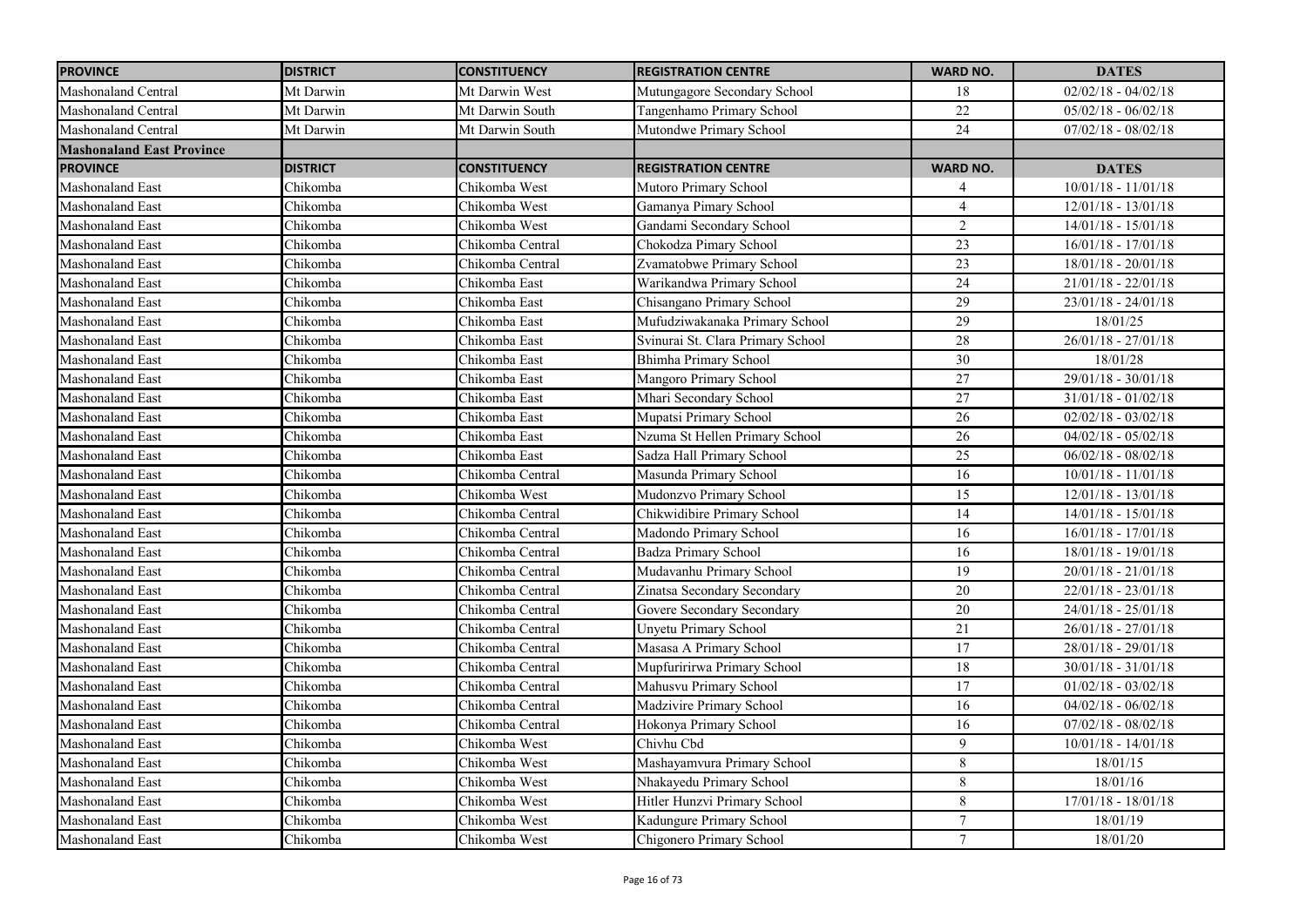| <b>PROVINCE</b>         | <b>DISTRICT</b> | <b>CONSTITUENCY</b> | <b>REGISTRATION CENTRE</b>           | <b>WARD NO.</b>  | <b>DATES</b>          |
|-------------------------|-----------------|---------------------|--------------------------------------|------------------|-----------------------|
| Mashonaland East        | Chikomba        | Chikomba West       | Masarirambi Primary School           | 7                | $21/01/18 - 22/01/18$ |
| <b>Mashonaland East</b> | Chikomba        | Chikomba West       | Chawagona Primary School             | $\overline{7}$   | 18/01/23              |
| <b>Mashonaland East</b> | Chikomba        | Chikomba West       | Chiwashira Primary School            | $\tau$           | $24/01/18 - 25/01/18$ |
| <b>Mashonaland East</b> | Chikomba        | Chikomba West       | <b>Charter Estate Primary School</b> |                  | $26/01/18 - 27/01/18$ |
| Mashonaland East        | Chikomba        | Chikomba West       | Pimbi Primary School                 |                  | $28/01/18 - 29/01/18$ |
| <b>Mashonaland East</b> | Chikomba        | Chikomba West       | Riversdale Primary School            |                  | $30/01/18 - 31/01/18$ |
| Mashonaland East        | Chikomba        | Chikomba West       | Munyati Primary School               | 8                | $01/02/18 - 02/02/18$ |
| Mashonaland East        | Chikomba        | Chikomba West       | Zimondi St Mark Secondary            | 5                | $03/02/18 - 04/02/18$ |
| Mashonaland East        | Chikomba        | Chikomba West       | Manyene Primary School               | 5                | $05/02/18 - 06/02/18$ |
| Mashonaland East        | Chikomba        | Chikomba West       | Marondamashanu Primary School        | 6                | $07/02/18 - 08/02/18$ |
| Mashonaland East        | Goromonzi       | Goromonzi West      | Chabwino Primary School              | $\tau$           | $10/01/18 - 11/01/18$ |
| Mashonaland East        | Goromonzi       | Goromonzi North     | Frascati Farm                        | 9                | $12/01/18 - 13/01/18$ |
| Mashonaland East        | Goromonzi       | Goromonzi North     | Inyagui Primary School               | 10               | $14/01/18 - 15/01/18$ |
| Mashonaland East        | Goromonzi       | Goromonzi North     | St Francis Bosha Primary School      | $10\,$           | $16/01/18 - 17/01/18$ |
| Mashonaland East        | Goromonzi       | Goromonzi North     | Kadyamadare Primary School           | 11               | 18/01/18 - 19/01/18   |
| Mashonaland East        | Goromonzi       | Goromonzi North     | Mukombami Primary School             | 11               | $20/01/18 - 21/01/18$ |
| Mashonaland East        | Goromonzi       | Goromonzi North     | Gosha Primary School                 | $12\,$           | 22/01/18 - 23/01/18   |
| Mashonaland East        | Goromonzi       | Goromonzi North     | St Johns High School                 | $\overline{12}$  | $24/01/18 - 25/01/18$ |
| Mashonaland East        | Goromonzi       | Goromonzi North     | Mwanza Primary School                | 12               | $26/01/18 - 27/01/18$ |
| Mashonaland East        | Goromonzi       | Goromonzi North     | <b>Arcturus Primary School</b>       | 14               | 28/01/18 - 29/01/18   |
| <b>Mashonaland East</b> | Goromonzi       | Goromonzi West      | Pagejo Rarubi Primary School         | 8                | $30/01/18 - 31/01/18$ |
| Mashonaland East        | Goromonzi       | Goromonzi North     | St James Craig Primary School        | $\overline{14}$  | $01/02/18 - 02/02/18$ |
| Mashonaland East        | Goromonzi       | Goromonzi South     | Caledonia Farm                       | 25               | $03/02/18 - 08/02/18$ |
| Mashonaland East        | Goromonzi       | Goromonzi South     | Belmont (Musuwo) Primary School      | 17               | $10/01/18 - 11/01/18$ |
| Mashonaland East        | Goromonzi       | Goromonzi South     | Dudzu Primary School                 | 18               | $12/01/18 - 13/01/18$ |
| Mashonaland East        | Goromonzi       | Goromonzi South     | Rusike Primary School                | $\overline{18}$  | $14/01/18 - 15/01/18$ |
| Mashonaland East        | Goromonzi       | Goromonzi South     | <b>Entre Rios Primary School</b>     | 21               | $16/01/18 - 17/01/18$ |
| Mashonaland East        | Goromonzi       | Goromonzi South     | <b>Bromley Clinic</b>                | 22               | 18/01/18 - 19/01/18   |
| Mashonaland East        | Goromonzi       | Goromonzi South     | Mbuya Nehanda Primary School         | 20               | $20/01/18 - 21/01/18$ |
| Mashonaland East        | Goromonzi       | Goromonzi South     | <b>St Vincent Primary School</b>     | $\overline{25}$  | $22/01/18 - 23/01/18$ |
| Mashonaland East        | Goromonzi       | Goromonzi South     | Dunstan Primary School               | 22               | $24/01/18 - 25/01/18$ |
| Mashonaland East        | Goromonzi       | Goromonzi South     | Raymondale Primary School            | $23\,$           | $26/01/18 - 27/01/18$ |
| Mashonaland East        | Goromonzi       | Goromonzi South     | Ruwa National Rehabilitation Centre  | $\boldsymbol{7}$ | $28/01/18 - 29/01/18$ |
| Mashonaland East        | Goromonzi       | Goromonzi South     | Zimre Park Primary School            | 8                | $30/01/18 - 31/01/18$ |
| Mashonaland East        | Goromonzi       | Goromonzi South     | Ruvheneko Primary School             | 9                | $01/02/18 - 02/02/18$ |
| Mashonaland East        | Goromonzi       | Goromonzi South     | Thornicroft Park Primary School      |                  | $03/02/18 - 04/02/18$ |
| Mashonaland East        | Goromonzi       | Goromonzi North     | Mapfeni Primary School               | 16               | $05/02/18 - 08/02/18$ |
| Mashonaland East        | Goromonzi       | Goromonzi West      | Joan Rankini Clinic                  | 6                | $10/01/18 - 11/01/18$ |
| Mashonaland East        | Goromonzi       | Goromonzi West      | Sally Mugabe Primary School          | 6                | 12/01/18 - 13/01/18   |
| <b>Mashonaland East</b> | Goromonzi       | Goromonzi West      | Zimbiru Primary School               | $\overline{4}$   | $14/01/18 - 15/01/18$ |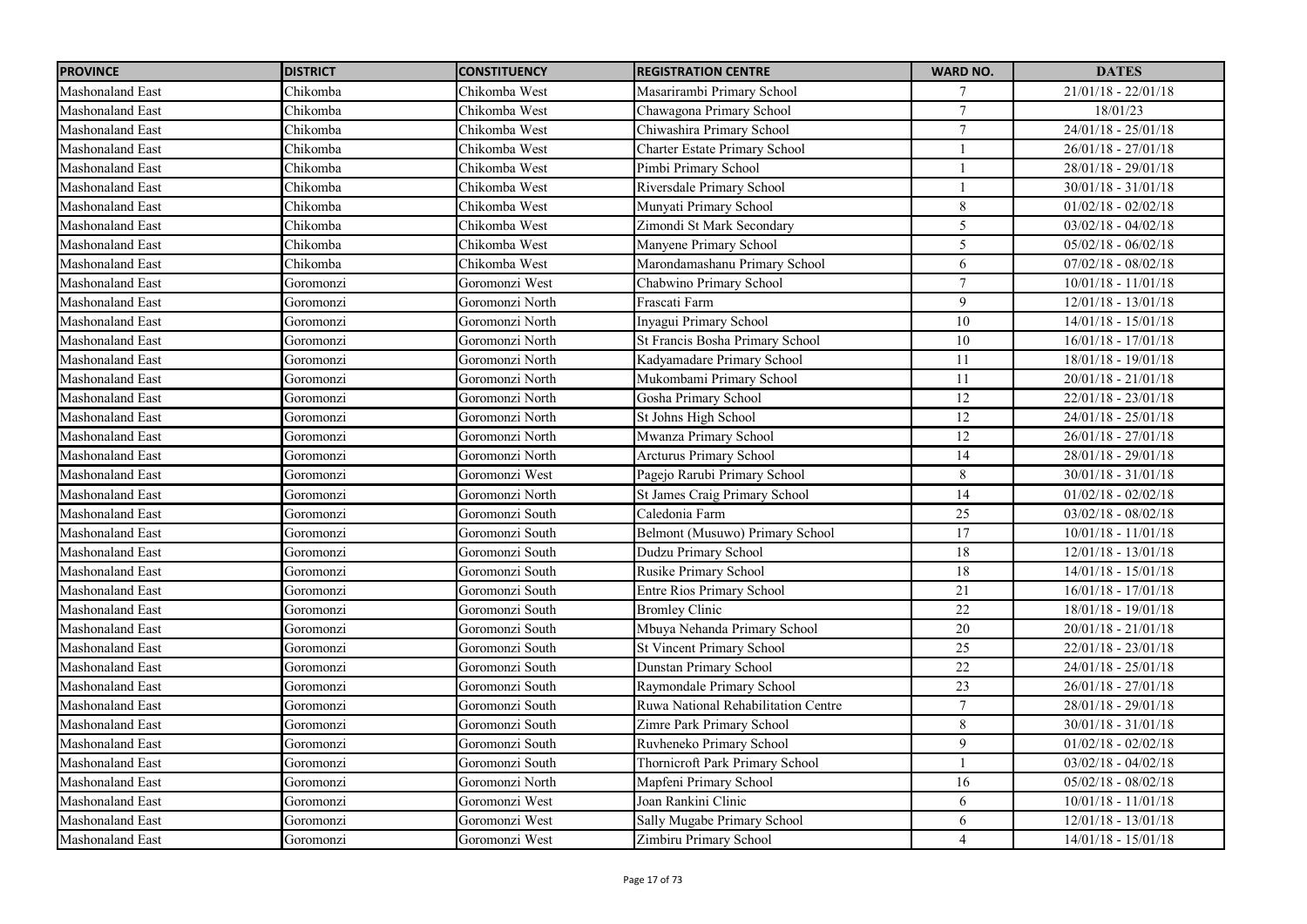| <b>PROVINCE</b>         | <b>DISTRICT</b> | <b>CONSTITUENCY</b> | <b>REGISTRATION CENTRE</b>            | <b>WARD NO.</b>  | <b>DATES</b>          |
|-------------------------|-----------------|---------------------|---------------------------------------|------------------|-----------------------|
| Mashonaland East        | Goromonzi       | Goromonzi West      | Nyamande Primary School               | 4                | $16/01/18 - 17/01/18$ |
| <b>Mashonaland East</b> | Goromonzi       | Goromonzi West      | Molife Primary School                 | $\overline{5}$   | $18/01/18 - 19/01/18$ |
| <b>Mashonaland East</b> | Goromonzi       | Goromonzi West      | Pote Primary School                   | 5                | $20/01/18 - 21/01/18$ |
| <b>Mashonaland East</b> | Goromonzi       | Goromonzi West      | Munyawiri Primary School              |                  | $22/01/18 - 23/01/18$ |
| Mashonaland East        | Goromonzi       | Goromonzi West      | Makumbi Primary School                | $\overline{c}$   | $24/01/18 - 25/01/18$ |
| <b>Mashonaland East</b> | Goromonzi       | Goromonzi West      | Chinamhora Primary School             | $\overline{2}$   | $26/01/18 - 27/01/18$ |
| Mashonaland East        | Goromonzi       | Goromonzi West      | Mutake Primary School                 | $\overline{2}$   | 28/01/18 - 29/01/18   |
| Mashonaland East        | Goromonzi       | Goromonzi West      | Nyaure Clinic                         | $\overline{3}$   | $30/01/18 - 31/01/18$ |
| Mashonaland East        | Goromonzi       | Goromonzi West      | Chibvuti Primary School               | $\tau$           | $01/02/18 - 02/02/18$ |
| Mashonaland East        | Goromonzi       | Goromonzi North     | St Peter Claver Primary School        | 15               | $03/02/18 - 04/02/18$ |
| Mashonaland East        | Goromonzi       | Goromonzi South     | Caledonia Farm                        | $\overline{25}$  | $05/02/18 - 08/02/18$ |
| <b>Mashonaland East</b> | Marondera       | Marondera West      | Chakadini Primary School              | $10\,$           | $10/01/18 - 11/01/18$ |
| <b>Mashonaland East</b> | Marondera       | Marondera West      | Mureverwi Primary School              | $\overline{16}$  | $11/01/18 - 12/01/18$ |
| Mashonaland East        | Marondera       | Wedza North         | Lustleigh Primary School              | 8                | $13/01/18 - 14/01/18$ |
| Mashonaland East        | Marondera       | Wedza North         | Rujeko Primary School                 | 8                | 18/01/15              |
| <b>Mashonaland East</b> | Marondera       | Wedza North         | Mt Authur Primary School              | 8                | 18/01/16              |
| Mashonaland East        | Marondera       | Wedza North         | Maringari Primary School              | $\,8\,$          | 18/01/17              |
| Mashonaland East        | Marondera       | Marondera West      | Chimbwanda West Primary School        | 9                | 18/01/18 - 19/01/18   |
| Mashonaland East        | Marondera       | Marondera West      | Chionana Primary School               | $\overline{12}$  | $20/01/18 - 21/01/18$ |
| Mashonaland East        | Marondera       | Marondera West      | St David Primary School               | 11               | $22/01/18 - 23/01/18$ |
| Mashonaland East        | Marondera       | Marondera West      | Mahusekwa Growthpoint                 | 11               | $22/01/18 - 23/01/18$ |
| Mashonaland East        | Marondera       | Marondera West      | Materera Primary School               | 15               | $24/01/18 - 25/01/18$ |
| Mashonaland East        | Marondera       | Marondera West      | Furamera Primary School               | 14               | 18/01/26              |
| <b>Mashonaland East</b> | Marondera       | Marondera West      | Mutero Primary School                 | 13               | 18/01/27              |
| Mashonaland East        | Marondera       | Marondera West      | Gukuta Primary School                 | 15               | $28/01/18 - 29/01/18$ |
| <b>Mashonaland East</b> | Marondera       | Marondera West      | Mudzimurema Primary School            | 13               | $30/01/18 - 31/01/18$ |
| Mashonaland East        | Marondera       | Marondera West      | Chirenje Primary School               | 13               | $01/02/18 - 02/02/18$ |
| Mashonaland East        | Marondera       | Marondera West      | Chivake Primary School                | 15               | $03/02/18 - 04/02/18$ |
| <b>Mashonaland East</b> | Marondera       | Marondera West      | <b>St Peters Gudza Primary School</b> | $\overline{14}$  | $05/02/18 - 06/02/18$ |
| Mashonaland East        | Marondera       | Marondera West      | St Phillips Mbonje Primary School     | 14               | $07/02/18 - 08/02/18$ |
| <b>Mashonaland East</b> | Marondera       | Marondera East      | Igava Primary School                  | $\tau$           | $10/01/18 - 11/01/18$ |
| Mashonaland East        | Marondera       | Marondera East      | Nyakurwi Primary School               | 22               | 18/01/12              |
| Mashonaland East        | Marondera       | Marondera East      | Chipesa Primary School                | $\boldsymbol{7}$ | 18/01/13              |
| Mashonaland East        | Marondera       | Marondera East      | Muchakata Primary School              | 22               | $14/01/18 - 15/01/18$ |
| Mashonaland East        | Marondera       | Marondera East      | Dimbiti Primary School                | 21               | $16/01/18 - 17/01/18$ |
| Mashonaland East        | Marondera       | Marondera East      | St Ludger Primary School              | $20\,$           | $18/01/18 - 19/01/18$ |
| Mashonaland East        | Marondera       | Marondera East      | <b>Dhirihori Primary School</b>       | 19               | $20/01/18 - 21/01/18$ |
| Mashonaland East        | Marondera       | Marondera East      | Masikana Primary School               | $\overline{19}$  | $22/01/18 - 23/01/18$ |
| Mashonaland East        | Marondera       | Marondera East      | Dimbe Primary School                  | 21               | 18/01/24              |
| <b>Mashonaland East</b> | Marondera       | Marondera East      | Tafadzwa Primary School               | $\overline{21}$  | 18/01/25              |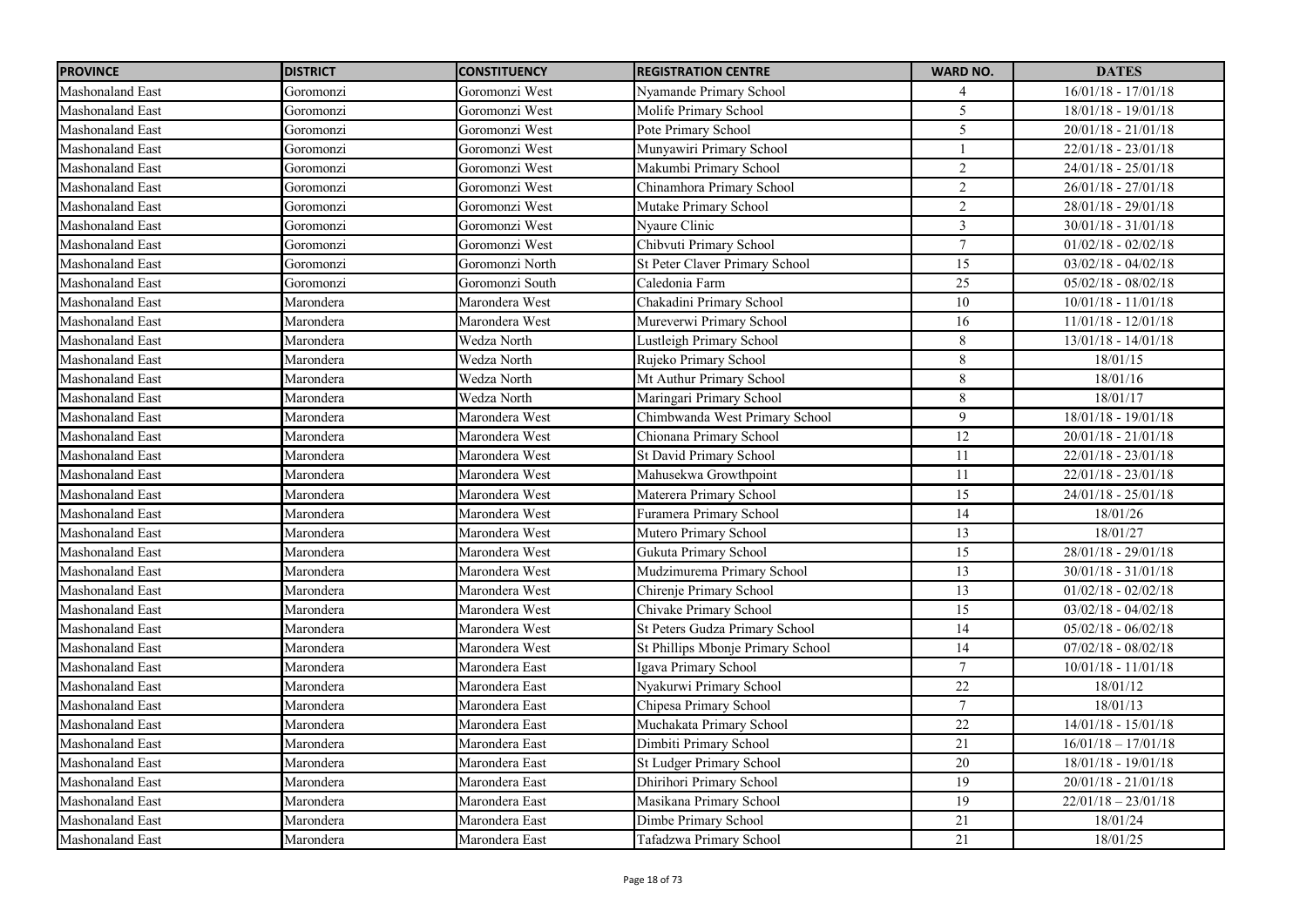| <b>PROVINCE</b>         | <b>DISTRICT</b> | <b>CONSTITUENCY</b> | <b>REGISTRATION CENTRE</b>      | <b>WARD NO.</b> | <b>DATES</b>          |
|-------------------------|-----------------|---------------------|---------------------------------|-----------------|-----------------------|
| Mashonaland East        | Marondera       | Marondera East      | Mukanganise Primary School      | 23              | $26/01/18 - 27/01/18$ |
| <b>Mashonaland East</b> | Marondera       | Marondera East      | Theydon Primary School          | $\overline{23}$ | $28/01/18 - 29/01/18$ |
| <b>Mashonaland East</b> | Marondera       | Marondera East      | Lekkerwater Primary School      | $\overline{23}$ | $30/01/18 - 31/01/18$ |
| <b>Mashonaland East</b> | Marondera       | Marondera East      | Nyamutora Primary School        | 3               | 18/02/01              |
| <b>Mashonaland East</b> | Marondera       | Marondera East      | Bernard Mizeki Primary School   | $\mathbf{1}$    | $02/02/18 - 03/02/18$ |
| <b>Mashonaland East</b> | Marondera       | Marondera East      | Mutukwa Primary School          | $\overline{3}$  | $04/02/18 - 05/02/18$ |
| Mashonaland East        | Marondera       | Marondera East      | Chiparawe Primary School        | $\overline{3}$  | 18/02/06              |
| <b>Mashonaland East</b> | Marondera       | Marondera East      | Dombi Primary School            | $\overline{3}$  | $07/02/18 - 08/02/18$ |
| <b>Mashonaland East</b> | Marondera       | Marondera East      | Eagle Tanning Primary School    | $\overline{2}$  | $10/01/18 - 11/01/18$ |
| <b>Mashonaland East</b> | Marondera       | Marondera East      | <b>Cotter Primary School</b>    | $\mathbf{1}$    | $12/01/18 - 13/01/18$ |
| <b>Mashonaland East</b> | Marondera       | Marondera East      | <b>Helm Primary School</b>      | $\mathbf{1}$    | $14/01/18 - 15/01/18$ |
| Mashonaland East        | Marondera       | Marondera East      | Grandchase Primary School       |                 | $16/01/18 - 17/01/18$ |
| <b>Mashonaland East</b> | Marondera       | Marondera East      | St Cyprian Primary School       | 6               | 18/01/18 - 19/01/18   |
| <b>Mashonaland East</b> | Marondera       | Marondera East      | Manhoro Primary School          | 6               | $20/01/18 - 21/01/18$ |
| <b>Mashonaland East</b> | Marondera       | Marondera East      | Wenimbe Primary School          | 6               | $22/01/18 - 23/01/18$ |
| <b>Mashonaland East</b> | Marondera       | Marondera East      | Mushangwe Primary School        | 6               | $24/01/18 - 25/01/18$ |
| <b>Mashonaland East</b> | Marondera       | Marondera East      | Karimba Primary School          | 5               | 18/01/26              |
| Mashonaland East        | Marondera       | Marondera East      | <b>Waddilove Primary School</b> | $\overline{4}$  | 18/01/27              |
| Mashonaland East        | Marondera       | Marondera East      | St Thomas Primary School        | 4               | $28/01/18 - 29/01/18$ |
| Mashonaland East        | Marondera       | Marondera West      | Chizengeni Primary School       | 17              | $30/01/18 - 31/01/18$ |
| <b>Mashonaland East</b> | Marondera       | Marondera West      | Mukumba Primary School          | 11              | 18/02/01              |
| <b>Mashonaland East</b> | Marondera       | Marondera West      | Bumburwi Primary School         | $18\,$          | 18/02/02              |
| Mashonaland East        | Marondera       | Marondera West      | Marondera Primary School        | $18\,$          | $03/02/18 - 04/02/18$ |
| <b>Mashonaland East</b> | Marondera       | Marondera West      | Chitandara Primary School       | $\overline{15}$ | 18/02/05              |
| <b>Mashonaland East</b> | Marondera       | Marondera West      | Rupere Primary School           | 11              | 18/02/06              |
| Mashonaland East        | Marondera       | Marondera West      | St Anna Sadza Primary School    | 16              | $07/02/18 - 08/02/18$ |
| <b>Mashonaland East</b> | Mudzi           | Mudzi South         | Makaha Primary School           | 14              | $10/01/18 - 12/01/18$ |
| Mashonaland East        | Mudzi           | Mudzi South         | Rwamba Primary School           | 14              | $10/01/18 - 12/01/18$ |
| Mashonaland East        | Mudzi           | Mudzi South         | Nyarutepo Primary School        | 14              | 13/01/18 - 15/01/18   |
| <b>Mashonaland East</b> | Mudzi           | Mudzi South         | Nyamande Primary School         | 15              | $13/01/18 - 15/01/18$ |
| <b>Mashonaland East</b> | Mudzi           | Mudzi South         | Mapombo Primary School          | 15              | $16/01/18 - 17/01/18$ |
| <b>Mashonaland East</b> | Mudzi           | Mudzi South         | Chikwizo Primary School         | 16              | $16/01/18 - 17/01/18$ |
| <b>Mashonaland East</b> | Mudzi           | Mudzi South         | Gozi Primary School             | 16              | 18/01/18 - 20/01/18   |
| <b>Mashonaland East</b> | Mudzi           | Mudzi South         | Chitunguwira Primary School     | $\overline{16}$ | $18/01/18 - 20/01/18$ |
| <b>Mashonaland East</b> | Mudzi           | Mudzi South         | Nyamatawa Primary School        | 12              | $21/01/18 - 22/01/18$ |
| <b>Mashonaland East</b> | Mudzi           | Mudzi South         | Donzwe Primary School           | 12              | $21/01/18 - 22/01/18$ |
| <b>Mashonaland East</b> | Mudzi           | Mudzi South         | Goromonzi Primary School        | 12              | $23/01/18 - 24/01/18$ |
| <b>Mashonaland East</b> | Mudzi           | Mudzi South         | Nyaugugu Primary School         | 12              | $23/01/18 - 24/01/18$ |
| Mashonaland East        | Mudzi           | Mudzi South         | Nyakuchena Primary School       | 13              | 25/01/18 - 26/01/18   |
| Mashonaland East        | Mudzi           | Mudzi South         | Katsande Primary School         | 13              | 25/01/18 - 26/01/18   |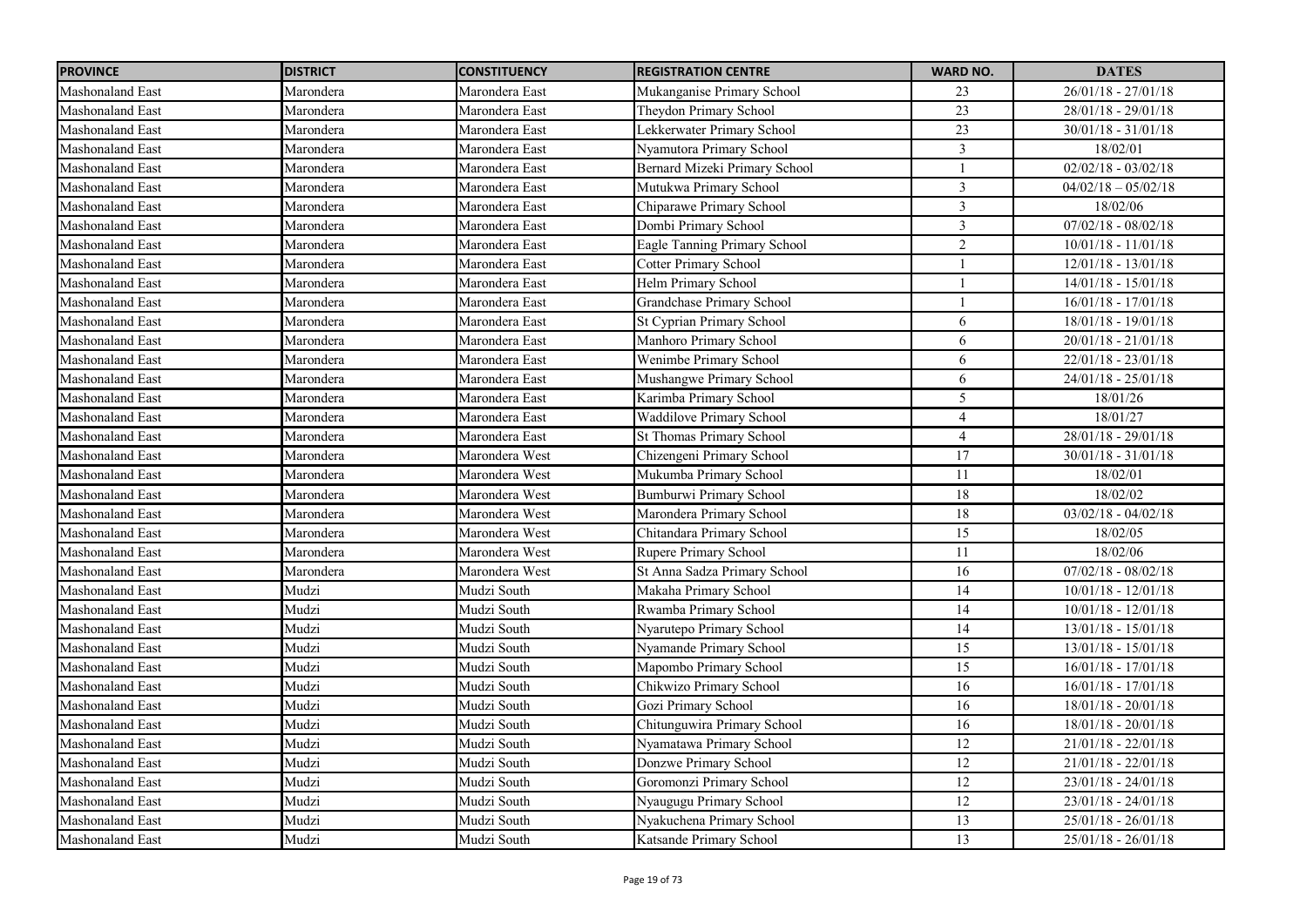| <b>PROVINCE</b>         | <b>DISTRICT</b> | <b>CONSTITUENCY</b> | <b>REGISTRATION CENTRE</b>    | <b>WARD NO.</b> | <b>DATES</b>          |
|-------------------------|-----------------|---------------------|-------------------------------|-----------------|-----------------------|
| Mashonaland East        | Mudzi           | Mudzi South         | Mavhurazi Primary School      | $18\,$          | $27/01/18 - 29/01/18$ |
| <b>Mashonaland East</b> | Mudzi           | Mudzi West          | Mudzi Secondary School        | $\tau$          | $27/01/18 - 29/01/18$ |
| <b>Mashonaland East</b> | Mudzi           | Mudzi West          | Kaitano Primary School        | $\overline{7}$  | $30/01/18 - 31/01/18$ |
| <b>Mashonaland East</b> | Mudzi           | Mudzi West          | Denda Primary School          | 8               | $30/01/18 - 31/01/18$ |
| <b>Mashonaland East</b> | Mudzi           | Mudzi West          | Chingwena Primary School      | 8               | $01/02/18 - 02/02/18$ |
| <b>Mashonaland East</b> | Mudzi           | Mudzi West          | Masarakufa Primary School     | $8\,$           | $01/02/18 - 02/02/18$ |
| Mashonaland East        | Mudzi           | Mudzi West          | Kachimana Primary School      | 8               | $03/02/18 - 04/02/18$ |
| <b>Mashonaland East</b> | Mudzi           | Mudzi West          | Dzivaretsanga Primary School  | 8               | $03/02/18 - 04/02/18$ |
| <b>Mashonaland East</b> | Mudzi           | Mudzi North         | Kapotesa Primary School       | 11              | $05/02/18 - 06/02/18$ |
| <b>Mashonaland East</b> | Mudzi           | Mudzi North         | Muzezuru Primary School       | 11              | $05/02/18 - 06/02/18$ |
| <b>Mashonaland East</b> | Mudzi           | Mudzi North         | Nyamapanda Primary School     |                 | $07/02/18 - 08/02/18$ |
| Mashonaland East        | Mudzi           | Mudzi North         | <b>Ngarwe Primary School</b>  |                 | $07/02/18 - 08/02/18$ |
| <b>Mashonaland East</b> | Mudzi           | Mudzi West          | Masenda Primary School        | 6               | $10/01/18 - 12/01/18$ |
| <b>Mashonaland East</b> | Mudzi           | Mudzi West          | Nyapfunde Primary School      | 5               | $10/01/18 - 12/01/18$ |
| Mashonaland East        | Mudzi           | Mudzi West          | Chindoko Primary School       | 5               | $13/01/18 - 15/01/18$ |
| <b>Mashonaland East</b> | Mudzi           | Mudzi West          | Chiunye Primary School        | 5               | $13/01/18 - 15/01/18$ |
| <b>Mashonaland East</b> | Mudzi           | Mudzi West          | Kamusori Primary School       | 5               | $16/01/18 - 17/01/18$ |
| Mashonaland East        | Mudzi           | Mudzi West          | Nyamukoho Primary School      | 6               | $16/01/18 - 17/01/18$ |
| <b>Mashonaland East</b> | Mudzi           | Mudzi West          | Chifamba Primary School       | $\overline{7}$  | 18/01/18 - 19/01/18   |
| Mashonaland East        | Mudzi           | Mudzi West          | Chitambazi Primary School     | 7               | 18/01/18 - 19/01/18   |
| <b>Mashonaland East</b> | Mudzi           | Mudzi West          | Chisvo Primary School         | $\overline{4}$  | $20/01/18 - 21/01/18$ |
| <b>Mashonaland East</b> | Mudzi           | Mudzi West          | Kasiyo Primary School         | $\overline{4}$  | $20/01/18 - 21/01/18$ |
| Mashonaland East        | Mudzi           | Mudzi West          | Shinga Primary School         | $\overline{4}$  | 22/01/18 - 24/01/18   |
| <b>Mashonaland East</b> | Mudzi           | Mudzi West          | Chimango Primary School       | $\overline{4}$  | $22/01/18 - 24/01/18$ |
| <b>Mashonaland East</b> | Mudzi           | Mudzi West          | Tsakare Primary School        | $\overline{4}$  | $25/01/18 - 27/01/18$ |
| <b>Mashonaland East</b> | Mudzi           | Mudzi North         | Rukonde Primary School        | $\mathfrak{Z}$  | $25/01/18 - 27/01/18$ |
| <b>Mashonaland East</b> | Mudzi           | Mudzi North         | Chimukoko Primary School      | $\mathfrak{Z}$  | 28/01/18 - 29/01/18   |
| Mashonaland East        | Mudzi           | Mudzi North         | Nyamanyora Primary School     | $\overline{3}$  | 28/01/18 - 29/01/18   |
| Mashonaland East        | Mudzi           | Mudzi North         | Nyamhondoro Primary School    | 9               | $30/01/18 - 31/01/18$ |
| <b>Mashonaland East</b> | Mudzi           | Mudzi North         | Kudzwe Primary School         | $\overline{3}$  | $30/01/18 - 31/01/18$ |
| Mashonaland East        | Mudzi           | Mudzi North         | Chingamuka Primary School     | $\overline{c}$  | $01/02/18 - 02/02/18$ |
| <b>Mashonaland East</b> | Mudzi           | Mudzi North         | Madzivanhanga Primary School  | 9               | $01/02/18 - 02/02/18$ |
| <b>Mashonaland East</b> | Mudzi           | Mudzi North         | Vhombozi Primary School       | $\sqrt{2}$      | $02/02/18 - 03/02/18$ |
| <b>Mashonaland East</b> | Mudzi           | Mudzi North         | Kondo Primary School          | $\overline{2}$  | $02/02/18 - 03/02/18$ |
| <b>Mashonaland East</b> | Mudzi           | Mudzi North         | <b>St Pius Primary School</b> | 17              | $04/02/18 - 05/02/18$ |
| <b>Mashonaland East</b> | Mudzi           | Mudzi North         | Nyahuku Primary School        |                 | $04/02/18 - 05/02/18$ |
| <b>Mashonaland East</b> | Mudzi           | Mudzi North         | Musau Primary School          | 17              | $06/02/18 - 08/02/18$ |
| <b>Mashonaland East</b> | Mudzi           | Mudzi North         | Fuchira Primary School        | 17              | $06/02/18 - 08/02/18$ |
| Mashonaland East        | Murewa          | Murewa North        | Guzha Primary School          |                 | $10/01/18 - 12/01/18$ |
| <b>Mashonaland East</b> | Murewa          | Murewa North        | Inyagui Primary School        | $\mathbf{1}$    | $10/01/18 - 12/01/18$ |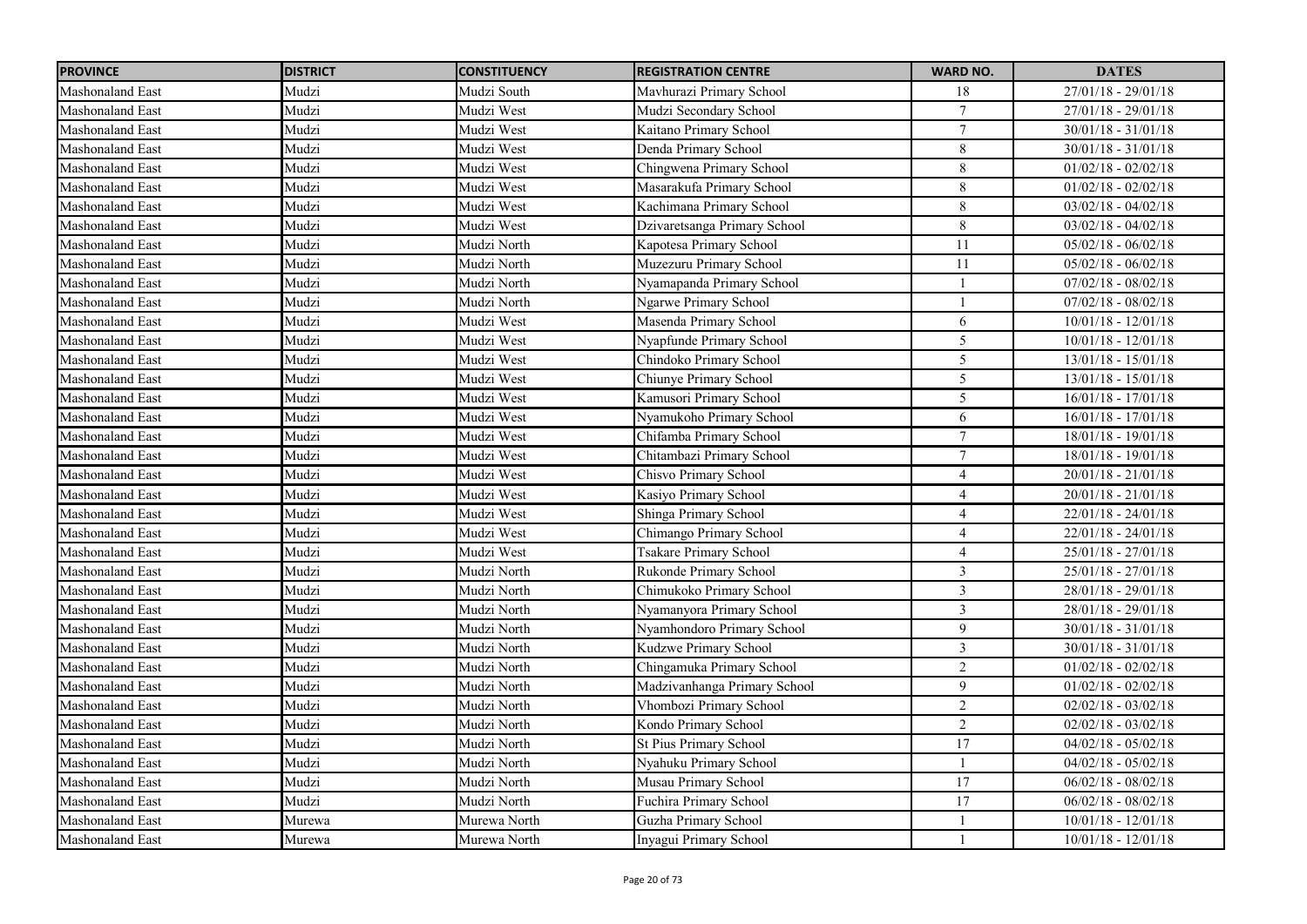| <b>PROVINCE</b>         | <b>DISTRICT</b> | <b>CONSTITUENCY</b> | <b>REGISTRATION CENTRE</b>      | <b>WARD NO.</b>         | <b>DATES</b>          |
|-------------------------|-----------------|---------------------|---------------------------------|-------------------------|-----------------------|
| Mashonaland East        | Murewa          | Murewa North        | Nyamashato Primary School       | $\overline{c}$          | $13/01/18 - 15/01/18$ |
| <b>Mashonaland East</b> | Murewa          | Murewa North        | Dandara Primary School          | $\overline{2}$          | $13/01/18 - 15/01/18$ |
| <b>Mashonaland East</b> | Murewa          | Murewa North        | Matenha Primary School          | $\overline{c}$          | $16/01/18 - 17/01/18$ |
| <b>Mashonaland East</b> | Murewa          | Murewa North        | Matutu Primary School           | $\overline{4}$          | 16/01/18 - 17/01/18   |
| <b>Mashonaland East</b> | Murewa          | Murewa North        | Zaranyika Primary School        | 5                       | 18/01/18 - 19/01/18   |
| <b>Mashonaland East</b> | Murewa          | Murewa North        | Rukunguhwe Primary School       | $\overline{5}$          | 18/01/18 - 19/01/18   |
| Mashonaland East        | Murewa          | Murewa South        | Maponongwe Primary School       | $\overline{17}$         | 18/01/10              |
| Mashonaland East        | Murewa          | Murewa South        | Dapandowe Primary School        | $\overline{17}$         | 18/01/11              |
| Mashonaland East        | Murewa          | Murewa South        | Masunzwe Primary School         | 19                      | 18/01/12              |
| Mashonaland East        | Murewa          | Murewa South        | Chimhau Secondary               | 21                      | $13/01/18 - 14/01/18$ |
| Mashonaland East        | Murewa          | Murewa South        | Gumbanjera Primary School       | 21                      | $13/01/18 - 14/01/18$ |
| Mashonaland East        | Murewa          | Murewa South        | Wuyuwuyu Primary School         | 18                      | 18/01/15              |
| <b>Mashonaland East</b> | Murewa          | Murewa South        | Karumazondo Primary School      | 18                      | 18/01/15              |
| Mashonaland East        | Murewa          | Murewa South        | Mutize Primary School           | 20                      | $16/01/18 - 17/01/18$ |
| Mashonaland East        | Murewa          | Murewa South        | Jekwa Primary School            | 20                      | 16/01/18 - 17/01/18   |
| Mashonaland East        | Murewa          | Murewa South        | <b>St Peters Primary School</b> | 21                      | 18/01/18 - 19/01/18   |
| Mashonaland East        | Murewa          | Murewa West         | Rota Secondary School           | 25                      | $10/01/18 - 11/01/18$ |
| Mashonaland East        | Murewa          | Murewa West         | Maruta Primary School           | $\overline{26}$         | 18/01/12              |
| Mashonaland East        | Murewa          | Murewa West         | Chidiya Secondary               | 26                      | $14/01/18 - 15/01/18$ |
| Mashonaland East        | Murewa          | Murewa West         | Zengenene Primary School        | 27                      | 16/01/18 - 17/01/18   |
| Mashonaland East        | Murewa          | Murewa West         | Munamba Primary School          | 27                      | 18/01/18 - 19/01/18   |
| Mashonaland East        | Murewa          | Murewa North        | Muneno Primary School           | $10\,$                  | $20/01/18 - 22/01/18$ |
| Mashonaland East        | Murewa          | Murewa North        | Muchinjike Primary School       | 4                       | $20/01/18 - 22/01/18$ |
| Mashonaland East        | Murewa          | Murewa North        | Chingwaru Primary School        | $\overline{\mathbf{3}}$ | $23/01/18 - 24/01/18$ |
| Mashonaland East        | Murewa          | Murewa North        | Rupange Primary School          | $10\,$                  | $25/01/18 - 27/01/18$ |
| Mashonaland East        | Murewa          | Murewa North        | Kambarami Primary School        | $10\,$                  | $25/01/18 - 27/01/18$ |
| Mashonaland East        | Murewa          | Murewa North        | Chemapango Primary School       | 16                      | 28/01/18 - 29/01/18   |
| Mashonaland East        | Murewa          | Murewa South        | Nyamita Primary School          | 24                      | 20/01/18 - 22/01/18   |
| Mashonaland East        | Murewa          | Murewa South        | Craigielea Primary School       | 24                      | $20/01/18 - 22/01/18$ |
| Mashonaland East        | Murewa          | Murewa South        | Hanwa Primary School            | 23                      | $23/01/18 - 24/01/18$ |
| Mashonaland East        | Murewa          | Murewa South        | Takunda Primary School          | 23                      | 25/01/18 - 27/01/18   |
| Mashonaland East        | Murewa          | Murewa South        | Durlstone Primary School        | 24                      | 25/01/18 - 27/01/18   |
| Mashonaland East        | Murewa          | Murewa South        | Barrymore Primary School        | 22                      | $28/01/18 - 29/01/18$ |
| <b>Mashonaland East</b> | Murewa          | Murewa West         | Manjonjo Primary School         | 28                      | 18/01/20              |
| Mashonaland East        | Murewa          | Murewa West         | Mabika Primary School           | 28                      | $21/01/18 - 23/01/18$ |
| <b>Mashonaland East</b> | Murewa          | Murewa West         | Zorizozo Primary School         | 28                      | $24/01/18 - 25/01/18$ |
| <b>Mashonaland East</b> | Murewa          | Murewa West         | St Pauls Musami Primary School  | 13                      | $24/01/18 - 27/01/18$ |
| Mashonaland East        | Murewa          | Murewa West         | Gezi Primary School             | 14                      | $26/01/18 - 27/01/18$ |
| Mashonaland East        | Murewa          | Murewa West         | Chemhondoro High School         | 12                      | $28/01/18 - 29/01/18$ |
| Mashonaland East        | Murewa          | Murewa North        | Chitate Primary School          | 8                       | $30/01/18 - 02/02/18$ |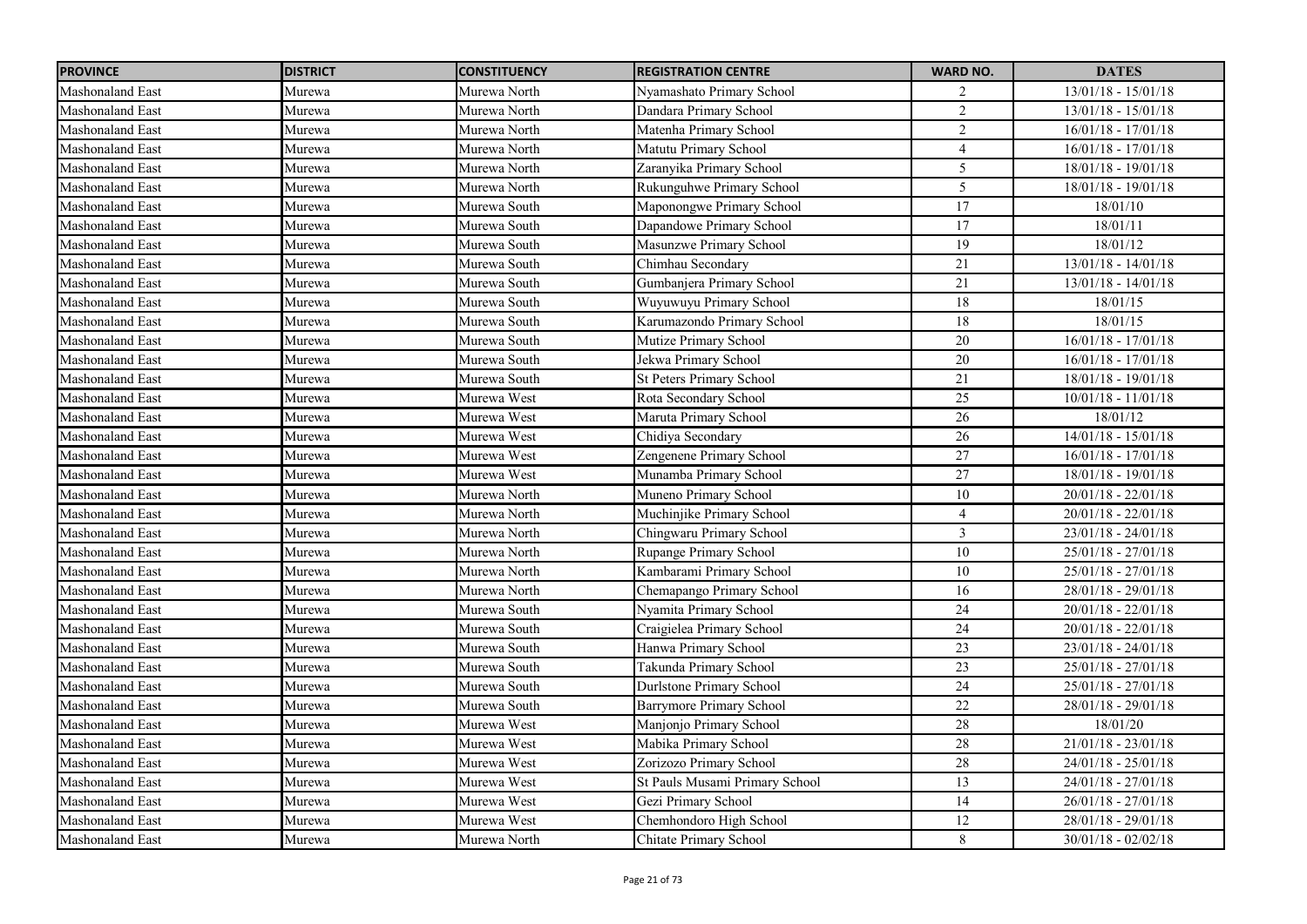| <b>PROVINCE</b>         | <b>DISTRICT</b> | <b>CONSTITUENCY</b> | <b>REGISTRATION CENTRE</b>    | <b>WARD NO.</b> | <b>DATES</b>          |
|-------------------------|-----------------|---------------------|-------------------------------|-----------------|-----------------------|
| Mashonaland East        | Murewa          | Murewa North        | Magaya Secondary School       | 8               | $03/02/18 - 04/02/18$ |
| <b>Mashonaland East</b> | Murewa          | Murewa North        | Zhombwe Primary School        | $\overline{8}$  | $03/02/18 - 04/02/18$ |
| <b>Mashonaland East</b> | Murewa          | Murewa North        | Chitowa 2 Primary School      | $\overline{7}$  | $05/02/18 - 06/02/18$ |
| <b>Mashonaland East</b> | Murewa          | Murewa North        | Chitowa 1 Primary School      | 6               | $05/02/18 - 06/02/18$ |
| <b>Mashonaland East</b> | Murewa          | Murewa North        | Chitowa 3 Primary School      | 6               | $07/02/18 - 08/02/18$ |
| <b>Mashonaland East</b> | Murewa          | Murewa South        | Nyagadzi Primary School       | 22              | $30/01/18 - 01/02/18$ |
| <b>Mashonaland East</b> | Murewa          | Murewa South        | Dzete Secondary School        | 22              | $02/02/18 - 03/02/18$ |
| <b>Mashonaland East</b> | Murewa          | Murewa South        | Rufaro Primary School         | $\overline{22}$ | $04/02/18 - 06/02/18$ |
| Mashonaland East        | Murewa          | Murewa South        | Macheke Secondary School      | 29              | $07/02/18 - 08/02/18$ |
| <b>Mashonaland East</b> | Murewa          | Murewa South        | Home Park Primary School      | $\overline{23}$ | $07/02/18 - 08/02/18$ |
| <b>Mashonaland East</b> | Murewa          | Murewa West         | Chikupo Primary School        | 12              | $30/01/18 - 01/02/18$ |
| <b>Mashonaland East</b> | Murewa          | Murewa West         | Mhembere Primary School       | 12              | $02/02/18 - 03/02/18$ |
| <b>Mashonaland East</b> | Murewa          | Murewa West         | Nyamutumbu Primary School     | 11              | $04/02/18 - 06/02/18$ |
| <b>Mashonaland East</b> | Murewa          | Murewa West         | Nyamuzara Pre - School        | 11              | $07/02/18 - 08/02/18$ |
| <b>Mashonaland East</b> | Murewa          | Murewa West         | Shamu Primary School          | 11              | $07/02/18 - 08/02/18$ |
| <b>Mashonaland East</b> | Mutoko          | Mutoko East         | Domborinenhiwi Primary School | 19              | $10/01/18 - 11/01/18$ |
| <b>Mashonaland East</b> | Mutoko          | Mutoko East         | Hudya Primary School          | 19              | $10/01/18 - 11/01/18$ |
| Mashonaland East        | Mutoko          | Mutoko East         | Chidye Primary School         | 19              | $12/01/18 - 15/01/18$ |
| <b>Mashonaland East</b> | Mutoko          | Mutoko East         | Chibeta Primary School        | 19              | $12/01/18 - 15/01/18$ |
| Mashonaland East        | Mutoko          | Mutoko East         | Makora Primary School         | 19              | $16/01/18 - 17/01/18$ |
| <b>Mashonaland East</b> | Mutoko          | Mutoko South        | Matedza Primary School        | 24              | $16/01/18 - 17/01/18$ |
| <b>Mashonaland East</b> | Mutoko          | Mutoko South        | Marira Primary School         | $23\,$          | $18/01/18 - 19/01/18$ |
| <b>Mashonaland East</b> | Mutoko          | Mutoko South        | Old Council Hall              | $\overline{22}$ | $18/01/18 - 19/01/18$ |
| <b>Mashonaland East</b> | Mutoko          | Mutoko East         | Chisambiro Primary School     | 18              | $20/01/18 - 22/01/18$ |
| <b>Mashonaland East</b> | Mutoko          | Mutoko East         | Chimoyo Primary School        | 18              | $20/01/18 - 22/01/18$ |
| Mashonaland East        | Mutoko          | Mutoko East         | Chatiza Primary School        | 14              | $23/01/18 - 24/01/18$ |
| <b>Mashonaland East</b> | Mutoko          | Mutoko East         | Nyamakosi Primary School      | 14              | $23/01/18 - 24/01/18$ |
| Mashonaland East        | Mutoko          | Mutoko East         | Chikukwa Primary School       | 15              | $25/01/18 - 27/01/18$ |
| Mashonaland East        | Mutoko          | Mutoko East         | Makosa Primary School         | 15              | $25/01/18 - 27/01/18$ |
| <b>Mashonaland East</b> | Mutoko          | Mutoko North        | Kawere Primary School         | $\overline{4}$  | $28/01/18 - 29/01/18$ |
| <b>Mashonaland East</b> | Mutoko          | Mutoko North        | Madimutsa Primary School      | $\overline{4}$  | 28/01/18 - 29/01/18   |
| <b>Mashonaland East</b> | Mutoko          | Mutoko East         | Musanhi Primary School        | 9               | $30/01/18 - 31/01/18$ |
| <b>Mashonaland East</b> | Mutoko          | Mutoko North        | Bondamakara Primary School    | 8               | $30/01/18 - 31/01/18$ |
| Mashonaland East        | Mutoko          | Mutoko North        | Kowo Primary School           | 8               | $01/02/18 - 03/02/18$ |
| <b>Mashonaland East</b> | Mutoko          | Mutoko East         | Lot Hall                      | 13              | $01/02/18 - 03/02/18$ |
| Mashonaland East        | Mutoko          | Mutoko East         | Rukau Primary School          | 16              | $04/02/18 - 06/02/18$ |
| <b>Mashonaland East</b> | Mutoko          | Mutoko East         | Mushimbo Primary School       | 17              | $04/02/18 - 06/02/18$ |
| <b>Mashonaland East</b> | Mutoko          | Mutoko East         | Kaunye Primary School         | 16              | $07/02/18 - 08/02/18$ |
| Mashonaland East        | Mutoko          | Mutoko North        | Chitekwe Primary School       | $\overline{12}$ | $07/02/18 - 08/02/18$ |
| Mashonaland East        | Mutoko          | Mutoko South        | Ruvimbo Primary School        | 29              | $10/01/18 - 11/01/18$ |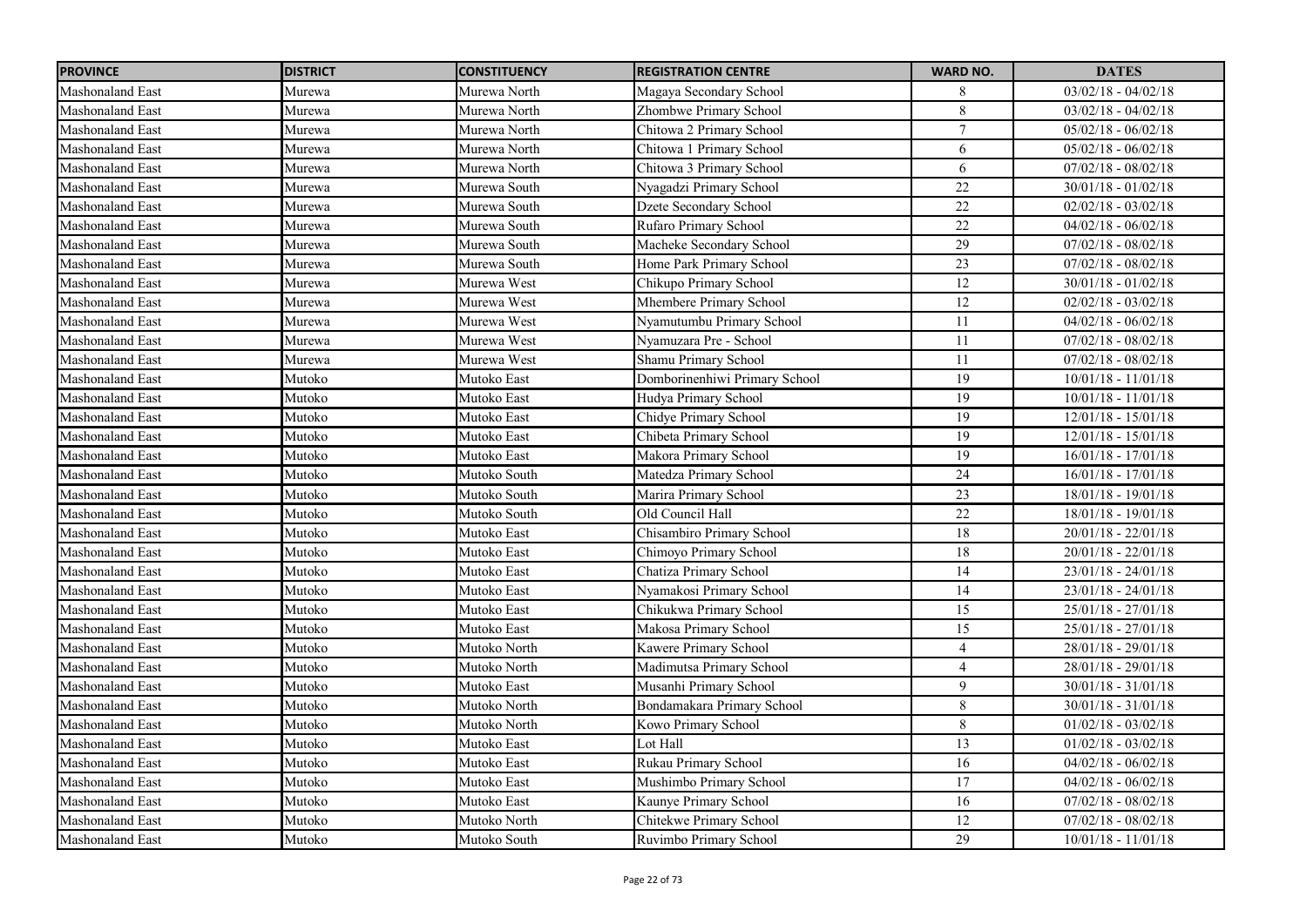| <b>PROVINCE</b>         | <b>DISTRICT</b> | <b>CONSTITUENCY</b> | <b>REGISTRATION CENTRE</b>   | <b>WARD NO.</b> | <b>DATES</b>          |
|-------------------------|-----------------|---------------------|------------------------------|-----------------|-----------------------|
| Mashonaland East        | Mutoko          | Mutoko South        | Ushamba Primary School       | 29              | $10/01/18 - 11/01/18$ |
| <b>Mashonaland East</b> | Mutoko          | Mutoko South        | Hurumutumbu Primary School   | 29              | $12/01/18 - 14/01/18$ |
| <b>Mashonaland East</b> | Mutoko          | Mutoko South        | Nyamuzizi Primary School     | 28              | $12/01/18 - 14/01/18$ |
| <b>Mashonaland East</b> | Mutoko          | Mutoko South        | Nzira Primary School         | 29              | $12/01/18 - 17/01/18$ |
| <b>Mashonaland East</b> | Mutoko          | Mutoko South        | Nyarushipe Primary School    | 29              | $15/01/18 - 17/01/18$ |
| <b>Mashonaland East</b> | Mutoko          | Mutoko South        | Tongogara Primary School     | $\overline{29}$ | $18/01/18 - 19/01/18$ |
| Mashonaland East        | Mutoko          | Mutoko South        | Kushinga Primary School      | 26              | $18/01/18 - 19/01/18$ |
| <b>Mashonaland East</b> | Mutoko          | Mutoko South        | Mukombwe Primary School      | 26              | $20/01/18 - 21/01/18$ |
| <b>Mashonaland East</b> | Mutoko          | Mutoko South        | Nyahurunguhwe Primary School | 25              | $20/01/18 - 21/01/18$ |
| <b>Mashonaland East</b> | Mutoko          | Mutoko South        | Chimurenga Primary School    | $\overline{25}$ | $22/01/18 - 24/01/18$ |
| <b>Mashonaland East</b> | Mutoko          | Mutoko South        | Zvidozvevanhu Primary School | 25              | $22/01/18 - 24/01/18$ |
| Mashonaland East        | Mutoko          | Mutoko South        | Nyadire Primary School       | 25              | $25/01/18 - 27/01/18$ |
| <b>Mashonaland East</b> | Mutoko          | Mutoko North        | Manhemba Primary School      | 10              | $25/01/18 - 27/01/18$ |
| <b>Mashonaland East</b> | Mutoko          | Mutoko South        | Gumbure Primary School       | 21              | $28/01/18 - 29/01/18$ |
| Mashonaland East        | Mutoko          | Mutoko South        | Mutambwe Primary School      | 21              | 28/01/18 - 29/01/18   |
| Mashonaland East        | Mutoko          | Mutoko South        | Tabudirira Secondary School  | 25              | $30/01/18 - 31/01/18$ |
| <b>Mashonaland East</b> | Mutoko          | Mutoko South        | Parirenyatwa Primary School  | 27              | $30/01/18 - 31/01/18$ |
| Mashonaland East        | Mutoko          | Mutoko South        | Rukanda Primary School       | 27              | $01/02/18 - 03/02/18$ |
| <b>Mashonaland East</b> | Mutoko          | Mutoko South        | Chidowe Primary School       | 27              | $01/02/18 - 03/02/18$ |
| Mashonaland East        | Mutoko          | Mutoko South        | Chidara Primary School       | 27              | $04/02/18 - 06/02/18$ |
| <b>Mashonaland East</b> | Mutoko          | Mutoko South        | Kwaedza Primary School       | 29              | $04/02/18 - 06/02/18$ |
| <b>Mashonaland East</b> | Mutoko          | Mutoko South        | Nyadzonya Primary School     | 28              | $07/02/18 - 08/02/18$ |
| Mashonaland East        | Mutoko          | Mutoko South        | Chinyika Primary School      | 28              | $07/02/18 - 08/02/18$ |
| Mashonaland East        | Mutoko          | Mutoko North        | Dzenga Primary School        |                 | $10/01/18 - 11/01/18$ |
| <b>Mashonaland East</b> | Mutoko          | Mutoko North        | Danda Primary School         |                 | $10/01/18 - 11/01/18$ |
| Mashonaland East        | Mutoko          | Mutoko North        | Nyarukokora Primary School   |                 | $12/01/18 - 14/01/18$ |
| <b>Mashonaland East</b> | Mutoko          | Mutoko North        | Kagande Primary School       | $\mathfrak{Z}$  | $12/01/18 - 14/01/18$ |
| Mashonaland East        | Mutoko          | Mutoko North        | Gwariwa Primary School       | $\overline{2}$  | 15/01/18 - 17/01/18   |
| Mashonaland East        | Mutoko          | Mutoko North        | Chindenga Primary School     | $\overline{2}$  | 15/01/18 - 17/01/18   |
| Mashonaland East        | Mutoko          | Mutoko North        | Chirindi Primary School      | $\overline{2}$  | $18/01/18 - 19/01/18$ |
| Mashonaland East        | Mutoko          | Mutoko North        | Gurure Primary School        | 5               | 18/01/18 - 19/01/18   |
| <b>Mashonaland East</b> | Mutoko          | Mutoko North        | Nyamakope Primary School     | 5               | $20/01/18 - 21/01/18$ |
| <b>Mashonaland East</b> | Mutoko          | Mutoko North        | Katsukunya Primary School    | 5               | $20/01/18 - 21/01/18$ |
| <b>Mashonaland East</b> | Mutoko          | Mutoko North        | Kanyongo Hall                | 10              | $22/01/18 - 23/01/18$ |
| <b>Mashonaland East</b> | Mutoko          | Mutoko North        | Musvaire Primary School      | 11              | $22/01/18 - 23/01/18$ |
| <b>Mashonaland East</b> | Mutoko          | Mutoko North        | Kawazva Primary School       | $\overline{3}$  | $24/01/18 - 26/01/18$ |
| <b>Mashonaland East</b> | Mutoko          | Mutoko North        | Tarewa Primary School        | $\mathfrak{Z}$  | $24/01/18 - 26/01/18$ |
| <b>Mashonaland East</b> | Mutoko          | Mutoko North        | Utonga Primary School        | $8\,$           | $27/01/18 - 29/01/18$ |
| Mashonaland East        | Mutoko          | Mutoko North        | Makochera Primary School     | 7               | 27/01/18 - 29/01/18   |
| <b>Mashonaland East</b> | Mutoko          | Mutoko North        | Chiutsi Primary School       | 6               | $30/01/18 - 02/02/18$ |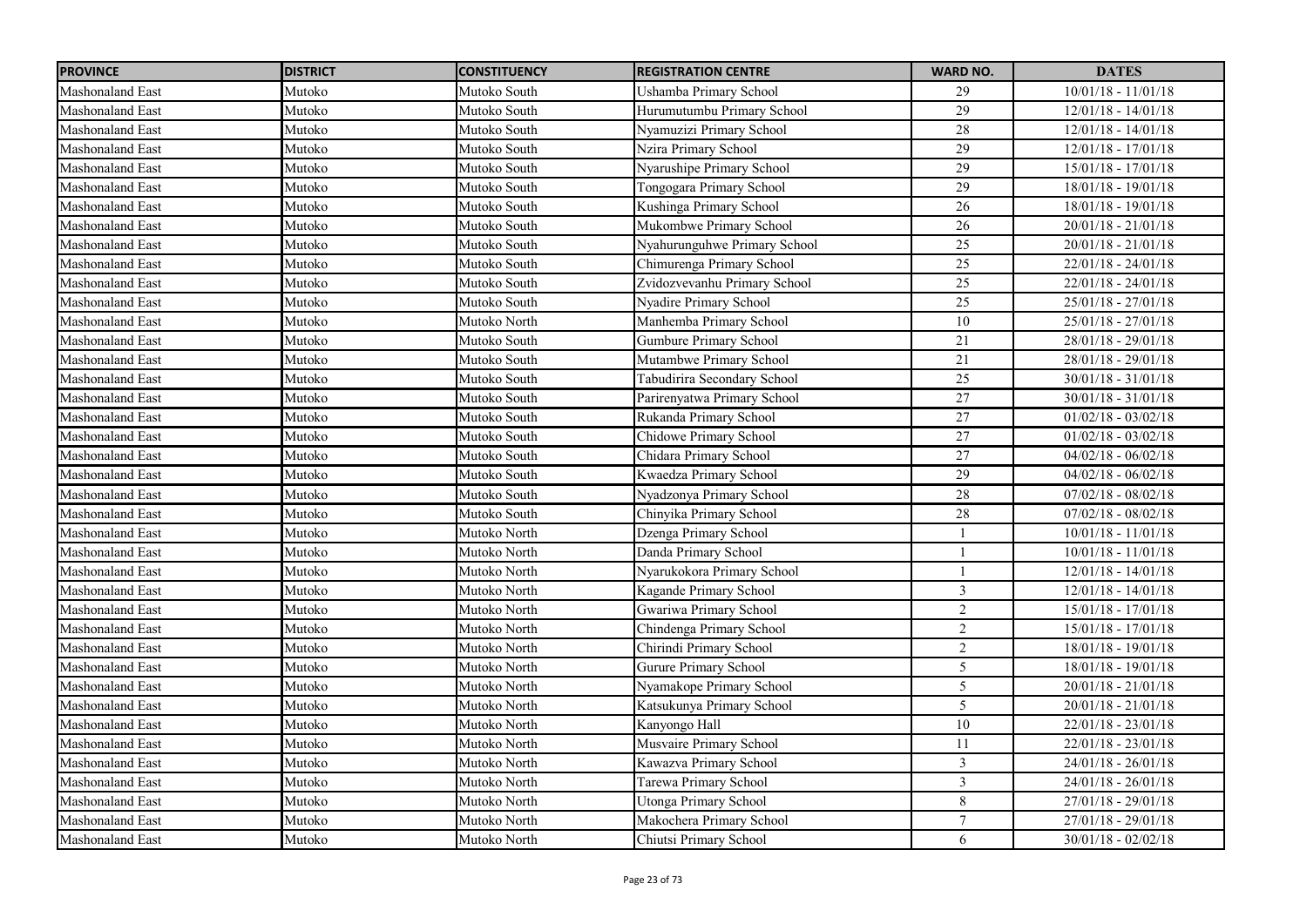| <b>PROVINCE</b>         | <b>DISTRICT</b>        | <b>CONSTITUENCY</b> | <b>REGISTRATION CENTRE</b>       | <b>WARD NO.</b>  | <b>DATES</b>          |
|-------------------------|------------------------|---------------------|----------------------------------|------------------|-----------------------|
| Mashonaland East        | Mutoko                 | Mutoko North        | Chimukopa Primary School         | 6                | $30/01/18 - 02/02/18$ |
| <b>Mashonaland East</b> | Mutoko                 | Mutoko North        | Tsiko Primary School             | 12               | $02/02/18 - 04/02/18$ |
| <b>Mashonaland East</b> | Mutoko                 | Mutoko North        | Nyamuzuwe Primary School         | $\tau$           | $02/02/18 - 04/02/18$ |
| <b>Mashonaland East</b> | Mutoko                 | Mutoko North        | Tsiga Primary School             | 11               | $05/02/18 - 08/02/18$ |
| <b>Mashonaland East</b> | Mutoko                 | Mutoko South        | <b>Buffer Zone</b>               | 20               | $05/02/18 - 08/02/18$ |
| <b>Mashonaland East</b> | Seke                   | Seke                | Makanyazingwa Clinic             | $\overline{4}$   | $10/01/18 - 11/01/18$ |
| Mashonaland East        | Seke                   | Seke                | Muda Primary School              | 16               | $12/01/18 - 13/01/18$ |
| <b>Mashonaland East</b> | Seke                   | Seke                | Manyotshwa Primary School        | 16               | $14/01/18 - 15/01/18$ |
| <b>Mashonaland East</b> | Seke                   | Seke                | Nyambiri Primary School          | 9                | $16/01/18 - 17/01/18$ |
| <b>Mashonaland East</b> | Seke                   | Seke                | <b>Shrewsbury Primary School</b> | 9                | $18/01/18 - 19/01/18$ |
| <b>Mashonaland East</b> | Seke                   | Seke                | <b>Dunnolly Primary School</b>   | $\mathfrak{g}$   | $20/01/18 - 21/01/18$ |
| Mashonaland East        | Seke                   | Seke                | Dunnotar Primary School          | 9                | $22/01/18 - 23/01/18$ |
| Mashonaland East        | Seke                   | Seke                | Chirimamhunga Primary School     | 6                | $24/01/18 - 25/01/18$ |
| <b>Mashonaland East</b> | Seke                   | Seke                | Chitvsedemo Primary School       | $\tau$           | $26/01/01 - 27/01/18$ |
| Mashonaland East        | Seke                   | Seke                | Chikonde Primary School          | $\boldsymbol{7}$ | $28/01/18 - 29/01/18$ |
| Mashonaland East        | Seke                   | Seke                | Kudyarawanza Primary School      | 8                | $30/01/18 - 31/01/18$ |
| <b>Mashonaland East</b> | Seke                   | Seke                | St. Hughs Primary School         | 5                | $01/02/18 - 02/02/18$ |
| Mashonaland East        | Seke                   | Seke                | Seke Materera Primary School     | $\overline{3}$   | $03/02/18 - 04/02/18$ |
| Mashonaland East        | Seke                   | Seke                | Kandava Primary School           | $\overline{4}$   | $05/02/18 - 06/02/18$ |
| <b>Mashonaland East</b> | Seke                   | Seke                | Dzandura Primary School          | $\overline{4}$   | $07/02/18 - 08/02/18$ |
| Mashonaland East        | Seke                   | Seke                | Gilston Primary School           | 10               | $10/01/18 - 11/01/18$ |
| <b>Mashonaland East</b> | Seke                   | Seke                | Dangarendove Primary School      | 21               | $12/01/18 - 13/01/18$ |
| Mashonaland East        | Seke                   | Seke                | Chisarasara Primary School       | 20               | $14/01/18 - 15/01/18$ |
| <b>Mashonaland East</b> | Seke                   | Seke                | Kareeboom Primary School         | 20               | $16/01/18 - 17/01/18$ |
| <b>Mashonaland East</b> | Seke                   | Seke                | Ringa Primary School             | 19               | $18/01/18 - 19/01/18$ |
| Mashonaland East        | Seke                   | Seke                | Masasa Primary School            | 18               | $20/01/18 - 21/01/18$ |
| Mashonaland East        | Seke                   | Seke                | Mupfure Primary School           | 17               | $22/01/18 - 23/01/18$ |
| <b>Mashonaland East</b> | Seke                   | Seke                | Enslidale Rehab                  | 15               | $24/01/18 - 25/01/18$ |
| Mashonaland East        | Seke                   | Seke                | Glovina Primary School           | 14               | $26/01/18 - 27/01/18$ |
| <b>Mashonaland East</b> | Seke                   | Seke                | Beatrice T/Ship                  | 13               | $28/01/18 - 29/01/18$ |
| Mashonaland East        | Seke                   | Seke                | Kerry Primary School             | 12               | $30/01/18 - 31/01/18$ |
| <b>Mashonaland East</b> | Seke                   | Seke                | Nyachidze Primary School         | 12               | $01/02/18 - 02/02/18$ |
| <b>Mashonaland East</b> | Seke                   | Seke                | Ardno Primary School             | $10\,$           | $03/02/18 - 04/02/18$ |
| Mashonaland East        | Seke                   | Seke                | Marirangwe North Hall            | 11               | $05/02/18 - 06/02/18$ |
| Mashonaland East        | Seke                   | Seke                | Bharabhara Primary School        | 10               | $07/02/18 - 08/02/18$ |
| <b>Mashonaland East</b> | Uzumba Maramba Pfungwe | Maramba Pfungwe     | Dewe Primary School              |                  | $10/01/18 - 14/01/18$ |
| Mashonaland East        | Uzumba Maramba Pfungwe | Maramba Pfungwe     | Masunzwa Primary School          |                  | $10/01/18 - 14/01/18$ |
| <b>Mashonaland East</b> | Uzumba Maramba Pfungwe | Maramba Pfungwe     | Nyanzou Primary School           |                  | $15/01/18 - 19/01/18$ |
| <b>Mashonaland East</b> | Uzumba Maramba Pfungwe | Maramba Pfungwe     | Chatseka Primary School          |                  | $15/01/18 - 19/01/18$ |
| <b>Mashonaland East</b> | Uzumba Maramba Pfungwe | Maramba Pfungwe     | Kafura Primary School            | 2                | $20/01/18 - 24/01/18$ |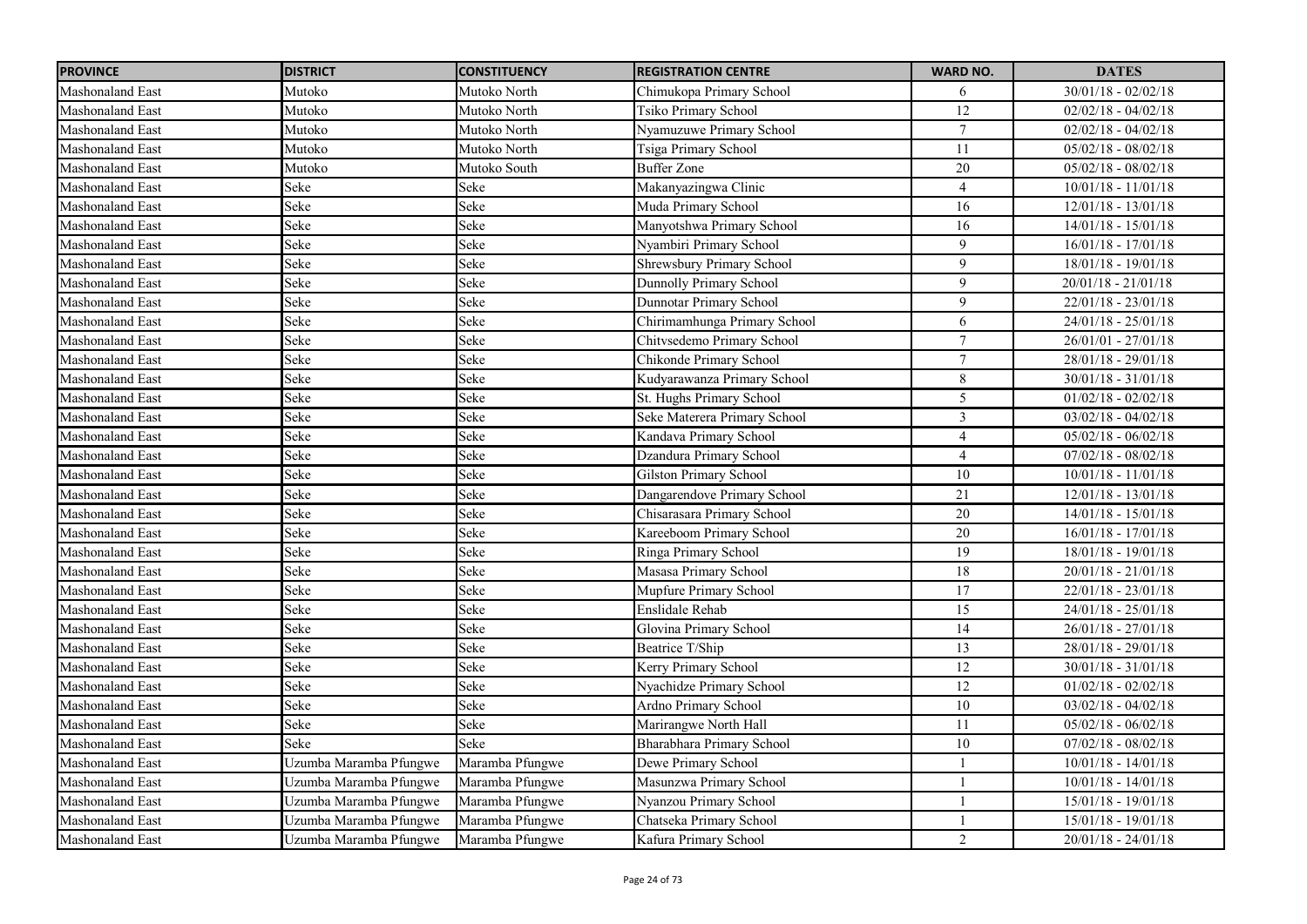| <b>PROVINCE</b>         | <b>DISTRICT</b>        | <b>CONSTITUENCY</b> | <b>REGISTRATION CENTRE</b>    | <b>WARD NO.</b> | <b>DATES</b>          |
|-------------------------|------------------------|---------------------|-------------------------------|-----------------|-----------------------|
| <b>Mashonaland East</b> | Uzumba Maramba Pfungwe | Maramba Pfungwe     | Mutata Primary School         | 2               | $20/01/18 - 24/01/18$ |
| Mashonaland East        | Uzumba Maramba Pfungwe | Maramba Pfungwe     | Nyakarowa Primary School      | $\overline{3}$  | 25/01/18 - 29/01/18   |
| <b>Mashonaland East</b> | Uzumba Maramba Pfungwe | Maramba Pfungwe     | Patsika Primary School        | $\overline{3}$  | $25/01/18 - 29/01/18$ |
| <b>Mashonaland East</b> | Uzumba Maramba Pfungwe | Maramba Pfungwe     | Dindi Secondary School        | $\overline{4}$  | $30/01/18 - 03/02/18$ |
| Mashonaland East        | Uzumba Maramba Pfungwe | Maramba Pfungwe     | Mungari Primary School        | $\overline{4}$  | $30/01/18 - 03/02/18$ |
| <b>Mashonaland East</b> | Uzumba Maramba Pfungwe | Maramba Pfungwe     | Chitsungo Primary School      | $\overline{4}$  | $04/02/18 - 08/02/18$ |
| Mashonaland East        | Uzumba Maramba Pfungwe | Maramba Pfungwe     | Kakonde Primary School        | 5               | $04/02/18 - 08/02/18$ |
| <b>Mashonaland East</b> | Uzumba Maramba Pfungwe | Maramba Pfungwe     | Sowa Primary School           | 5               | $10/01/18 - 12/01/18$ |
| <b>Mashonaland East</b> | Uzumba Maramba Pfungwe | Maramba Pfungwe     | <b>Borera Primary School</b>  | 16              | $10/01/18 - 12/01/18$ |
| <b>Mashonaland East</b> | Uzumba Maramba Pfungwe | Maramba Pfungwe     | Guyu Primary School           | 16              | $13/01/18 - 15/01/18$ |
| <b>Mashonaland East</b> | Uzumba Maramba Pfungwe | Maramba Pfungwe     | Chinhanga Primary School      | 6               | 13/01/18 - 15/01/18   |
| <b>Mashonaland East</b> | Uzumba Maramba Pfungwe | Maramba Pfungwe     | Bangari Primary School        | 17              | 16/01/18 - 19/01/18   |
| <b>Mashonaland East</b> | Uzumba Maramba Pfungwe | Maramba Pfungwe     | Kutsokodeka Primary School    | 17              | $16/01/18 - 19/01/18$ |
| <b>Mashonaland East</b> | Uzumba Maramba Pfungwe | Maramba Pfungwe     | Matoranhembe Primary School   | 17              | $20/01/18 - 24/01/18$ |
| <b>Mashonaland East</b> | Uzumba Maramba Pfungwe | Uzumba              | Chikuhwa Primary School       | 9               | $20/01/18 - 24/01/18$ |
| <b>Mashonaland East</b> | Uzumba Maramba Pfungwe | Uzumba              | Chiwore Primary School        | $\tau$          | 25/01/18 - 29/01/18   |
| <b>Mashonaland East</b> | Uzumba Maramba Pfungwe | Uzumba              | Mashambanhaka Primary School  | 9               | 25/01/18 - 29/01/18   |
| <b>Mashonaland East</b> | Uzumba Maramba Pfungwe | Uzumba              | Nyashonjwa Primary School     | 9               | $30/01/18 - 03/02/18$ |
| Mashonaland East        | Uzumba Maramba Pfungwe | Uzumba              | Morris Secondary School       | 14              | $30/01/18 - 03/02/18$ |
| <b>Mashonaland East</b> | Uzumba Maramba Pfungwe | Uzumba              | Mayema Primary School         | 14              | $04/02/18 - 08/02/18$ |
| <b>Mashonaland East</b> | Uzumba Maramba Pfungwe | Uzumba              | Mutize Primary School         | 15              | $04/02/18 - 08/02/18$ |
| <b>Mashonaland East</b> | Uzumba Maramba Pfungwe | Uzumba              | Kaseke Primary School         | 14              | $10/01/18 - 12/01/18$ |
| Mashonaland East        | Uzumba Maramba Pfungwe | Uzumba              | Marembera Secondary School    | 15              | $10/01/18 - 12/01/18$ |
| <b>Mashonaland East</b> | Uzumba Maramba Pfungwe | Uzumba              | Nhakiwa Hall                  | 14              | $13/01/18 - 15/01/18$ |
| <b>Mashonaland East</b> | Uzumba Maramba Pfungwe | Uzumba              | Matsenga Primary School       | 13              | $13/01/18 - 15/01/18$ |
| <b>Mashonaland East</b> | Uzumba Maramba Pfungwe | Uzumba              | Rukariro Primary School       | 13              | $16/01/18 - 19/01/18$ |
| <b>Mashonaland East</b> | Uzumba Maramba Pfungwe | Uzumba              | Mupaya Primary School         | 12              | $16/01/18 - 19/01/18$ |
| <b>Mashonaland East</b> | Uzumba Maramba Pfungwe | Uzumba              | Chipfunde Primary School      | 8               | $20/01/18 - 24/01/18$ |
| <b>Mashonaland East</b> | Uzumba Maramba Pfungwe | Uzumba              | Chimhodzi Primary School      | 8               | $20/01/18 - 24/01/18$ |
| <b>Mashonaland East</b> | Uzumba Maramba Pfungwe | Uzumba              | Rudawiro Secondary School     | 11              | $25/01/18 - 29/01/18$ |
| Mashonaland East        | Uzumba Maramba Pfungwe | Uzumba              | Mugabe Secondary School       | 12              | 25/01/18 - 29/01/18   |
| <b>Mashonaland East</b> | Uzumba Maramba Pfungwe | Uzumba              | Chitimbe Primary School       | 15              | $30/01/18 - 03/02/18$ |
| <b>Mashonaland East</b> | Uzumba Maramba Pfungwe | Uzumba              | Magunje Primary School        | 14              | $30/01/18 - 03/02/18$ |
| <b>Mashonaland East</b> | Uzumba Maramba Pfungwe | Uzumba              | Musanhi Primary School        | 12              | $04/02/18 - 08/02/18$ |
| <b>Mashonaland East</b> | Uzumba Maramba Pfungwe | Uzumba              | Chidodo Primary School        | 10              | $04/02/18 - 08/02/18$ |
| <b>Mashonaland East</b> | Wedza                  | Wedza North         | Chard Guruuswa Primary School |                 | $10/01/18 - 12/01/18$ |
| <b>Mashonaland East</b> | Wedza                  | Wedza North         | Fair Adventure Primary School | $\mathbf{1}$    | $13/01/18 - 15/01/18$ |
| <b>Mashonaland East</b> | Wedza                  | Wedza North         | Bolton Jenya Secondary School | $\mathbf{2}$    | $16/01/18 - 17/01/18$ |
| Mashonaland East        | Wedza                  | Wedza North         | Country Club Hall             | $\overline{2}$  | 20/01/18 - 21/01/18   |
| <b>Mashonaland East</b> | Wedza                  | Wedza North         | Mt Ruunze Primary School      | $\mathfrak{Z}$  | $19/01/18 - 21/01/18$ |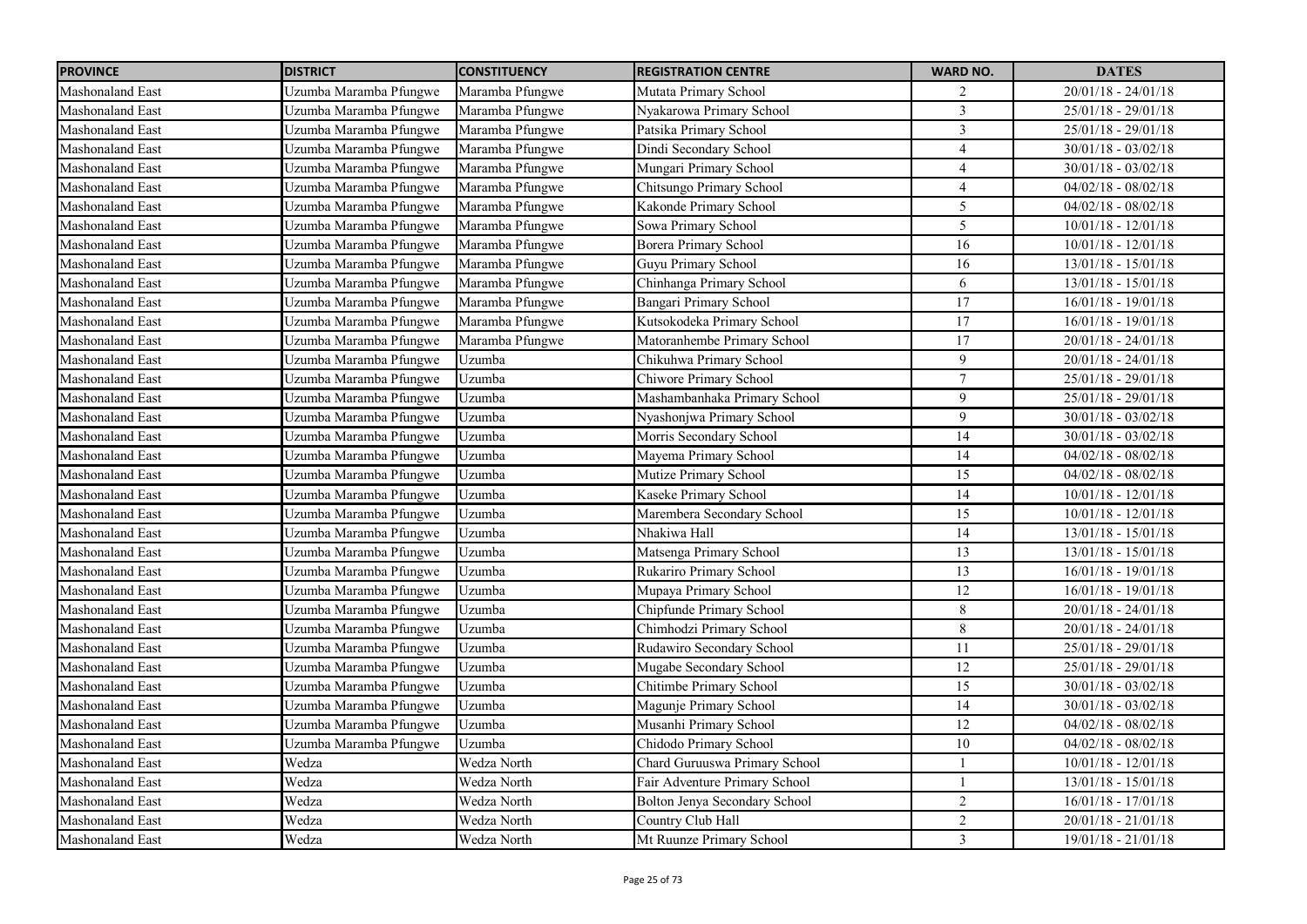| <b>PROVINCE</b>                  | <b>DISTRICT</b> | <b>CONSTITUENCY</b> | <b>REGISTRATION CENTRE</b>               | <b>WARD NO.</b> | <b>DATES</b>          |
|----------------------------------|-----------------|---------------------|------------------------------------------|-----------------|-----------------------|
| Mashonaland East                 | Wedza           | Wedza North         | <b>Bita Primary School</b>               | 4               | $24/01/18 - 25/01/18$ |
| <b>Mashonaland East</b>          | Wedza           | Wedza North         | Skimpton Gotora Primary School           | $\Delta$        | $26/01/18 - 27/01/18$ |
| <b>Mashonaland East</b>          | Wedza           | Wedza North         | Maruta Primary School                    | 5               | $28/01/18 - 29/01/18$ |
| <b>Mashonaland East</b>          | Wedza           | Wedza North         | Matsine Secondary School                 | 5               | $30/01/18 - 02/02/18$ |
| <b>Mashonaland East</b>          | Wedza           | Wedza North         | Chigwedere Primary School                | 6               | $04/02/18 - 06/02/18$ |
| <b>Mashonaland East</b>          | Wedza           | Wedza North         | Gandamasungo Primary School              | 6               | $07/02/18 - 08/02/18$ |
| Mashonaland East                 | Wedza           | Wedza North         | Chirume Primary School                   |                 | $10/01/18 - 11/01/18$ |
| <b>Mashonaland East</b>          | Wedza           | Wedza North         | Dean Munyakwe Primary School             | $\overline{1}$  | $12/01/18 - 14/01/18$ |
| <b>Mashonaland East</b>          | Wedza           | Wedza North         | Fels Primary School                      | $\overline{2}$  | $15/01/18 - 18/01/18$ |
| <b>Mashonaland East</b>          | Wedza           | Wedza North         | Nhumwa Primary School                    | $\overline{2}$  | $18/01/18 - 19/01/18$ |
| <b>Mashonaland East</b>          | Wedza           | Wedza North         | Dendende Farm House                      | $\mathfrak{Z}$  | $22/01/18 - 23/01/18$ |
| Mashonaland East                 | Wedza           | Wedza North         | Magamba Primary School                   | $\overline{4}$  | $22/01/18 - 25/01/18$ |
| <b>Mashonaland East</b>          | Wedza           | Wedza North         | Tongogara Primary School                 | $\overline{4}$  | $26/01/18 - 27/01/18$ |
| Mashonaland East                 | Wedza           | Wedza North         | Mkondwa Secondary School                 | 5               | $28/01/18 - 30/01/18$ |
| Mashonaland East                 | Wedza           | Wedza North         | St Peter's Makwarimba                    | 5               | $31/01/18 - 03/02/18$ |
| Mashonaland East                 | Wedza           | Wedza North         | <b>Chematendere Primary School</b>       | 6               | $03/02/18 - 04/02/18$ |
| Mashonaland East                 | Wedza           | Wedza North         | Rambanapasi Primary School               | 6               | $05/02/18 - 07/02/18$ |
| Mashonaland East                 | Wedza           | Wedza North         | Gumbonzvanda Primary School              | $\overline{7}$  | $10/01/18 - 13/01/18$ |
| Mashonaland East                 | Wedza           | Wedza North         | Mt St Mary's Primary School              | $\overline{7}$  | $10/01/18 - 12/01/18$ |
| Mashonaland East                 | Wedza           | Wedza South         | <b>St Annes Goto Primary School</b>      | 8               | $14/01/18 - 16/01/18$ |
| Mashonaland East                 | Wedza           | Wedza South         | St Thomas Aquinus Primary School         | $\,8\,$         | $17/01/18 - 18/01/18$ |
| Mashonaland East                 | Wedza           | Wedza South         | St Augastine Chitida Secondary Scool     | $\mathfrak{g}$  | $06/02/18 - 06/02/18$ |
| Mashonaland East                 | Wedza           | Wedza South         | St Magrates Chigodora Secondary School   | 9               | $07/02/18 - 08/02/18$ |
| Mashonaland East                 | Wedza           | Wedza South         | St Barnabas Ushe Primary School          | 10              | 19/01/18 - 22/01/18   |
| Mashonaland East                 | Wedza           | Wedza South         | St Marks Goneso Primary School           | 12              | $23/01/18 - 26/01/18$ |
| Mashonaland East                 | Wedza           | Wedza South         | Tarungova Primary School                 | 12              | $27/01/18 - 29/01/18$ |
| Mashonaland East                 | Wedza           | Wedza South         | St Antony Zvidhuri Primary School        | 13              | $30/01/18 - 01/02/18$ |
| Mashonaland East                 | Wedza           | Wedza South         | St Henry's Chikurumadziva Primary School | 14              | $03/02/18 - 05/02/18$ |
| Mashonaland East                 | Wedza           | Wedza North         | St Joseph Munzverengi Primary School     | $\tau$          | $13/01/18 - 14/01/18$ |
| Mashonaland East                 | Wedza           | Wedza South         | St Jonhs Matsvai Primary School          | $8\,$           | $15/01/18 - 17/01/18$ |
| <b>Mashonaland East</b>          | Wedza           | Wedza South         | St Pauls Sango Primary School            | 8               | 18/01/18 - 18/01/18   |
| Mashonaland East                 | Wedza           | Wedza South         | St Stevens Makurumure Primary School     | 10              | 19/01/18 - 20/01/18   |
| Mashonaland East                 | Wedza           | Wedza South         | St Mathias Ruswa Primary School          | 11              | $23/01/18 - 25/01/18$ |
| <b>Mashonaland East</b>          | Wedza           | Wedza South         | St Marys Makanda Primary School          | 12              | $26/01/18 - 29/01/18$ |
| Mashonaland East                 | Wedza           | Wedza South         | Makarara Council Hall                    | 13              | $30/01/18 - 02/02/18$ |
| <b>Mashonaland East</b>          | Wedza           | Wedza South         | Anderson Mutiweshiri                     | 14              | $03/02/18 - 06/02/18$ |
| <b>Mashonaland East</b>          | Wedza           | Wedza South         | Wedza Primary School                     | 15              | $07/02/18 - 08/02/18$ |
| <b>Mashonaland West Province</b> |                 |                     |                                          |                 |                       |
| <b>PROVINCE</b>                  | <b>DISTRICT</b> | <b>CONSTITUENCY</b> | <b>REGISTRATION CENTRE</b>               | <b>WARD NO.</b> | <b>DATES</b>          |
| <b>Mashonaland West</b>          | Chegutu         | Chegutu East        | Bingaguru Primary School                 | 21              | $10/01/18 - 11/01/18$ |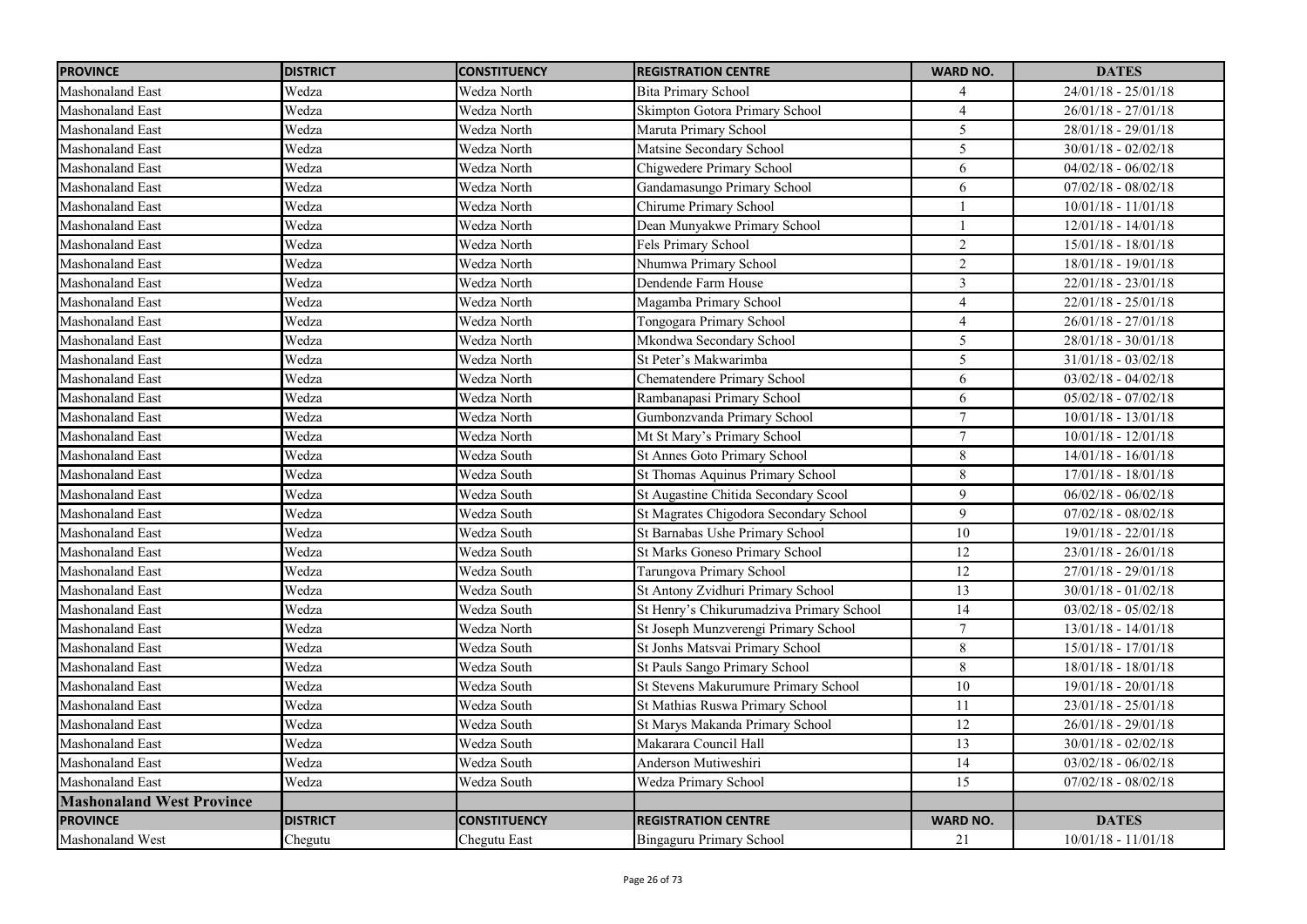| <b>PROVINCE</b>         | <b>DISTRICT</b> | <b>CONSTITUENCY</b> | <b>REGISTRATION CENTRE</b>    | <b>WARD NO.</b>         | <b>DATES</b>          |
|-------------------------|-----------------|---------------------|-------------------------------|-------------------------|-----------------------|
| Mashonaland West        | Chegutu         | Chegutu East        | Chengeta Primary School       | 11                      | $12/01/18 - 13/01/18$ |
| Mashonaland West        | Chegutu         | Chegutu East        | Nyatsanga Primary School      | $\overline{2}$          | $14/01/18 - 15/01/18$ |
| <b>Mashonaland West</b> | Chegutu         | Mhondoro Mubaira    | Gavaza Primary School         | 5                       | $16/01/18 - 17/01/18$ |
| <b>Mashonaland West</b> | Chegutu         | Mhondoro Mubaira    | Chikara Clinic                |                         | $18/01/18 - 19/01/18$ |
| <b>Mashonaland West</b> | Chegutu         | Mhondoro Mubaira    | Gora Primary School           | 6                       | $20/01/18 - 21/01/18$ |
| <b>Mashonaland West</b> | Chegutu         | Chegutu East        | Chirundazi Primary School     | $\overline{\mathbf{3}}$ | $22/01/18 - 23/01/18$ |
| Mashonaland West        | Chegutu         | Chegutu East        | <b>St Marks Secondary</b>     | $\mathfrak{Z}$          | $24/01/18 - 25/01/18$ |
| <b>Mashonaland West</b> | Chegutu         | Mhondoro Mubaira    | Chivero Clinic                | 8                       | $26/01/18 - 27/01/18$ |
| <b>Mashonaland West</b> | Chegutu         | Mhondoro Mubaira    | Mutukwa Primary School        | 10                      | $28/01/18 - 29/01/18$ |
| <b>Mashonaland West</b> | Chegutu         | Mhondoro Mubaira    | Chitemere Secondary           | $\overline{10}$         | $30/01/18 - 31/01/18$ |
| <b>Mashonaland West</b> | Chegutu         | Norton              | Kent Primary School           | 15                      | $01/02/18 - 02/02/18$ |
| <b>Mashonaland West</b> | Chegutu         | Norton              | Vimbai Primary School         | 9                       | $03/02/18 - 03/02/18$ |
| <b>Mashonaland West</b> | Chegutu         | Norton              | Saruwe Primary School         | 13                      | $04/02/18 - 04/02/18$ |
| <b>Mashonaland West</b> | Chegutu         | Chegutu East        | Dombwe Secondary              | 17                      | $05/02/18 - 06/02/18$ |
| Mashonaland West        | Chegutu         | Chegutu East        | Chikanga Primary School       | $\overline{22}$         | $07/02/18 - 07/02/18$ |
| Mashonaland West        | Chegutu         | Chegutu East        | Mafuti Clinic                 | 29                      | $08/02/18 - 08/02/18$ |
| <b>Mashonaland West</b> | Chegutu         | Chegutu East        | Martindale Primary School     | 11                      | $10/01/18 - 11/01/18$ |
| Mashonaland West        | Chegutu         | Chegutu East        | Shingwiri Primary School      | 12                      | $12/01/18 - 13/01/18$ |
| <b>Mashonaland West</b> | Chegutu         | Chegutu East        | Hungwe Primary School         | $\overline{2}$          | $14/01/18 - 15/01/18$ |
| Mashonaland West        | Chegutu         | Mhondoro Mubaira    | Rwizi Clinic                  | 5                       | $16/01/18 - 17/01/18$ |
| <b>Mashonaland West</b> | Chegutu         | Mhondoro Mubaira    | Nvamashesha                   |                         | $18/01/18 - 19/01/18$ |
| Mashonaland West        | Chegutu         | Mhondoro Mubaira    | St Faith Nyokandove           | $\boldsymbol{7}$        | $20/01/18 - 21/01/18$ |
| Mashonaland West        | Chegutu         | Mhondoro Mubaira    | Watyoka Clinic                | $\overline{7}$          | 22/01/18 - 22/01/18   |
| Mashonaland West        | Chegutu         | Mhondoro Mubaira    | Nyangweni Primary School      | $\overline{4}$          | $23/01/18 - 23/01/18$ |
| <b>Mashonaland West</b> | Chegutu         | Chegutu East        | Musunami Clinic               | $\overline{3}$          | $24/01/18 - 25/01/18$ |
| Mashonaland West        | Chegutu         | Mhondoro Mubaira    | Muzavazi Primary School       | $27\,$                  | $26/01/18 - 27/01/18$ |
| <b>Mashonaland West</b> | Chegutu         | Mhondoro Mubaira    | Marisamhuka Primary School    | $8\,$                   | 28/01/18 - 29/01/18   |
| Mashonaland West        | Chegutu         | Mhondoro Mubaira    | Chikowore Primary School      | 9                       | $30/01/18 - 31/01/18$ |
| Mashonaland West        | Chegutu         | Mhondoro Mubaira    | Nyamweda Primary              | 10                      | $01/02/18 - 02/02/18$ |
| Mashonaland West        | Chegutu         | Norton              | Norton 1 Primary School       |                         | $03/02/18 - 03/02/18$ |
| <b>Mashonaland West</b> | Chegutu         | Norton              | <b>Eston Primary School</b>   | 14                      | $04/02/18 - 04/02/18$ |
| <b>Mashonaland West</b> | Chegutu         | Norton              | Jenkinstown                   | 13                      | $05/02/18 - 05/02/18$ |
| <b>Mashonaland West</b> | Chegutu         | Chegutu East        | Mukwasha Primary School       | 16                      | $06/02/18 - 06/02/18$ |
| Mashonaland West        | Chegutu         | Chegutu East        | Chishayabvunzi Primary School | 20                      | $07/02/18 - 07/02/18$ |
| <b>Mashonaland West</b> | Chegutu         | Chegutu West        | Pickstone Primary School      | 25                      | $08/02/18 - 08/02/18$ |
| <b>Mashonaland West</b> | Chegutu         | Chegutu East        | Mbuya Mafuyana Primary School | 11                      | $10/01/18 - 11/01/18$ |
| <b>Mashonaland West</b> | Chegutu         | Chegutu East        | Zimbo Junction Primary School | 11                      | $12/01/18 - 12/01/18$ |
| <b>Mashonaland West</b> | Chegutu         | Chegutu East        | Mupawose Clinic               | $\overline{2}$          | $13/01/18 - 14/01/18$ |
| Mashonaland West        | Chegutu         | Chegutu East        | Rukuma Secondary              | $\overline{2}$          | $15/01/18 - 15/01/18$ |
| Mashonaland West        | Chegutu         | Mhondoro Mubaira    | Chibikura Primary School      | $\mathbf{1}$            | $16/01/18 - 17/01/18$ |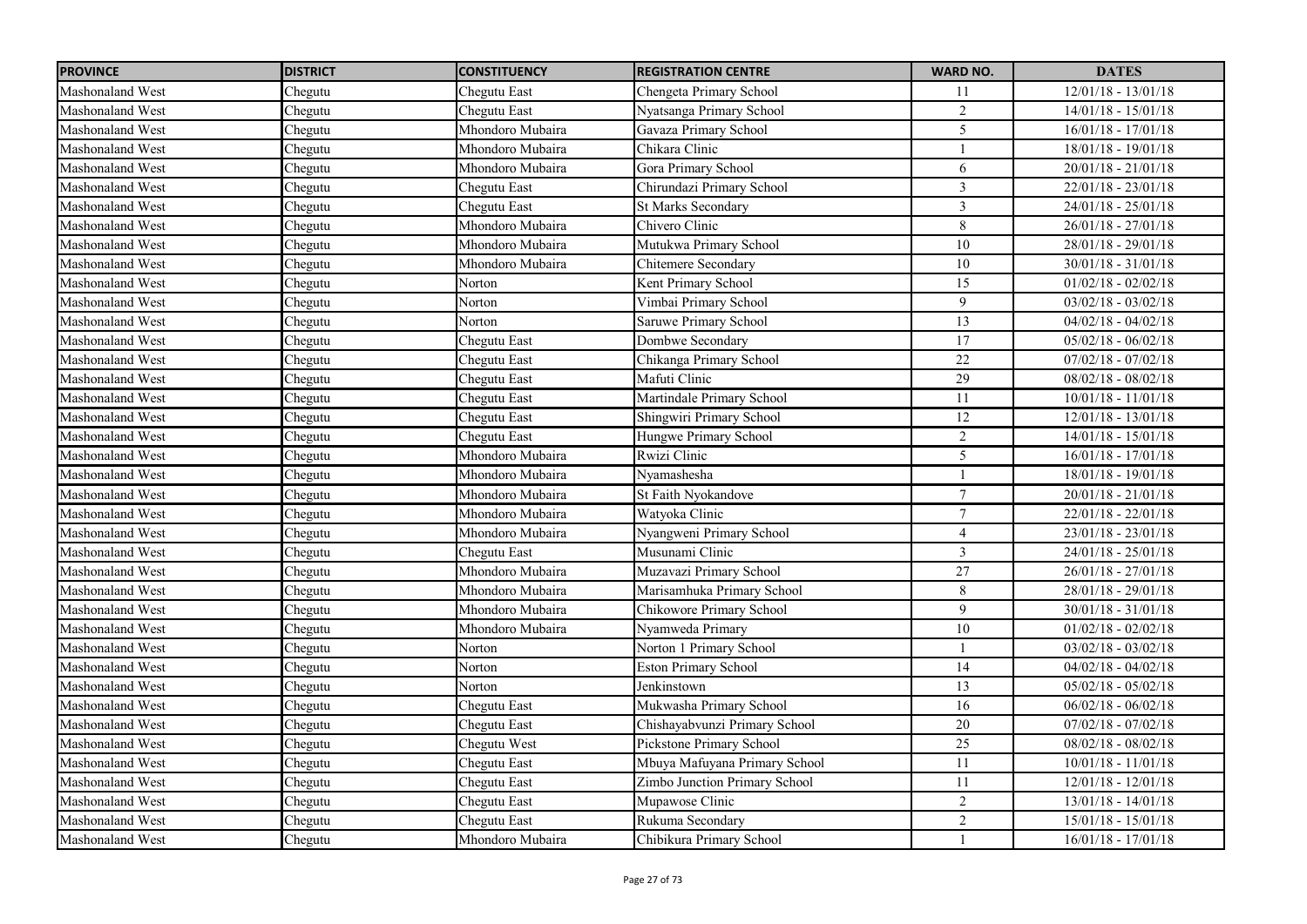| <b>PROVINCE</b>         | <b>DISTRICT</b> | <b>CONSTITUENCY</b> | <b>REGISTRATION CENTRE</b>       | <b>WARD NO.</b> | <b>DATES</b>                     |
|-------------------------|-----------------|---------------------|----------------------------------|-----------------|----------------------------------|
| Mashonaland West        | Chegutu         | Mhondoro Mubaira    | Gora Clinic                      | 6               | 18/01/18 - 19/01/18              |
| <b>Mashonaland West</b> | Chegutu         | Mhondoro Mubaira    | St Peters Musonza Primary School | $\tau$          | $20/01/18 - 20/01/18$            |
| <b>Mashonaland West</b> | Chegutu         | Mhondoro Mubaira    | Guvamombe                        | $\overline{4}$  | $21/01/18 - 21/01/18$            |
| Mashonaland West        | Chegutu         | Mhondoro Mubaira    | Kawara Primary School            | 27              | 22/01/18 - 23/01/18              |
| Mashonaland West        | Chegutu         | Mhondoro Mubaira    | Chigwere Secondary               | 8               | $24/01/18 - 24/01/18$            |
| Mashonaland West        | Chegutu         | Mhondoro Mubaira    | Monera Clinic                    | $\overline{10}$ | $25/01/18 - 26/01/18$            |
| Mashonaland West        | Chegutu         | Mhondoro Mubaira    | Mavhudzi Primary School          | 8               | $27/01/18 - 27/01/18$            |
| <b>Mashonaland West</b> | Chegutu         | Norton              | Taunda Primary School            | $\overline{12}$ | $28/01/18 - 29/01/18$            |
| <b>Mashonaland West</b> | Chegutu         | Norton              | Mutipitipi Primary School        | 14              | $30/01/18 - 31/01/18$            |
| <b>Mashonaland West</b> | Chegutu         | Norton              | <b>Bryn Primary School</b>       | $\overline{14}$ | $01/02/18 - 02/02/18$            |
| <b>Mashonaland West</b> | Chegutu         | Chegutu East        | Waze Primary School              | 16              | $03/02/18 - 04/02/18$            |
| Mashonaland West        | Chegutu         | Chegutu East        | Chevarozvi Primary School        | 20              | $05/02/18 - 06/02/18$            |
| <b>Mashonaland West</b> | Chegutu         | Chegutu West        | <b>Tiverton Primary School</b>   | 25              | $07/02/18 - 08/02/18$            |
| <b>Mashonaland West</b> | Chegutu         | Chegutu East        | Gadzema Primary School           | 22              | $10/01/18 - 11/01/18$            |
| Mashonaland West        | Chegutu         | Chegutu East        | Danangwe Primary School          | 20              | 12/01/18 - 13/01/18              |
| Mashonaland West        | Chegutu         | Chegutu East        | Ijapo Primary School             | $22\,$          | $14/01/18 - 15/01/18$            |
| Mashonaland West        | Chegutu         | Chegutu East        | Mupfure College                  | 21              | $16/01/18 - 17/01/18$            |
| Mashonaland West        | Chegutu         | Chegutu East        | Wicklow Primary School           | 21              | $18/01/18 - 19/01/18$            |
| <b>Mashonaland West</b> | Chegutu         | Chegutu East        | Murambe Primary School           | 23              | $20/01/18 - 21/01/18$            |
| <b>Mashonaland West</b> | Chegutu         | Chegutu East        | Ameva Primary School             | 23              | $22/01/18 - 23/01/18$            |
| Mashonaland West        | Chegutu         | Chegutu East        | Thistle Primary School           | 23              | $24/01/18 - 25/01/18$            |
| <b>Mashonaland West</b> | Chegutu         | Chegutu West        | Maridadi Primary School          | 24              | $26/01/18 - 27/01/\overline{18}$ |
| Mashonaland West        | Chegutu         | Chegutu West        | <b>Brunswick Clinic</b>          | 24              | 28/01/18 - 29/01/18              |
| <b>Mashonaland West</b> | Chegutu         | Chegutu West        | Rogate Primary School            | $\overline{24}$ | $30/01/18 - 31/01/18$            |
| Mashonaland West        | Chegutu         | Chegutu West        | Laforte Primary School           | 25              | $01/02/18 - 02/02/18$            |
| Mashonaland West        | Chegutu         | Chegutu West        | Pfupajena Primary School         | 8               | $05/02/18 - 06/02/18$            |
| Mashonaland West        | Chegutu         | Chegutu West        | Maketa Shopping Centre           | $\overline{7}$  | $04/02/18 - 04/02/18$            |
| <b>Mashonaland West</b> | Chegutu         | Chegutu West        | Kaguvi Primary School            | 11              | $07/02/18 - 07/02/18$            |
| Mashonaland West        | Chegutu         | Chegutu West        | Our Lady Of Sorrows              | 12              | $08/02/18 - 08/02/18$            |
| <b>Mashonaland West</b> | Hurungwe        | Hurungwe Central    | Chipapa Primary School           | $\overline{4}$  | 18/01/10                         |
| <b>Mashonaland West</b> | Hurungwe        | Hurungwe East       | <b>Mshowe Primary School</b>     | $\overline{2}$  | $11/01/18 - 12/01/18$            |
| Mashonaland West        | Hurungwe        | Hurungwe East       | Karoi Enterprise Primary School  | $\mathfrak{Z}$  | $13/01/18 - 14/01/18$            |
| <b>Mashonaland West</b> | Hurungwe        | Hurungwe East       | Mauya Secondary                  | $\mathfrak{Z}$  | 18/01/15                         |
| Mashonaland West        | Hurungwe        | Hurungwe East       | Zebra Downs Primary School       | $\mathfrak{Z}$  | $16/01/18 - 17/01/18$            |
| <b>Mashonaland West</b> | Hurungwe        | Hurungwe East       | Kasimure Primary School          | 6               | 18/01/18 - 19/01/18              |
| <b>Mashonaland West</b> | Hurungwe        | Hurungwe East       | Nyangoma Primary School          | 6               | $20/01/18 - 21/01/18$            |
| Mashonaland West        | Hurungwe        | Hurungwe East       | Pote Primary School              | 6               | $22/01/18 - 23/01/18$            |
| Mashonaland West        | Hurungwe        | Hurungwe East       | Chijawi Primary School           | $\overline{14}$ | $24/01/18 - 25/01/18$            |
| Mashonaland West        | Hurungwe        | Hurungwe East       | Chinhere Primary School          | 14              | 18/01/26                         |
| Mashonaland West        | Hurungwe        | Hurungwe East       | Chirariro Primary School         | $\overline{14}$ | $27/01/18 - 28/01/18$            |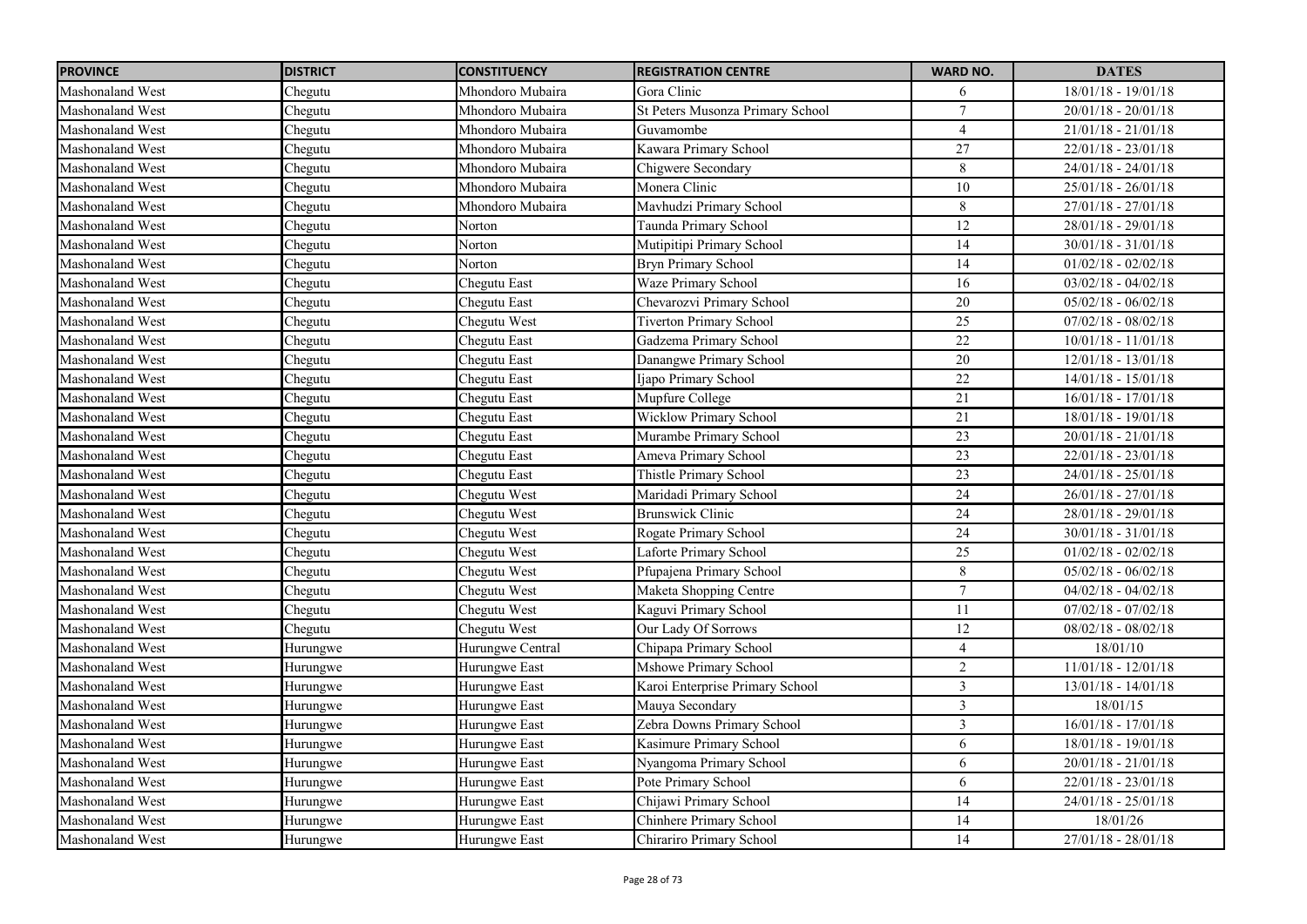| <b>PROVINCE</b>         | <b>DISTRICT</b> | <b>CONSTITUENCY</b> | <b>REGISTRATION CENTRE</b>      | <b>WARD NO.</b> | <b>DATES</b>          |
|-------------------------|-----------------|---------------------|---------------------------------|-----------------|-----------------------|
| Mashonaland West        | Hurungwe        | Hurungwe East       | Chivende Primary School         | 14              | 18/01/29              |
| Mashonaland West        | Hurungwe        | Hurungwe East       | Gwiwa Primary School            | $\overline{14}$ | $30/01/18 - 31/01/18$ |
| <b>Mashonaland West</b> | Hurungwe        | Hurungwe East       | Kavaya Primary School           | 14              | $01/02/18 - 02/02/18$ |
| Mashonaland West        | Hurungwe        | Hurungwe East       | Marere Primary School           | 14              | $03/02/18 - 04/02/18$ |
| <b>Mashonaland West</b> | Hurungwe        | Hurungwe East       | Tengwe Primary School           | 14              | $05/02/18 - 06/02/18$ |
| <b>Mashonaland West</b> | Hurungwe        | Hurungwe East       | Oldonyo Primary School          | $\overline{19}$ | $06/02/18 - 07/02/18$ |
| Mashonaland West        | Hurungwe        | Hurungwe East       | Mlichi Primary School           | 20              | 18/02/08              |
| <b>Mashonaland West</b> | Hurungwe        | Hurungwe Central    | Tambawadya Primary School       | $\mathbf{1}$    | 18/01/10              |
| <b>Mashonaland West</b> | Hurungwe        | Hurungwe Central    | Chiedza - Karoi Primary School  | 5               | $11/01/18 - 12/01/18$ |
| <b>Mashonaland West</b> | Hurungwe        | Hurungwe Central    | Songalalo Primary School        | $\mathbf{1}$    | 18/01/13              |
| <b>Mashonaland West</b> | Hurungwe        | Hurungwe Central    | Vuti Primary School             | $\overline{4}$  | $14/01/18 - 15/01/18$ |
| Mashonaland West        | Hurungwe        | Hurungwe Central    | Goodhope Primary School         | 18              | 18/01/16              |
| <b>Mashonaland West</b> | Hurungwe        | Hurungwe East       | Chanetsa Primary School         | $\overline{3}$  | 18/01/17              |
| <b>Mashonaland West</b> | Hurungwe        | Hurungwe East       | Lancaster Primary School        | 21              | 18/01/18              |
| Mashonaland West        | Hurungwe        | Hurungwe West       | Chiedza Primary School          | $\overline{15}$ | $19/01/18 - 20/01/18$ |
| <b>Mashonaland West</b> | Hurungwe        | Hurungwe West       | Magororo Primary School         | 15              | $21/01/18 - 22/01/18$ |
| <b>Mashonaland West</b> | Hurungwe        | Hurungwe West       | Rengwe Primary School           | 15              | $23/01/18 - 24/01/18$ |
| Mashonaland West        | Hurungwe        | Hurungwe West       | Deve Primary School             | $\overline{24}$ | $25/01/18 - 26/01/18$ |
| <b>Mashonaland West</b> | Hurungwe        | Hurungwe West       | Fulechi Primary School          | 24              | $27/01/18 - 28/01/18$ |
| Mashonaland West        | Hurungwe        | Hurungwe West       | Matau Primary School            | 25              | 18/01/29              |
| Mashonaland West        | Hurungwe        | Hurungwe West       | <b>Bashungwe Primary School</b> | 13              | $30/01/18 - 01/02/18$ |
| Mashonaland West        | Hurungwe        | Magunje             | Dandawa Primary School          | 13              | $02/02/18 - 03/02/18$ |
| Mashonaland West        | Hurungwe        | Magunje             | Mahwada Primary School          | 13              | $04/02/18 - 05/02/18$ |
| Mashonaland West        | Hurungwe        | Magunje             | Mudzimu Primary School          | $\overline{13}$ | $06/02/18 - 08/02/18$ |
| <b>Mashonaland West</b> | Hurungwe        | Hurungwe Central    | Chikangwe Primary School        | 5               | 18/01/10              |
| Mashonaland West        | Hurungwe        | Hurungwe Central    | Karoi High School               | $8\,$           | 18/01/11              |
| <b>Mashonaland West</b> | Hurungwe        | Hurungwe Central    | Momba Primary School            | $\mathbf{1}$    | 18/01/12              |
| Mashonaland West        | Hurungwe        | Hurungwe Central    | Mukuyu Primary School           | 18              | $13/01/18 - 14/01/18$ |
| Mashonaland West        | Hurungwe        | Hurungwe Central    | Maumbe Primary School           | 23              | 18/01/15              |
| <b>Mashonaland West</b> | Hurungwe        | Hurungwe West       | Chitimbe Primary School         | 16              | $16/01/18 - 17/01/18$ |
| Mashonaland West        | Hurungwe        | Hurungwe West       | Kachekache Primary School       | 16              | 18/01/18 - 19/01/18   |
| Mashonaland West        | Hurungwe        | Hurungwe West       | Kahonde Primary School          | 16              | 20/01/18 - 21/01/18   |
| <b>Mashonaland West</b> | Hurungwe        | Hurungwe West       | Karambazungu Primary School     | 16              | $22/01/18 - 23/01/18$ |
| Mashonaland West        | Hurungwe        | Hurungwe West       | Nyangwizhu Primary School       | $\overline{16}$ | $24/01/18 - 25/01/18$ |
| <b>Mashonaland West</b> | Hurungwe        | Hurungwe West       | Mashuma Primary School          | 17              | $26/01/18 - 27/01/18$ |
| Mashonaland West        | Hurungwe        | Hurungwe West       | <b>Sengwe Primary School</b>    | 17              | 28/01/18 - 29/01/18   |
| <b>Mashonaland West</b> | Hurungwe        | Hurungwe West       | Masanga Primary School          | 26              | $30/01/18 - 31/01/18$ |
| <b>Mashonaland West</b> | Hurungwe        | Hurungwe West       | Nyamupfukudza Primary School    | 26              | $01/02/18 - 02/02/18$ |
| Mashonaland West        | Hurungwe        | Magunje             | Charles Clarke Primary School   | 10              | $03/02/18 - 06/02/18$ |
| <b>Mashonaland West</b> | Hurungwe        | Magunje             | Mahororo Primary School         | 11              | $07/02/18 - 08/02/18$ |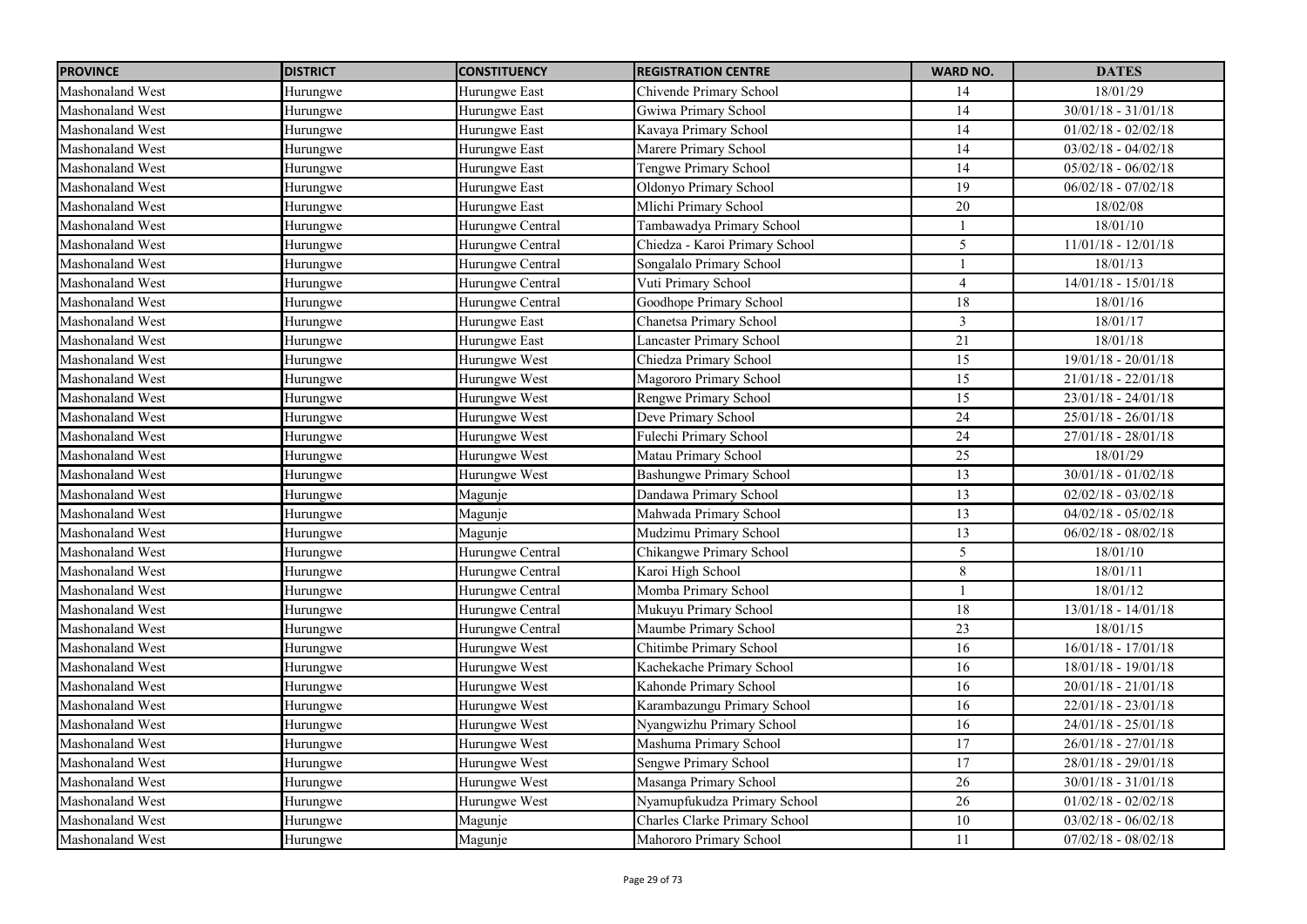| <b>PROVINCE</b>         | <b>DISTRICT</b> | <b>CONSTITUENCY</b> | <b>REGISTRATION CENTRE</b>    | <b>WARD NO.</b> | <b>DATES</b>            |
|-------------------------|-----------------|---------------------|-------------------------------|-----------------|-------------------------|
| Mashonaland West        | Hurungwe        | Hurungwe Central    | Helwyn Primary School         |                 | 18/01/10                |
| Mashonaland West        | Hurungwe        | Hurungwe Central    | Mwami Primary School          |                 | 18/01/11                |
| Mashonaland West        | Hurungwe        | Hurungwe North      | Chipfuko Primary School       | $\tau$          | $12/01/18 - 13/01/18$   |
| Mashonaland West        | Hurungwe        | Hurungwe North      | Huyo Primary School           | $\tau$          | $14/01/18 - 15/01/18$   |
| Mashonaland West        | Hurungwe        | Hurungwe North      | Nyamakate Primary School      | $7\phantom{.0}$ | 18/01/16                |
| Mashonaland West        | Hurungwe        | Hurungwe North      | Kabidza Primary School        | $\,8\,$         | 18/01/17                |
| Mashonaland West        | Hurungwe        | Hurungwe North      | Manyenyedzi Primary School    | $\,8\,$         | $18/01/18 - 19/01/18$   |
| Mashonaland West        | Hurungwe        | Hurungwe North      | Chibara Primary School        | 9               | $20/01/18 - 21/01/18$   |
| Mashonaland West        | Hurungwe        | Hurungwe North      | Kazangarare Primary School    | 9               | $22/01/18 - 23/01/18$   |
| Mashonaland West        | Hurungwe        | Hurungwe North      | <b>Bakwa Primary School</b>   | $\overline{22}$ | $24/01/18 - 25/01/18$   |
| Mashonaland West        | Hurungwe        | Hurungwe North      | Nyama Primary School          | $\overline{22}$ | 18/01/26                |
| Mashonaland West        | Hurungwe        | Magunje             | Chidzimamoto Primary School   | 11              | $27/01/18 - 28/01/18$   |
| Mashonaland West        | Hurungwe        | Magunje             | Dombo Primary School          | 11              | $29/01/18 - 30/01/18$   |
| Mashonaland West        | Hurungwe        | Magunje             | Katenhe Primary School        | 11              | $31/01/18 - 01/02/18$   |
| Mashonaland West        | Hurungwe        | Magunje             | Sadze Primary School          | 11              | $02/02/18 - 04/02/18$   |
| Mashonaland West        | Hurungwe        | Magunje             | Kapfunde Primary School       | 12              | $05/02/18 - 06/02/18$   |
| Mashonaland West        | Hurungwe        | Magunje             | Nyamutora Primary School      | 12              | $07/02/18 - 08/02/18$   |
| Mashonaland West        | Kariba          | Kariba              | Nyamhunga Primary School      | 1 Urban         | $10/01/18 - 19/01/18$   |
| Mashonaland West        | Kariba          | Kariba              | Nyanhewe Primary School       | 3 Urban         | $10/01/18 - 19/01/18$   |
| Mashonaland West        | Kariba          | Kariba              | Mahombekombe Primary School   | 4 Urban         | $10/01/18 - 19/01/18$   |
| Mashonaland West        | Kariba          | Kariba              | Charara Estate                | 8 Urban         | $10/01/18 - 19/01/18$   |
| Mashonaland West        | Kariba          | Kariba              | Gatshegatshe Primary School   | 2               | $10/01/18$ - $19/01/18$ |
| Mashonaland West        | Kariba          | Kariba              | Kudzanayi Primary School      | 12              | $10/01/18 - 19/01/18$   |
| Mashonaland West        | Kariba          | Kariba              | Makande Primary School        | 11              | $20/01/18 - 29/01/18$   |
| Mashonaland West        | Kariba          | Kariba              | Chitete Primary School        | 11              | $20/01/18 - 29/01/18$   |
| Mashonaland West        | Kariba          | Kariba              | Kadziro Primary School        | 10              | $20/01/18 - 29/01/18$   |
| Mashonaland West        | Kariba          | Kariba              | <b>Gunguwe Primary School</b> | $10\,$          | $20/01/18 - 29/01/18$   |
| Mashonaland West        | Kariba          | Kariba              | Sampakaruma Primary School    | 9               | $20/01/18 - 29/01/18$   |
| Mashonaland West        | Kariba          | Kariba              | Chidyamugwamu Primary School  | 9               | $20/01/18 - 29/01/18$   |
| Mashonaland West        | Kariba          | Kariba              | Mavhuramachena Primary School | 8               | $30/01/18 - 08/02/18$   |
| Mashonaland West        | Kariba          | Kariba              | Kasvisva Primary School       | 8               | $30/01/18 - 08/02/18$   |
| Mashonaland West        | Kariba          | Kariba              | Chikuro Primary School        | 8               | $30/01/18 - 08/02/18$   |
| Mashonaland West        | Kariba          | Kariba              | Negande Primary School        | 6               | $30/01/18 - 08/02/18$   |
| <b>Mashonaland West</b> | Kariba          | Kariba              | Mayovhe Primary School        | $\overline{4}$  | $30/01/18 - 08/02/18$   |
| Mashonaland West        | Kariba          | Kariba              | Marembera Primary School      | $\overline{4}$  | $30/01/18 - 08/02/18$   |
| <b>Mashonaland West</b> | Kariba          | Kariba              | Mola Primary School           | $\mathfrak{Z}$  | $30/01/18 - 08/02/18$   |
| Mashonaland West        | Kariba          | Kariba              | Chalala Primary School        |                 | $30/01/18 - 08/02/18$   |
| <b>Mashonaland West</b> | Makonde         | Makonde             | Chemundi Primary School       | 18              | $10/01/18 - 12/01/18$   |
| Mashonaland West        | Makonde         | Makonde             | Kenzamba Primary School       | 17              | $13/01/18 - 15/01/18$   |
| Mashonaland West        | Makonde         | Makonde             | Kanyaga Primary School        | 8               | $16/01/18 - 18/01/18$   |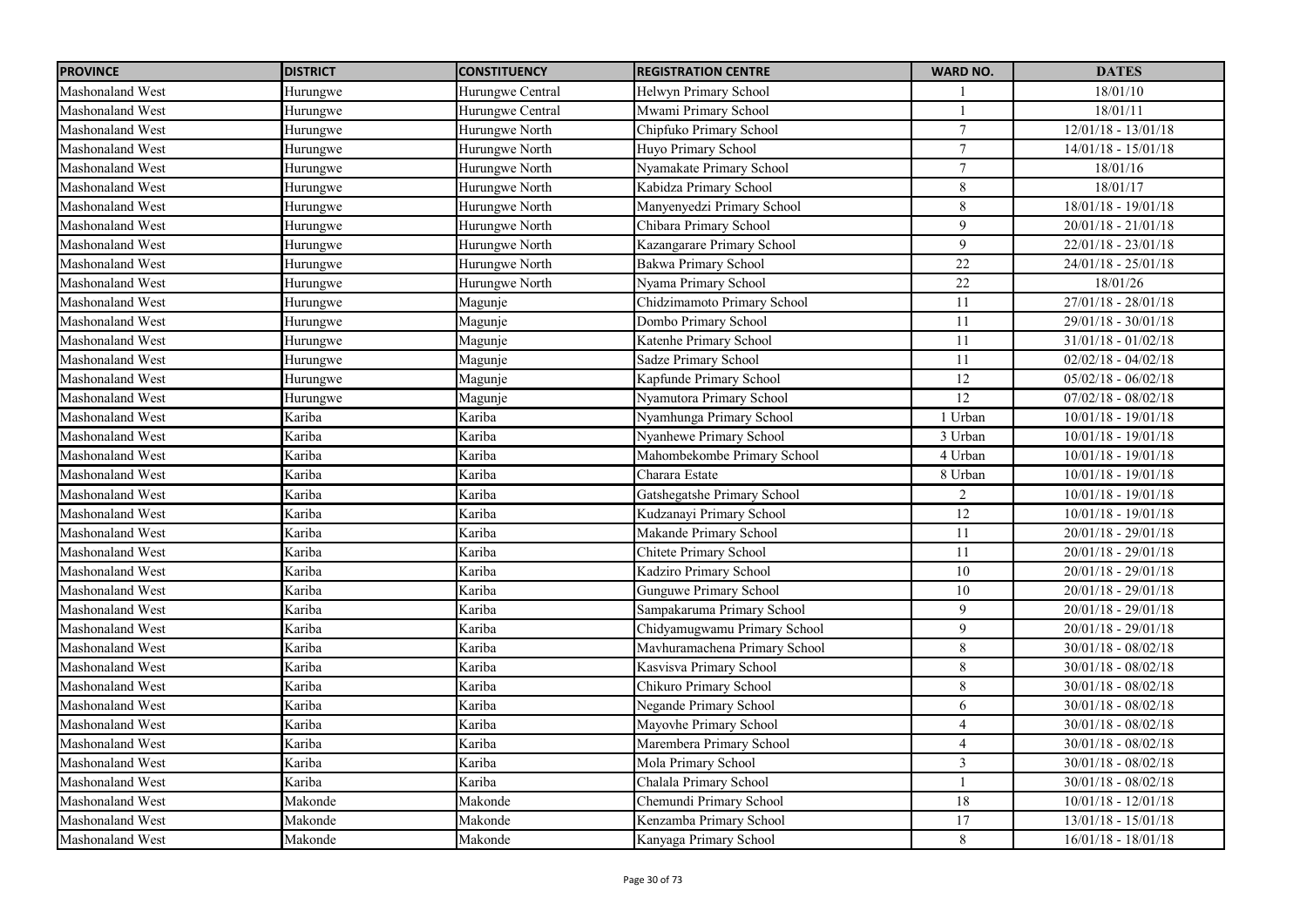| <b>PROVINCE</b>         | <b>DISTRICT</b> | <b>CONSTITUENCY</b> | <b>REGISTRATION CENTRE</b>         | <b>WARD NO.</b> | <b>DATES</b>          |
|-------------------------|-----------------|---------------------|------------------------------------|-----------------|-----------------------|
| Mashonaland West        | Makonde         | Mhangura            | Zintafuli Primary School           | 5               | $19/01/18 - 21/01/18$ |
| Mashonaland West        | Makonde         | Makonde             | Sadoma Primary School              | $\overline{8}$  | $22/01/18 - 24/01/18$ |
| <b>Mashonaland West</b> | Makonde         | Mhangura            | Kuti Primary School                | 5               | $25/01/18 - 27/01/18$ |
| <b>Mashonaland West</b> | Makonde         | Mhangura            | Chifundi Primary School            | 5               | $28/01/18 - 30/01/18$ |
| <b>Mashonaland West</b> | Makonde         | Mhangura            | Tateguru Primary School            | $\mathfrak{Z}$  | $31/01/18 - 02/02/18$ |
| <b>Mashonaland West</b> | Makonde         | Mhangura            | Kossana Primary School             |                 | $03/02/18 - 08/02/18$ |
| Mashonaland West        | Makonde         | Makonde             | Obva Primary School                | $\overline{18}$ | $10/01/18 - 12/01/18$ |
| <b>Mashonaland West</b> | Makonde         | Makonde             | Choto Primary School               | $\overline{17}$ | $13/01/18 - 15/01/18$ |
| <b>Mashonaland West</b> | Makonde         | Makonde             | Kemukaka Primary School            | $8\,$           | $16/01/18 - 18/01/18$ |
| <b>Mashonaland West</b> | Makonde         | Makonde             | Fiona Primary School               | $8\,$           | $19/01/18 - 21/01/18$ |
| <b>Mashonaland West</b> | Makonde         | Makonde             | West Ranche Primary School         | $\,8\,$         | $22/01/18 - 24/01/18$ |
| <b>Mashonaland West</b> | Makonde         | Mhangura            | Murereka Primary School            | $\tau$          | $25/01/18 - 27/01/18$ |
| <b>Mashonaland West</b> | Makonde         | Mhangura            | Fynland Primary School             | 5               | $28/01/18 - 30/01/18$ |
| <b>Mashonaland West</b> | Makonde         | Mhangura            | Ditchwe Primary School             | $\overline{4}$  | $31/01/18 - 02/02/18$ |
| <b>Mashonaland West</b> | Makonde         | Mhangura            | Doma Safari Primary School         |                 | $03/02/18 - 05/02/18$ |
| <b>Mashonaland West</b> | Makonde         | Mhangura            | Northend Primary School            | $\overline{2}$  | $06/02/18 - 08/02/18$ |
| <b>Mashonaland West</b> | Makonde         | Makonde             | Kasonde Primary School             | 17              | $10/01/18 - 12/01/18$ |
| <b>Mashonaland West</b> | Makonde         | Makonde             | Chihwiti Primary School            | 8               | $13/01/18 - 15/01/18$ |
| <b>Mashonaland West</b> | Makonde         | Makonde             | Gambuli Primary School             | 8               | $16/01/18 - 18/01/18$ |
| <b>Mashonaland West</b> | Makonde         | Makonde             | Nyamatanda Primary School          | 8               | $19/01/18 - 21/01/18$ |
| <b>Mashonaland West</b> | Makonde         | Makonde             | Maysma Primary School              | $\,8\,$         | $22/01/18 - 24/01/18$ |
| <b>Mashonaland West</b> | Makonde         | Mhangura            | Two Tree Primary School            | 5               | $25/01/18 - 27/01/18$ |
| Mashonaland West        | Makonde         | Mhangura            | Deehurst Primary School            | $\overline{4}$  | $28/01/18 - 30/01/18$ |
| <b>Mashonaland West</b> | Makonde         | Mhangura            | Devonia Primary School             | $\overline{4}$  | $31/01/18 - 02/02/18$ |
| <b>Mashonaland West</b> | Makonde         | Mhangura            | <b>Binje Primary School</b>        |                 | $03/02/18 - 05/02/18$ |
| <b>Mashonaland West</b> | Makonde         | Mhangura            | Gravelote Primary School           | $\overline{2}$  | $06/02/18 - 08/02/18$ |
| <b>Mashonaland West</b> | Makonde         | Makonde             | Godzi Primary School               | 16              | $10/01/18 - 12/01/18$ |
| <b>Mashonaland West</b> | Makonde         | Makonde             | <b>St Ruperts Primary School</b>   | 15              | $13/01/18 - 15/01/18$ |
| <b>Mashonaland West</b> | Makonde         | Makonde             | Magurekure Primary School          | 15              | $16/01/18 - 18/01/18$ |
| Mashonaland West        | Makonde         | Makonde             | Bunya Primary School               | 19              | $19/01/18 - 21/01/18$ |
| <b>Mashonaland West</b> | Makonde         | Makonde             | <b>Biri Primary School</b>         | 9               | $22/01/18 - 24/01/18$ |
| <b>Mashonaland West</b> | Makonde         | Makonde             | Muchiedza Primary School           | 9               | $25/01/18 - 27/01/18$ |
| <b>Mashonaland West</b> | Makonde         | Mhangura            | High Schoolbury Primary School     | $\overline{4}$  | $28/01/18 - 30/01/18$ |
| <b>Mashonaland West</b> | Makonde         | Mhangura            | Mhangura Government Primary School | 11              | $31/01/18 - 02/02/18$ |
| <b>Mashonaland West</b> | Makonde         | Mhangura            | Doma                               | $\overline{2}$  | $03/02/18 - 08/02/18$ |
| <b>Mashonaland West</b> | Makonde         | Makonde             | Runene Primary School              | 16              | $10/01/18 - 12/01/18$ |
| <b>Mashonaland West</b> | Makonde         | Makonde             | Zumbara Primary School             | 14              | $13/01/18 - 15/01/18$ |
| <b>Mashonaland West</b> | Makonde         | Makonde             | Chijaka Primary School             | 19              | $16/01/18 - 18/01/18$ |
| <b>Mashonaland West</b> | Makonde         | Makonde             | Gamanya Primary School             | 19              | $19/01/18 - 21/01/18$ |
| <b>Mashonaland West</b> | Makonde         | Makonde             | Hunnington Primary School          | 9               | $22/01/18 - 24/01/18$ |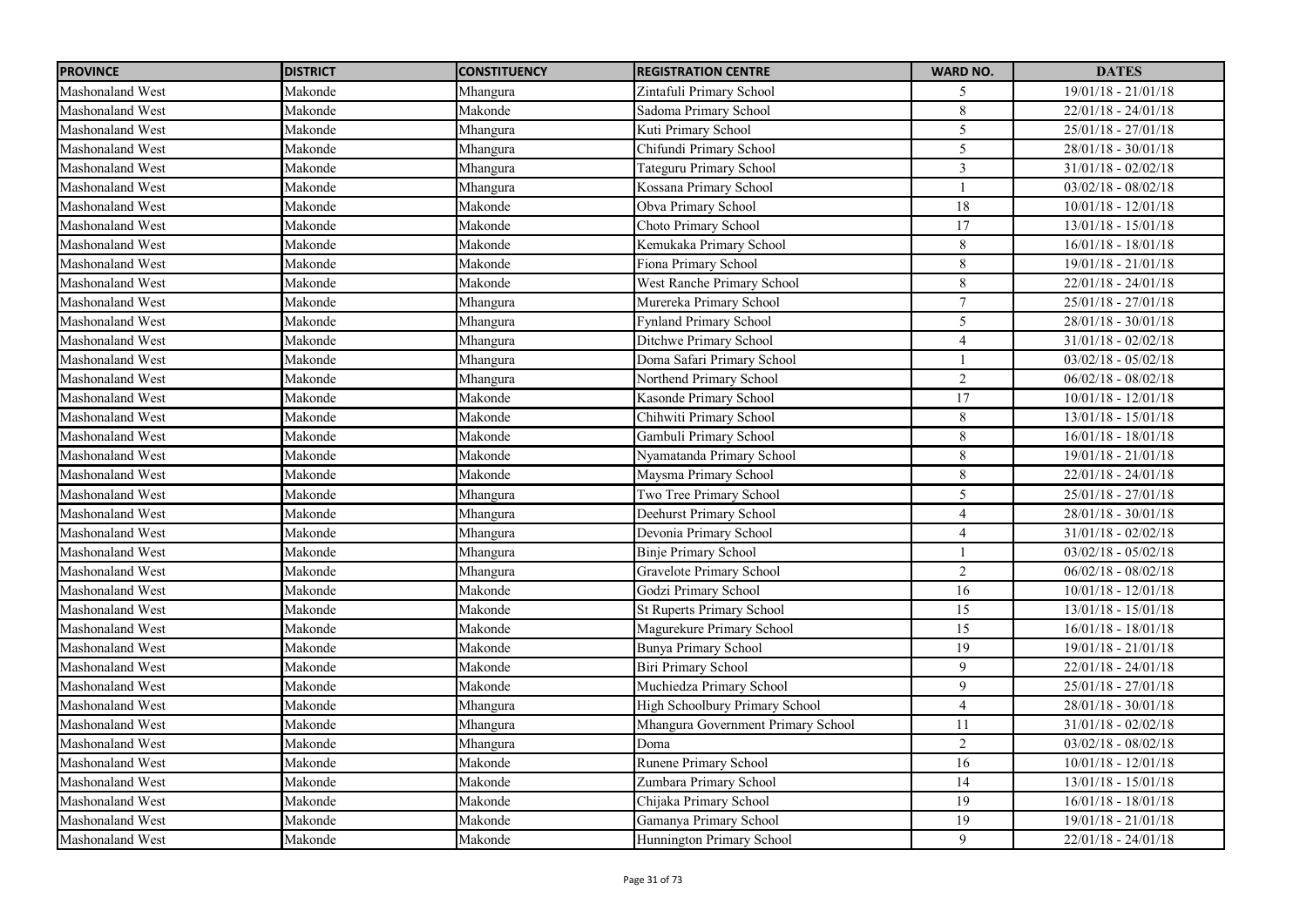| <b>PROVINCE</b>         | <b>DISTRICT</b>  | <b>CONSTITUENCY</b> | <b>REGISTRATION CENTRE</b>        | <b>WARD NO.</b> | <b>DATES</b>          |
|-------------------------|------------------|---------------------|-----------------------------------|-----------------|-----------------------|
| Mashonaland West        | Makonde          | Makonde             | Listonshields Primary School      | 8               | $25/01/18 - 27/01/18$ |
| Mashonaland West        | Makonde          | Mhangura            | Richmond Primary School           | $\Delta$        | $28/01/18 - 30/01/18$ |
| <b>Mashonaland West</b> | Makonde          | Mhangura            | Ponderosa Primary School          | 11              | $31/01/18 - 02/02/18$ |
| Mashonaland West        | Makonde          | Mhangura            | Vrede Primary School              |                 | $03/02/18 - 08/02/18$ |
| <b>Mashonaland West</b> | Makonde          | Makonde             | Naison Dip Primary School         | 16              | $10/01/18 - 12/01/18$ |
| <b>Mashonaland West</b> | Makonde          | Makonde             | Hombwe P[Rimary School            | $\overline{15}$ | $13/01/18 - 15/01/18$ |
| Mashonaland West        | Makonde          | Makonde             | Muvhami Primary School            | 19              | $16/01/18 - 18/01/18$ |
| <b>Mashonaland West</b> | Makonde          | Makonde             | Mainga Primary School             | 12              | $19/01/18 - 21/01/18$ |
| Mashonaland West        | Makonde          | Makonde             | Zurungove Primary School          | 9               | $22/01/18 - 24/01/18$ |
| <b>Mashonaland West</b> | Makonde          | Mhangura            | <b>Baguta Primary School</b>      | 6               | $25/01/18 - 27/01/18$ |
| <b>Mashonaland West</b> | Makonde          | Mhangura            | Costwold Promary School           | $\overline{4}$  | $28/01/18 - 30/01/18$ |
| <b>Mashonaland West</b> | Makonde          | Mhangura            | Wildene Primary School            | 11              | $31/01/18 - 02/02/18$ |
| <b>Mashonaland West</b> | Makonde          | Mhangura            | Ozana Primary School              | $\overline{2}$  | $03/02/18 - 08/02/18$ |
| <b>Mashonaland West</b> | Mhondoro - Ngezi | Muzvezve            | Damvuri Primary School            | 14              | $10/01/18 - 11/01/18$ |
| <b>Mashonaland West</b> | Mhondoro - Ngezi | Muzvezve            | Whalley Ranch Primary School      | 14              | $12/01/18 - 13/01/18$ |
| <b>Mashonaland West</b> | Mhondoro - Ngezi | Muzvezve            | Just Right Primary School         | 14              | $14/01/18 - 15/01/18$ |
| <b>Mashonaland West</b> | Mhondoro - Ngezi | Muzvezve            | Silvermoon Primary School         | 15              | 16/01/18 - 17/01/18   |
| Mashonaland West        | Mhondoro - Ngezi | Muzvezve            | Munyati Primary School            | $\overline{15}$ | 18/01/18 - 19/01/18   |
| <b>Mashonaland West</b> | Mhondoro - Ngezi | Muzvezve            | Donain Primary School             | 16              | $20/01/18 - 21/01/18$ |
| <b>Mashonaland West</b> | Mhondoro - Ngezi | Mhondoro Ngezi      | David Guzuzu Primary School       | 11              | $22/01/18 - 23/01/18$ |
| Mashonaland West        | Mhondoro - Ngezi | Mhondoro Ngezi      | Turf Primary School               | $10\,$          | $24/01/18 - 25/01/18$ |
| Mashonaland West        | Mhondoro - Ngezi | Mhondoro Ngezi      | <b>Bumbe Primary School</b>       | $10\,$          | $26/01/18 - 27/01/18$ |
| Mashonaland West        | Mhondoro - Ngezi | Mhondoro Ngezi      | Musena Primary School             | $\overline{4}$  | 28/01/18 - 29/01/18   |
| Mashonaland West        | Mhondoro - Ngezi | Mhondoro Ngezi      | Gasanyama Primary School Scxhool  | 5               | $30/01/18 - 31/01/18$ |
| <b>Mashonaland West</b> | Mhondoro - Ngezi | Mhondoro Ngezi      | Muchemwa Primary School           | 5               | $01/02/18 - 02/02/18$ |
| Mashonaland West        | Mhondoro - Ngezi | Mhondoro Ngezi      | <b>Benhura Primary School</b>     | 5               | $03/02/18 - 04/02/18$ |
| <b>Mashonaland West</b> | Mhondoro - Ngezi | Mhondoro Ngezi      | Nehanda Primary School            | $\mathfrak{Z}$  | $05/02/18 - 06/02/18$ |
| Mashonaland West        | Mhondoro - Ngezi | Mhondoro Ngezi      | <b>St Michaels Mission School</b> |                 | $07/02/18 - 08/02/18$ |
| Mashonaland West        | Mhondoro - Ngezi | Muzvezve            | Rockbar Primary School            | 12              | $10/01/18 - 11/01/18$ |
| <b>Mashonaland West</b> | Mhondoro - Ngezi | Muzvezve            | <b>Block 8 Primary School</b>     | 12              | $12/01/18 - 13/01/18$ |
| <b>Mashonaland West</b> | Mhondoro - Ngezi | Muzvezve            | <b>Twintops Primary School</b>    | $12\,$          | $14/01/18 - 15/01/18$ |
| <b>Mashonaland West</b> | Mhondoro - Ngezi | Muzvezve            | Railway Block 4 Primary School    | 13              | $16/01/18 - 17/01/18$ |
| <b>Mashonaland West</b> | Mhondoro - Ngezi | Muzvezve            | Venice Primary School             | 13              | $18/01/18 - 19/01/18$ |
| Mashonaland West        | Mhondoro - Ngezi | Muzvezve            | Donain Secondary School           | $\overline{16}$ | $20/01/18 - 21/01/18$ |
| <b>Mashonaland West</b> | Mhondoro - Ngezi | Mhondoro Ngezi      | Manyoni Primary School            | 9               | $22/01/18 - 23/01/18$ |
| <b>Mashonaland West</b> | Mhondoro - Ngezi | Mhondoro Ngezi      | Wanganui Primary School           | 11              | $24/01/18 - 25/01/18$ |
| <b>Mashonaland West</b> | Mhondoro - Ngezi | Mhondoro Ngezi      | <b>Bandawa Primary School</b>     | $10\,$          | $26/01/18 - 27/01/18$ |
| <b>Mashonaland West</b> | Mhondoro - Ngezi | Mhondoro Ngezi      | Jondale Primary School            | $10\,$          | $28/01/18 - 29/01/18$ |
| <b>Mashonaland West</b> | Mhondoro - Ngezi | Mhondoro Ngezi      | Rusununguko Primary School        | 9               | $30/01/18 - 31/01/18$ |
| Mashonaland West        | Mhondoro - Ngezi | Mhondoro Ngezi      | Gavhunga Primary School           | $\tau$          | $01/02/18 - 02/02/18$ |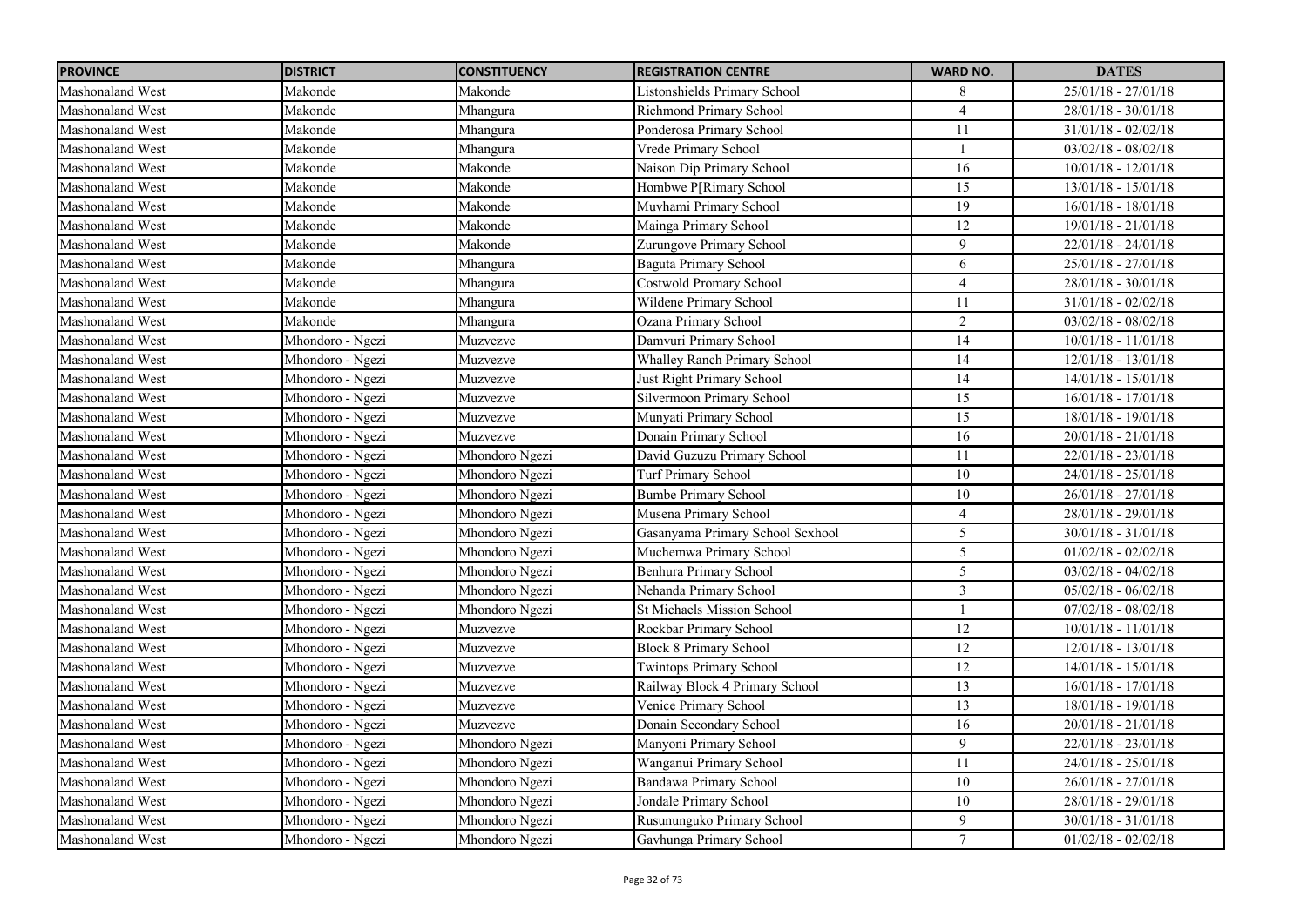| <b>PROVINCE</b>         | <b>DISTRICT</b>  | <b>CONSTITUENCY</b> | <b>REGISTRATION CENTRE</b>           | <b>WARD NO.</b> | <b>DATES</b>            |
|-------------------------|------------------|---------------------|--------------------------------------|-----------------|-------------------------|
| Mashonaland West        | Mhondoro - Ngezi | Mhondoro Ngezi      | Dondoshava Primary School            | 8               | $03/02/18 - 04/02/18$   |
| Mashonaland West        | Mhondoro - Ngezi | Mhondoro Ngezi      | Chirozva Primary School              | $8\,$           | $05/02/18 - 06/02/18$   |
| <b>Mashonaland West</b> | Mhondoro - Ngezi | Mhondoro Ngezi      | Zimhindo Primary School              | $\overline{3}$  | $07/02/18 - 08/02/18$   |
| <b>Mashonaland West</b> | Mhondoro - Ngezi | Mhondoro Ngezi      | Manyewe Primary School               | 5               | $10/01/18 - 11/01/18$   |
| <b>Mashonaland West</b> | Mhondoro - Ngezi | Muzvezve            | Sable Ranch Primary School           | $\overline{12}$ | $12/01/18 - 13/01/18$   |
| <b>Mashonaland West</b> | Mhondoro - Ngezi | Muzvezve            | Madhodha Primary School              | $\overline{12}$ | $14/01/18 - 15/01/18$   |
| <b>Mashonaland West</b> | Mhondoro - Ngezi | Muzvezve            | Battlefields Primary School          | 13              | 16/01/18 - 17/01/18     |
| <b>Mashonaland West</b> | Mhondoro - Ngezi | Muzvezve            | Windmill Primary School              | 16              | 18/01/18 - 19/01/18     |
| <b>Mashonaland West</b> | Mhondoro - Ngezi | Muzvezve            | Muzvezve Primary School              | 16              | $20/01/18 - 21/01/18$   |
| Mashonaland West        | Mhondoro - Ngezi | Mhondoro Ngezi      | Tangwena Primary School              | 11              | 22/01/18 - 23/01/18     |
| <b>Mashonaland West</b> | Mhondoro - Ngezi | Mhondoro Ngezi      | Chongondo Primary School             | $10\,$          | 24/01/18 - 25/01/18     |
| <b>Mashonaland West</b> | Mhondoro - Ngezi | Mhondoro Ngezi      | Mukarati Primary School              | $\overline{4}$  | 26/01/18 - 27/01/18     |
| Mashonaland West        | Mhondoro - Ngezi | Mhondoro Ngezi      | Nyatsambo Primary School             | $\overline{4}$  | $28/01/18 - 29/01/18$   |
| <b>Mashonaland West</b> | Mhondoro - Ngezi | Mhondoro Ngezi      | Chindove Primary School              | $\overline{4}$  | $30/01/18 - 31/01/18$   |
| <b>Mashonaland West</b> | Mhondoro - Ngezi | Mhondoro Ngezi      | Kaponda Primary School               | $\overline{2}$  | $01/02/18 - 02/02/18$   |
| <b>Mashonaland West</b> | Mhondoro - Ngezi | Mhondoro Ngezi      | Makwavarara Primary School           |                 | $03/02/18 - 04/02/18$   |
| <b>Mashonaland West</b> | Mhondoro - Ngezi | Mhondoro Ngezi      | Murambwa Primary School              | 1               | $05/02/18 - 06/02/18$   |
| <b>Mashonaland West</b> | Mhondoro - Ngezi | Mhondoro Ngezi      | Chizinga Primary School              | $\overline{3}$  | $07/02/18 - 08/02/18$   |
| <b>Mashonaland West</b> | Sanyati          | Kadoma Central      | Mupamombe Primary School             | 6               | $10/01/18 - 11/01/18$   |
| <b>Mashonaland West</b> | Sanyati          | Chakari             | Savanna Primary School               | $\overline{3}$  | 12/01/18 - 14/01/18     |
| <b>Mashonaland West</b> | Sanyati          | Chakari             | Mopani Primary School                | $\overline{7}$  | $15/01/18 - 16/01/18$   |
| <b>Mashonaland West</b> | Sanyati          | Chakari             | Eastlia Primary School               | $\overline{3}$  | $17/01/18 - 18/01/18$   |
| Mashonaland West        | Sanyati          | Chakari             | Mamvuramachena Primary School        | $\overline{4}$  | 19/01/18 - 21/01/18     |
| <b>Mashonaland West</b> | Sanyati          | Chakari             | Platinun Primary School              | 5               | $22/01/18 - 23/01/18$   |
| <b>Mashonaland West</b> | Sanyati          | Chakari             | Musambanyama Primary School          | 5               | $24/01/18 - 25/01/18$   |
| <b>Mashonaland West</b> | Sanyati          | Sanyati             | Chirikiti Primary School             | 9               | $26/01/18 - 28/01/18$   |
| <b>Mashonaland West</b> | Sanyati          | Sanyati             | Makwechere Primary School            | 8               | 29/01/18 - 31/01/18     |
| <b>Mashonaland West</b> | Sanyati          | Sanyati             | Nyabango Primsry School              | 15              | $01/01/18 - 04/02/18$   |
| Mashonaland West        | Sanyati          | Sanyati             | Gadza Primary School                 | 16              | $05/02/18 - 08/02/18$   |
| <b>Mashonaland West</b> | Sanyati          | Chakari             | <b>Blue Grass Primary School</b>     |                 | $10/01/18 - 11/01/18$   |
| Mashonaland West        | Sanyati          | Chakari             | <b>Nharire Primary School</b>        | $\overline{7}$  | $12/01/18 - 13/01/18$   |
| <b>Mashonaland West</b> | Sanyati          | Chakari             | Nharire Secondary (Chegutu 6 Clinic) | $\tau$          | $14/01/18 - 15/01/18$   |
| <b>Mashonaland West</b> | Sanyati          | Chakari             | Montana Primary School               | 3               | $16/01/18$ - $17/01/18$ |
| <b>Mashonaland West</b> | Sanyati          | Chakari             | Mususe Primary School                | $\overline{4}$  | $18/01/18 - 20/01/18$   |
| <b>Mashonaland West</b> | Sanyati          | Chakari             | Chiedza Primary School               | $\overline{4}$  | $21/01/18 - 22/01/18$   |
| <b>Mashonaland West</b> | Sanyati          | Chakari             | Batanai Primary School               | 5               | $23/01/18 - 24/01/18$   |
| <b>Mashonaland West</b> | Sanyati          | Sanyati             | Neuso Primary School                 | 10              | $25/01/18 - 28/01/18$   |
| <b>Mashonaland West</b> | Sanyati          | Sanyati             | Nyamakare Primary School             | 14              | 29/01/18 - 31/01/18     |
| Mashonaland West        | Sanyati          | Sanyati             | Nyaunde Primary School               | 16              | $01/01/18 - 04/02/18$   |
| Mashonaland West        | Sanyati          | Sanyati             | Hwakawa Primary School               | 16              | $05/02/18 - 08/02/18$   |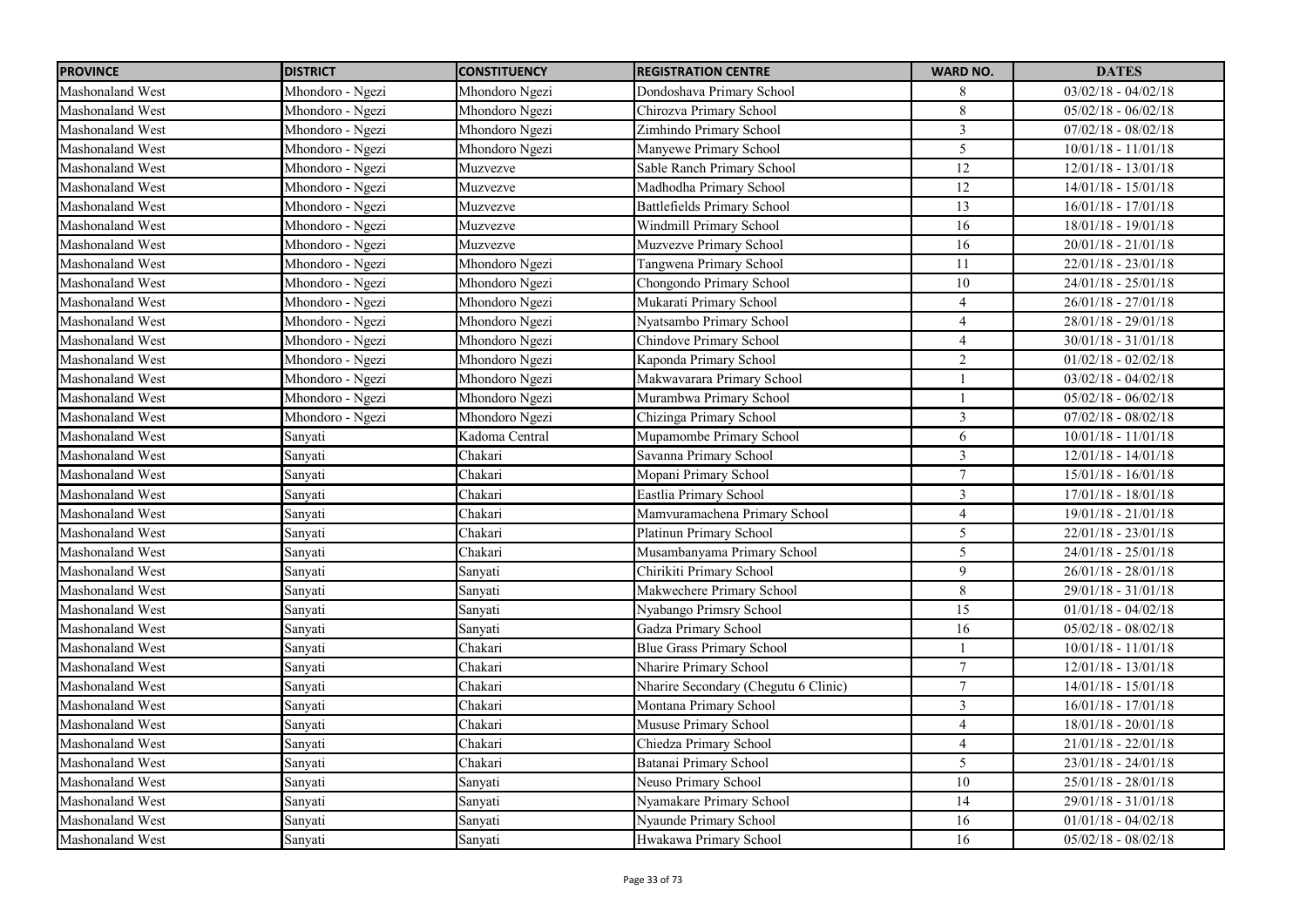| <b>PROVINCE</b>         | <b>DISTRICT</b> | <b>CONSTITUENCY</b> | <b>REGISTRATION CENTRE</b>         | <b>WARD NO.</b> | <b>DATES</b>          |
|-------------------------|-----------------|---------------------|------------------------------------|-----------------|-----------------------|
| Mashonaland West        | Sanyati         | Muzvezve            | Mupawose Primary School            |                 | $10/01/18 - 11/01/18$ |
| <b>Mashonaland West</b> | Sanyati         | Chakari             | Alabama Primary School             | $\overline{2}$  | $12/01/18 - 13/01/18$ |
| <b>Mashonaland West</b> | Sanyati         | Chakari             | Handley Cross Primary School       | $\overline{3}$  | $14/01/18 - 15/01/18$ |
| Mashonaland West        | Sanyati         | Chakari             | Dalny Mine Primary School          | $\overline{3}$  | $16/01/18 - 20/01/18$ |
| <b>Mashonaland West</b> | Sanyati         | Chakari             | Patchway Primary School            | $\overline{2}$  | $21/01/18 - 23/01/18$ |
| <b>Mashonaland West</b> | Sanyati         | Chakari             | Marimari Primary School            | $\overline{5}$  | $24/01/18 - 25/01/18$ |
| Mashonaland West        | Sanyati         | Chakari             | Nyamatani Primary School           | 5               | $26/01/18 - 27/01/18$ |
| <b>Mashonaland West</b> | Sanyati         | Chakari             | Jarahwa Primary School             | 5               | $28/01/18 - 29/01/18$ |
| <b>Mashonaland West</b> | Sanyati         | Sanyati             | Jompani Primary School             | 6               | $30/01/18 - 01/02/18$ |
| <b>Mashonaland West</b> | Sanyati         | Sanyati             | Wozhele Primary School             | 11              | $02/01/18 - 03/02/18$ |
| <b>Mashonaland West</b> | Sanyati         | Sanyati             | Chiguvare Primary School           | 12              | $04/02/18 - 05/02/18$ |
| Mashonaland West        | Sanyati         | Sanyati             | Chehamba Primary School            | 17              | $06/02/18 - 08/02/18$ |
| <b>Mashonaland West</b> | Sanyati         | Muzvezve            | Cam And Motor Primary School       | 15              | $10/01/18 - 11/01/18$ |
| Mashonaland West        | Sanyati         | Muzvezve            | Martin Spur Primary School         | 16              | $12/01/18 - 13/01/18$ |
| <b>Mashonaland West</b> | Sanyati         | Chakari             | Rondor Primary School              | $\overline{3}$  | $14/01/18 - 15/01/18$ |
| <b>Mashonaland West</b> | Sanyati         | Chakari             | <b>Blackmovale Primary School</b>  | $\mathfrak{Z}$  | $16/01/18 - 20/01/18$ |
| <b>Mashonaland West</b> | Sanyati         | Chakari             | Sunnybank Primary School           | $\overline{2}$  | $21/01/18 - 22/01/18$ |
| Mashonaland West        | Sanyati         | Chakari             | Milverton Primary School           | $\overline{2}$  | $23/01/18 - 24/01/18$ |
| Mashonaland West        | Sanyati         | Chakari             | Machipisa Primary School           | $\overline{4}$  | $25/01/18 - 26/01/18$ |
| Mashonaland West        | Sanyati         | Chakari             | Muzvezve Primary School            | 5               | $27/01/18 - 28/01/18$ |
| Mashonaland West        | Sanyati         | Chakari             | Shingirirai Primary School         | 5               | $29/01/18 - 31/01/18$ |
| <b>Mashonaland West</b> | Sanyati         | Sanyati             | Sanyati Primary School             | 11              | $01/01/18 - 03/02/18$ |
| Mashonaland West        | Sanyati         | Sanyati             | <b>St Charles Primary School</b>   | $11\,$          | $04/02/18 - 05/02/18$ |
| Mashonaland West        | Sanyati         | Sanyati             | Mucheki Primary School             | $\overline{17}$ | $06/02/18 - 08/02/18$ |
| <b>Mashonaland West</b> | Zvimba          | Zvimba North        | Dalkeith/Chidziva Primary School   | $18\,$          | $10/01/18 - 11/01/18$ |
| Mashonaland West        | Zvimba          | Zvimba North        | Raffingora Primary School          | 16              | $12/01/18 - 13/01/18$ |
| Mashonaland West        | Zvimba          | Zvimba North        | Katawa Primary School              | 30              | $14/01/18 - 15/01/18$ |
| Mashonaland West        | Zvimba          | Zvimba North        | Muriel Mine Primary School         | 15              | 16/01/18 - 18/01/18   |
| Mashonaland West        | Zvimba          | Zvimba South        | Trelawney Primary School           | 34              | $19/01/18 - 21/01/18$ |
| <b>Mashonaland West</b> | Zvimba          | Zvimba South        | Clydesdale Primary School P School | 33              | $22/01/18 - 24/01/18$ |
| <b>Mashonaland West</b> | Zvimba          | Zvimba East         | Hilbre Primary School              | 26              | 25/01/18 - 27/01/18   |
| <b>Mashonaland West</b> | Zvimba          | Zvimba East         | Inkomo Tent A                      | 26              | 28/01/18 - 30/01/18   |
| <b>Mashonaland West</b> | Zvimba          | Zvimba East         | Nyabira Primary School             | 26              | $31/01/18 - 02/02/18$ |
| <b>Mashonaland West</b> | Zvimba          | Zvimba East         | Kangere Shopping Centre Tent       | $\overline{35}$ | $03/01/18 - 05/02/18$ |
| <b>Mashonaland West</b> | Zvimba          | Zvimba East         | Herbert Chitepo Primary School     | 35              | $06/02/18 - 08/02/18$ |
| <b>Mashonaland West</b> | Zvimba          | Zvimba North        | Newlands Primary School            | 17              | $10/01/18 - 11/01/18$ |
| <b>Mashonaland West</b> | Zvimba          | Zvimba North        | Yomba Primary School               | 13              | $12/01/18 - 13/01/18$ |
| <b>Mashonaland West</b> | Zvimba          | Zvimba North        | <b>Dalston Primary School</b>      | 14              | $14/01/18 - 15/01/18$ |
| Mashonaland West        | Zvimba          | Zvimba East         | Mapinga Primary School             | $20\,$          | 16/01/18 - 18/01/18   |
| <b>Mashonaland West</b> | Zvimba          | Zimba South         | Gwangwadza Primary School          | 34              | 19/01/18 - 21/01/18   |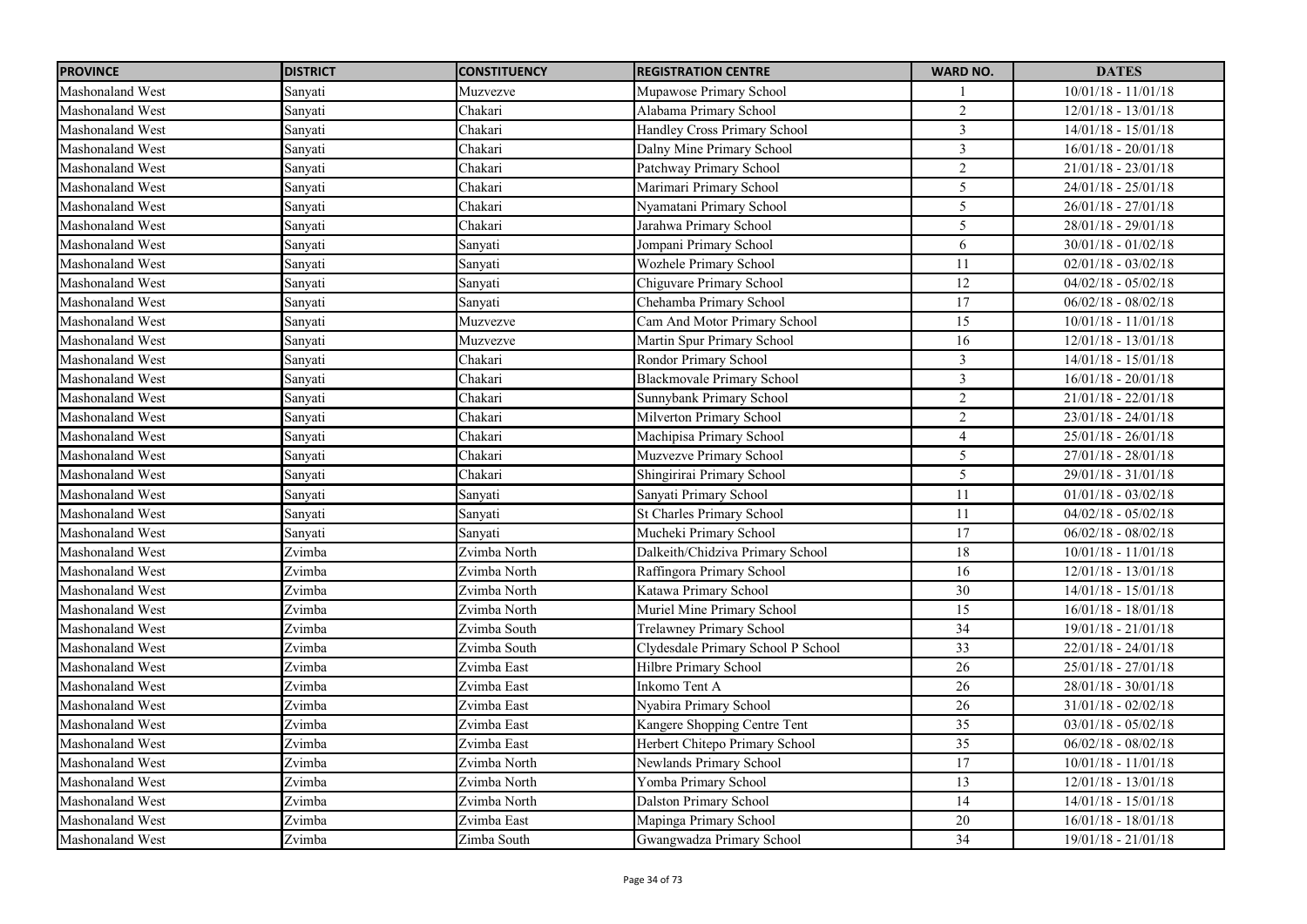| <b>PROVINCE</b>          | <b>DISTRICT</b> | <b>CONSTITUENCY</b> | <b>REGISTRATION CENTRE</b>         | <b>WARD NO.</b> | <b>DATES</b>            |
|--------------------------|-----------------|---------------------|------------------------------------|-----------------|-------------------------|
| Mashonaland West         | Zvimba          | Zimba South         | <b>Strathdon Primary School</b>    | 33              | $22/01/18 - 24/01/18$   |
| <b>Mashonaland West</b>  | Zvimba          | Zvimba East         | Munhondo Primary School            | $\overline{20}$ | $25/01/18 - 27/01/18$   |
| <b>Mashonaland West</b>  | Zvimba          | Zvimba South        | Darwendale Primary School          | 21              | $28/01/18 - 30/01/18$   |
| <b>Mashonaland West</b>  | Zvimba          | Zvimba South        | Kutama Farm Primary School         | 21              | $31/01/18 - 02/02/18$   |
| <b>Mashonaland West</b>  | Zvimba          | Zvimba East         | St Marnocks Primary School         | $\overline{24}$ | $03/01/18 - 05/02/18$   |
| <b>Mashonaland West</b>  | Zvimba          | Zvimba East         | Porta Farm Primary School          | $\overline{25}$ | $06/02/18 - 08/02/18$   |
| Mashonaland West         | Zvimba          | Zvimba North        | Pindi Park Primary School          | $17\,$          | $10/01/18 - 11/01/18$   |
| Mashonaland West         | Zvimba          | Zvimba North        | Arda Sisi Primary School           | $\overline{13}$ | $12/01/18 - 13/01/18$   |
| <b>Mashonaland West</b>  | Zvimba          | Zvimba North        | Royal Bucks Primary School         | 13              | $14/01/18 - 15/01/18$   |
| <b>Mashonaland West</b>  | Zvimba          | Zvimba North        | Great Gain P{Rimary School         | $\overline{14}$ | $16/01/18 - 18/01/18$   |
| <b>Mashonaland West</b>  | Zvimba          | Zvimba South        | Sutton Mine Primary School         | $\overline{32}$ | 19/01/18 - 21/01/18     |
| Mashonaland West         | Zvimba          | Zvimba South        | Grey Court Farm                    | 34              | $22/01/18 - 24/01/18$   |
| <b>Mashonaland West</b>  | Zvimba          | Zvimba South        | Trelawney Tobacco Trainning Centre | 19              | $25/01/18 - 27/01/18$   |
| <b>Mashonaland West</b>  | Zvimba          | Zvinba East         | Cardiff Primary School             | 26              | $28/01/18 - 30/01/18$   |
| <b>Mashonaland West</b>  | Zvimba          | Zvinba East         | Mt Hampden Training Centre         | 24              | $31/01/18 - 02/02/18$   |
| <b>Mashonaland West</b>  | Zvimba          | Zvinba East         | <b>Umzuru Primary School</b>       | $25\,$          | $03/01/18 - 05/02/18$   |
| Mashonaland West         | Zvimba          | Zvinba East         | Rainham Primary School             | 35              | $06/02/18 - 08/02/18$   |
| <b>Masvingo Province</b> |                 |                     |                                    |                 |                         |
| <b>PROVINCE</b>          | <b>DISTRICT</b> | <b>CONSTITUENCY</b> | <b>REGISTRATION CENTRE</b>         | <b>WARD NO.</b> | <b>DATES</b>            |
| Masvingo                 | Chiredzi        | Chiredzi South      | Pukupela Primary School            | 14              | $10/01/18$ - $14/01/18$ |
| Masvingo                 | Chiredzi        | Chiredzi South      | Gezani Primary School              | 13              | $10/01/18 - 14/01/18$   |
| Masvingo                 | Chiredzi        | Chiredzi South      | <b>Boli Primary School</b>         | $10\,$          | $15/01/18 - 19/01/18$   |
| Masvingo                 | Chiredzi        | Chiredzi South      | Gwaseche Primary School            | $\overline{7}$  | 15/01/18 - 19/01/18     |
| Masvingo                 | Chiredzi        | Chiredzi North      | Uswaushava Primary School          | 16              | $20/01/18 - 24/01/18$   |
| Masvingo                 | Chiredzi        | Chiredzi West       | Dunuza Primary School              | 18              | $20/01/18 - 24/01/18$   |
| Masvingo                 | Chiredzi        | Chiredzi North      | Nyangambe Primary School           | 23              | $25/01/18 - 29/01/18$   |
| Masvingo                 | Chiredzi        | Chiredzi North      | Mkwasine Primary School            | 21              | $25/01/18 - 29/01/18$   |
| Masvingo                 | Chiredzi        | Chiredzi North      | Dombo Primary School               |                 | $30/01/18 - 03/02/18$   |
| Masvingo                 | Chiredzi        | Chiredzi North      | Mutapurwa Primary School           | $\overline{2}$  | $30/01/18 - 03/02/18$   |
| Masvingo                 | Chiredzi        | Chiredzi North      | Malilangwe Trust Offices           | 32              | $04/02/18 - 08/02/18$   |
| Masvingo                 | Chiredzi        | Chiredzi West       | Dapi Tapi Primary School           | $\overline{19}$ | $04/02/18 - 08/02/18$   |
| Masvingo                 | Chiredzi        | Chiredzi South      | Chishinya Primary School           | 15              | $10/01/18 - 14/01/18$   |
| Masvingo                 | Chiredzi        | Chiredzi South      | Malipati Primary School            | 15              | $10/01/18 - 14/01/18$   |
| Masvingo                 | Chiredzi        | Chiredzi East       | Machindu Primary School            | 9               | 15/01/18 - 19/01/18     |
| Masvingo                 | Chiredzi        | Chiredzi East       | Chibwedziva Primary School         | 8               | 15/01/18 - 19/01/18     |
| Masvingo                 | Chiredzi        | Chiredzi West       | Mac Primary School                 | 28              | $20/01/18 - 24/01/18$   |
| Masvingo                 | Chiredzi        | Chiredzi North      | Zvamagamba Secondary School        | 17              | $20/01/18 - 24/01/18$   |
| Masvingo                 | Chiredzi        | Chiredzi North      | Levanga Mbaraidzo Primary School   | $\overline{24}$ | $25/01/18 - 29/01/18$   |
| Masvingo                 | Chiredzi        | Chiredzi North      | Kubatana Primary School            | $\overline{29}$ | $25/01/18 - 29/01/18$   |
| Masvingo                 | Chiredzi        | Chiredzi East       | Muteyo Primary School              | $\overline{25}$ | $30/01/18 - 03/02/18$   |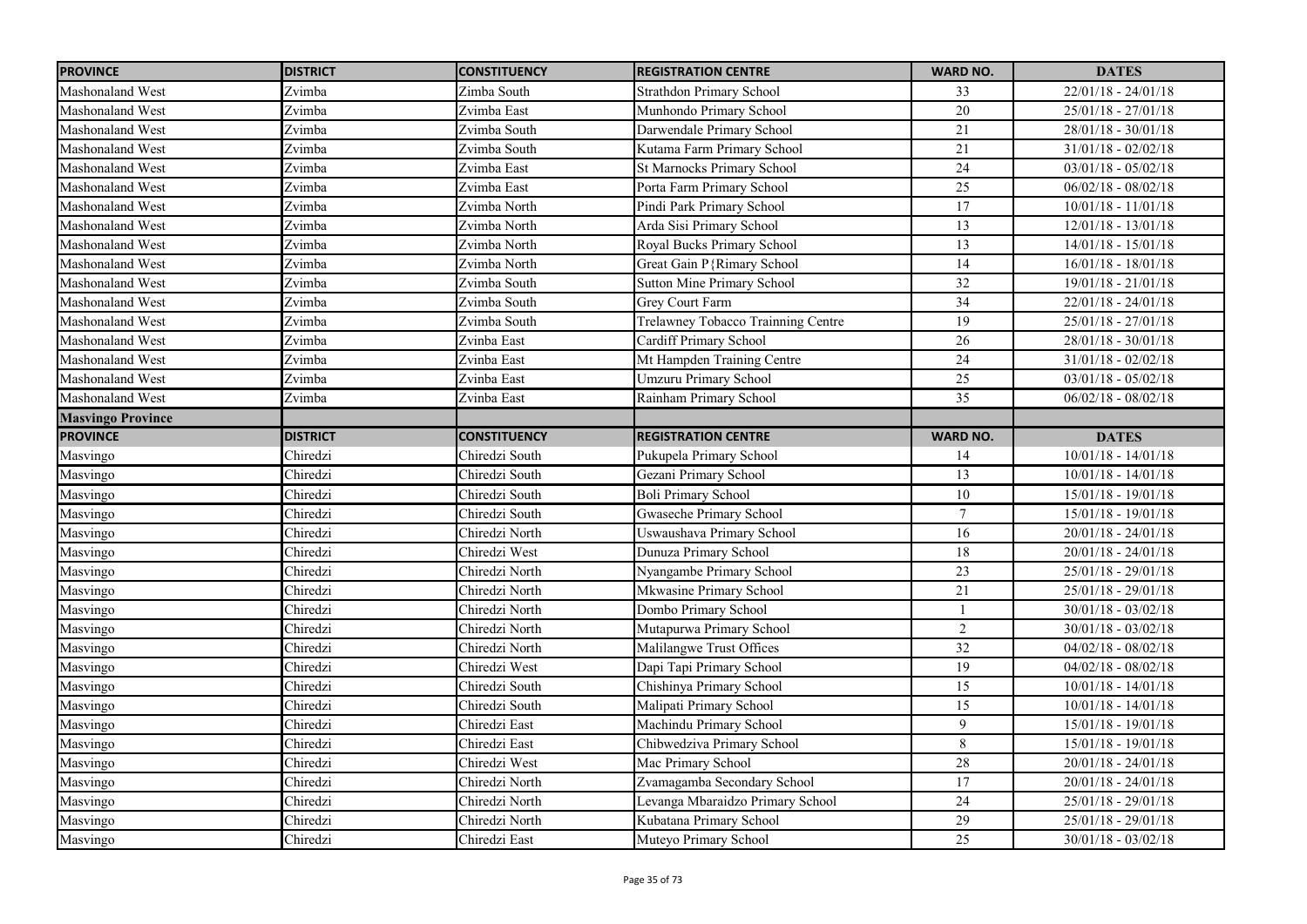| <b>PROVINCE</b> | <b>DISTRICT</b> | <b>CONSTITUENCY</b> | <b>REGISTRATION CENTRE</b>        | <b>WARD NO.</b> | <b>DATES</b>          |
|-----------------|-----------------|---------------------|-----------------------------------|-----------------|-----------------------|
| Masvingo        | Chiredzi        | Chiredzi East       | Nyahanga Primary School A         | 3               | $30/01/18 - 03/02/18$ |
| Masvingo        | Chiredzi        | Chiredzi West       | <b>Bani Primary School</b>        | 30              | $04/02/18 - 08/02/18$ |
| Masvingo        | Chiredzi        | Chiredzi East       | Machureni Primary School          | 31              | $04/02/18 - 08/02/18$ |
| Masvingo        | Chiredzi        | Chiredzi South      | Pahlela Primary School            | 13              | $10/01/18 - 14/01/18$ |
| Masvingo        | Chiredzi        | Chiredzi South      | Chikombedzi Hall                  | 11              | $10/01/18 - 14/01/18$ |
| Masvingo        | Chiredzi        | Chiredzi East       | Chikhovo Primary School           | 6               | $15/01/18 - 19/01/18$ |
| Masvingo        | Chiredzi        | Chiredzi West       | Mutilikwe Primary School          | $\overline{27}$ | 15/01/18 - 19/01/18   |
| Masvingo        | Chiredzi        | Chiredzi North      | Takunda Primary School            | $26\,$          | $20/01/18 - 24/01/18$ |
| Masvingo        | Chiredzi        | Chiredzi North      | Sebanani Primary School           | 20              | $20/01/18 - 24/01/18$ |
| Masvingo        | Chiredzi        | Chiredzi North      | Mukazi Primary School             | $\overline{24}$ | $25/01/18 - 29/01/18$ |
| Masvingo        | Chiredzi        | Chiredzi North      | Manhenga Primary School           | 24              | $25/01/18 - 29/01/18$ |
| Masvingo        | Chiredzi        | Chiredzi East       | Mupinga Secondary School          | $\overline{4}$  | $30/01/18 - 03/02/18$ |
| Masvingo        | Chiredzi        | Chiredzi East       | Ndali Primary School              | 5               | $30/01/18 - 03/02/18$ |
| Masvingo        | Chiredzi        | Chiredzi East       | Benzi Primary School              | 22              | $04/02/18 - 08/02/18$ |
| Masvingo        | Chiredzi        | Chiredzi North      | Marambakuzara Primary School      | $\overline{32}$ | $04/02/18 - 08/02/18$ |
| Masvingo        | Gutu            | Gutu Central        | Chisheche Co - Op Hall            | 38              | $10/01/18 - 12/01/18$ |
| Masvingo        | Gutu            | Gutu Central        | Makura Secondary School           | 15              | $10/01/18 - 12/01/18$ |
| Masvingo        | Gutu            | Gutu Central        | Mupata Primary School             | 22              | $13/01/18 - 15/01/18$ |
| Masvingo        | Gutu            | Gutu East           | Chimombe 1 Secondary School       | 36              | $13/01/18 - 15/01/18$ |
| Masvingo        | Gutu            | Gutu East           | Mataruse Secondary School         | 14              | $16/01/18 - 17/01/18$ |
| Masvingo        | Gutu            | Gutu Central        | Chadzamira Secondary School       | 11              | $16/01/18 - 18/01/18$ |
| Masvingo        | Gutu            | Gutu South          | Tirizi Secondary School           | $20\,$          | $18/01/18 - 19/01/18$ |
| Masvingo        | Gutu            | Gutu Central        | Nyamandi Secondary School         | 11              | $19/01/18 - 21/01/18$ |
| Masvingo        | Gutu            | Gutu East           | Dewende Secondary School          | 18              | $20/01/18 - 21/01/18$ |
| Masvingo        | Gutu            | Gutu North          | Nharira Secondary School          | 10              | $22/01/18 - 24/01/18$ |
| Masvingo        | Gutu            | Gutu East           | Nemashakwe Secondary School       | $18\,$          | $22/01/18 - 24/01/18$ |
| Masvingo        | Gutu            | Gutu North          | Zvavahera Primary School          | $\mathfrak{g}$  | $25/01/18 - 27/01/18$ |
| Masvingo        | Gutu            | <b>Gutu East</b>    | Muchekayaora Secondary School     | 15              | $25/01/18 - 27/01/18$ |
| Masvingo        | Gutu            | Gutu Central        | Mpandawana B/C (Rank)             | 33              | $28/01/18 - 30/01/18$ |
| Masvingo        | Gutu            | Gutu East           | Mutombwa Secondary School         | 16              | $28/01/18 - 30/01/18$ |
| Masvingo        | Gutu            | Gutu North          | Guvamatanga Primary School        | 8               | $31/01/18 - 02/02/18$ |
| Masvingo        | Gutu            | Gutu East           | Kubiku Primary School             | 16              | $31/01/18 - 02/02/18$ |
| Masvingo        | Gutu            | Gutu North          | Makumbe Secondary School          | 8               | $03/02/18 - 05/02/18$ |
| Masvingo        | Gutu            | Gutu East           | Chin'ai Primary School            | 15              | $03/02/18 - 05/02/18$ |
| Masvingo        | Gutu            | Gutu West           | Mbamba Primary School             | $\overline{7}$  | $06/02/18 - 08/02/18$ |
| Masvingo        | Gutu            | Gutu South          | Munjanganja Secondary School      | 40              | $06/02/18 - 08/02/18$ |
| Masvingo        | Gutu            | Gutu South          | Mukaro - Pfungidzo Primary School | 26              | $10/01/18 - 12/01/18$ |
| Masvingo        | Gutu            | Gutu West           | Mutema Primary School             | 41              | $10/01/18 - 12/01/18$ |
| Masvingo        | Gutu            | Gutu South          | Rupiri Secondary School           | 30              | $13/01/18 - 15/01/18$ |
| Masvingo        | Gutu            | Gutu South          | Nerupiri Secondary School         | $\overline{30}$ | 13/01/18 - 15/01/18   |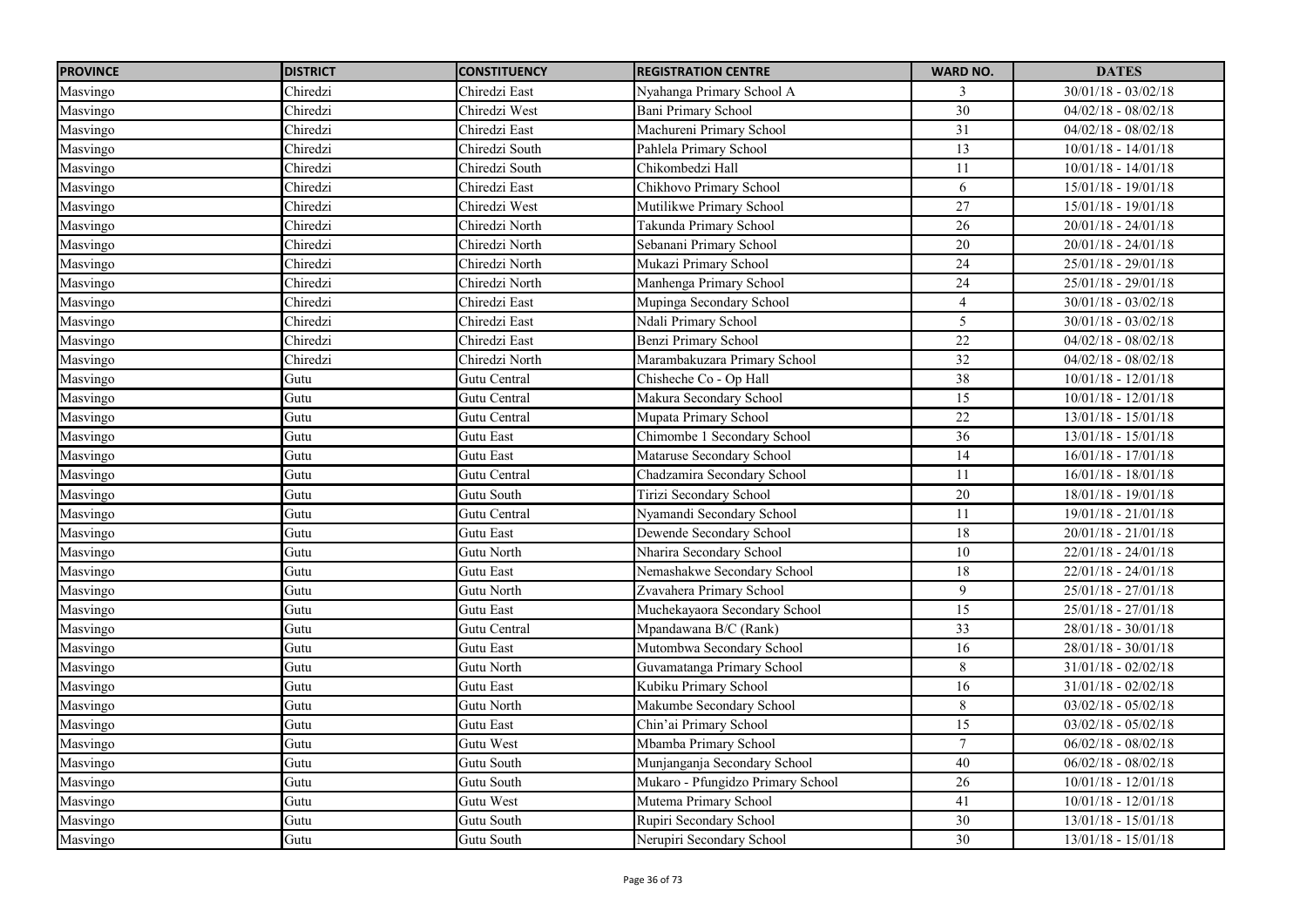| <b>PROVINCE</b> | <b>DISTRICT</b> | <b>CONSTITUENCY</b> | <b>REGISTRATION CENTRE</b>    | <b>WARD NO.</b> | <b>DATES</b>          |
|-----------------|-----------------|---------------------|-------------------------------|-----------------|-----------------------|
| Masvingo        | Gutu            | Gutu West           | Masvingise Primary School     | 41              | $16/01/18 - 18/01/18$ |
| Masvingo        | Gutu            | Gutu West           | Chagwiza Primary School       | 31              | $16/01/18 - 18/01/18$ |
| Masvingo        | Gutu            | Gutu South          | Maungwa Secondary School      | $\overline{24}$ | $19/01/18 - 21/01/18$ |
| Masvingo        | Gutu            | Gutu West           | Chadomunhu Primary School     | $\overline{32}$ | $19/01/18 - 20/01/18$ |
| Masvingo        | Gutu            | Gutu South          | Cheninga Secondary School     | 25              | $22/01/18 - 24/01/18$ |
| Masvingo        | Gutu            | Gutu West           | Chatsworth Rg Sub Office      | 32              | $21/01/18 - 22/01/18$ |
| Masvingo        | Gutu            | Gutu South          | Chihambakwe Primary School    | 25              | $25/01/18 - 26/01/18$ |
| Masvingo        | Gutu            | Gutu West           | Nyashenje Primary School      | 32              | $23/01/18 - 24/01/18$ |
| Masvingo        | Gutu            | Gutu South          | Rumhizha Secondary School     | 27              | $27/01/18 - 28/01/18$ |
| Masvingo        | Gutu            | Gutu West           | Shashe (Zoma) Primary School  |                 | $25/01/18 - 27/01/18$ |
| Masvingo        | Gutu            | Gutu South          | Guni Secondary School         | 27              | 29/01/18 - 30/01/18   |
| Masvingo        | Gutu            | Gutu West           | Kanongovere Primary School    | 6               | $28/01/18 - 30/01/18$ |
| Masvingo        | Gutu            | Gutu South          | Chimedza Secondary School     | 28              | $31/01/18 - 02/02/18$ |
| Masvingo        | Gutu            | Gutu West           | Chiriga Primary School        | 6               | $31/01/18 - 02/02/18$ |
| Masvingo        | Gutu            | Gutu South          | Majada Secondary School       | $\overline{23}$ | $03/02/18 - 05/02/18$ |
| Masvingo        | Gutu            | Gutu West           | Tariro Primary School         | $\tau$          | $03/02/18 - 05/02/18$ |
| Masvingo        | Gutu            | Gutu South          | Chiwara Secondary School      | $\overline{23}$ | $06/02/18 - 08/02/18$ |
| Masvingo        | Gutu            | Gutu West           | Gondwi Primary School         | $\overline{29}$ | $06/02/18 - 08/02/18$ |
| Masvingo        | Gutu            | Gutu West           | Matizha Primary School        | 5               | $10/01/18 - 12/01/18$ |
| Masvingo        | Gutu            | Gutu Central        | Chipangane Primary School     | 37              | $10/01/18 - 11/01/18$ |
| Masvingo        | Gutu            | Gutu West           | Taigara Primary School        |                 | $13/01/18 - 15/01/18$ |
| Masvingo        | Gutu            | Gutu East           | Dopota Primary School         | 13              | $12/01/18 - 13/01/18$ |
| Masvingo        | Gutu            | Gutu West           | Chikwiza Primary School       |                 | $16/01/18 - 18/01/18$ |
| Masvingo        | Gutu            | Gutu East           | Gudza Secondary School        | 13              | $14/01/18 - 16/01/18$ |
| Masvingo        | Gutu            | Gutu West           | Chivake Primary School        |                 | $19/01/18 - 21/01/18$ |
| Masvingo        | Gutu            | Gutu East           | Gomba Secondary School        | 13              | $17/01/18 - 19/01/18$ |
| Masvingo        | Gutu            | Gutu West           | Makomborero Primary School    |                 | $22/01/18 - 24/01/18$ |
| Masvingo        | Gutu            | Gutu West           | Basera Rg Sub Office          | 39              | $20/01/18 - 22/01/18$ |
| Masvingo        | Gutu            | Gutu West           | Chiguhune Secondary School    | $\overline{2}$  | $25/01/18 - 27/01/18$ |
| Masvingo        | Gutu            | Gutu Central        | Gumindoga Secondary School    | 17              | $23/01/18 - 25/01/18$ |
| Masvingo        | Gutu            | Gutu North          | Mvimvi Primary School         | $\mathfrak{Z}$  | 28/01/18 - 29/01/18   |
| Masvingo        | Gutu            | Gutu Central        | Guzha Secondary School        | 19              | 26/01/18 - 28/01/18   |
| Masvingo        | Gutu            | Gutu North          | Tongogara Primary School      | $\mathfrak{Z}$  | $30/01/18 - 31/01/18$ |
| Masvingo        | Gutu            | Gutu Central        | Mutero Central Primary School | $\overline{19}$ | $29/01/18 - 30/01/18$ |
| Masvingo        | Gutu            | Gutu North          | Nyazvidzi Secondary School    | $\overline{4}$  | $01/02/18 - 02/02/18$ |
| Masvingo        | Gutu            | Gutu Central        | Dewure High School            | 21              | $31/01/18 - 02/02/18$ |
| Masvingo        | Gutu            | Gutu North          | Firomumwe Secondary Scool     | $10\,$          | $03/02/18 - 05/02/18$ |
| Masvingo        | Gutu            | Gutu Central        | Mushayavanhu Secondary School | 35              | $03/02/18 - 05/02/18$ |
| Masvingo        | Gutu            | Gutu North          | Chitsa Secondary School       | 12              | $06/02/18 - 08/02/18$ |
| Masvingo        | Gutu            | Gutu North          | Magombedze Secondary School   | 12              | $06/02/18 - 08/02/18$ |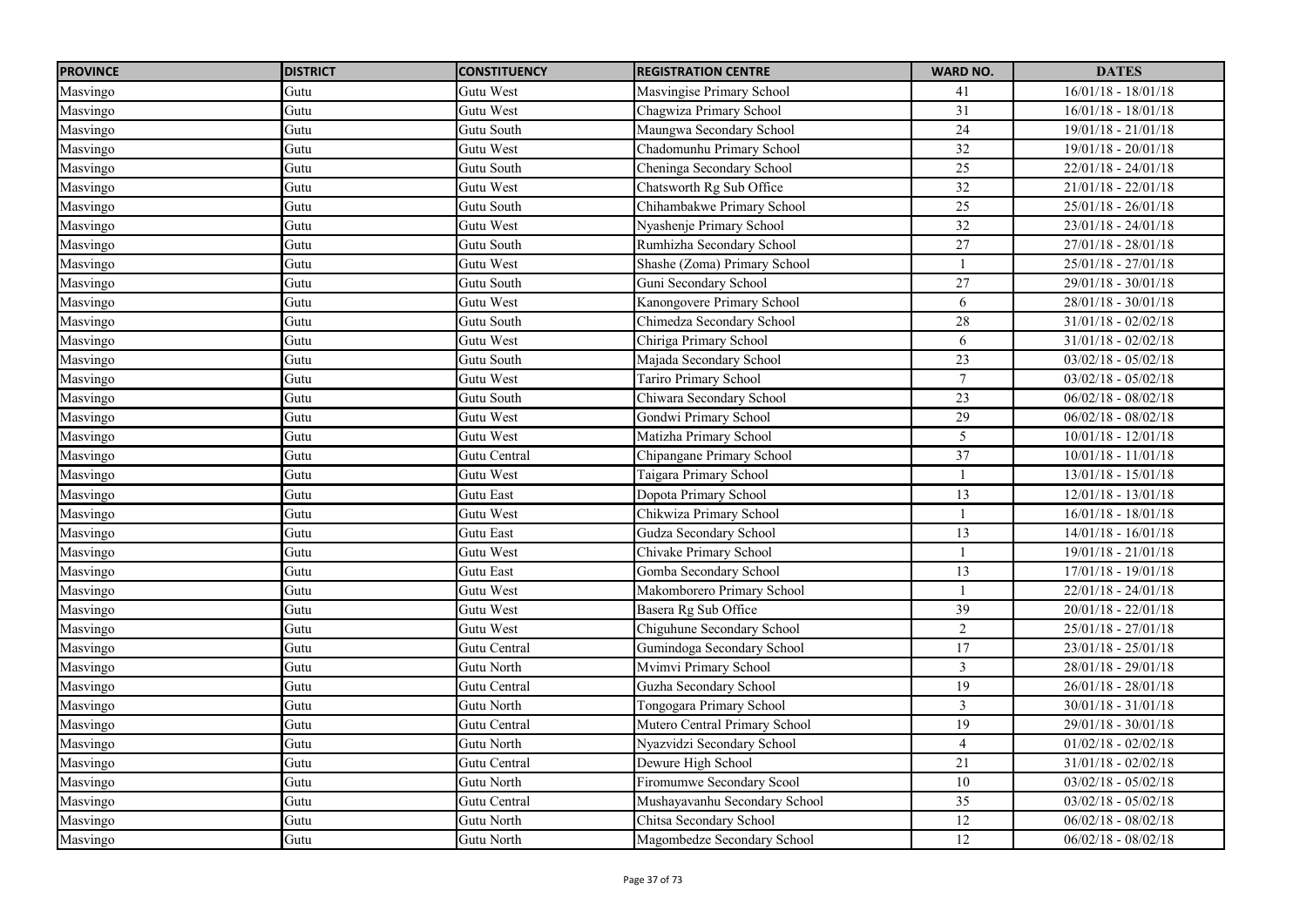| <b>PROVINCE</b> | <b>DISTRICT</b> | <b>CONSTITUENCY</b> | <b>REGISTRATION CENTRE</b>       | <b>WARD NO.</b>         | <b>DATES</b>            |
|-----------------|-----------------|---------------------|----------------------------------|-------------------------|-------------------------|
| Masvingo        | Zaka            | Zaka Central        | Chinyaradza Secondary School     | 8                       | $10/01/18 - 14/01/18$   |
| Masvingo        | Zaka            | Zaka East           | Zibwowa Primary School           | 20                      | $14/01/18 - 17/01/18$   |
| Masvingo        | Zaka            | Zaka East           | Chiromo Primary School           | 21                      | $18/01/18 - 22/01/18$   |
| Masvingo        | Zaka            | Zaka Central        | Panganai Secondary School        | 15                      | $23/01/18 - 26/01/18$   |
| Masvingo        | Zaka            | Zaka Central        | Nhema Primary School             | $\overline{14}$         | $27/01/18 - 30/01/18$   |
| Masvingo        | Zaka            | Zaka Central        | Mbuyamaswa Primary School        | 9                       | $31/01/18 - 04/02/18$   |
| Masvingo        | Zaka            | Zaka North          | Mutimwi Primary School           | $\overline{4}$          | $05/02/18 - 08/02/18$   |
| Masvingo        | Zaka            | Zaka Central        | Munjanja Primary School          | 18                      | $10/01/18 - 14/01/18$   |
| Masvingo        | Zaka            | Zaka North          | Mukwirimba Primary School        | 5                       | $14/01/18 - 17/01/18$   |
| Masvingo        | Zaka            | Zaka North          | Mutsambwa Primary School         | $\overline{2}$          | $18/01/18 - 22/01/18$   |
| Masvingo        | Zaka            | Zaka North          | Chipinda Primary School          |                         | $23/01/18 - 26/01/18$   |
| Masvingo        | Zaka            | Zaka North          | Jichidza Mission                 | 11                      | $27/01/18 - 30/01/18$   |
| Masvingo        | Zaka            | Zaka North          | Chitonhora Secondary School      | $\overline{\mathbf{3}}$ | $31/01/18 - 04/02/18$   |
| Masvingo        | Zaka            | Zaka Central        | Mutamba Primary School           | $\overline{19}$         | $05/02/18 - 08/02/18$   |
| Masvingo        | Zaka            | Zaka Central        | Chipezeze Primary School         | 19                      | $10/01/18 - 14/01/18$   |
| Masvingo        | Zaka            | Zaka West           | Dekeza Primary School            | $\overline{29}$         | $14/01/18 - 17/01/18$   |
| Masvingo        | Zaka            | Zaka West           | Musenyereki A Secondary School   | 27                      | $18/01/18 - 22/01/18$   |
| Masvingo        | Zaka            | Zaka West           | Charingeno Primary School        | $\overline{23}$         | $23/01/18 - 26/01/18$   |
| Masvingo        | Zaka            | Zaka North          | Nyakunhuwa Primary School        | $\overline{16}$         | $27/01/18 - 30/01/18$   |
| Masvingo        | Zaka            | Zaka West           | Mutonhori Secondary School       | 22                      | $31/01/18 - 04/02/18$   |
| Masvingo        | Zaka            | Zaka West           | Mudavanhu Primary School         | 33                      | $05/02/18 - 08/02/18$   |
| Masvingo        | Masvingo        | Masvingo West       | Mshawasha Secondary School       | 21                      | $10/01/18 - 11/01/18$   |
| Masvingo        | Masvingo        | Masvingo West       | Ngomahuru Primary School         | 21                      | $10/01/18 - 11/01/18$   |
| Masvingo        | Masvingo        | Masvingo Central    | Gwatuta Primary School           | $\overline{22}$         | $12/01/18 - 13/01/18$   |
| Masvingo        | Masvingo        | Masvingo Central    | Gunikuni Secondary School        | 22                      | $12/01/18 - 13/01/18$   |
| Masvingo        | Masvingo        | Masvingo Central    | Gunikuni Primary School          | 22                      | $14/01/18 - 15/01/18$   |
| Masvingo        | Masvingo        | Masvingo West       | St Damion Vuramba Primary School | 21                      | $14/01/18 - 15/01/18$   |
| Masvingo        | Masvingo        | Masvingo Central    | Gwamanjoma Primary School        | 34                      | $16/01/18 - 17/01/18$   |
| Masvingo        | Masvingo        | Masvingo Central    | Rarangwe Primary School          | 34                      | $18/01/18 - 19/01/18$   |
| Masvingo        | Masvingo        | Masvingo South      | Chehudo Primary School           | 26                      | $18/01/18 - 19/01/18$   |
| Masvingo        | Masvingo        | Masvingo South      | Mavizhu Primary School           | 23                      | $20/01/18 - 21/01/18$   |
| Masvingo        | Masvingo        | Masvingo South      | Garai Primary School             | $23\,$                  | $20/01/18 - 21/01/18$   |
| Masvingo        | Masvingo        | Masvingo South      | Mudarikwa Secondary School       | 24                      | $22/01/18$ - $23/01/18$ |
| Masvingo        | Masvingo        | Masvingo South      | Kuchakanya World Vision Hall     | 24                      | 22/01/18 - 23/01/18     |
| Masvingo        | Masvingo        | Masvingo South      | Nyajena Mission Secondary School | $\overline{30}$         | $24/01/18 - 25/01/18$   |
| Masvingo        | Masvingo        | Masvingo South      | Chisase Primary School           | 30                      | $24/01/18 - 25/01/18$   |
| Masvingo        | Masvingo        | Masvingo South      | Nyikavanhu Secondary School      | 29                      | $26/01/18 - 27/01/18$   |
| Masvingo        | Masvingo        | Masvingo South      | Magudu Primary School            | 29                      | $26/01/18 - 27/01/18$   |
| Masvingo        | Masvingo        | Masvingo South      | Magudu Secondary School          | 28                      | 28/01/18 - 29/01/18     |
| Masvingo        | Masvingo        | Masvingo South      | Zorogwe Primary School           | 28                      | 28/01/18 - 29/01/18     |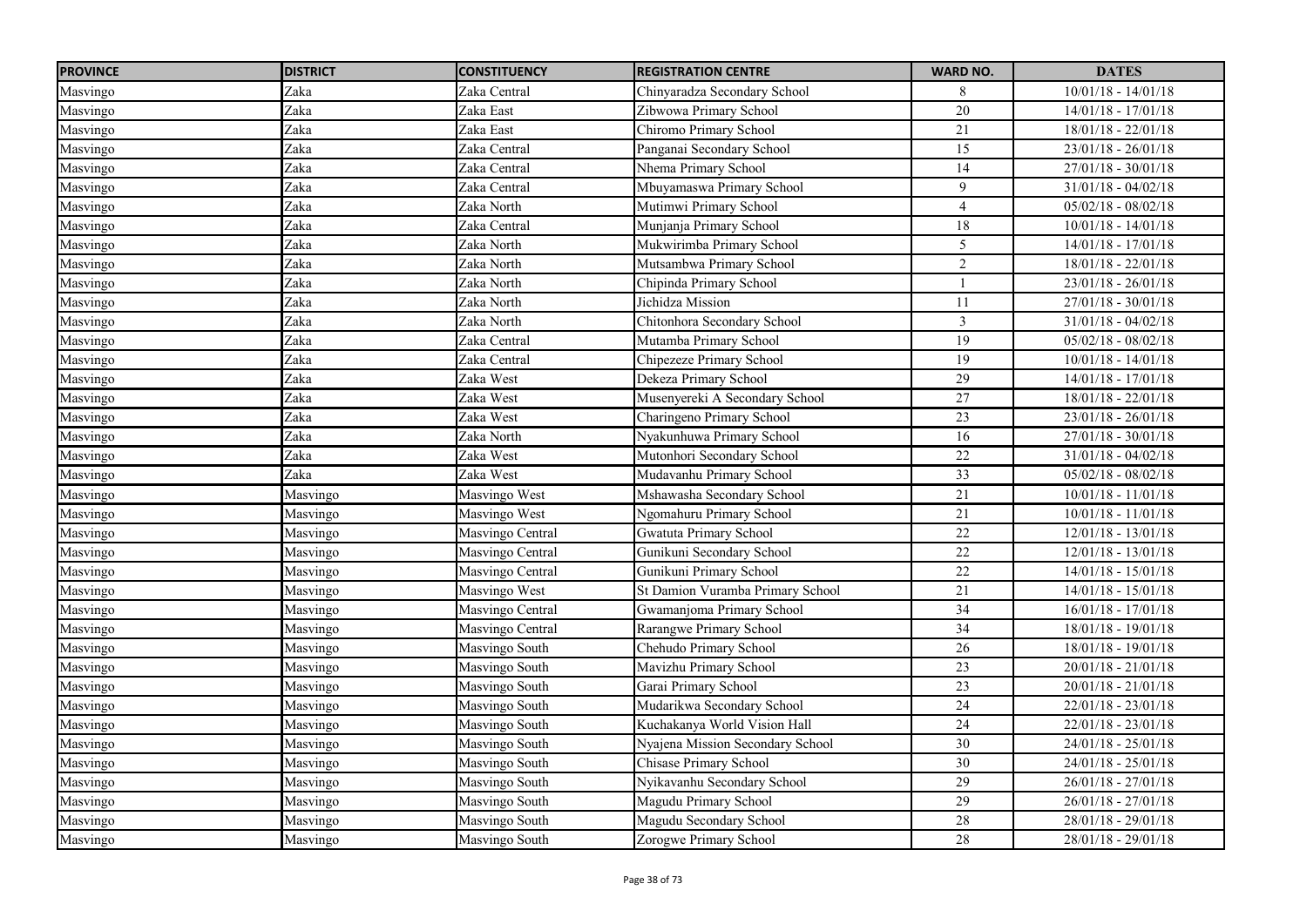| <b>PROVINCE</b> | <b>DISTRICT</b> | <b>CONSTITUENCY</b> | <b>REGISTRATION CENTRE</b>    | <b>WARD NO.</b>         | <b>DATES</b>          |
|-----------------|-----------------|---------------------|-------------------------------|-------------------------|-----------------------|
| Masvingo        | Masvingo        | Masvingo Central    | Masarasara Primary School     | 31                      | $30/01/18 - 31/01/18$ |
| Masvingo        | Masvingo        | Masvingo South      | Muchibwa Primary School       | 25                      | $30/01/18 - 31/01/18$ |
| Masvingo        | Masvingo        | Masvingo Central    | Maweza Secondary School       | 31                      | $01/02/18 - 02/02/18$ |
| Masvingo        | Masvingo        | Masvingo Central    | Nyadzamba Primary School      | 31                      | $01/02/18 - 02/02/18$ |
| Masvingo        | Masvingo        | Masvingo Central    | Mandini Primary School        | 31                      | $03/02/18 - 05/02/18$ |
| Masvingo        | Masvingo        | Masvingo Central    | Makungubwe Primary School     | 31                      | $03/02/18 - 05/02/18$ |
| Masvingo        | Masvingo        | Masvingo Central    | Mandere Primary School        | 31                      | $06/02/18 - 08/02/18$ |
| Masvingo        | Masvingo        | Masvingo Central    | Makoho Primary School         | 31                      | $06/02/18 - 08/02/18$ |
| Masvingo        | Masvingo        | Masvingo North      | Chidzikwe Primary School      | 6                       | $10/01/18 - 11/01/18$ |
| Masvingo        | Masvingo        | Masvingo North      | Copota School For The Blind   | 6                       | $10/01/18 - 11/01/18$ |
| Masvingo        | Masvingo        | Masvingo North      | Matova Primary School         | 6                       | 12/01/18 - 13/01/18   |
| Masvingo        | Masvingo        | Masvingo North      | Govere Primary School         | $\overline{3}$          | $12/01/18 - 13/01/18$ |
| Masvingo        | Masvingo        | Masvingo North      | Alvord Training Centre        | $\overline{\mathbf{3}}$ | $14/01/18 - 15/01/18$ |
| Masvingo        | Masvingo        | Masvingo North      | Mshagashe Training Centre     | $\mathfrak{Z}$          | $14/01/18 - 15/01/18$ |
| Masvingo        | Masvingo        | Masvingo North      | Chinyan'anya Primary School   | $\mathbf{1}$            | $16/01/18 - 17/01/18$ |
| Masvingo        | Masvingo        | Masvingo North      | Gurajena Primary School       |                         | $16/01/18 - 17/01/18$ |
| Masvingo        | Masvingo        | Masvingo North      | Mahoto Primary School         | $\overline{c}$          | 18/01/18 - 19/01/18   |
| Masvingo        | Masvingo        | Masvingo North      | Mazambara Secondary School    | $\overline{2}$          | $18/01/18 - 19/01/18$ |
| Masvingo        | Masvingo        | Masvingo North      | Kushinga Secondary School     |                         | $20/01/18 - 21/01/18$ |
| Masvingo        | Masvingo        | Masvingo North      | Nhangwi Primary School        | $\overline{2}$          | $20/01/18 - 21/01/18$ |
| Masvingo        | Masvingo        | Masvingo North      | Wendedzo Primary School       | 32                      | $22/01/18 - 23/01/18$ |
| Masvingo        | Masvingo        | Masvingo North      | Masvingo Trs College Hall     | 32                      | $22/01/18 - 23/01/18$ |
| Masvingo        | Masvingo        | Masvingo North      | Zishumbe Primary School       | 8                       | $24/01/18 - 25/01/18$ |
| Masvingo        | Masvingo        | Masvingo North      | Mazare Primary School         | $\,8\,$                 | $24/01/18 - 25/01/18$ |
| Masvingo        | Masvingo        | Masvingo North      | Mutendi Secondary School      | $8\,$                   | $26/01/18 - 27/01/18$ |
| Masvingo        | Masvingo        | Masvingo North      | Sanangwe Primary School       | 8                       | $26/01/18 - 27/01/18$ |
| Masvingo        | Masvingo        | Masvingo North      | Zano Primary School           | $\overline{14}$         | $28/01/18 - 29/01/18$ |
| Masvingo        | Masvingo        | Masvingo North      | Rukovo Secondary School       | 14                      | $28/01/18 - 29/01/18$ |
| Masvingo        | Masvingo        | Masvingo Central    | Daitai Secondary School       | $\overline{15}$         | $30/01/18 - 31/01/18$ |
| Masvingo        | Masvingo        | Masvingo Central    | <b>Uzeze Primary School</b>   | $\overline{15}$         | $30/01/18 - 31/01/18$ |
| Masvingo        | Masvingo        | Masvingo Central    | Rambakutemwa Secondary School | 16                      | $01/02/18 - 02/02/18$ |
| Masvingo        | Masvingo        | Masvingo Central    | Mutusva Primary School        | 16                      | $01/02/18 - 02/02/18$ |
| Masvingo        | Masvingo        | Masvingo Central    | Makoni Secondary School       | 16                      | $03/02/18 - 04/02/18$ |
| Masvingo        | Masvingo        | Masvingo Central    | Mazanhi Primary School        | 16                      | $03/02/18 - 04/02/18$ |
| Masvingo        | Masvingo        | Masvingo Central    | Zivezano Secondary School     | 16                      | $05/02/18 - 06/02/18$ |
| Masvingo        | Masvingo        | Masvingo Central    | Chandipwisa Primary School    | 16                      | $05/02/18 - 06/02/18$ |
| Masvingo        | Masvingo        | Masvingo Central    | Njovo Primary School          | $18\,$                  | $07/02/18 - 08/02/18$ |
| Masvingo        | Masvingo        | Masvingo Central    | Chikava Primary School        | $18\,$                  | $07/02/18 - 08/02/18$ |
| Masvingo        | Masvingo        | Masvingo Urban      | Rujeko Primary School         | $\tau$                  | $10/01/18 - 11/01/18$ |
| Masvingo        | Masvingo        | Masvingo Urban      | Hellen Mcghie Primary School  | 10                      | $10/01/18 - 11/01/18$ |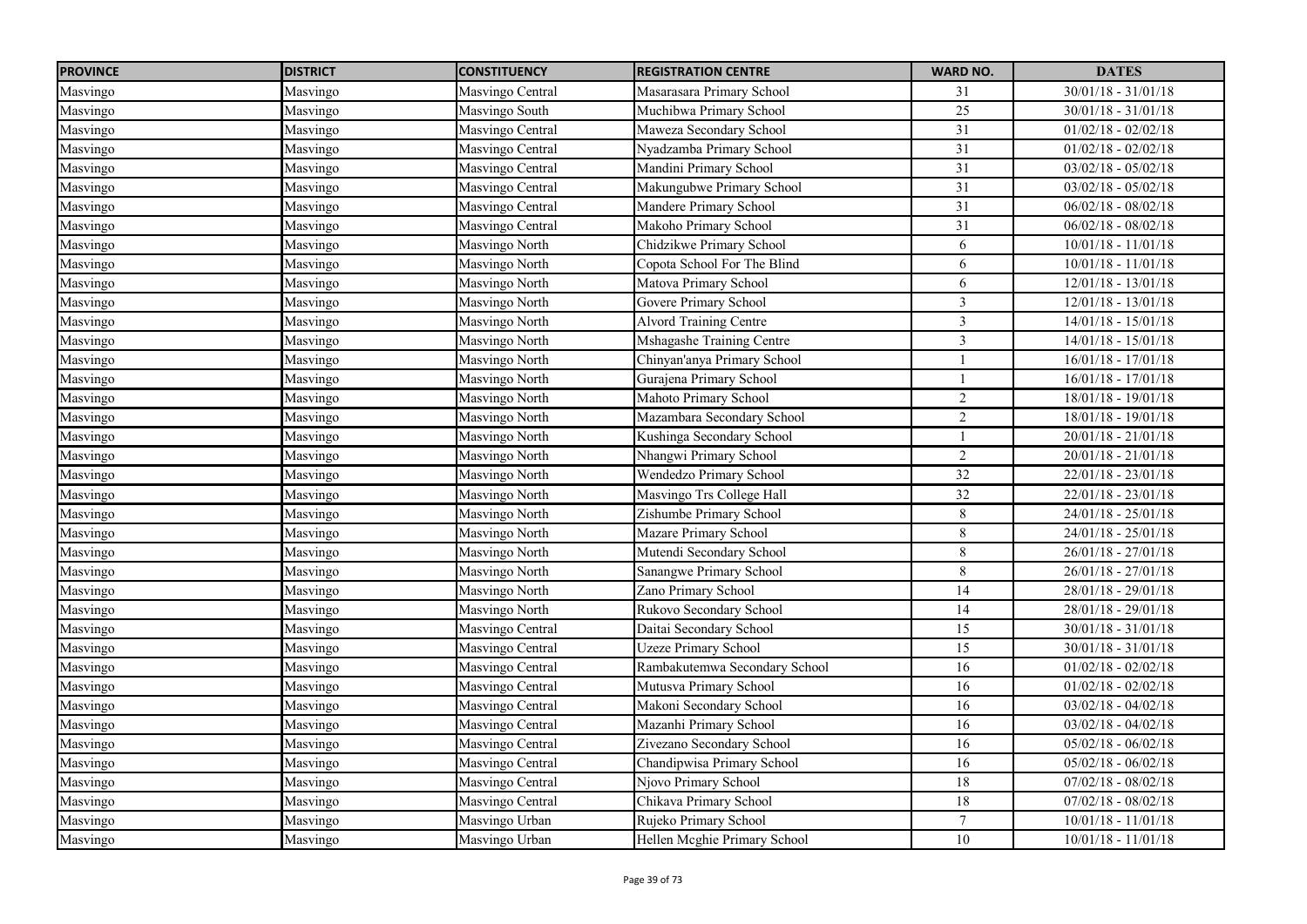| <b>PROVINCE</b> | <b>DISTRICT</b> | <b>CONSTITUENCY</b> | <b>REGISTRATION CENTRE</b>         | <b>WARD NO.</b> | <b>DATES</b>          |
|-----------------|-----------------|---------------------|------------------------------------|-----------------|-----------------------|
| Masvingo        | Masvingo        | Masvingo North      | Gundura Secondary School           | 4               | $12/01/18 - 12/01/18$ |
| Masvingo        | Masvingo        | Masvingo North      | Muzhwi Primary School              | $\overline{4}$  | $12/01/18 - 12/01/18$ |
| Masvingo        | Masvingo        | Masvingo West       | Zvamahande Primary School          | 33              | $13/01/18 - 14/01/18$ |
| Masvingo        | Masvingo        | Masvingo West       | Kingmine Primary School            | 33              | $13/01/18 - 14/01/18$ |
| Masvingo        | Masvingo        | Masvingo West       | Mhungudza Primary School           | 9               | $15/01/18 - 16/01/18$ |
| Masvingo        | Masvingo        | Masvingo West       | Zvehuru Primary School             | 9               | $15/01/18 - 16/01/18$ |
| Masvingo        | Masvingo        | Masvingo West       | Bondolfi Primary School            | $10\,$          | 17/01/18 - 17/01/18   |
| Masvingo        | Masvingo        | Masvingo West       | Gwengavi Primary School            | $\overline{10}$ | $17/01/18 - 17/01/18$ |
| Masvingo        | Masvingo        | Masvingo West       | Chibaya Secondary School           | 11              | 18/01/18 - 18/01/18   |
| Masvingo        | Masvingo        | Masvingo West       | Charumbira Primary School          | 11              | $18/01/18 - 18/01/18$ |
| Masvingo        | Masvingo        | Masvingo Central    | Musingarabwi Primary School        | $\overline{20}$ | $19/01/18 - 20/01/18$ |
| Masvingo        | Masvingo        | Masvingo Central    | Shumbayaonda Primary School        | 20              | $19/01/18 - 20/01/18$ |
| Masvingo        | Masvingo        | Masvingo Central    | Gozho Primary School               | 20              | $21/01/18 - 22/01/18$ |
| Masvingo        | Masvingo        | Masvingo Central    | Muchenugwa Primary School          | 19              | $21/01/18 - 22/01/18$ |
| Masvingo        | Masvingo        | Masvingo Central    | Mapanzure Secondary School         | 19              | $23/01/18 - 23/01/18$ |
| Masvingo        | Masvingo        | Masvingo North      | Gwana Primary School               | 13              | $23/01/18 - 23/01/18$ |
| Masvingo        | Masvingo        | Masvingo Central    | Makasi Primary School              | 19              | $24/01/18 - 25/01/18$ |
| Masvingo        | Masvingo        | Masvingo West       | Mudhenge Primary School            | 11              | $24/01/18 - 25/01/18$ |
| Masvingo        | Masvingo        | Masvingo Central    | Mapakomhere Secondary School       | 17              | $26/01/18 - 27/01/18$ |
| Masvingo        | Masvingo        | Masvingo Central    | Murambwi Primary School            | 17              | $26/01/18 - 27/01/18$ |
| Masvingo        | Masvingo        | Masvingo Central    | Machitenda Primary School          | 17              | $28/01/18 - 29/01/18$ |
| Masvingo        | Masvingo        | Masvingo Central    | Chikarudzo Primary School          | 17              | $28/01/18 - 29/01/18$ |
| Masvingo        | Masvingo        | Masvingo North      | Boroma Primary School              | 13              | $30/01/18 - 31/01/18$ |
| Masvingo        | Masvingo        | Masvingo North      | Morgensterr Mission Primary School | 13              | $30/01/18 - 31/01/18$ |
| Masvingo        | Masvingo        | Masvingo West       | Mudavanhu Secondary School         | 12              | $01/02/18 - 02/02/18$ |
| Masvingo        | Masvingo        | Masvingo West       | Nemazuwa Primary School            | 12              | $01/02/18 - 02/02/18$ |
| Masvingo        | Masvingo        | Masvingo West       | Chirichoga Secondary School        | 12              | $03/02/18 - 04/02/18$ |
| Masvingo        | Masvingo        | Masvingo West       | Sikato Primary School              | $\tau$          | $03/02/18 - 04/02/18$ |
| Masvingo        | Masvingo        | Masvingo Urban      | Chikato Primary School             | $\overline{2}$  | $05/02/18 - 06/02/18$ |
| Masvingo        | Masvingo        | Masvingo Urban      | <b>Building Brigade Offices</b>    | 5               | $05/02/18 - 06/02/18$ |
| Masvingo        | Masvingo        | Masvingo West       | Fernvally Primary School           | $\tau$          | $07/02/18 - 08/02/18$ |
| Masvingo        | Masvingo        | Masvingo West       | Nemanwa Primary School             | $\tau$          | $07/02/18 - 08/02/18$ |
| Masvingo        | Chivi           | Chivi North         | Vutete Clinic                      |                 | $10/01/18 - 13/01/18$ |
| Masvingo        | Chivi           | Chivi North         | Masunda North Secondary            | $\overline{2}$  | $10/01/18 - 13/01/18$ |
| Masvingo        | Chivi           | Chivi North         | Rubweruchena Primary School        | $\overline{5}$  | $14/01/18 - 17/01/18$ |
| Masvingo        | Chivi           | Chivi North         | Chitowa Community Hall             | $5\overline{)}$ | $14/01/18 - 17/01/18$ |
| Masvingo        | Chivi           | Chivi Central       | Masasa Secondary School            | $\overline{15}$ | $18/01/18 - 21/01/18$ |
| Masvingo        | Chivi           | Chivi Central       | Makamba Secondary School           | 14              | $18/01/18 - 21/01/18$ |
| Masvingo        | Chivi           | Chivi South         | Razi Secondary School              | 23              | $22/01/18 - 25/01/18$ |
| Masvingo        | Chivi           | Chivi Central       | Chomuruvati Primary School         | $\overline{21}$ | $22/01/18 - 25/01/18$ |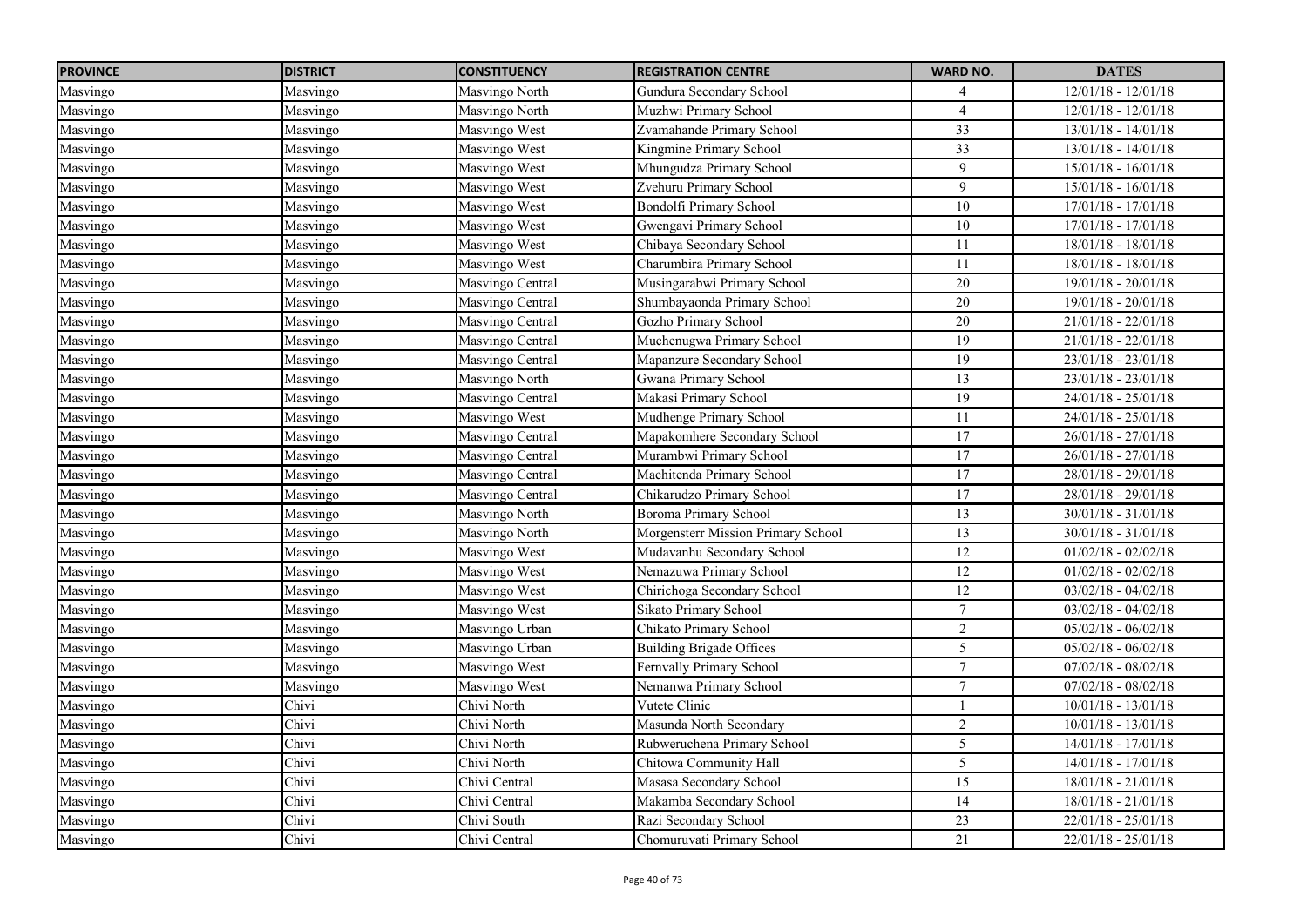| <b>PROVINCE</b> | <b>DISTRICT</b> | <b>CONSTITUENCY</b> | <b>REGISTRATION CENTRE</b>      | <b>WARD NO.</b> | <b>DATES</b>          |
|-----------------|-----------------|---------------------|---------------------------------|-----------------|-----------------------|
| Masvingo        | Chivi           | Chivi South         | Shindi Primary School           | 26              | $26/01/18 - 29/01/18$ |
| Masvingo        | Chivi           | Chivi South         | Nyahombe Secondary School       | $\overline{27}$ | $26/01/18 - 29/01/18$ |
| Masvingo        | Chivi           | Chivi South         | Shongamiti Secondary School     | 28              | $30/01/18 - 03/02/18$ |
| Masvingo        | Chivi           | Chivi South         | Maringire Primary School        | 22              | $30/01/18 - 03/02/18$ |
| Masvingo        | Chivi           | Chivi Central       | Jaka Chishozhowa Secondarv      | 18              | $04/02/18 - 08/02/18$ |
| Masvingo        | Chivi           | Chivi Central       | Chongogwe Secondary School      | $\overline{16}$ | $04/02/18 - 08/02/18$ |
| Masvingo        | Chivi           | Chivi North         | <b>Bwanya Primary School</b>    | $\mathfrak{Z}$  | $10/01/18 - 13/01/18$ |
| Masvingo        | Chivi           | Chivi North         | Mukotosi Primary School         | 2               | $10/01/18 - 13/01/18$ |
| Masvingo        | Chivi           | Chivi North         | Mudadisi Primary School         | 5               | $14/01/18 - 17/01/18$ |
| Masvingo        | Chivi           | Chivi North         | Chidyamakono Secondary School   | 9               | $14/01/18 - 17/01/18$ |
| Masvingo        | Chivi           | Chivi Central       | Zihwa Primary School            | 17              | $18/01/18 - 21/01/18$ |
| Masvingo        | Chivi           | Chivi Central       | Chifedza Secondary School       | 15              | $18/01/18 - 21/01/18$ |
| Masvingo        | Chivi           | Chivi South         | Chasiyatende Primary School     | 23              | $22/01/18 - 25/01/18$ |
| Masvingo        | Chivi           | Chivi South         | Berejena Mission School         | $\overline{32}$ | $22/01/18 - 25/01/18$ |
| Masvingo        | Chivi           | Chivi South         | Simudzirai Primary School       | $\overline{29}$ | $26/01/18 - 29/01/18$ |
| Masvingo        | Chivi           | Chivi South         | Nyahombe Primary School         | 27              | $26/01/18 - 29/01/18$ |
| Masvingo        | Chivi           | Chivi South         | Neruvanga Secondary School      | 31              | $30/01/18 - 03/02/18$ |
| Masvingo        | Chivi           | Chivi South         | Rungai Primary School           | 19              | $30/01/18 - 03/02/18$ |
| Masvingo        | Chivi           | Chivi Central       | Muvhundusi Primary School       | 12              | $04/02/18 - 08/02/18$ |
| Masvingo        | Chivi           | Chivi North         | Tambudzai Secondary School      | $\tau$          | $04/02/18 - 08/02/18$ |
| Masvingo        | Chivi           | Chivi North         | Chigwikwi Primary School        | $\overline{4}$  | $10/01/18 - 13/01/18$ |
| Masvingo        | Chivi           | Chivi North         | <b>Sukwe Primary School</b>     | $\mathfrak{H}$  | $10/01/18 - 13/01/18$ |
| Masvingo        | Chivi           | Chivi North         | Muzondo Secondary School        | $\overline{13}$ | $14/01/18 - 17/01/18$ |
| Masvingo        | $Chiv\bar{i}$   | Chivi North         | Zvamapere Secondary School      | 10              | $14/01/18 - 17/01/18$ |
| Masvingo        | Chivi           | Chivi Central       | Arch Munaka Secondary School    | 17              | $18/01/18 - 21/01/18$ |
| Masvingo        | Chivi           | Chivi Central       | Boarder Munaka Secondary School | 19              | $18/01/18 - 21/01/18$ |
| Masvingo        | Chivi           | Chivi South         | Ngundu Sub - Office             | 25              | $22/01/18 - 25/01/18$ |
| Masvingo        | Chivi           | Chivi South         | Runesu Primary School           | 25              | $22/01/18 - 25/01/18$ |
| Masvingo        | Chivi           | Chivi South         | Dzingirai Primary School        | 29              | $26/01/18 - 29/01/18$ |
| Masvingo        | Chivi           | Chivi South         | Gororo Primary School           | 28              | $26/01/18 - 29/01/18$ |
| Masvingo        | Chivi           | Chivi South         | Kushinga Secondary School       | 24              | $30/01/18 - 03/02/18$ |
| Masvingo        | Chivi           | Chivi Central       | Danhamombe Secondary School     | 20              | $30/01/18 - 03/02/18$ |
| Masvingo        | Chivi           | Chivi North         | Utsinda Primary School          | $\tau$          | $04/02/18 - 08/02/18$ |
| Masvingo        | Chivi           | Chivi Central       | Nyevedzanai Primary School      | 11              | $04/02/18 - 05/02/18$ |
| Masvingo        | Chivi           | Chivi North         | Jenya Secondary School          | $\overline{7}$  | $06/02/18 - 08/02/18$ |
| Masvingo        | Mwenezi         | Mwenezi East        | Chesvingo Primary School        |                 | $10/01/18 - 14/01/18$ |
| Masvingo        | Mwenezi         | Mwenezi East        | Negari Primary School           | $\overline{2}$  | $10/01/18 - 14/01/18$ |
| Masvingo        | Mwenezi         | Mwenezi East        | Guiding Star Secondary School   | $\overline{2}$  | $15/01/18 - 19/01/18$ |
| Masvingo        | Mwenezi         | Mwenezi East        | Neshuro Secondary School        | 5               | $15/01/18 - 19/01/18$ |
| Masvingo        | Mwenezi         | Mwenezi East        | Gwamatenga Primary School       | 6               | $20/01/18 - 24/01/18$ |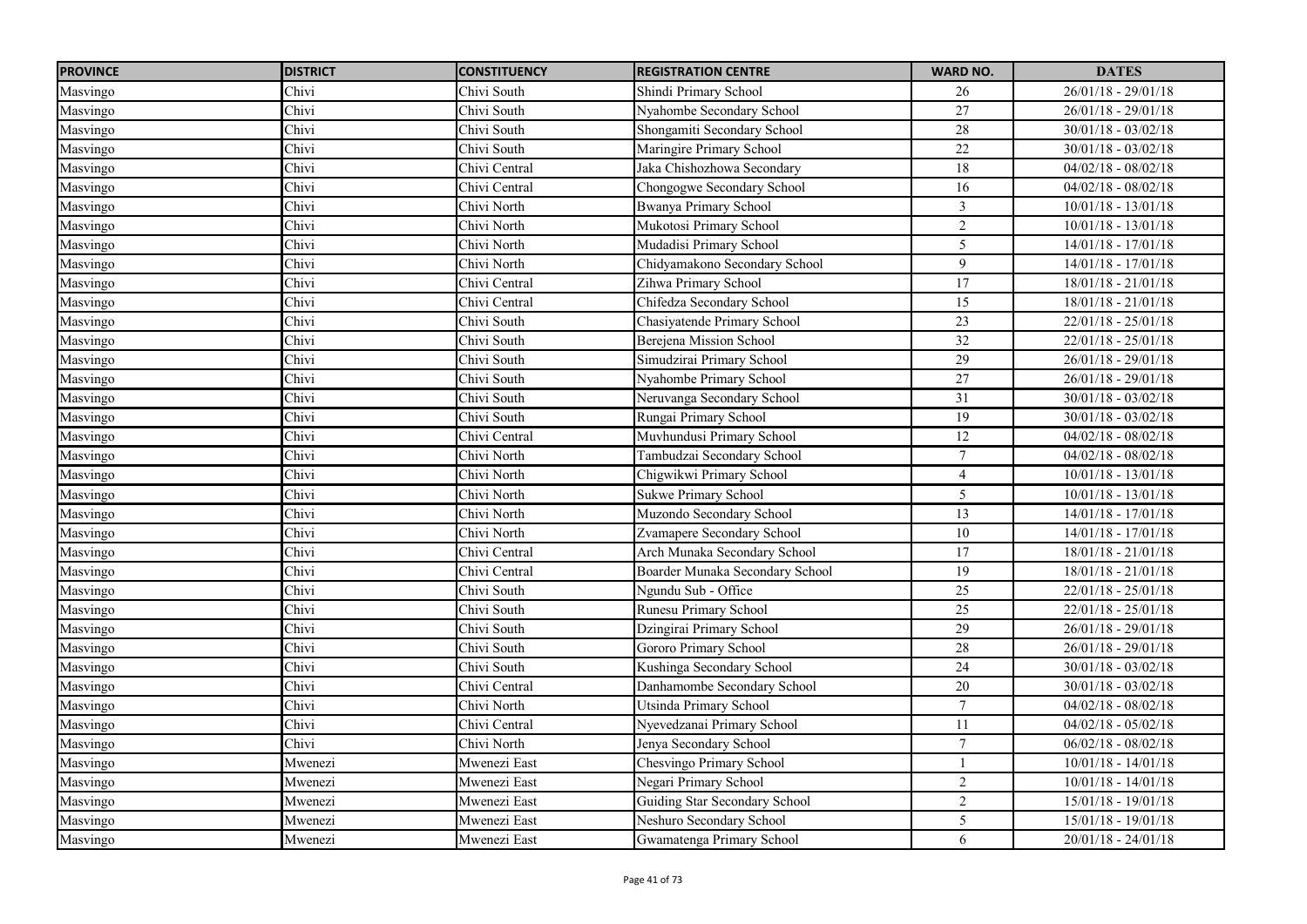| <b>PROVINCE</b> | <b>DISTRICT</b> | <b>CONSTITUENCY</b> | <b>REGISTRATION CENTRE</b>   | <b>WARD NO.</b> | <b>DATES</b>          |
|-----------------|-----------------|---------------------|------------------------------|-----------------|-----------------------|
| Masvingo        | Mwenezi         | Mwenezi West        | Shayamavhudzi Primary School | 12              | $20/01/18 - 24/01/18$ |
| Masvingo        | Mwenezi         | Mwenezi West        | Gadzika Primary School       | 17              | $25/01/18 - 29/01/18$ |
| Masvingo        | Mwenezi         | Mwenezi West        | Chipangayi Primary School    | $\overline{16}$ | $25/01/18 - 29/01/18$ |
| Masvingo        | Mwenezi         | Mwenezi West        | Chovelele Primary School     | 17              | $30/01/18 - 03/02/18$ |
| Masvingo        | Mwenezi         | Mwenezi West        | Gwamarara Primary School     | 14              | $30/01/18 - 03/02/18$ |
| Masvingo        | Mwenezi         | Mwenezi East        | Petronella Primary School    | $\overline{13}$ | $04/02/18 - 08/02/18$ |
| Masvingo        | Mwenezi         | Mwenezi East        | Mukume Primary School        | 13              | $04/02/18 - 08/02/18$ |
| Masvingo        | Mwenezi         | Mwenezi East        | St Ambrose Primary School    | $\mathfrak{Z}$  | $10/01/18 - 14/01/18$ |
| Masvingo        | Mwenezi         | Mwenezi East        | Murawi Primary School        | $\mathfrak{Z}$  | $10/01/18 - 14/01/18$ |
| Masvingo        | Mwenezi         | Mwenezi East        | Kuwirirana Secondary School  | $\overline{7}$  | $15/01/18 - 19/01/18$ |
| Masvingo        | Mwenezi         | Mwenezi West        | Dine Primary School          | $8\,$           | $15/01/18 - 19/01/18$ |
| Masvingo        | Mwenezi         | Mwenezi West        | Mangwerume Primary School    | 11              | $20/01/18 - 24/01/18$ |
| Masvingo        | Mwenezi         | Mwenezi West        | Tsungirirai Secondary School | 10              | $20/01/18 - 24/01/18$ |
| Masvingo        | Mwenezi         | Mwenezi West        | Mlelezi Primary School       | 11              | $25/01/18 - 29/01/18$ |
| Masvingo        | Mwenezi         | Mwenezi West        | Sandidza Primary School      | $\overline{16}$ | $25/01/18 - 29/01/18$ |
| Masvingo        | Mwenezi         | Mwenezi West        | Chisume Primary School       | 15              | $30/01/18 - 03/02/18$ |
| Masvingo        | Mwenezi         | Mwenezi West        | Valley Primary School        | 15              | $30/01/18 - 03/02/18$ |
| Masvingo        | Mwenezi         | Mwenezi East        | Tagarika Primary School      | 13              | $04/02/18 - 08/02/18$ |
| Masvingo        | Mwenezi         | Mwenezi East        | Humelelo Primary School      | $\overline{13}$ | $04/02/18 - 08/02/18$ |
| Masvingo        | Mwenezi         | Mwenezi East        | Pambe Primary School         | $\overline{4}$  | $10/01/18 - 14/01/18$ |
| Masvingo        | Mwenezi         | Mwenezi East        | Makawire Primary School      | $\overline{4}$  | $10/01/18 - 14/01/18$ |
| Masvingo        | Mwenezi         | Mwenezi West        | Chemvana Primary School      | $\,8\,$         | $15/01/18 - 19/01/18$ |
| Masvingo        | Mwenezi         | Mwenezi West        | Marinda Primary School       | 8               | $15/01/18 - 19/01/18$ |
| Masvingo        | Mwenezi         | Mwenezi West        | Chizenge Primary School      | $\overline{17}$ | $20/01/18 - 24/01/18$ |
| Masvingo        | Mwenezi         | Mwenezi West        | Makugwe Primary School       | 17              | $20/01/18 - 24/01/18$ |
| Masvingo        | Mwenezi         | Mwenezi West        | <b>Bubi Secondary School</b> | $\overline{16}$ | $25/01/18 - 29/01/18$ |
| Masvingo        | Mwenezi         | Mwenezi West        | <b>Turf Primary School</b>   | 15              | $25/01/18 - 29/01/18$ |
| Masvingo        | Mwenezi         | Mwenezi East        | Chingwizi Primary School     | 13              | $30/01/18 - 03/02/18$ |
| Masvingo        | Mwenezi         | Mwenezi East        | Tokwe Murkosi Primary        | 13              | $30/01/18 - 03/02/18$ |
| Masvingo        | Mwenezi         | Mwenezi West        | Chinyu Primary School        | 14              | $04/02/18 - 08/02/18$ |
| Masvingo        | Mwenezi         | Mwenezi West        | Mafomoti Primary School      | 16              | $04/02/18 - 08/02/18$ |
| Masvingo        | Bikita          | <b>Bikita</b> East  | Masekai High School          | 17              | $10/01/18 - 12/01/18$ |
| Masvingo        | Bikita          | <b>Bikita</b> East  | Mamutse Primary School       | $18\,$          | $13/01/18 - 14/01/18$ |
| Masvingo        | Bikita          | <b>Bikita</b> East  | Mutsinzwa Primary School     | $\overline{18}$ | $15/01/18 - 16/01/18$ |
| Masvingo        | <b>Bikita</b>   | <b>Bikita</b> East  | Tafara Secondary School      | 20              | $17/01/18 - 19/01/18$ |
| Masvingo        | <b>Bikita</b>   | <b>Bikita</b> East  | Negovano Primary School      | 14              | $20/01/18 - 21/01/18$ |
| Masvingo        | Bikita          | <b>Bikita</b> East  | Madzivire Primary School     | 24              | $22/01/18 - 24/01/18$ |
| Masvingo        | Bikita          | <b>Bikita</b> East  | Kudadisa Secondary School    | 20              | $25/01/18 - 27/01/18$ |
| Masvingo        | Bikita          | <b>Bikita</b> East  | Nerumedzo Primary School     | 15              | $28/01/18 - 29/01/18$ |
| Masvingo        | Bikita          | <b>Bikita</b> East  | Mbuyanehanda Primary School  | 24              | $30/01/18 - 31/01/18$ |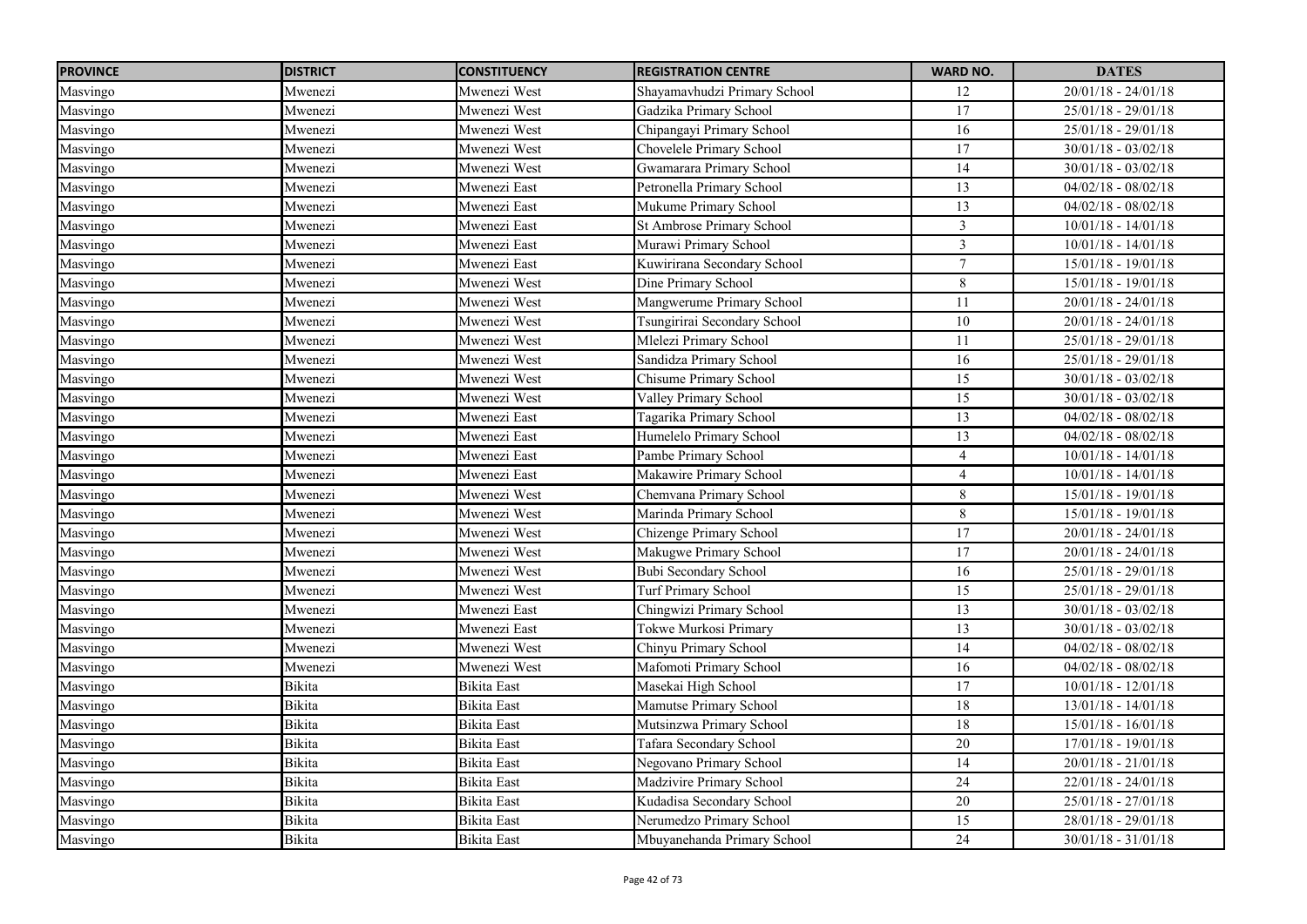| <b>PROVINCE</b>                    | <b>DISTRICT</b> | <b>CONSTITUENCY</b> | <b>REGISTRATION CENTRE</b>            | <b>WARD NO.</b>  | <b>DATES</b>          |
|------------------------------------|-----------------|---------------------|---------------------------------------|------------------|-----------------------|
| Masvingo                           | Bikita          | Bikita East         | Silveira High School                  | 15               | $01/02/18 - 03/02/18$ |
| Masvingo                           | <b>Bikita</b>   | <b>Bikita</b> East  | Chisungo Secondary School             | 21               | $04/02/18 - 05/02/18$ |
| Masvingo                           | <b>Bikita</b>   | <b>Bikita</b> East  | Chigumisirwa Primary School           | $\overline{16}$  | $06/02/18 - 08/02/18$ |
| Masvingo                           | <b>Bikita</b>   | <b>Bikita South</b> | Gawa Primary School                   |                  | $10/01/18 - 12/01/18$ |
| Masvingo                           | Bikita          | Bikita South        | Chizondo High School                  | $\overline{c}$   | 13/01/18 - 14/01/18   |
| Masvingo                           | Bikita          | Bikita South        | Mashoko Central Primary School        | $\overline{2}$   | $15/01/18 - 17/01/18$ |
| Masvingo                           | Bikita          | Bikita South        | Odzi Primary School                   | $\mathfrak{Z}$   | $18/01/18 - 19/01/18$ |
| Masvingo                           | <b>Bikita</b>   | Bikita South        | Nyahunda Primary School               | 29               | $20/01/18 - 21/01/18$ |
| Masvingo                           | Bikita          | Bikita South        | Mazungunye Secondary School           | $\overline{4}$   | 22/01/18 - 24/01/18   |
| Masvingo                           | <b>Bikita</b>   | <b>Bikita South</b> | Kushingirira Secondary School         | 6                | $25/01/18 - 27/01/18$ |
| Masvingo                           | Bikita          | Bikita South        | <b>Gwariro Primary School</b>         | $\boldsymbol{7}$ | $28/01/18 - 29/01/18$ |
| Masvingo                           | Bikita          | Bikita South        | Chipendeke Secondary School           | $\tau$           | $30/01/18 - 31/01/18$ |
| Masvingo                           | Bikita          | Bikita South        | Mukore Secondary School               | 8                | $01/02/18 - 02/02/18$ |
| Masvingo                           | <b>Bikita</b>   | <b>Bikita South</b> | Checheni Primary School               | 28               | $03/02/18 - 05/02/18$ |
| Masvingo                           | Bikita          | <b>Bikita South</b> | Chedutu Primary School                | 26               | $06/02/18 - 08/02/18$ |
| Masvingo                           | Bikita          | <b>Bikita</b> West  | Simbarevanhu Secondary School         | 5                | $10/01/18 - 11/01/18$ |
| Masvingo                           | Bikita          | <b>Bikita</b> West  | Fambidzanai Secondary School          | 9                | 12/01/18 - 13/01/18   |
| Masvingo                           | Bikita          | <b>Bikita</b> West  | Hozvi Primary School                  | 10               | $14/01/18 - 14/01/18$ |
| Masvingo                           | <b>Bikita</b>   | <b>Bikita</b> West  | Marozva Primary School                | $\overline{32}$  | $15/01/18 - 16/01/18$ |
| Masvingo                           | <b>Bikita</b>   | <b>Bikita</b> West  | Mangondo Secondary                    | 11               | $17/01/18 - 17/01/18$ |
| Masvingo                           | Bikita          | <b>Bikita</b> West  | <b>Bikita Minerals Primary School</b> | 30               | $18/01/18 - 19/01/18$ |
| Masvingo                           | Bikita          | <b>Bikita</b> West  | <b>Beardmore Primary School</b>       | 11               | $20/01/18 - 20/01/18$ |
| Masvingo                           | Bikita          | <b>Bikita</b> West  | Mungezi Primary School                | 23               | $21/01/18 - 21/01/18$ |
| Masvingo                           | Bikita          | <b>Bikita</b> West  | Dungu Primary School                  | 12               | $22/01/18 - 23/01/18$ |
| Masvingo                           | Bikita          | <b>Bikita</b> West  | Birivenge Secondary School            | 12               | $24/01/18 - 25/01/18$ |
| Masvingo                           | Bikita          | <b>Bikita</b> West  | Nvika Health Centre                   | 12               | $26/01/18 - 27/01/18$ |
| Masvingo                           | Bikita          | <b>Bikita</b> West  | Gumunyu Primary School                | 13               | $28/01/18 - 29/01/18$ |
| Masvingo                           | Bikita          | <b>Bikita</b> West  | Murwira Primary School                | $22\,$           | $30/01/18 - 31/01/18$ |
| Masvingo                           | Bikita          | <b>Bikita</b> West  | Chirima Secondary School              | $\overline{22}$  | $01/02/18 - 02/02/18$ |
| Masvingo                           | <b>Bikita</b>   | <b>Bikita</b> West  | Mupamaonde Primary School             | 22               | $03/02/18 - 04/02/18$ |
| Masvingo                           | Bikita          | <b>Bikita</b> West  | Rwambiwa Primary School               | 21               | $05/02/18 - 06/02/18$ |
| Masvingo                           | Bikita          | Bikita West         | Makondo Primary School                | $\overline{19}$  | $07/02/18 - 08/02/18$ |
| <b>Matabeleland North Province</b> |                 |                     |                                       |                  |                       |
| <b>PROVINCE</b>                    | <b>DISTRICT</b> | <b>CONSTITUENCY</b> | <b>REGISTRATION CENTRE</b>            | <b>WARD NO.</b>  | <b>DATES</b>          |
| Matabeleland North                 | Binga           | Binga North         | Sizemba Primary                       |                  | $10/01/18 - 12/01/18$ |
| Matabeleland North                 | Binga           | <b>Binga North</b>  | Sinamunsanga Primary                  |                  | $10/01/18 - 12/01/18$ |
| Matabeleland North                 | Binga           | <b>Binga North</b>  | Siabuwa High                          | $\overline{2}$   | $10/01/18 - 12/01/18$ |
| Matabeleland North                 | Binga           | Binga North         | Siamupa Primary                       | $\overline{22}$  | $10/01/18 - 12/01/18$ |
| Matabeleland North                 | Binga           | <b>Binga North</b>  | Kalungwizi Primary                    | $\overline{23}$  | $13/01/18 - 15/01/18$ |
| Matabeleland North                 | Binga           | Binga North         | Malube Primary                        | $\overline{23}$  | 13/01/18 - 15/01/18   |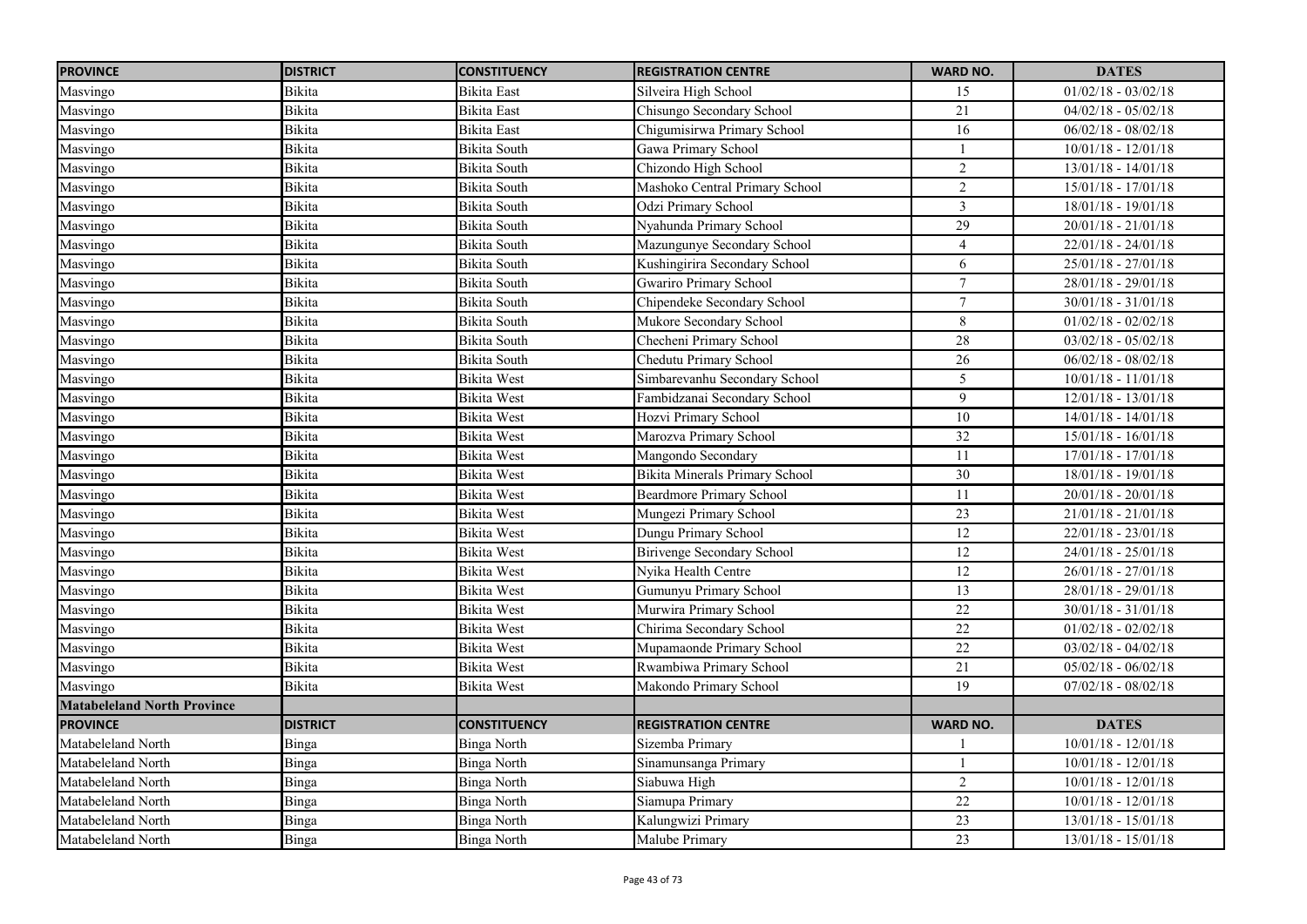| <b>PROVINCE</b>    | <b>DISTRICT</b> | <b>CONSTITUENCY</b> | <b>REGISTRATION CENTRE</b> | <b>WARD NO.</b> | <b>DATES</b>          |
|--------------------|-----------------|---------------------|----------------------------|-----------------|-----------------------|
| Matabeleland North | Binga           | <b>Binga North</b>  | Nagangala Primary          | 3               | $13/01/18 - 15/01/18$ |
| Matabeleland North | Binga           | <b>Binga North</b>  | Sinampande Primary         | $\overline{3}$  | $13/01/18 - 15/01/18$ |
| Matabeleland North | Binga           | <b>Binga North</b>  | Sinansengwe Primary        | $\overline{4}$  | $16/01/18 - 17/01/18$ |
| Matabeleland North | Binga           | <b>Binga North</b>  | Mucheni Primary            | $\overline{4}$  | $16/01/18 - 17/01/18$ |
| Matabeleland North | Binga           | <b>Binga North</b>  | Nsenga Primary             | $\sqrt{5}$      | $16/01/18 - 17/01/18$ |
| Matabeleland North | Binga           | <b>Binga North</b>  | Chininga Primary           | $\overline{5}$  | $16/01/18 - 17/01/18$ |
| Matabeleland North | Binga           | <b>Binga North</b>  | Samende Primary            | 6               | 18/01/18 - 19/01/18   |
| Matabeleland North | Binga           | Binga North         | Manjolo Primary            | $\overline{7}$  | 18/01/18 - 19/01/18   |
| Matabeleland North | Binga           | <b>Binga North</b>  | Bulawayo Kraal Primary     | 7               | 18/01/18 - 19/01/18   |
| Matabeleland North | Binga           | <b>Binga North</b>  | Simatelele Primary         | $\,8\,$         | $18/01/18 - 19/01/18$ |
| Matabeleland North | Binga           | Binga North         | Lubu Primary               | 11              | $20/01/18 - 21/01/18$ |
| Matabeleland North | Binga           | <b>Binga North</b>  | Muchesu Primary            | 12              | $20/01/18 - 21/01/18$ |
| Matabeleland North | Binga           | Binga North         | Kariangwe High             | 13              | $20/01/18 - 21/01/18$ |
| Matabeleland North | Binga           | <b>Binga North</b>  | <b>Tobwe Primary</b>       | 16              | $20/01/18 - 21/01/18$ |
| Matabeleland North | Binga           | <b>Binga South</b>  | Gwatagwata Primary         | 16              | $22/01/18 - 23/01/18$ |
| Matabeleland North | Binga           | Binga South         | Kabuba Primary             | 17              | $22/01/18 - 23/01/18$ |
| Matabeleland North | Binga           | <b>Binga South</b>  | Lusulu High                | 17              | $22/01/18 - 23/01/18$ |
| Matabeleland North | Binga           | <b>Binga South</b>  | Sinamagonde Primary        | 17              | $22/01/18 - 23/01/18$ |
| Matabeleland North | Binga           | Binga South         | Nakaluba Primary           | 17              | $24/01/18 - 26/01/18$ |
| Matabeleland North | Binga           | <b>Binga South</b>  | Zyakamana Primary          | 21              | $24/01/18 - 26/01/18$ |
| Matabeleland North | Binga           | <b>Binga South</b>  | Zumanana Primary           | 21              | $24/01/18 - 26/01/18$ |
| Matabeleland North | Binga           | <b>Binga South</b>  | Chipale Primary            | 21              | $24/01/18 - 26/01/18$ |
| Matabeleland North | Binga           | <b>Binga South</b>  | <b>Bemsee Primary</b>      | 21              | $27/01/18 - 29/01/18$ |
| Matabeleland North | Binga           | Binga South         | Chibila Primary            | 21              | $27/01/18 - 29/01/18$ |
| Matabeleland North | Binga           | Binga South         | Siadindi Primary           | 14              | 27/01/18 - 29/01/18   |
| Matabeleland North | Binga           | <b>Binga South</b>  | Chinonge Primary           | 14              | $27/01/18 - 29/01/18$ |
| Matabeleland North | Binga           | Binga South         | Lubimbi 1 Primary          | 20              | $30/01/18 - 01/02/18$ |
| Matabeleland North | Binga           | <b>Binga South</b>  | St Thomas Dungu Primary    | 19              | $30/01/18 - 01/02/18$ |
| Matabeleland North | Binga           | <b>Binga South</b>  | Kamombo Primary            | 20              | $30/01/18 - 01/02/18$ |
| Matabeleland North | Binga           | <b>Binga South</b>  | Manyanda Primary           | 19              | $30/01/18 - 01/02/18$ |
| Matabeleland North | Binga           | <b>Binga South</b>  | Pashu Primary              | 19              | $02/02/18 - 04/02/18$ |
| Matabeleland North | Binga           | Binga South         | Mulindi Primary            | 14              | $02/02/18 - 04/02/18$ |
| Matabeleland North | Binga           | <b>Binga South</b>  | Chinego Primary            | 18              | $02/02/18 - 04/02/18$ |
| Matabeleland North | Binga           | <b>Binga South</b>  | Mabobolo Primary           | 16              | $02/02/18 - 04/02/18$ |
| Matabeleland North | Binga           | <b>Binga South</b>  | Simbala Primary            | 18              | $05/02/18 - 06/02/18$ |
| Matabeleland North | Binga           | Binga South         | Lubanda Primary            | 25              | $05/02/18 - 06/02/18$ |
| Matabeleland North | Binga           | Binga South         | Mupambe Primary            | 13              | $05/02/18 - 06/02/18$ |
| Matabeleland North | Binga           | Binga South         | Tinde Primary              | 18              | $05/02/18 - 06/02/18$ |
| Matabeleland North | Binga           | <b>Binga South</b>  | Mankobole Primary          | $\overline{9}$  | $07/02/18 - 08/02/18$ |
| Matabeleland North | Binga           | Binga South         | Siachilaba Primary         | $\overline{10}$ | $07/02/18 - 08/02/18$ |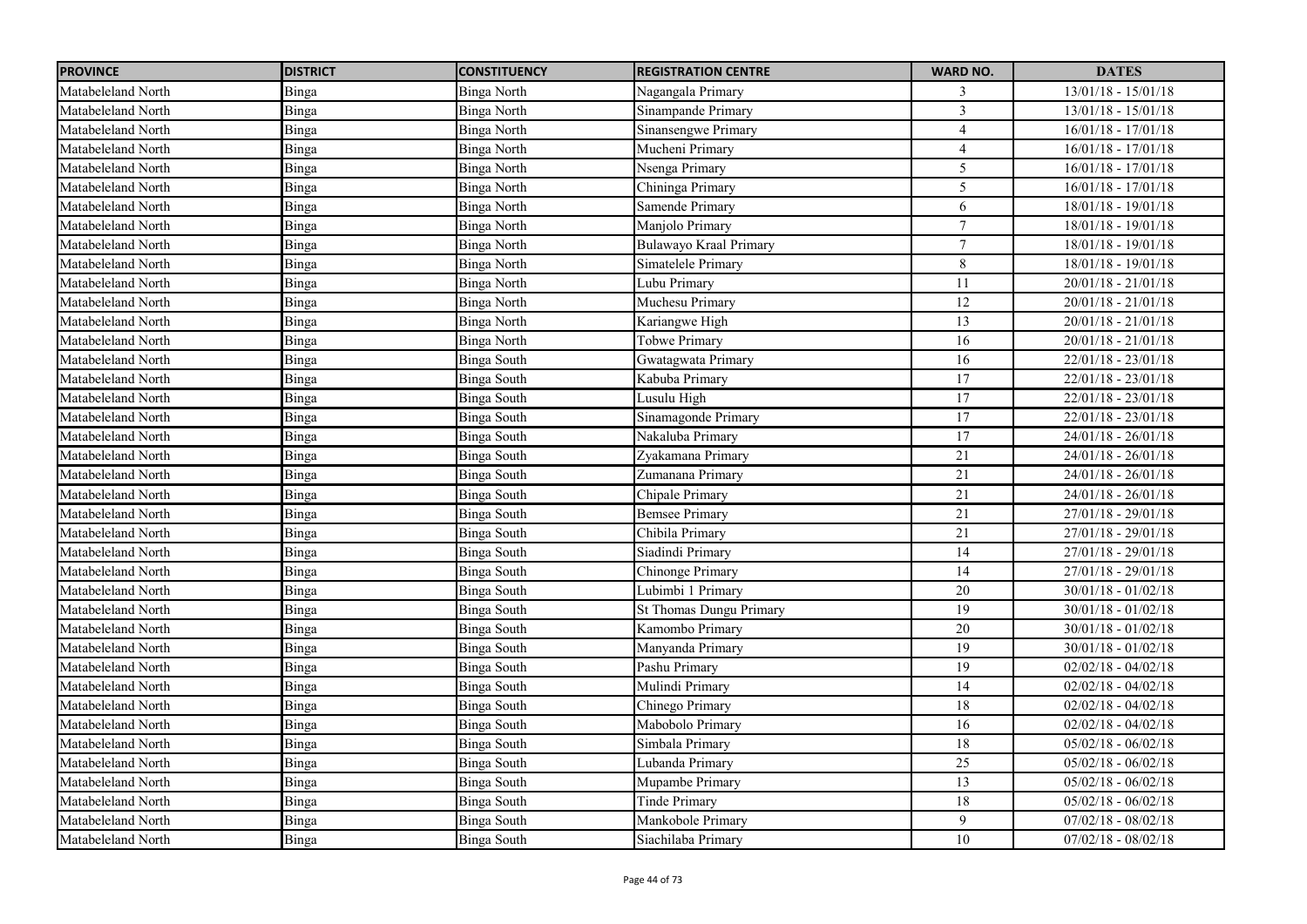| <b>PROVINCE</b>    | <b>DISTRICT</b> | <b>CONSTITUENCY</b> | <b>REGISTRATION CENTRE</b>  | <b>WARD NO.</b> | <b>DATES</b>          |
|--------------------|-----------------|---------------------|-----------------------------|-----------------|-----------------------|
| Matabeleland North | Binga           | Binga South         | Saba Primary                | 13              | $07/02/18 - 08/02/18$ |
| Matabeleland North | Binga           | Binga South         | Siansundu Primary           | 9               | $07/02/18 - 08/02/18$ |
| Matabeleland North | Bubi            | Bubi                | Jiba Primary                | 17              | $10/01/18 - 11/01/18$ |
| Matabeleland North | <b>Bubi</b>     | Bubi                | <b>Sishawe Primary</b>      | 17              | $10/01/18 - 11/01/18$ |
| Matabeleland North | Bubi            | Bubi                | Emhlabathini Primary        | $\overline{18}$ | $12/01/18 - 13/01/18$ |
| Matabeleland North | Bubi            | Bubi                | Swati Hall                  | 18              | $12/01/18 - 13/01/18$ |
| Matabeleland North | Bubi            | Bubi                | Mdutshane Primary           | $\overline{21}$ | $14/01/18 - 15/01/18$ |
| Matabeleland North | Bubi            | Bubi                | Alfa Alfa Primary           | $\overline{21}$ | $14/01/18 - 15/01/18$ |
| Matabeleland North | Bubi            | Bubi                | Jm Primary                  | 20              | $16/01/18 - 17/01/18$ |
| Matabeleland North | Bubi            | Bubi                | Zamani Primary              | 21              | $16/01/18 - 17/01/18$ |
| Matabeleland North | Bubi            | Bubi                | Dulutsha Primary            | 7               | $18/01/18 - 19/01/18$ |
| Matabeleland North | Bubi            | Bubi                | Emkhonyeni Primary          | $\overline{7}$  | $18/01/18 - 19/01/18$ |
| Matabeleland North | Bubi            | Bubi                | Bembesi Primary             | $\overline{17}$ | $10/01/18 - 11/01/18$ |
| Matabeleland North | Bubi            | Bubi                | Mbembesanwa 2 Primary       | 17              | $10/01/18 - 11/01/18$ |
| Matabeleland North | Bubi            | Bubi                | Mbembesanwa 1 Primarv       | $\mathfrak{Z}$  | 12/01/18 - 13/01/18   |
| Matabeleland North | Bubi            | Bubi                | Makoni Bus Centre           | $\overline{3}$  | $12/01/18 - 13/01/18$ |
| Matabeleland North | Bubi            | Bubi                | Majiji Primary              | $\overline{4}$  | $14/01/18 - 15/01/18$ |
| Matabeleland North | Bubi            | Bubi                | Kokolombeni Primary         | $\overline{4}$  | $14/01/18 - 15/01/18$ |
| Matabeleland North | Bubi            | Bubi                | Bambanani Primary           | $\overline{3}$  | 18/01/18 - 19/01/18   |
| Matabeleland North | Bubi            | Bubi                | Molo Primary                | 18              | 18/01/18 - 19/01/18   |
| Matabeleland North | Bubi            | Bubi                | Balanda Primary             | 8               | $16/01/18 - 17/01/18$ |
| Matabeleland North | Bubi            | Bubi                | Nkosikazi Primary           | 16              | $16/01/18 - 17/01/18$ |
| Matabeleland North | Bubi            | Bubi                | Siganda Ddf                 | $\overline{7}$  | $18/01/18 - 19/01/18$ |
| Matabeleland North | Bubi            | Bubi                | Hauke Project Centre        | 6               | $18/01/18 - 19/01/18$ |
| Matabeleland North | Bubi            | Bubi                | Ntobi Primary               | 5               | $20/01/18 - 21/01/18$ |
| Matabeleland North | Bubi            | Bubi                | Ntobi Borehole              | 5               | $20/01/18 - 21/01/18$ |
| Matabeleland North | Bubi            | Bubi                | Lukala Primary              | $\overline{2}$  | $22/01/18 - 23/01/18$ |
| Matabeleland North | Bubi            | Bubi                | Siganda Primary             | $\overline{c}$  | 22/01/18 - 23/01/18   |
| Matabeleland North | Bubi            | Bubi                | Thame Primary               | 21              | $20/01/18 - 29/01/18$ |
| Matabeleland North | Bubi            | Bubi                | Nsango Primary              | 12              | $20/01/18 - 29/01/18$ |
| Matabeleland North | Bubi            | Bubi                | Mambo Primary               | 12              | $24/01/18 - 25/01/18$ |
| Matabeleland North | Bubi            | Bubi                | Enaleni Primary             |                 | 20/01/18 - 21/01/18   |
| Matabeleland North | Bubi            | Bubi                | Hauke Primary               | 6               | 22/01/18 - 23/01/18   |
| Matabeleland North | Bubi            | Bubi                | <b>Brittwell Bus Centre</b> | $\,8\,$         | $22/01/18 - 23/01/18$ |
| Matabeleland North | Bubi            | Bubi                | Longwe Primary              | $\overline{19}$ | $24/01/18 - 25/01/18$ |
| Matabeleland North | Bubi            | Bubi                | Lukona Primary              | 19              | $24/01/18 - 25/01/18$ |
| Matabeleland North | Bubi            | Bubi                | Thame Primary               | 21              | $26/01/18 - 27/01/18$ |
| Matabeleland North | Bubi            | Bubi                | Ehlathini                   | 21              | $26/01/18 - 27/01/18$ |
| Matabeleland North | Bubi            | Bubi                | Umvundla Primary            | 12              | $28/01/18 - 29/01/18$ |
| Matabeleland North | Bubi            | Bubi                | Dromoland Primary           | $\overline{12}$ | 28/01/18 - 29/01/18   |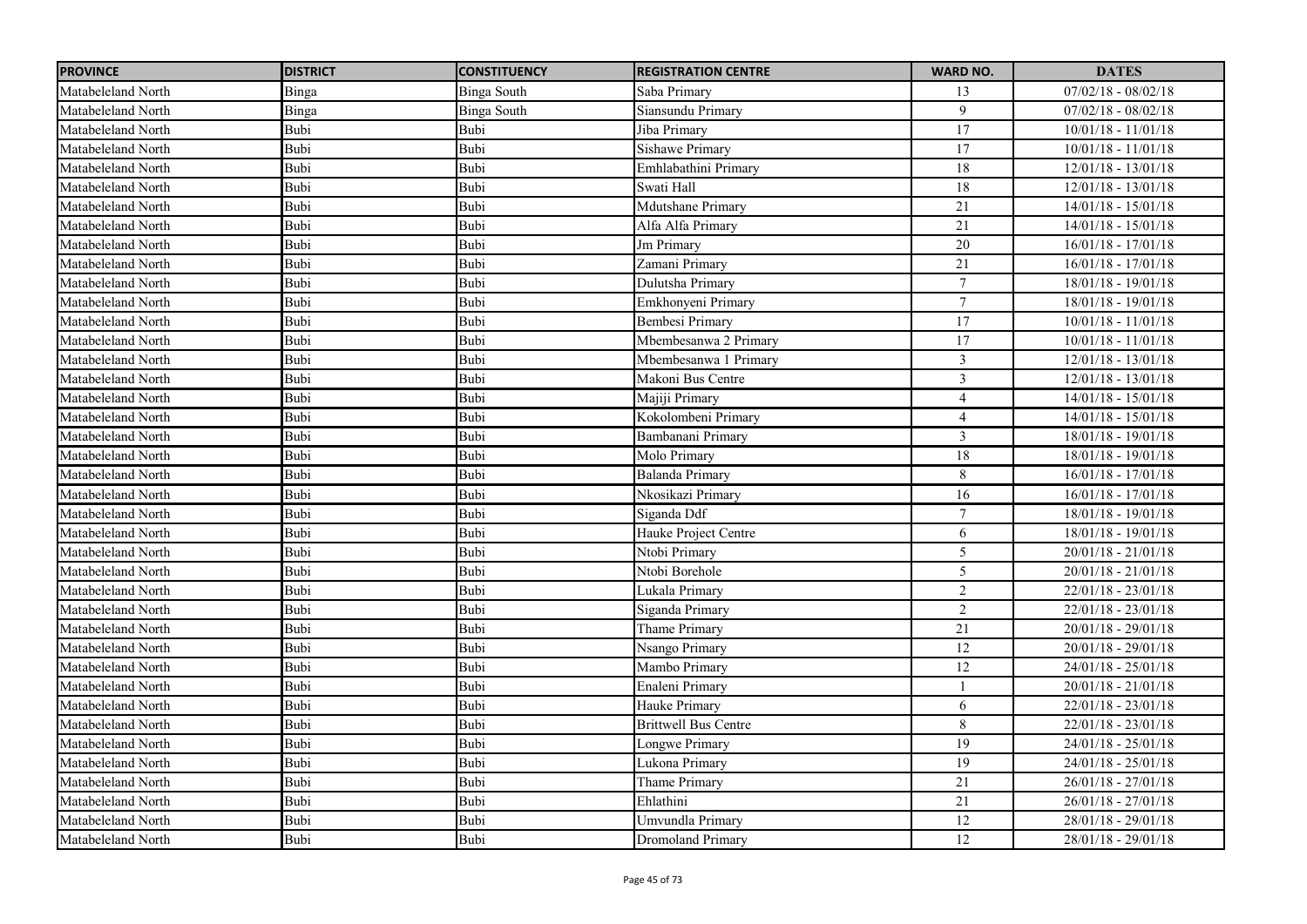| <b>PROVINCE</b>    | <b>DISTRICT</b> | <b>CONSTITUENCY</b> | <b>REGISTRATION CENTRE</b>      | <b>WARD NO.</b> | <b>DATES</b>          |
|--------------------|-----------------|---------------------|---------------------------------|-----------------|-----------------------|
| Matabeleland North | Bubi            | Bubi                | Ekusileni Creche                | 15              | $26/01/18 - 27/01/18$ |
| Matabeleland North | Bubi            | Bubi                | Fairburns Primary               | 15              | $26/01/18 - 27/01/18$ |
| Matabeleland North | Bubi            | Bubi                | Mavikaneni Primary              | $\overline{13}$ | $28/01/18 - 29/01/18$ |
| Matabeleland North | Bubi            | Bubi                | Famona House                    | $\overline{23}$ | 28/01/18 - 29/01/18   |
| Matabeleland North | Bubi            | Bubi                | Elitsheni Primary               | 10              | $30/01/18 - 08/02/18$ |
| Matabeleland North | Bubi            | Bubi                | Tshayile Primary                | 14              | $30/01/18 - 08/02/18$ |
| Matabeleland North | Bubi            | Bubi                | Majankila Primary               | 10              | $01/02/18 - 02/02/18$ |
| Matabeleland North | Bubi            | Bubi                | Rosebank Store                  | 22              | $01/02/18 - 02/02/18$ |
| Matabeleland North | <b>Bubi</b>     | Bubi                | <b>Turkmine Primary</b>         | 11              | $03/02/18 - 04/02/18$ |
| Matabeleland North | Bubi            | Bubi                | Loziba Primary                  | 11              | $03/02/18 - 04/02/18$ |
| Matabeleland North | Bubi            | Bubi                | Mucklenuck Primary              | 23              | $30/01/18 - 08/02/18$ |
| Matabeleland North | Bubi            | Bubi                | <b>Gravesand Primary School</b> | 3               | $28/01/18 - 29/01/18$ |
| Matabeleland North | Bubi            | Bubi                | Queens Primary                  | $\overline{10}$ | $30/01/18 - 31/01/18$ |
| Matabeleland North | Bubi            | Bubi                | <b>Central Store</b>            | $\overline{3}$  | $30/01/18 - 31/01/18$ |
| Matabeleland North | Bubi            | Bubi                | Paddys Valley Primary School    | $\overline{22}$ | $01/02/18 - 02/02/18$ |
| Matabeleland North | Bubi            | Bubi                | Esiphikeni Primary              | 10              | $01/02/18 - 02/02/18$ |
| Matabeleland North | Hwange          | <b>Hwange East</b>  | Mabale Primary School           | 17 RDC          | 18/01/10              |
| Matabeleland North | Hwange          | Hwange East         | Nechilibi Secondary School      | 17 RDC          | 18/01/11              |
| Matabeleland North | Hwange          | <b>Hwange East</b>  | Dingani Primary School          | 15 RDC          | 18/01/12              |
| Matabeleland North | Hwange          | <b>Hwange East</b>  | Dampa Secondary School          | 15 RDC          | 18/01/13              |
| Matabeleland North | Hwange          | <b>Hwange East</b>  | Detema Secondary                | 8               | 18/01/12              |
| Matabeleland North | Hwange          | Hwange East         | Jwape Community                 | 15              | 18/01/13              |
| Matabeleland North | Hwange          | <b>Hwange East</b>  | Mabale Shop Centre              | $\overline{17}$ | 18/01/14              |
| Matabeleland North | Hwange          | Hwange East         | Sianyanga Primary School        | 17 RDC          | 18/01/14              |
| Matabeleland North | Hwange          | <b>Hwange East</b>  | Songwa Primary School           | 16 RDC          | 18/01/15              |
| Matabeleland North | Hwange          | Hwange East         | Songwa Clinic                   | 16              | 18/01/15              |
| Matabeleland North | Hwange          | <b>Hwange East</b>  | Kamativi Secondary School       | 11 RDC          | $16/01/18 - 17/01/18$ |
| Matabeleland North | Hwange          | <b>Hwange East</b>  | Village 21 - 22                 | 11              | $16/01/18 - 17/01/18$ |
| Matabeleland North | Hwange          | <b>Hwange East</b>  | Ndumichenga Primary School      | 11 RDC          | 18/01/18              |
| Matabeleland North | Hwange          | Hwange East         | Vunda Feeding Scheme            | 11              | 18/01/18              |
| Matabeleland North | Hwange          | <b>Hwange East</b>  | Makwandara Secondary School     | 14 RDC          | 18/01/19              |
| Matabeleland North | Hwange          | <b>Hwange East</b>  | Malonga Community Hall          | 15              | 18/01/19              |
| Matabeleland North | Hwange          | Hwange Central      | Lukosi Secondary School         | 20 RDC          | $20/01/18 - 21/01/18$ |
| Matabeleland North | Hwange          | Hwange Central      | <b>St Marys</b>                 | 20              | $20/01/18 - 21/01/18$ |
| Matabeleland North | Hwange          | Hwange Central      | Sinamatala Camp                 | 20 RDC          | 18/01/22              |
| Matabeleland North | Hwange          | Hwange Central      | Chilanga Primary                | 19              | 18/01/22              |
| Matabeleland North | Hwange          | Hwange Central      | Lusumbami Primary School        | 12 HWG URBAN    | $23/01/18 - 24/01/18$ |
| Matabeleland North | Hwange          | Hwange Central      | Makwika Primary                 | 13 HWG URBAN    | $23/01/18 - 24/01/18$ |
| Matabeleland North | Hwange          | Hwange Central      | Ingagula Primary School         | 15 HWG URBAN    | $25/01/18 - 26/01/18$ |
| Matabeleland North | Hwange          | Hwange Central      | Rank Tent                       | 15              | $25/01/18 - 26/01/18$ |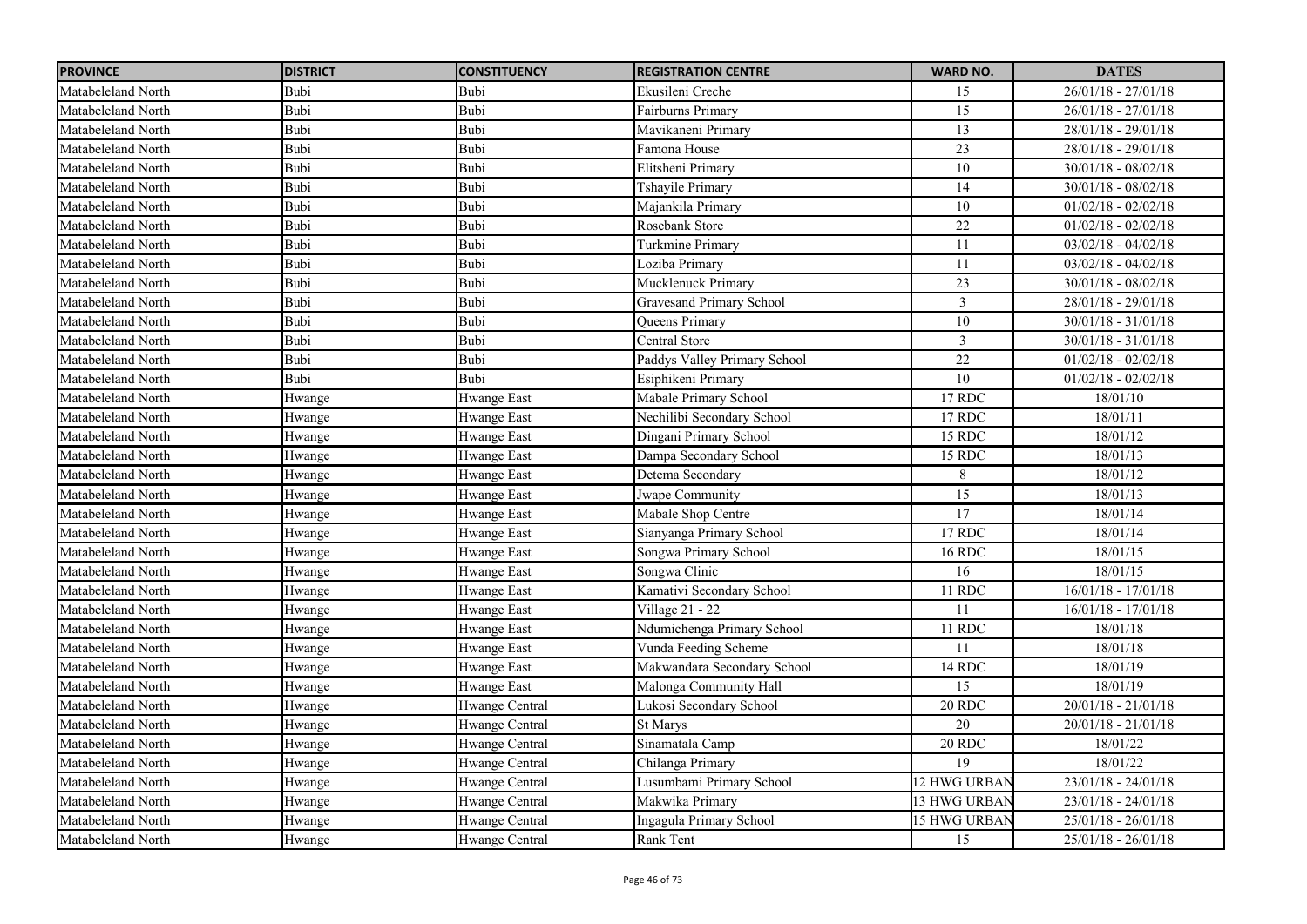| <b>PROVINCE</b>    | <b>DISTRICT</b> | <b>CONSTITUENCY</b> | <b>REGISTRATION CENTRE</b>        | <b>WARD NO.</b> | <b>DATES</b>          |
|--------------------|-----------------|---------------------|-----------------------------------|-----------------|-----------------------|
| Matabeleland North | Hwange          | Hwange Central      | Simangani Primary School          | 10 RDC          | $27/01/18 - 28/01/18$ |
| Matabeleland North | Hwange          | Hwange Central      | Dambwamukhulu Primary             | 10              | $27/01/18 - 28/01/18$ |
| Matabeleland North | Hwange          | Hwange Central      | Chikamba Primary School           | 07 RDC          | 18/01/29              |
| Matabeleland North | Hwange          | Hwange Central      | Cross Gavu                        | 8 RDC           | 18/01/29              |
| Matabeleland North | Hwange          | Hwange West         | Nejambezi Secondary School        | 07 RDC          | $30/01/18 - 31/01/18$ |
| Matabeleland North | Hwange          | Hwange West         | Milonga                           | $\tau$          | $30/01/18 - 31/01/18$ |
| Matabeleland North | Hwange          | Hwange West         | Nyongolo Primary School           | 01 RDC          | 18/02/01              |
| Matabeleland North | Hwange          | Hwange West         | <b>Breakfast Primary</b>          |                 | 18/02/01              |
| Matabeleland North | Hwange          | Hwange West         | Sikabela Primary School           | 01 RDC          | 18/02/02              |
| Matabeleland North | Hwange          | Hwange West         | Woodlands                         |                 | 18/02/02              |
| Matabeleland North | Hwange          | Hwange West         | Chidobe Primary School            | 02 RDC          | $03/02/18 - 04/02/18$ |
| Matabeleland North | Hwange          | Hwange West         | Ndlovu Secondary                  |                 | $03/02/18 - 04/02/18$ |
| Matabeleland North | Hwange          | Hwange West         | Sikumbi Primary School            | 04 RDC          | 18/02/05              |
| Matabeleland North | Hwange          | Hwange West         | Sizinda Secondary                 |                 | 18/02/05              |
| Matabeleland North | Hwange          | Hwange West         | Chamabondo Primary School         | VIC FALLS URB   | $06/02/18 - 08/02/18$ |
| Matabeleland North | Hwange          | Hwange West         | <b>Kings Primary</b>              | 11              | $06/02/18 - 08/02/18$ |
| Matabeleland North | Hwange          | <b>Hwange East</b>  | Nabushome Primary School          | 17 RDC          | 18/01/10              |
| Matabeleland North | Hwange          | <b>Hwange East</b>  | Mambanje Primaryschool            | 17 RDC          | 18/01/11              |
| Matabeleland North | Hwange          | Hwange East         | Chezhou Primary School            | 15 RDC          | $12/01/18 - 13/01/18$ |
| Matabeleland North | Hwange          | <b>Hwange East</b>  | Hwange Safari Lodge               | 18              | $12/01/18 - 13/01/18$ |
| Matabeleland North | Hwange          | Hwange East         | Lupote Primary School             | <b>16 RDC</b>   | $14/01/18 - 15/01/18$ |
| Matabeleland North | Hwange          | <b>Hwange East</b>  | Dopota Primary                    | 16              | $14/01/18 - 15/01/18$ |
| Matabeleland North | Hwange          | <b>Hwange East</b>  | Kamalala Primary School           | <b>16 RDC</b>   | 18/01/16              |
| Matabeleland North | Hwange          | <b>Hwange East</b>  | Cross Dete Tent                   | 14              | 18/01/16              |
| Matabeleland North | Hwange          | Hwange East         | Lambo Primary School              | 14 RDC          | $17/01/18 - 18/01/18$ |
| Matabeleland North | Hwange          | <b>Hwange East</b>  | Gurambira Primary                 | 14              | $17/01/18 - 18/01/18$ |
| Matabeleland North | Hwange          | Hwange East         | Dinde Primary School              | 13 RDC          | $19/01/18 - 20/01/18$ |
| Matabeleland North | Hwange          | <b>Hwange East</b>  | Nekabandama                       | 12              | 19/01/18 - 20/01/18   |
| Matabeleland North | Hwange          | <b>Hwange East</b>  | Luseche Primary School            | 12 RDC          | 18/01/21              |
| Matabeleland North | Hwange          | <b>Hwange East</b>  | Zvavomakhuyu                      | $\mathbf Q$     | 18/01/21              |
| Matabeleland North | Hwange          | Hwange Central      | Sir Humphrey Gibbs Primary School | 11 RDC          | $22/01/18 - 24/01/18$ |
| Matabeleland North | Hwange          | Hwange Central      | St George                         | 11              | $22/01/18 - 24/01/18$ |
| Matabeleland North | Hwange          | Hwange Central      | Mabinga Primary School            | <b>10 RDC</b>   | $25/01/18 - 26/01/18$ |
| Matabeleland North | Hwange          | Hwange Central      | Necchibondo Primary               | 10              | $25/01/18 - 26/01/18$ |
| Matabeleland North | Hwange          | <b>Hwange East</b>  | Mashala Primary School            | 9 RDC           | $27/01/18 - 29/01/18$ |
| Matabeleland North | Hwange          | Hwange East         | Kasibo Primary                    | 9               | $27/01/18 - 29/01/18$ |
| Matabeleland North | Hwange          | Hwange East         | Kanywambizi Primary School        | $\tau$          | $30/01/18 - 31/01/18$ |
| Matabeleland North | Hwange          | <b>Hwange East</b>  | Dobolo Pre - School               | $\overline{7}$  | $30/01/18 - 31/01/18$ |
| Matabeleland North | Hwange          | Hwange West         | Jabula Primary School             | $\mathfrak{Z}$  | 18/02/01              |
| Matabeleland North | Hwange          | Hwange West         | Sacred Heart                      | $\overline{4}$  | 18/02/01              |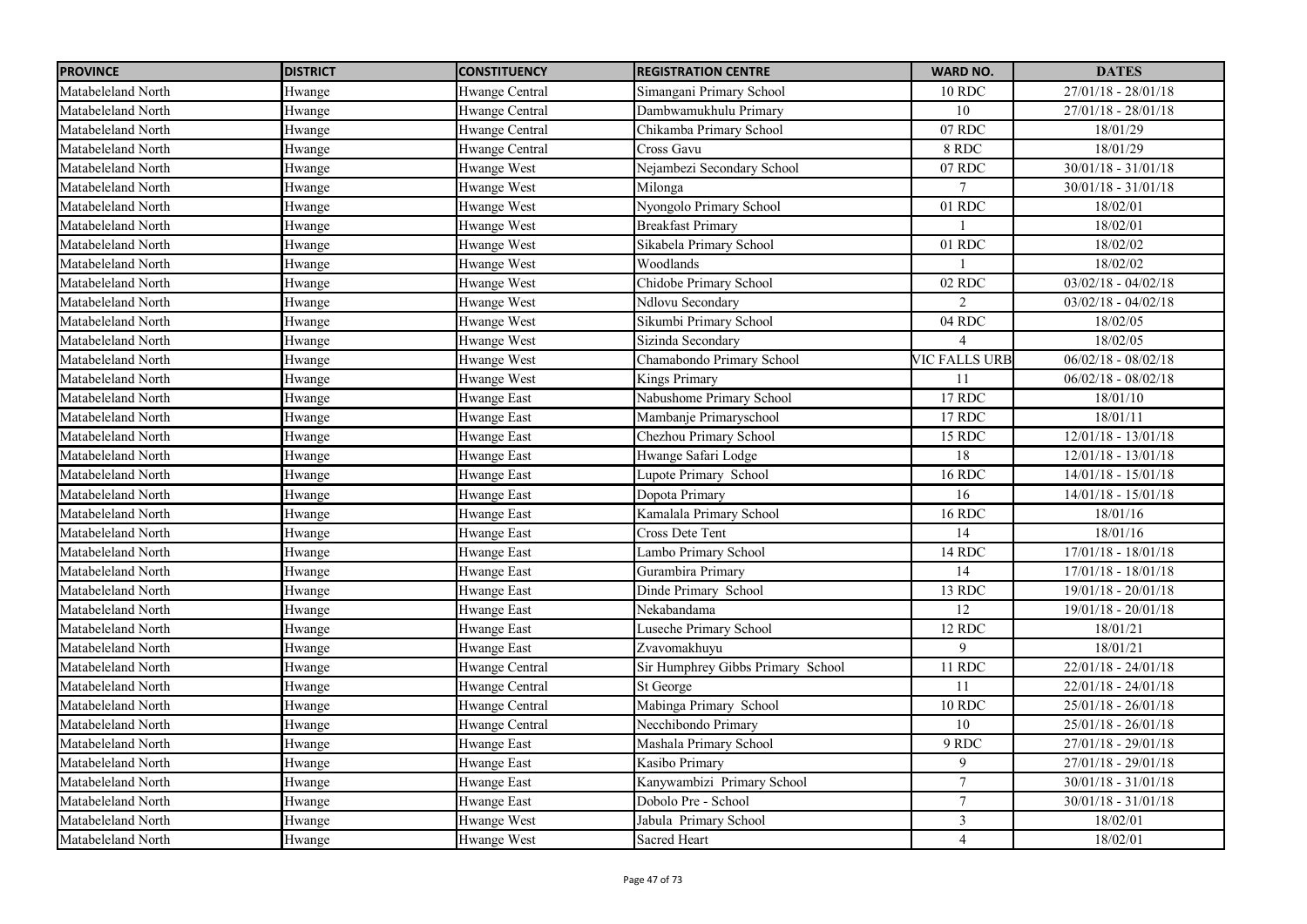| <b>PROVINCE</b>    | <b>DISTRICT</b> | <b>CONSTITUENCY</b> | <b>REGISTRATION CENTRE</b> | <b>WARD NO.</b>     | <b>DATES</b>          |
|--------------------|-----------------|---------------------|----------------------------|---------------------|-----------------------|
| Matabeleland North | Hwange          | Hwange West         | Mizpah Primary School      | <b>10 RDC</b>       | $02/02/18 - 03/02/18$ |
| Matabeleland North | Hwange          | Hwange West         | Jabulani Primary           | $\mathcal{D}$       | $02/02/18 - 03/02/18$ |
| Matabeleland North | Hwange          | Hwange West         | Monde Primary School       | <b>VICFALLS URB</b> | $04/02/18 - 05/02/18$ |
| Matabeleland North | Hwange          | Hwange West         | Chisuma Primary            | $\overline{2}$      | $06/02/18 - 08/02/18$ |
| Matabeleland North | Hwange          | Hwange West         | Chinotimba Primary School  | $\tau$              | $06/02/18 - 08/02/18$ |
| Matabeleland North | Hwange          | Hwange West         | Comesa Flea Market         | $\overline{2}$      | $06/02/18 - 08/02/18$ |
| Matabeleland North | Lupane          | Lupane West         | Masenyane Primary School   | 14                  | $10/01/18 - 11/01/18$ |
| Matabeleland North | Lupane          | Lupane West         | Shabula Primary School     | $\overline{14}$     | $10/01/18 - 11/01/18$ |
| Matabeleland North | Lupane          | Lupane West         | Gumede Primary School      | 14                  | 18/01/12              |
| Matabeleland North | Lupane          | Lupane West         | Mlamuli Sec                | $\overline{14}$     | 18/01/12              |
| Matabeleland North | Lupane          | Lupane West         | Jabatshaba Primary School  | 14                  | 18/01/13              |
| Matabeleland North | Lupane          | Lupane West         | Jabatshaba B/C             | 14                  | 18/01/13              |
| Matabeleland North | Lupane          | Lupane West         | Fatima Primary School      | 25                  | 18/01/14              |
| Matabeleland North | Lupane          | Lupane West         | Gundwane Vet Fence         | 24                  | 18/01/14              |
| Matabeleland North | Lupane          | Lupane West         | Mazwa Primary School       | 24                  | 18/01/15              |
| Matabeleland North | Lupane          | Lupane West         | Halfway Hotel              | 24                  | 18/01/15              |
| Matabeleland North | Lupane          | Lupane West         | Dongamuzi Primary School   | 24                  | $16/01/18 - 17/01/18$ |
| Matabeleland North | Lupane          | Lupane West         | Emagedini                  |                     | $16/01/18 - 17/01/18$ |
| Matabeleland North | Lupane          | Lupane West         | Guga Primary School        |                     | $18/01/18 - 19/01/18$ |
| Matabeleland North | Lupane          | Lupane West         | Mqabuko Grounds            | 24                  | $18/01/18 - 19/01/18$ |
| Matabeleland North | Lupane          | Lupane West         | Mzola 27 Primary School    | $\overline{4}$      | $20/01/18 - 21/01/18$ |
| Matabeleland North | Lupane          | Lupane West         | Mzola 5 Primary School     | $\overline{4}$      | $20/01/18 - 21/01/18$ |
| Matabeleland North | Lupane          | Lupane West         | Snqobile Primary School    | $\overline{5}$      | 18/01/22              |
| Matabeleland North | Lupane          | Lupane West         | Sibavule Primary School    | 5                   | 18/01/22              |
| Matabeleland North | Lupane          | Lupane West         | Bh 42 Primary School       | 27                  | 18/01/23              |
| Matabeleland North | Lupane          | Lupane West         | Ntuthuko Primary School    | $27\,$              | 18/01/23              |
| Matabeleland North | Lupane          | Lupane West         | Dandanda Primary School    | $\mathfrak{Z}$      | $24/01/18 - 25/01/18$ |
| Matabeleland North | Lupane          | Lupane West         | Bh 19 B/C                  | $\mathfrak{Z}$      | 24/01/18 - 25/01/18   |
| Matabeleland North | Lupane          | Lupane West         | Esibombo Primary School    | 5                   | 18/01/26              |
| Matabeleland North | Lupane          | Lupane West         | Sibombo B/C                | 5                   | 18/01/26              |
| Matabeleland North | Lupane          | Lupane East         | Ndimimbili Primary School  | $\overline{7}$      | 18/01/27              |
| Matabeleland North | Lupane          | Lupane East         | Somankonyane Sec           | $\tau$              | 18/01/27              |
| Matabeleland North | Lupane          | Lupane East         | Gomoza Primary School      | 12                  | 18/01/28              |
| Matabeleland North | Lupane          | Lupane East         | Nzalikwa Primary School    | 12                  | 18/01/28              |
| Matabeleland North | Lupane          | Lupane East         | Lupaka Primary School      | 10                  | 18/01/29              |
| Matabeleland North | Lupane          | Lupane East         | Matshakayile               | 10                  | 18/01/29              |
| Matabeleland North | Lupane          | Lupane East         | Phunyuka Primary School    | 16                  | $30/01/18 - 31/01/18$ |
| Matabeleland North | Lupane          | Lupane East         | Malunku Primary School     | 16                  | $30/01/18 - 31/01/18$ |
| Matabeleland North | Lupane          | Lupane East         | Mthuphane Primary School   | $\overline{21}$     | $01/02/18 - 02/02/18$ |
| Matabeleland North | Lupane          | Lupane East         | Luhumbe Primary School     | $\overline{21}$     | $01/02/18 - 02/02/18$ |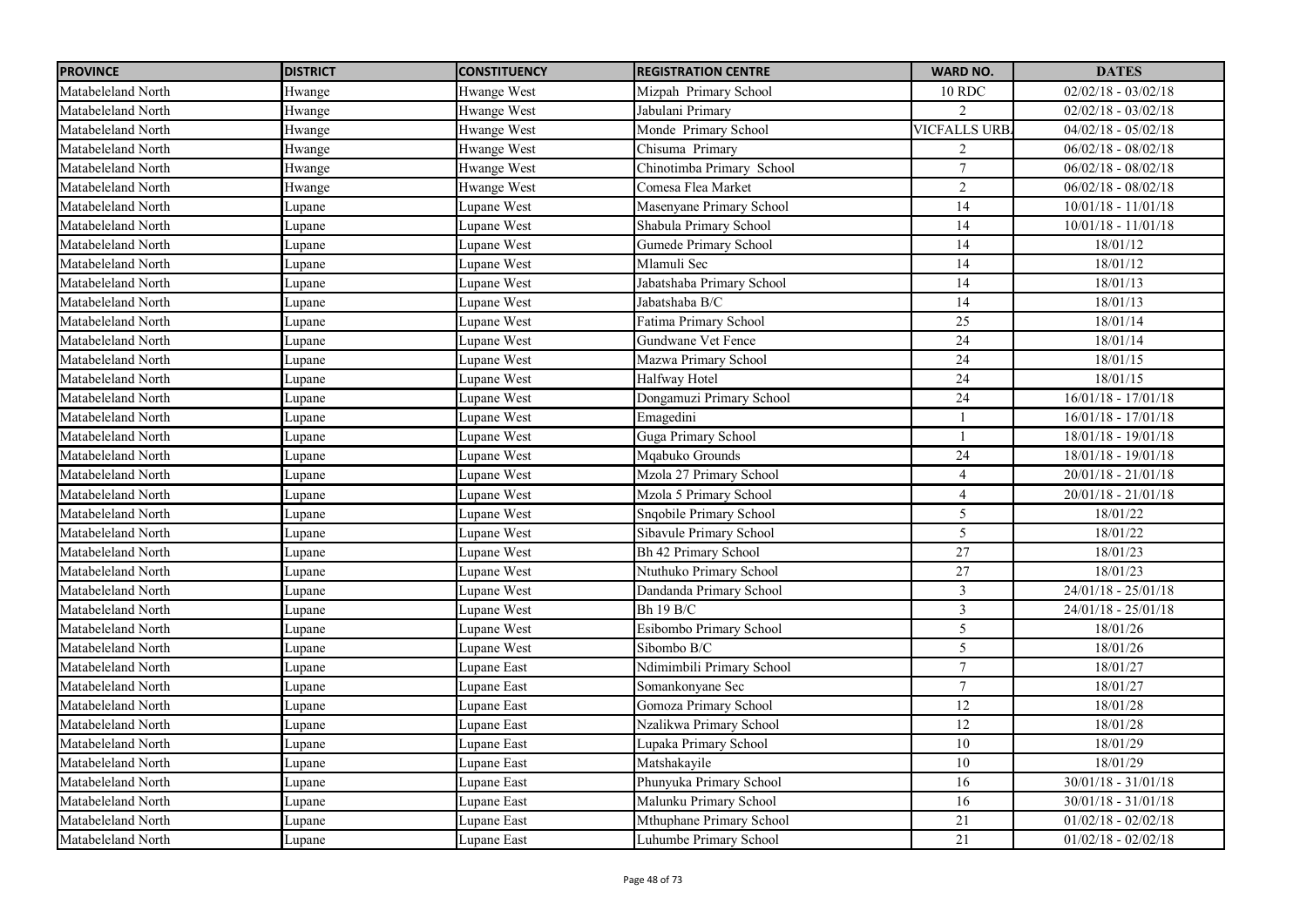| <b>PROVINCE</b>    | <b>DISTRICT</b> | <b>CONSTITUENCY</b> | <b>REGISTRATION CENTRE</b>     | <b>WARD NO.</b> | <b>DATES</b>          |
|--------------------|-----------------|---------------------|--------------------------------|-----------------|-----------------------|
| Matabeleland North | Lupane          | Lupane East         | Ulutho Primary School          | 21              | 18/02/03              |
| Matabeleland North | Lupane          | Lupane East         | Jumbika Primary School         | 21              | 18/02/03              |
| Matabeleland North | Lupane          | Lupane East         | Siziphile Primary School       | $\overline{23}$ | $04/02/18 - 05/02/18$ |
| Matabeleland North | Lupane          | Lupane East         | Mathambo Primary School        | $\overline{23}$ | $04/02/18 - 05/02/18$ |
| Matabeleland North | Lupane          | Lupane East         | Mkhombo Primary School         | $22\,$          | 18/02/06              |
| Matabeleland North | Lupane          | Lupane East         | Sipopoma Primary School        | $\overline{22}$ | 18/02/06              |
| Matabeleland North | Lupane          | Lupane West         | Somhlanga Primary School       | 15              | 18/02/07              |
| Matabeleland North | Lupane          | Lupane West         | Mtshakabhandana Primary School | $\overline{15}$ | 18/02/07              |
| Matabeleland North | Lupane          | Lupane East         | Makhovula Primary School       | 18              | 18/02/08              |
| Matabeleland North | Lupane          | Lupane East         | Ndamuleni                      | $\overline{18}$ | 18/02/08              |
| Matabeleland North | Lupane          | Lupane West         | Menyezwa Primary School        | 14              | $10/01/18 - 11/01/18$ |
| Matabeleland North | Lupane          | Lupane West         | Cross Jotsholo Clinic B/C      | 14              | $10/01/18 - 11/01/18$ |
| Matabeleland North | Lupane          | Lupane West         | Jotsholo Clinic                | 13              | 18/01/12              |
| Matabeleland North | Lupane          | Lupane West         | Jotsholo Primary School        | 13              | 18/01/12              |
| Matabeleland North | Lupane          | Lupane West         | Tshongokwe Irrigation          | 8               | $13/01/18 - 14/01/18$ |
| Matabeleland North | Lupane          | Lupane West         | Nhlanhla Sec                   | 8               | $13/01/18 - 14/01/18$ |
| Matabeleland North | Lupane          | Lupane West         | Manganganga Primary School     | 13              | $15/01/18 - 16/01/18$ |
| Matabeleland North | Lupane          | Lupane West         | Gundwane Primary School        | 13              | $15/01/18 - 16/01/18$ |
| Matabeleland North | Lupane          | Lupane West         | Sitshongo Primary School       | 25              | 18/01/17              |
| Matabeleland North | Lupane          | Lupane West         | Clay Farm                      | 25              | 18/01/17              |
| Matabeleland North | Lupane          | Lupane West         | Gwayi Primary School           | 24              | 18/01/18 - 19/01/18   |
| Matabeleland North | Lupane          | Lupane West         | Thokoza Primary School         | 24              | 18/01/18 - 19/01/18   |
| Matabeleland North | Lupane          | Lupane West         | Mzola 55                       | $\overline{2}$  | $20/01/18 - 21/01/18$ |
| Matabeleland North | Lupane          | Lupane West         | Matshokotsha Primary School    | $\overline{2}$  | $20/01/18 - 21/01/18$ |
| Matabeleland North | Lupane          | Lupane West         | Thokozani Primary School       | $\overline{4}$  | 18/01/22              |
| Matabeleland North | Lupane          | Lupane West         | Sikali Village                 | $\overline{4}$  | 18/01/22              |
| Matabeleland North | Lupane          | Lupane West         | Kana Primary School            | 5               | 18/01/23              |
| Matabeleland North | Lupane          | Lupane West         | Msewele Primary School         | 5               | 18/01/23              |
| Matabeleland North | Lupane          | Lupane West         | Chitete Primary School         | $\overline{3}$  | $24/01/18 - 25/01/18$ |
| Matabeleland North | Lupane          | Lupane West         | Siamagoza Sec                  | $\mathfrak{Z}$  | $24/01/18 - 25/01/18$ |
| Matabeleland North | Lupane          | Lupane East         | Ngcono Primary School          | 6               | 18/02/05              |
| Matabeleland North | Lupane          | Lupane East         | Mabhempenene Primary School    | 6               | 18/01/26              |
| Matabeleland North | Lupane          | Lupane East         | Kutshwa Primary School         | 6               | 18/01/26              |
| Matabeleland North | Lupane          | Lupane East         | Mgijima Primary School         | 6               | 18/01/27              |
| Matabeleland North | Lupane          | Lupane East         | Gobhi Primary School           | 11              | 18/01/28              |
| Matabeleland North | Lupane          | Lupane East         | Mbondo Primary School          | 11              | 18/01/28              |
| Matabeleland North | Lupane          | Lupane East         | Kwesemvubu Primary School      | 17              | 18/01/26              |
| Matabeleland North | Lupane          | Lupane East         | Manasa Primary School          | 17              | 18/01/29              |
| Matabeleland North | Lupane          | Lupane East         | Jibajiba Primary School        | 20              | $30/01/18 - 31/01/18$ |
| Matabeleland North | Lupane          | Lupane East         | Kheswa Primary School          | $\overline{20}$ | $30/01/18 - 31/01/18$ |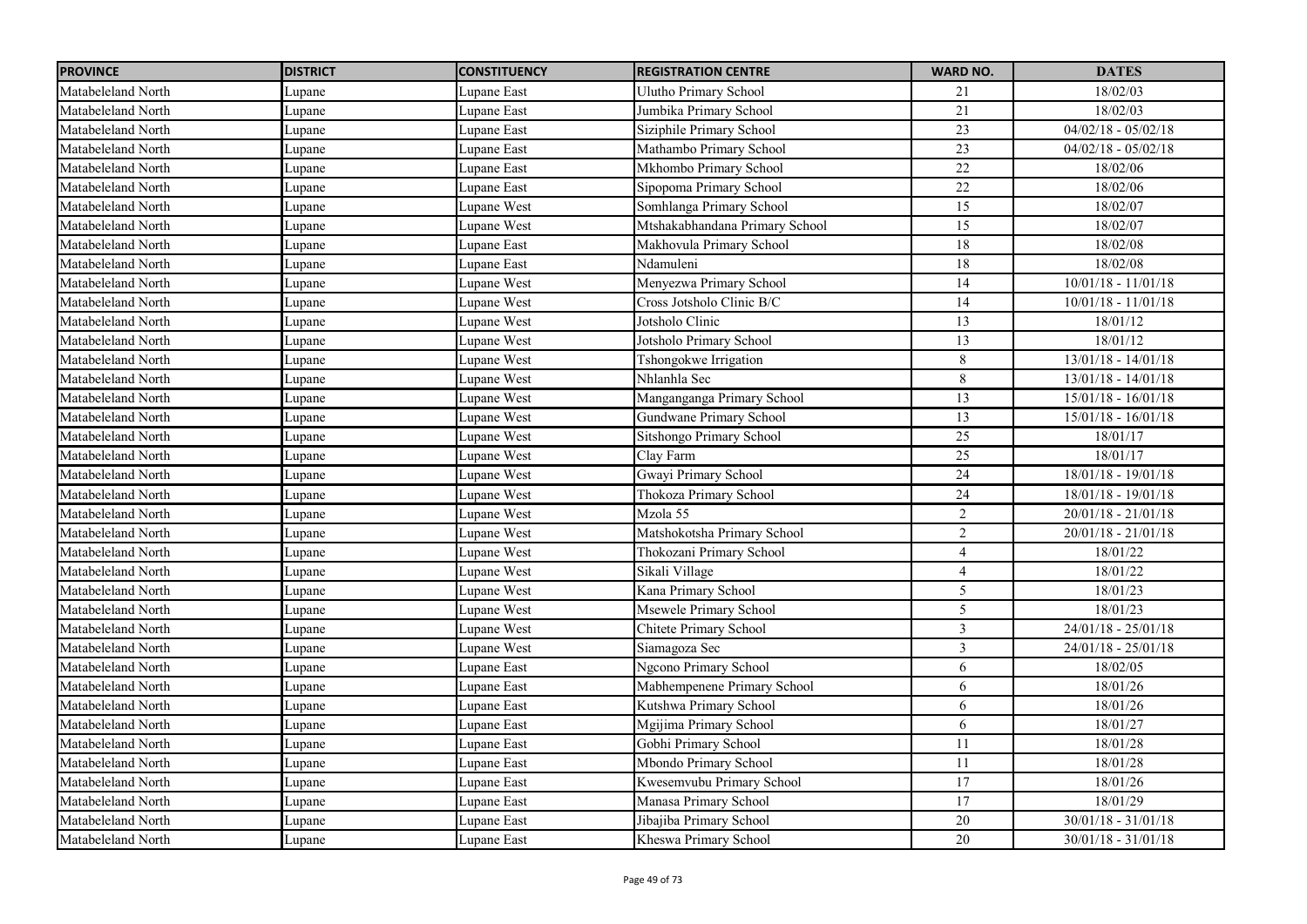| <b>PROVINCE</b>    | <b>DISTRICT</b> | <b>CONSTITUENCY</b> | <b>REGISTRATION CENTRE</b>     | <b>WARD NO.</b> | <b>DATES</b>          |
|--------------------|-----------------|---------------------|--------------------------------|-----------------|-----------------------|
| Matabeleland North | Lupane          | Lupane East         | Daluka Primary School          | 19              | $01/02/18 - 02/02/18$ |
| Matabeleland North | Lupane          | Lupane East         | Gandangula Primary School      | $\overline{19}$ | $01/02/18 - 02/02/18$ |
| Matabeleland North | Lupane          | Lupane East         | Mlonyeni Primary School        | $\overline{28}$ | 18/02/03              |
| Matabeleland North | Lupane          | Lupane East         | Mafa Primary School            | 28              | 18/02/03              |
| Matabeleland North | Lupane          | Lupane East         | Regina Mundi Primary School    | $22\,$          | 18/02/04              |
| Matabeleland North | Lupane          | Lupane East         | Block O                        | 22              | 18/02/04              |
| Matabeleland North | Lupane          | Lupane East         | Phumakanye Primary School      | 22              | 18/02/05              |
| Matabeleland North | Lupane          | Lupane East         | Masungamala Primary School     | $\overline{22}$ | 18/02/05              |
| Matabeleland North | Lupane          | Lupane West         | <b>Bhangale Primary School</b> | 9               | 18/02/06              |
| Matabeleland North | Lupane          | Lupane West         | Ngombane Primary School        | 9               | 18/02/06              |
| Matabeleland North | Lupane          | Lupane West         | Kwarai Primary School          | 13              | 18/02/07              |
| Matabeleland North | Lupane          | Lupane West         | Zinapi Primary School          | 13              | 18/02/07              |
| Matabeleland North | Lupane          | Lupane West         | St. George Primary School      | 13              | 18/02/08              |
| Matabeleland North | Lupane          | Lupane West         | Jotsholo Shopping Centre       | 13              | 18/02/08              |
| Matabeleland North | Nkayi           | Nkayi South         | Petani Primary School          | $\overline{25}$ | $10/01/18 - 11/01/18$ |
| Matabeleland North | Nkayi           | Nkayi South         | Majaha Primary School          | 23              | $12/01/18 - 13/01/18$ |
| Matabeleland North | Nkayi           | Nkayi South         | Katasa Primary School          | 22              | $14/01/18 - 15/01/18$ |
| Matabeleland North | Nkayi           | Nkayi South         | <b>Guwe Primary School</b>     | 21              | 18/01/16              |
| Matabeleland North | Nkayi           | Nkayi North         | Bahlangene Primary School      | 11              | 18/01/17              |
| Matabeleland North | Nkayi           | Nkayi North         | Somakhantana Primary School    | $10\,$          | 18/01/18              |
| Matabeleland North | Nkayi           | Nkayi North         | Sando Primary School           | 8               | 18/01/19              |
| Matabeleland North | Nkayi           | Nkayi North         | Mjena Primary School           | 27              | $20/01/18 - 21/01/18$ |
| Matabeleland North | Nkayi           | Nkayi North         | Mdengelele Primary School      | 26              | 18/01/22              |
| Matabeleland North | Nkayi           | Nkayi North         | Somthanyelo Primary School     | 9               | $23/01/18 - 24/01/18$ |
| Matabeleland North | Nkayi           | Nkayi North         | Hojeni Primary School          | 3               | 18/01/25              |
| Matabeleland North | Nkayi           | Nkayi North         | Sembeule Primary School        |                 | 18/01/26              |
| Matabeleland North | Nkayi           | Nkayi North         | Kwesengulube Primary School    | $\sqrt{2}$      | 18/01/27              |
| Matabeleland North | Nkayi           | Nkayi North         | Jabulisa Primary School        | 6               | 18/01/29              |
| Matabeleland North | Nkayi           | Nkayi North         | Mtshabi Primary School         | 5               | $30/01/18 - 31/01/18$ |
| Matabeleland North | Nkayi           | Nkayi North         | Mbazhe Primary School          | 5               | 18/02/01              |
| Matabeleland North | Nkayi           | Nkayi North         | Nkuba Primary School           | $18\,$          | $02/02/18 - 03/02/18$ |
| Matabeleland North | Nkayi           | Nkayi South         | Gambakalala Primary School     | 14              | $04/02/18 - 05/02/18$ |
| Matabeleland North | Nkayi           | Nkayi South         | Sagonda Primary School         | 15              | 18/02/06              |
| Matabeleland North | Nkayi           | Nkayi South         | Dakamela Primary School        | $\overline{16}$ | $07/02/18 - 08/02/18$ |
| Matabeleland North | Nkayi           | Nkayi South         | Dlawa Primary School           | 25              | $10/01/18 - 11/01/18$ |
| Matabeleland North | Nkayi           | Nkayi South         | <b>Bhubhu Primary School</b>   | 24              | 18/01/12              |
| Matabeleland North | Nkayi           | Nkayi South         | Fudu Primary School            | $23\,$          | $13/01/18 - 14/01/18$ |
| Matabeleland North | Nkayi           | Nkayi South         | Gwitshi Primary School         | 21              | 18/01/15              |
| Matabeleland North | Nkayi           | Nkayi North         | Sipemba Primary School         | 11              | $16/01/18 - 17/01/18$ |
| Matabeleland North | Nkayi           | Nkayi North         | Makwateni Primary School       | 10              | 18/01/18              |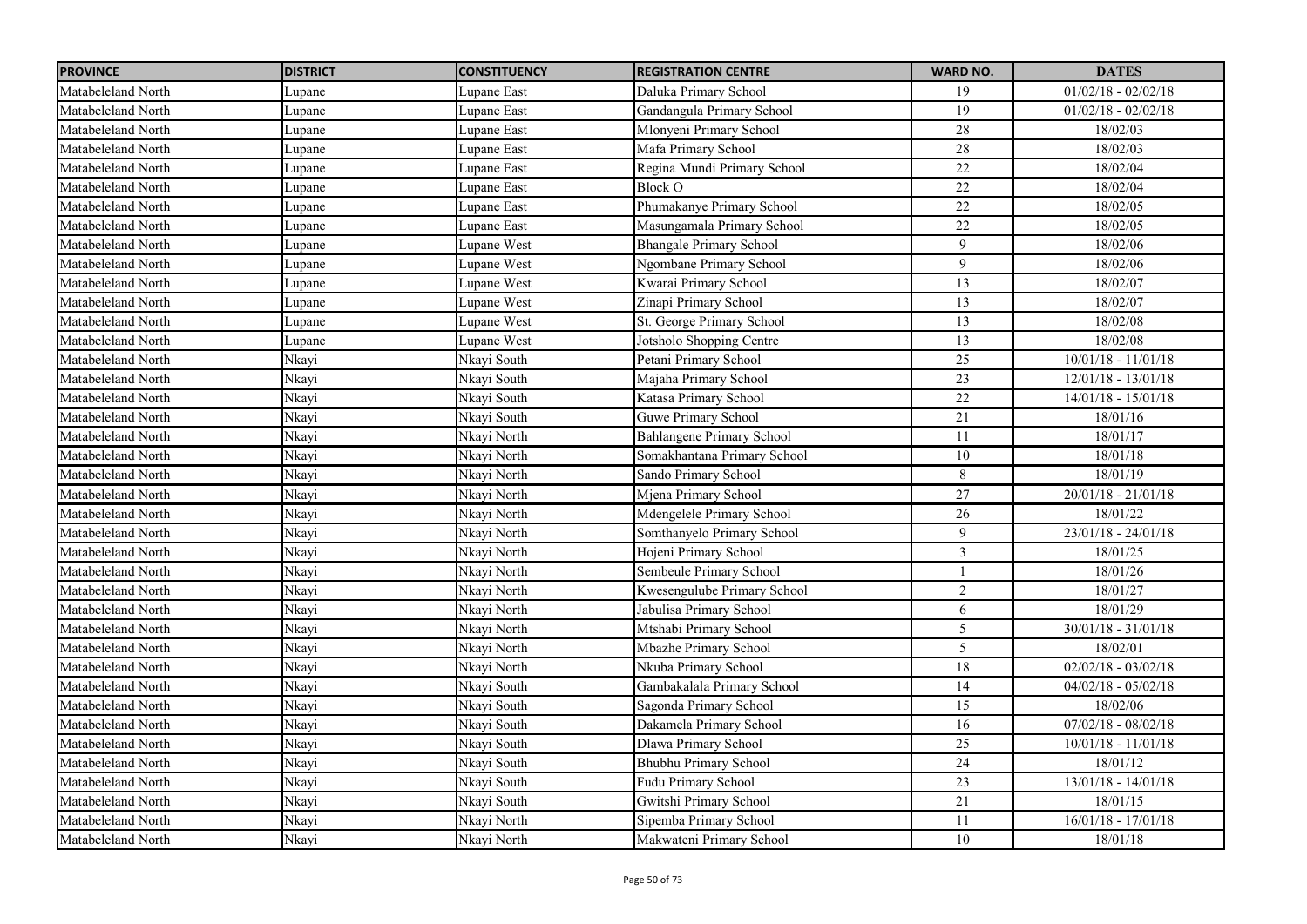| <b>PROVINCE</b>    | <b>DISTRICT</b> | <b>CONSTITUENCY</b>     | <b>REGISTRATION CENTRE</b>   | <b>WARD NO.</b>  | <b>DATES</b>          |
|--------------------|-----------------|-------------------------|------------------------------|------------------|-----------------------|
| Matabeleland North | Nkayi           | Nkayi North             | Ingwalathi Primary School    | 8                | 18/01/19              |
| Matabeleland North | Nkayi           | Nkayi North             | Sebhumane Primary School     | $\overline{12}$  | $20/01/18 - 21/01/18$ |
| Matabeleland North | Nkayi           | Nkayi North             | Sovondo Primary School       | $\overline{7}$   | $22/01/18 - 23/01/18$ |
| Matabeleland North | Nkayi           | Nkayi North             | Tsheli Primary School        | 6                | 18/01/24              |
| Matabeleland North | Nkayi           | Nkayi North             | Setshanke Primary School     | $\overline{3}$   | 18/01/25              |
| Matabeleland North | Nkayi           | Nkayi North             | Mateme Primary School        | $\mathbf{1}$     | 18/01/26              |
| Matabeleland North | Nkayi           | Nkayi North             | Jengwe Primary School        | $\overline{2}$   | 18/01/27              |
| Matabeleland North | Nkayi           | Nkayi North             | Maphasaphasa Primary School  | 6                | $28/01/18 - 29/01/18$ |
| Matabeleland North | Nkayi           | Nkayi North             | Nesigwe Primary School       | 5                | $30/01/18 - 31/01/18$ |
| Matabeleland North | Nkayi           | Nkayi North             | Mhlabuyatshisa               | 5                | 18/02/01              |
| Matabeleland North | Nkayi           | Nkayi North             | Sivomo Primary School        | 18               | $02/02/18 - 03/02/18$ |
| Matabeleland North | Nkayi           | Nkayi South             | Simbo Primary School         | 14               | 18/02/04              |
| Matabeleland North | Nkayi           | Nkayi South             | Malinga Primary School       | $\overline{15}$  | $05/02/18 - 06/02/18$ |
| Matabeleland North | Nkayi           | Nkayi South             | Manomano Primary School      | $\overline{17}$  | $07/02/18 - 08/02/18$ |
| Matabeleland North | Tsholotsho      | Tsholotsho South        | Magama Primary School        | 13               | $10/01/18 - 11/01/18$ |
| Matabeleland North | Tsholotsho      | Tsholotsho South        | Dinyane Primary School       | $\overline{15}$  | 18/01/12              |
| Matabeleland North | Tsholotsho      | Tsholotsho South        | <b>Bubude Primary School</b> | 17               | 18/01/13              |
| Matabeleland North | Tsholotsho      | Tsholotsho South        | Mathe Primary School         | $\overline{18}$  | 18/01/14              |
| Matabeleland North | Tsholotsho      | Tsholotsho South        | Sydney M. Primary School     | 20               | 18/01/15              |
| Matabeleland North | Tsholotsho      | Tsholotsho South        | Chefunye Primary School      | 19               | 18/01/16              |
| Matabeleland North | Tsholotsho      | Tsholotsho South        | Nata Primary School          | 16               | 18/01/17              |
| Matabeleland North | Tsholotsho      | Tsholotsho South        | Makhaza Primary School       | 14               | 18/01/18              |
| Matabeleland North | Tsholotsho      | Tsholotsho South        | Sikente Primary School       | 10               | 18/01/19              |
| Matabeleland North | Tsholotsho      | Tsholotsho North        | Butabubili Primary School    | 8                | $20/01/18 - 21/01/18$ |
| Matabeleland North | Tsholotsho      | Tsholotsho North        | Mbiriya Primary School       | $8\,$            | $22/01/18 - 23/01/18$ |
| Matabeleland North | Tsholotsho      | Tsholotsho North        | Phelela Primary School       | $\boldsymbol{7}$ | 18/01/24              |
| Matabeleland North | Tsholotsho      | Tsholotsho North        | Khumbula Primary School      | $\boldsymbol{7}$ | 18/01/25              |
| Matabeleland North | Tsholotsho      | Tsholotsho North        | Mpilo Primary School         | $\tau$           | 18/01/26              |
| Matabeleland North | Tsholotsho      | Tsholotsho North        | Sikhobo Primary School       |                  | 18/01/27              |
| Matabeleland North | Tsholotsho      | Tsholotsho North        | Samahuru Primary School      | $\mathbf{1}$     | 18/01/28              |
| Matabeleland North | Tsholotsho      | Tsholotsho North        | Tshibizina Primary School    | 21               | 18/01/29              |
| Matabeleland North | Tsholotsho      | Tsholotsho North        | Mpanedziba Primary School    | 9                | $30/01/18 - 31/01/18$ |
| Matabeleland North | Tsholotsho      | Tsholotsho North        | Jowa Primary School          | 9                | 18/02/01              |
| Matabeleland North | Tsholotsho      | Tsholotsho North        | Kapane Primary School        | $\overline{3}$   | 18/02/02              |
| Matabeleland North | Tsholotsho      | Tsholotsho North        | Ngamo Primary School         | $\overline{3}$   | 18/02/03              |
| Matabeleland North | Tsholotsho      | Tsholotsho North        | Sipepa Primary School        | 5                | $04/02/18 - 05/02/18$ |
| Matabeleland North | Tsholotsho      | Tsholotsho North        | Jimila Primary School        | 6                | 18/02/06              |
| Matabeleland North | Tsholotsho      | Tsholotsho South        | Dombo Primary School         | $\overline{22}$  | 18/02/07              |
| Matabeleland North | Tsholotsho      | Tsholotsho South        | Wondola Primary School       | 12               | 18/02/08              |
| Matabeleland North | Tsholotsho      | <b>Tsholotsho South</b> | Nhlangano Primary School     | 13               | $10/01/18 - 11/01/18$ |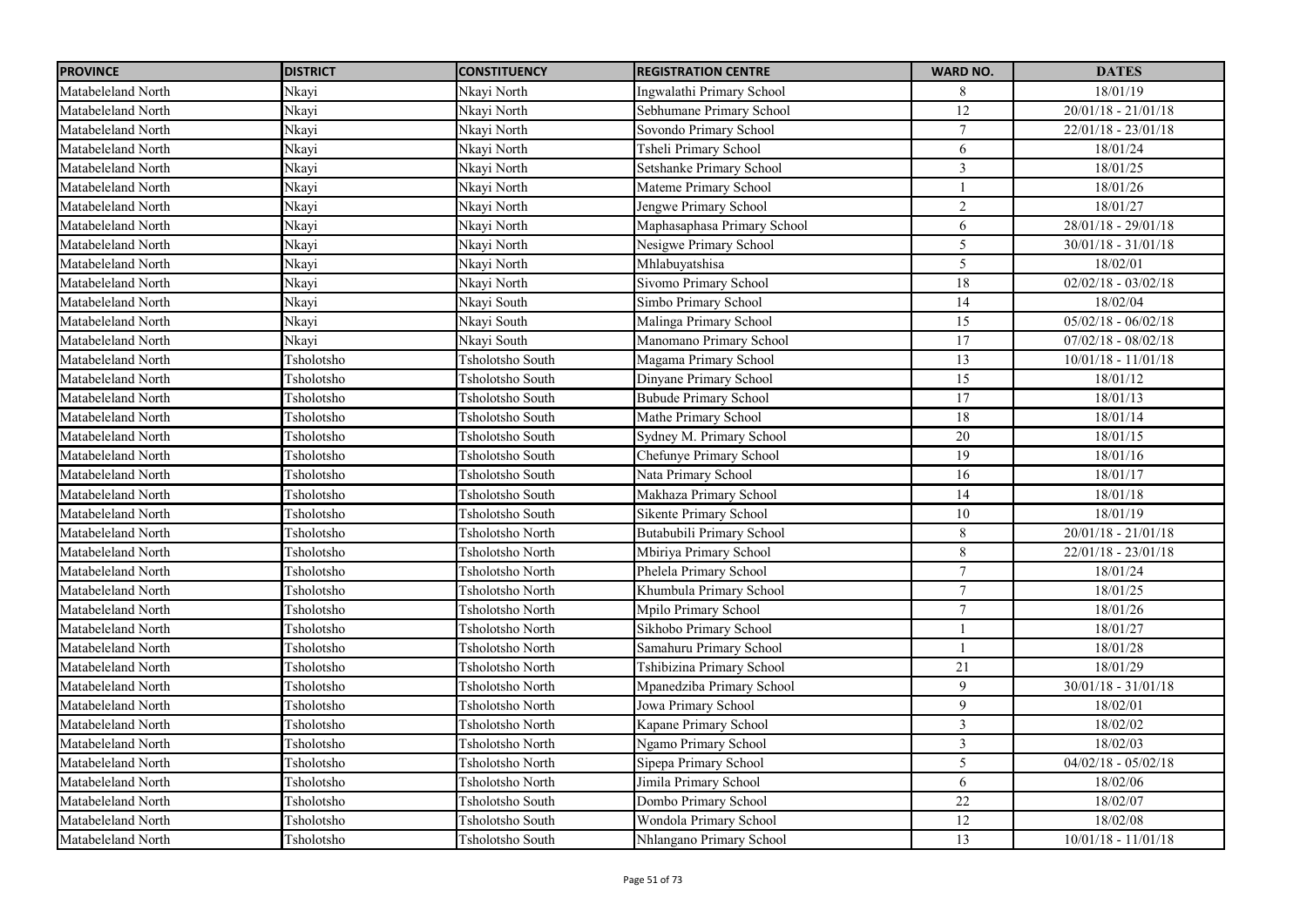| <b>PROVINCE</b>    | <b>DISTRICT</b> | <b>CONSTITUENCY</b> | <b>REGISTRATION CENTRE</b>      | <b>WARD NO.</b> | <b>DATES</b>          |
|--------------------|-----------------|---------------------|---------------------------------|-----------------|-----------------------|
| Matabeleland North | Tsholotsho      | Tsholotsho South    | <b>Soluswe Primary School</b>   | 15              | 18/01/12              |
| Matabeleland North | Tsholotsho      | Tsholotsho South    | Mbalibani Primary School        | 17              | 18/01/13              |
| Matabeleland North | Tsholotsho      | Tsholotsho South    | Tshabanda Primary School        | $\overline{19}$ | 18/01/14              |
| Matabeleland North | Tsholotsho      | Tsholotsho South    | Lushabe Primary School          | 20              | 18/01/15              |
| Matabeleland North | Tsholotsho      | Tsholotsho South    | Dikili Primary School           | 19              | 18/01/16              |
| Matabeleland North | Tsholotsho      | Tsholotsho South    | Shaba Primary School            | 16              | 18/01/17              |
| Matabeleland North | Tsholotsho      | Tsholotsho South    | Malanda Primary School          | 14              | 18/01/18              |
| Matabeleland North | Tsholotsho      | Tsholotsho South    | Madlangombe Clinic              | 10              | 18/01/19              |
| Matabeleland North | Tsholotsho      | Tsholotsho South    | Mtshina Primary School          | 10              | 18/01/20              |
| Matabeleland North | Tsholotsho      | Tsholotsho South    | Nanda Primary School            | $11\,$          | 18/01/21              |
| Matabeleland North | Tsholotsho      | Tsholotsho North    | Tshitatshawa Primary School     | $\tau$          | 18/01/22              |
| Matabeleland North | Tsholotsho      | Tsholotsho North    | Mgomeni Primary School          | 7               | 18/01/23              |
| Matabeleland North | Tsholotsho      | Tsholotsho North    | Pelandaba Primary School        | $\overline{1}$  | 18/01/24              |
| Matabeleland North | Tsholotsho      | Tsholotsho North    | St. Mary'S Primary School       | $\mathbf{1}$    | 18/01/25              |
| Matabeleland North | Tsholotsho      | Tsholotsho North    | Sihazela Primary School         | $\mathbf{1}$    | 18/01/26              |
| Matabeleland North | Tsholotsho      | Tsholotsho North    | Mbuhulu Primary School          | $\overline{c}$  | $27/01/18 - 28/01/18$ |
| Matabeleland North | Tsholotsho      | Tsholotsho North    | Mahole Primary School           | $\overline{2}$  | 18/01/29              |
| Matabeleland North | Tsholotsho      | Tsholotsho North    | Dlakapiya Primary School        | 9               | 18/01/30              |
| Matabeleland North | Tsholotsho      | Tsholotsho North    | Mlevu Primary School            | $\overline{3}$  | 18/01/31              |
| Matabeleland North | Tsholotsho      | Tsholotsho North    | Ziga Primary School             | $\mathfrak{Z}$  | 18/02/01              |
| Matabeleland North | Tsholotsho      | Tsholotsho North    | Dibutibu Primary School         | $\overline{4}$  | $02/02/18 - 03/02/18$ |
| Matabeleland North | Tsholotsho      | Tsholotsho North    | Mcetshwa Primary School         | 6               | 18/02/04              |
| Matabeleland North | Tsholotsho      | Tsholotsho North    | Tshino Primary School           | 6               | $05/02/18 - 06/02/18$ |
| Matabeleland North | Tsholotsho      | Tsholotsho South    | Nembe Primary School            | 22              | 18/02/07              |
| Matabeleland North | Tsholotsho      | Tsholotsho South    | Mhlambangubo Primary School     | 12              | 18/02/08              |
| Matabeleland North | Umguza          | Umguza              | Rangemore Primary School        | 16              | $10/01/18 - 11/01/18$ |
| Matabeleland North | Umguza          | Umguza              | Heloka Primary School           | 16              | 18/01/12              |
| Matabeleland North | Umguza          | Umguza              | Mnondo Primary School           | 16              | $13/01/18 - 14/01/18$ |
| Matabeleland North | Umguza          | Umguza              | Lonsdale Primary School         | 16              | 18/01/15              |
| Matabeleland North | Umguza          | Umguza              | George Silundika Primary School | 14              | $16/01/18 - 17/01/18$ |
| Matabeleland North | Umguza          | Umguza              | Muntu Primary School            | $\overline{14}$ | 18/01/18              |
| Matabeleland North | Umguza          | Umguza              | Mazizini Primary School         | 19              | 18/01/19              |
| Matabeleland North | Umguza          | Umguza              | <b>Buda Primary School</b>      | 12              | $20/01/18 - 21/01/18$ |
| Matabeleland North | Umguza          | Umguza              | Igusi Primary School            | 12              | $22/01/18 - 23/01/18$ |
| Matabeleland North | Umguza          | Umguza              | Joana Mafuyana Primary School   | $\overline{19}$ | 18/01/24              |
| Matabeleland North | Umguza          | Umguza              | Sigonde Primary School          | 11              | $25/01/18 - 26/01/18$ |
| Matabeleland North | Umguza          | Umguza              | Hlanganani Primary School       | 11              | 18/01/27              |
| Matabeleland North | Umguza          | Umguza              | Mathonisa Primary School        | 9               | $28/01/18 - 29/01/18$ |
| Matabeleland North | Umguza          | Umguza              | <b>Crossby Primary School</b>   | $\overline{9}$  | $30/01/18 - 01/02/18$ |
| Matabeleland North | Umguza          | Umguza              | Mandalay Farm                   | 8               | $30/01/18 - 01/02/18$ |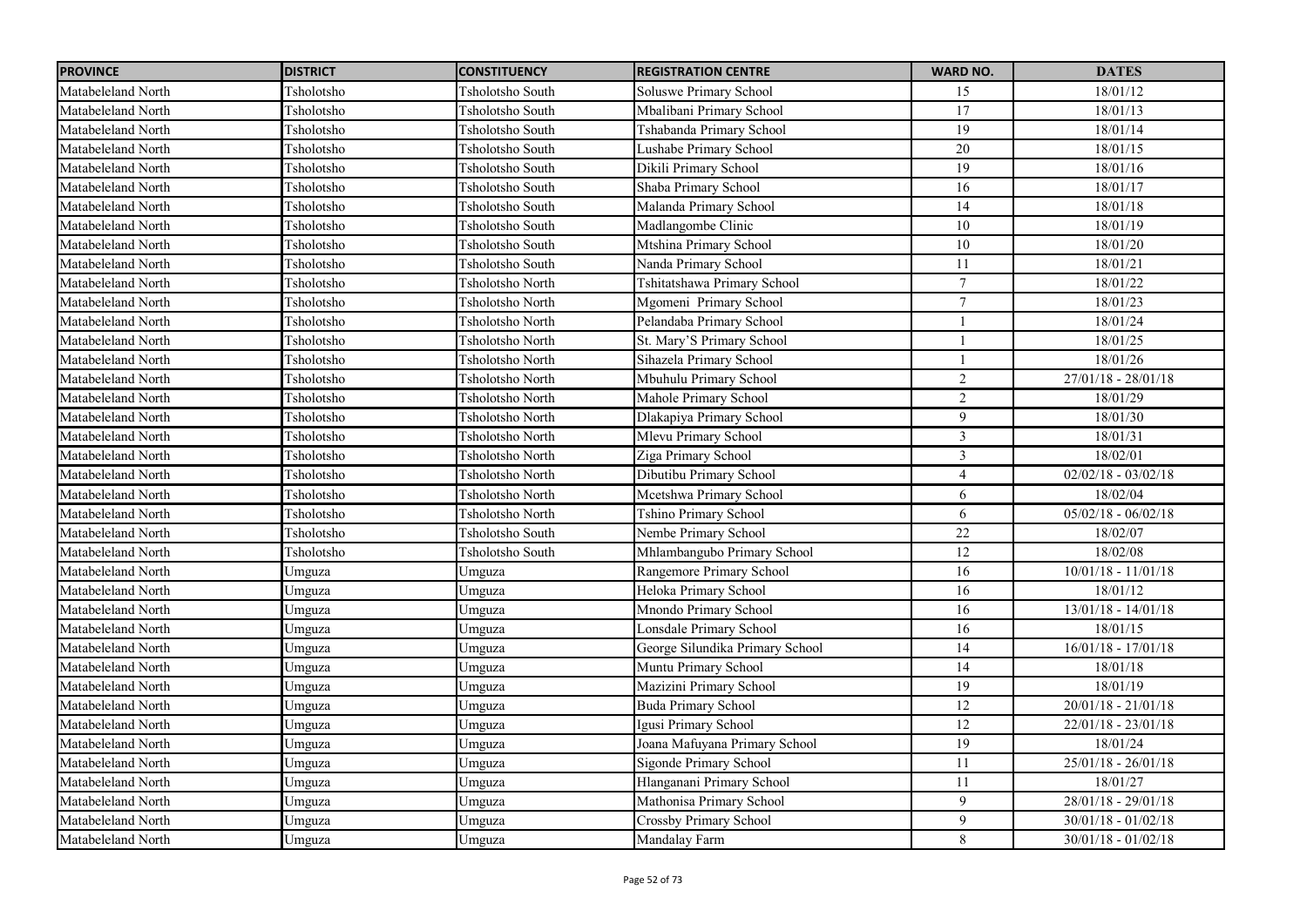| <b>PROVINCE</b>                    | <b>DISTRICT</b> | <b>CONSTITUENCY</b>    | <b>REGISTRATION CENTRE</b>               | <b>WARD NO.</b> | <b>DATES</b>          |
|------------------------------------|-----------------|------------------------|------------------------------------------|-----------------|-----------------------|
| Matabeleland North                 | Umguza          | Umguza                 | <b>Tsetse Primary School</b>             | 16              | $02/02/18 - 03/02/18$ |
| Matabeleland North                 | Umguza          | Umguza                 | Cameroon Primary School                  | $\overline{3}$  | $02/02/18 - 03/02/18$ |
| Matabeleland North                 | Umguza          | Umguza                 | Imbizo Primary School                    | $\overline{4}$  | $04/02/18 - 05/02/18$ |
| Matabeleland North                 | Umguza          | Umguza                 | Thabani Pre - School                     | 6               | $04/02/18 - 05/02/18$ |
| Matabeleland North                 | Umguza          | Umguza                 | Imbizo Garrison Primary School(Llewelin) | $\overline{c}$  | $06/02/18 - 08/02/18$ |
| Matabeleland North                 | Umguza          | Umguza                 | Kensington Primary School                | $\overline{2}$  | $06/02/18 - 08/02/18$ |
| Matabeleland North                 | Umguza          | Umguza                 | Khami Primary School                     | 16              | $10/01/18 - 12/01/18$ |
| Matabeleland North                 | Umguza          | Umguza                 | Mbonqane Primary School                  | $\overline{16}$ | $10/01/18 - 12/01/18$ |
| Matabeleland North                 | Umguza          | Umguza                 | Chesa Primary School                     | $\overline{14}$ | 13/01/18 - 15/01/18   |
| Matabeleland North                 | Umguza          | Umguza                 | Bantu                                    | $\overline{14}$ | 13/01/18 - 15/01/18   |
| Matabeleland North                 | Umguza          | Umguza                 | St James Primary School                  | 14              | $16/01/18 - 17/01/18$ |
| Matabeleland North                 | Umguza          | Umguza                 | Magwadini Primary School                 | 13              | $16/01/18 - 18/01/18$ |
| Matabeleland North                 | Umguza          | Umguza                 | Makokomba Primary School                 | 19              | 18/01/19              |
| Matabeleland North                 | Umguza          | Umguza                 | Sawmills Primary School                  | 10              | $20/01/18 - 22/01/18$ |
| Matabeleland North                 | Umguza          | Umguza                 | Deli Primary School                      | 12              | $20/01/18 - 22/01/18$ |
| Matabeleland North                 | Umguza          | Umguza                 | Mbuyazwe Primary School                  | 8               | $23/01/18 - 25/01/18$ |
| Matabeleland North                 | Umguza          | Umguza                 | Mathabiswana Primary School              | 11              | $25/01/18 - 26/01/18$ |
| Matabeleland North                 | Umguza          | Umguza                 | Dundubala Primary School                 | $\overline{10}$ | $26/01/18 - 29/01/18$ |
| Matabeleland North                 | Umguza          | Umguza                 | Mahlotova Primary School                 | 9               | $26/01/18 - 29/01/18$ |
| Matabeleland North                 | Umguza          | Umguza                 | Ngazimbi Primary School                  | 9               | $30/01/18 - 01/02/18$ |
| Matabeleland North                 | Umguza          | Umguza                 | Arda Balu                                | $8\,$           | $30/01/18 - 01/02/18$ |
| Matabeleland North                 | Umguza          | Umguza                 | Gumtree Primary School                   | $\mathbf{1}$    | $02/02/18 - 03/02/18$ |
| Matabeleland North                 | Umguza          | Umguza                 | Emqwashini Primary School                | $\overline{3}$  | $02/02/18 - 03/02/18$ |
| Matabeleland North                 | Umguza          | Umguza                 | Mfanyana Primary School                  | 5               | $04/02/18 - 05/02/18$ |
| Matabeleland North                 | Umguza          | Umguza                 | Nhlambabaloyi Primary School             | 6               | $04/02/18 - 05/02/18$ |
| Matabeleland North                 | Umguza          | Umguza                 | Fairbridge Primary School                | $\tau$          | $06/02/18 - 08/02/18$ |
| Matabeleland North                 | Umguza          | Umguza                 | Heany Junction                           | $\overline{c}$  | $06/02/18 - 08/02/18$ |
| <b>Matabeleland South Province</b> |                 |                        |                                          |                 |                       |
| <b>PROVINCE</b>                    | <b>DISTRICT</b> | <b>CONSTITUENCY</b>    | <b>REGISTRATION CENTRE</b>               | <b>WARD NO.</b> | <b>DATES</b>          |
| Matabeleland South                 | Beitbridge      | Beitbridge East        | Wellton Primary School                   | 6               | $10/01/18 - 12/01/18$ |
| Matabeleland South                 | Beitbridge      | <b>Beitbridge East</b> | Umzingwane Primary School                | 6               | 13/01/18 - 15/01/18   |
| Matabeleland South                 | Beitbridge      | Beitbridge West        | Swereki Primary School                   | 9               | $16/01/18 - 17/01/18$ |
| Matabeleland South                 | Beitbridge      | Beitbridge West        | Dendele Primary School                   | $10\,$          | $18/01/18 - 19/01/18$ |
| Matabeleland South                 | Beitbridge      | Beitbridge West        | Matshiloni Primary School                | $\mathfrak{Z}$  | $20/01/18 - 22/01/18$ |
| Matabeleland South                 | Beitbridge      | Beitbridge East        | Msane Primary School                     | $\overline{12}$ | $23/01/18 - 25/01/18$ |
| Matabeleland South                 | Beitbridge      | Beitbridge West        | Chaswingo Primary School                 | $\overline{3}$  | $26/01/18 - 29/01/18$ |
| Matabeleland South                 | Beitbridge      | Beitbridge West        | Shabwe Primary School                    | 15              | $30/01/18 - 02/02/18$ |
| Matabeleland South                 | Beitbridge      | Beitbridge West        | Madaula Primary School                   | $\mathfrak{Z}$  | $03/02/18 - 08/02/18$ |
| Matabeleland South                 | Beitbridge      | <b>Beitbridge East</b> | Mashavire Bc                             | 6               | $10/01/18 - 12/01/18$ |
| Matabeleland South                 | Beitbridge      | <b>Beitbridge East</b> | Mtetengwe Primary School                 | 6               | $13/01/18 - 15/01/18$ |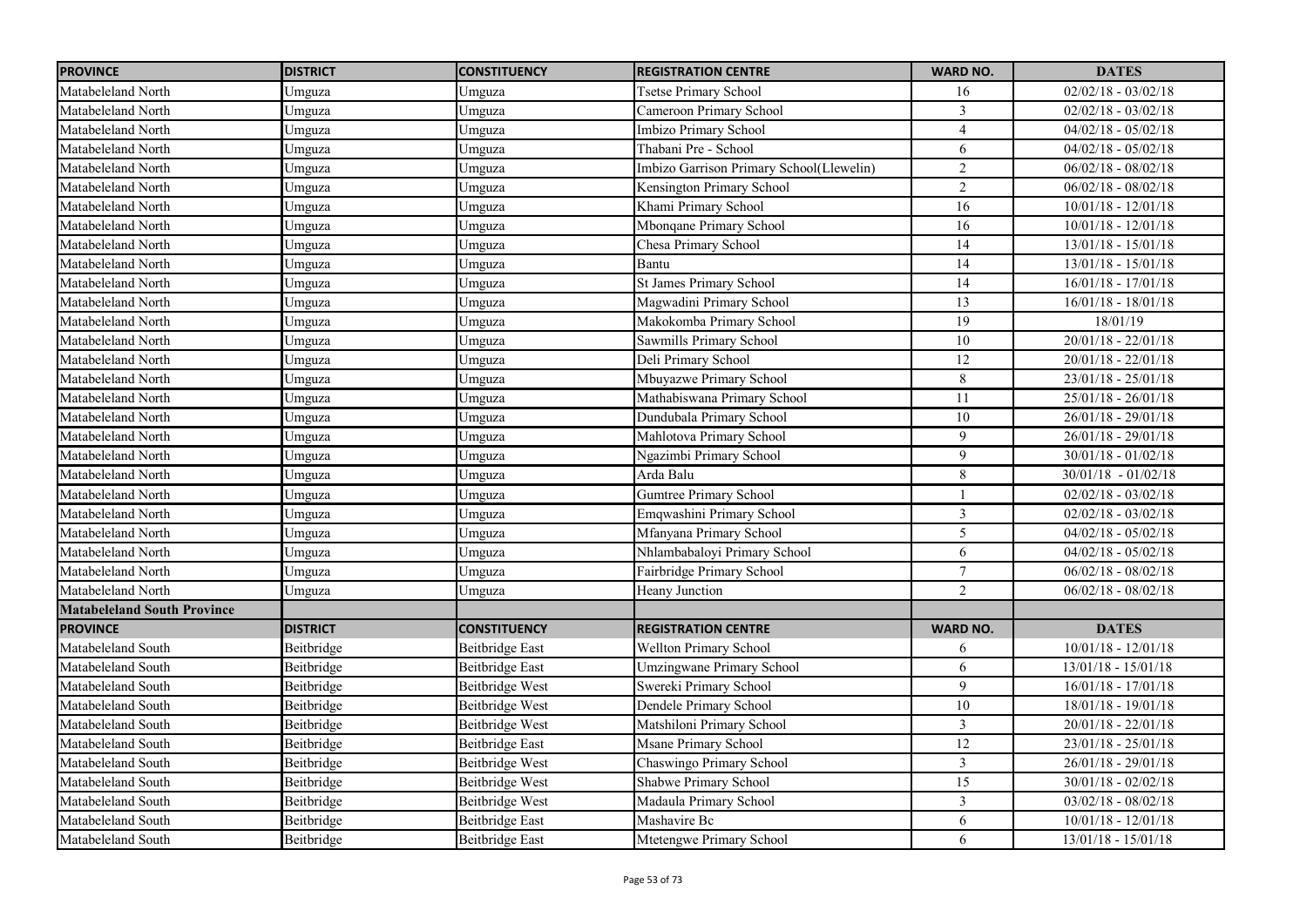| <b>PROVINCE</b>    | <b>DISTRICT</b> | <b>CONSTITUENCY</b>    | <b>REGISTRATION CENTRE</b>           | <b>WARD NO.</b> | <b>DATES</b>          |
|--------------------|-----------------|------------------------|--------------------------------------|-----------------|-----------------------|
| Matabeleland South | Beitbridge      | Beitbridge West        | Whunga Primary School                | 10              | $16/01/18 - 17/01/18$ |
| Matabeleland South | Beitbridge      | Beitbridge West        | Chabheta Primary School              | 11              | $18/01/18 - 19/01/18$ |
| Matabeleland South | Beitbridge      | Beitbridge West        | Mugaladivha Primary School           | $\overline{4}$  | $20/01/18 - 21/01/18$ |
| Matabeleland South | Beitbridge      | Beitbridge West        | Gonwe Village                        | $\overline{4}$  | 18/01/22              |
| Matabeleland South | Beitbridge      | Beitbridge West        | Mapili Primary School                | 12              | $23/01/18 - 25/01/18$ |
| Matabeleland South | Beitbridge      | Beitbridge West        | Fula Primary School                  | $\overline{3}$  | $26/01/18 - 27/01/18$ |
| Matabeleland South | Beitbridge      | Beitbridge West        | Number 27 - Fula Primary School      | $\overline{3}$  | 28/01/18 - 29/01/18   |
| Matabeleland South | Beitbridge      | Beitbridge West        | Old Nuli Primary School              | 15              | $30/01/18 - 02/02/18$ |
| Matabeleland South | Beitbridge      | Beitbridge West        | Chikwalakwala Primary School         |                 | $03/02/18 - 08/02/18$ |
| Matabeleland South | Beitbridge      | <b>Beitbridge East</b> | Beitbridge Government Primary School | $\overline{2}$  | $10/01/18 - 12/01/18$ |
| Matabeleland South | Beitbridge      | Beitbridge East        | Makakabule Primary School            | 6               | $13/01/18 - 15/01/18$ |
| Matabeleland South | Beitbridge      | Beitbridge West        | Site Village 2 - Toporo              | 8               | $16/01/18 - 17/01/18$ |
| Matabeleland South | Beitbridge      | Beitbridge West        | <b>Bwemula Primary School</b>        | 11              | 18/01/18 - 19/01/18   |
| Matabeleland South | Beitbridge      | Beitbridge West        | Penemene Primary School              | $\overline{4}$  | $20/01/18 - 22/01/18$ |
| Matabeleland South | Beitbridge      | Beitbridge West        | Majini Primary School                | 12              | $23/01/18 - 25/01/18$ |
| Matabeleland South | Beitbridge      | Beitbridge West        | Makombe Primary School               | $\overline{3}$  | 26/01/18 - 29/01/18   |
| Matabeleland South | Beitbridge      | Beitbridge West        | Dumba Primary School                 | 15              | 30/01/18 - 02/02/18   |
| Matabeleland South | Beitbridge      | Beitbridge West        | Chipise Primary School               |                 | $03/02/18 - 06/02/18$ |
| Matabeleland South | Beitbridge      | Beitbridge West        | Marikosi Village                     | $\overline{1}$  | $07/02/18 - 08/02/18$ |
| Matabeleland South | Beitbridge      | <b>Beitbridge East</b> | St. Joseph's Catholic Primary School | $\overline{3}$  | $10/01/18 - 12/01/18$ |
| Matabeleland South | Beitbridge      | <b>Beitbridge East</b> | <b>Bishopstone Estate (Tent)</b>     | 14              | $13/01/18 - 15/01/18$ |
| Matabeleland South | Beitbridge      | Beitbridge West        | Shashi Primary School                | 9               | $16/01/18 - 17/01/18$ |
| Matabeleland South | Beitbridge      | Beitbridge West        | Zezani Ddf Rest Camp                 | 11              | 18/01/18 - 19/01/18   |
| Matabeleland South | Beitbridge      | Beitbridge West        | Tongwe Primary School                | $\overline{4}$  | $20/01/18 - 21/01/18$ |
| Matabeleland South | Beitbridge      | Beitbridge West        | Mapani Village                       | $\overline{4}$  | 18/01/22              |
| Matabeleland South | Beitbridge      | Beitbridge West        | Mtangamcena Primary School           | 12              | $23/01/18 - 25/01/18$ |
| Matabeleland South | Beitbridge      | Beitbridge West        | Chabili Primary School               | $\overline{c}$  | $26/01/18 - 29/01/18$ |
| Matabeleland South | Beitbridge      | Beitbridge West        | Mapai Primary School                 | 15              | $30/01/18 - 02/02/18$ |
| Matabeleland South | Beitbridge      | <b>Beitbridge East</b> | Beitbridge Terminus (Renk)           | $\overline{4}$  | $03/02/18 - 08/02/18$ |
| Matabeleland South | Beitbridge      | Beitbridge East        | Beitbridge Mission Primary School    | $\overline{4}$  | $10/01/18 - 12/01/18$ |
| Matabeleland South | Beitbridge      | Beitbridge East        | Luhwade Primary School               | 14              | $13/01/18 - 15/01/18$ |
| Matabeleland South | Beitbridge      | Beitbridge West        | Zezani Secondary School              | 10              | $16/01/18 - 17/01/18$ |
| Matabeleland South | Beitbridge      | Beitbridge West        | Vuturura Primary School              | $10\,$          | 18/01/18 - 19/01/18   |
| Matabeleland South | Beitbridge      | Beitbridge West        | Chapfuce Primary School              | 5               | $20/01/18 - 22/01/18$ |
| Matabeleland South | Beitbridge      | Beitbridge West        | Chamnangana Primary School           | 11              | $23/01/18 - 25/01/18$ |
| Matabeleland South | Beitbridge      | Beitbridge West        | Dite Primary School                  | $\overline{2}$  | $26/01/18 - 29/01/18$ |
| Matabeleland South | Beitbridge      | Beitbridge West        | Chamnanga Primary School             | 5               | $30/01/18 - 02/02/18$ |
| Matabeleland South | Beitbridge      | Beitbridge West        | Gwikwikwi Village                    | $\mathbf{1}$    | $03/02/18 - 08/02/18$ |
| Matabeleland South | Beitbridge      | <b>Beitbridge East</b> | Vhembe Sec. School                   | 5               | $10/01/18 - 12/01/18$ |
| Matabeleland South | Beitbridge      | <b>Beitbridge East</b> | Mtshilashokwe Primary School         | $\tau$          | $13/01/18 - 15/01/18$ |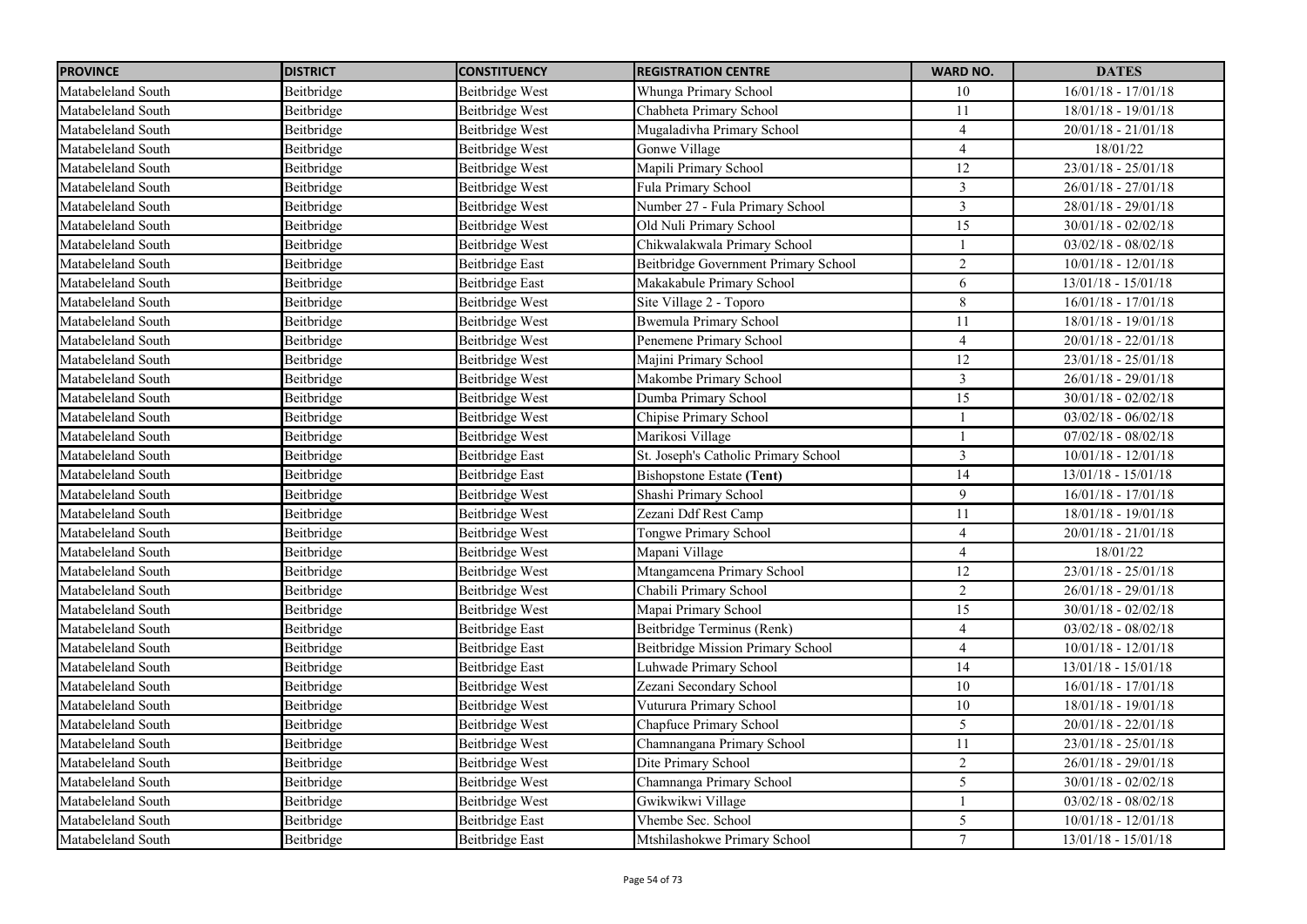| <b>PROVINCE</b>    | <b>DISTRICT</b> | <b>CONSTITUENCY</b>    | <b>REGISTRATION CENTRE</b>       | <b>WARD NO.</b> | <b>DATES</b>          |
|--------------------|-----------------|------------------------|----------------------------------|-----------------|-----------------------|
| Matabeleland South | Beitbridge      | Beitbridge West        | Old Machuchuta                   | 9               | $16/01/18 - 17/01/18$ |
| Matabeleland South | Beitbridge      | Beitbridge West        | Madali Primary School            | 10              | $18/01/18 - 19/01/18$ |
| Matabeleland South | Beitbridge      | Beitbridge West        | Elangeni Primary School          | 5               | $20/01/18 - 22/01/18$ |
| Matabeleland South | Beitbridge      | Beitbridge West        | Madzivhe Primary School          | 12              | $23/01/18 - 25/01/18$ |
| Matabeleland South | Beitbridge      | Beitbridge West        | Chapongwe Primary School         | 2               | $26/01/18 - 29/01/18$ |
| Matabeleland South | Beitbridge      | Beitbridge West        | Lesanth Primary School           | $\overline{13}$ | $30/01/18 - 02/02/18$ |
| Matabeleland South | Beitbridge      | Beitbridge West        | Malabe Primary School            |                 | $03/02/18 - 08/02/18$ |
| Matabeleland South | Beitbridge      | Beitbridge East        | Beitbridge Re - Development Area | 6               | $10/01/18 - 12/01/18$ |
| Matabeleland South | Beitbridge      | Beitbridge East        | Ndambe Primary School            | $\tau$          | $13/01/18 - 15/01/18$ |
| Matabeleland South | Beitbridge      | Beitbridge West        | Dombolidenje Village             | 10              | $16/01/18 - 17/01/18$ |
| Matabeleland South | Beitbridge      | Beitbridge West        | Marema Lodge                     | 14              | $18/01/18 - 19/01/18$ |
| Matabeleland South | Beitbridge      | Beitbridge West        | Lutumba Roman Catholic Centre    | 5               | $20/01/18 - 22/01/18$ |
| Matabeleland South | Beitbridge      | Beitbridge West        | Mudzwiti Primary School          | 14              | $23/01/18 - 25/01/18$ |
| Matabeleland South | Beitbridge      | Beitbridge West        | Rukange Primary School           | $\overline{2}$  | $26/01/18 - 29/01/18$ |
| Matabeleland South | Beitbridge      | Beitbridge West        | <b>Bubi Primary School</b>       | 13              | $30/01/18 - 02/02/18$ |
| Matabeleland South | Beitbridge      | Beitbridge West        | Mandate Primary School           | $\mathfrak{Z}$  | $03/02/18 - 08/02/18$ |
| Matabeleland South | Beitbridge      | Beitbridge East        | Malala Primary School            | 6               | $10/01/18 - 12/01/18$ |
| Matabeleland South | Beitbridge      | <b>Beitbridge East</b> | <b>Toporo Primary School</b>     | $\,8\,$         | $13/01/18 - 15/01/18$ |
| Matabeleland South | Beitbridge      | Beitbridge West        | Mpande Primary School            | 12              | $16/01/18 - 17/01/18$ |
| Matabeleland South | Beitbridge      | Beitbridge West        | Tshokotshoko                     | 10              | $18/01/18 - 19/01/18$ |
| Matabeleland South | Beitbridge      | Beitbridge West        | Jopembe Primary School           | $\overline{4}$  | $20/01/18 - 22/01/18$ |
| Matabeleland South | Beitbridge      | Beitbridge West        | Mazunga Ranch Hq                 | 14              | $23/01/18 - 25/01/18$ |
| Matabeleland South | Beitbridge      | Beitbridge West        | Rukange Primary School           | $\overline{2}$  | $26/01/18 - 29/01/18$ |
| Matabeleland South | Beitbridge      | Beitbridge West        | Joko Primary School              | 13              | $30/01/18 - 02/02/18$ |
| Matabeleland South | Beitbridge      | Beitbridge West        | Kayansee Primary School          | 13              | $03/02/18 - 08/02/18$ |
| Matabeleland South | Gwanda          | Gwanda Central         | Moodspruit Primary School        | 21              | $10/01/18 - 12/01/18$ |
| Matabeleland South | Gwanda          | Gwanda Central         | Ntepe Primary School             | 14              | $13/01/18 - 16/01/18$ |
| Matabeleland South | Gwanda          | Gwanda South           | <b>Buvama Primary School</b>     | 18              | 17/01/18 - 20/01/18   |
| Matabeleland South | Gwanda          | Gwanda South           | Mashaba Primary School           | 19              | $21/01/18 - 24/01/18$ |
| Matabeleland South | Gwanda          | Gwanda South           | Makokwe Primary School           | 12              | $25/01/18 - 28/01/18$ |
| Matabeleland South | Gwanda          | Gwanda North           | Simbumbumbi Primary School       | $\tau$          | 29/01/18 - 31/01/18   |
| Matabeleland South | Gwanda          | Gwanda North           | Shake Primary School             | $\overline{4}$  | $01/02/18 - 04/02/18$ |
| Matabeleland South | Gwanda          | Gwanda Central         | Dwala Primary School             | 23              | $05/02/18 - 08/02/18$ |
| Matabeleland South | Gwanda          | Gwanda Central         | <b>Bethel Primary School</b>     | 14              | $10/01/18 - 13/01/18$ |
| Matabeleland South | Gwanda          | Gwanda South           | Fumugwe Primary School           | 17              | $14/01/18 - 17/01/18$ |
| Matabeleland South | Gwanda          | Gwanda South           | Nhanha Primary School            | 17              | $18/01/18 - 20/01/18$ |
| Matabeleland South | Gwanda          | Gwanda South           | Takaliawa Primary School         | 19              | $21/01/18 - 23/01/18$ |
| Matabeleland South | Gwanda          | Gwanda North           | Conemara Primary School          | 9               | $24/01/18 - 26/01/18$ |
| Matabeleland South | Gwanda          | Gwanda North           | Sinkukwe Primary School          | 3               | 27/01/18 - 28/01/18   |
| Matabeleland South | Gwanda          | Gwanda North           | Magedleni Primary School         | $\overline{1}$  | 29/01/18 - 30/01/18   |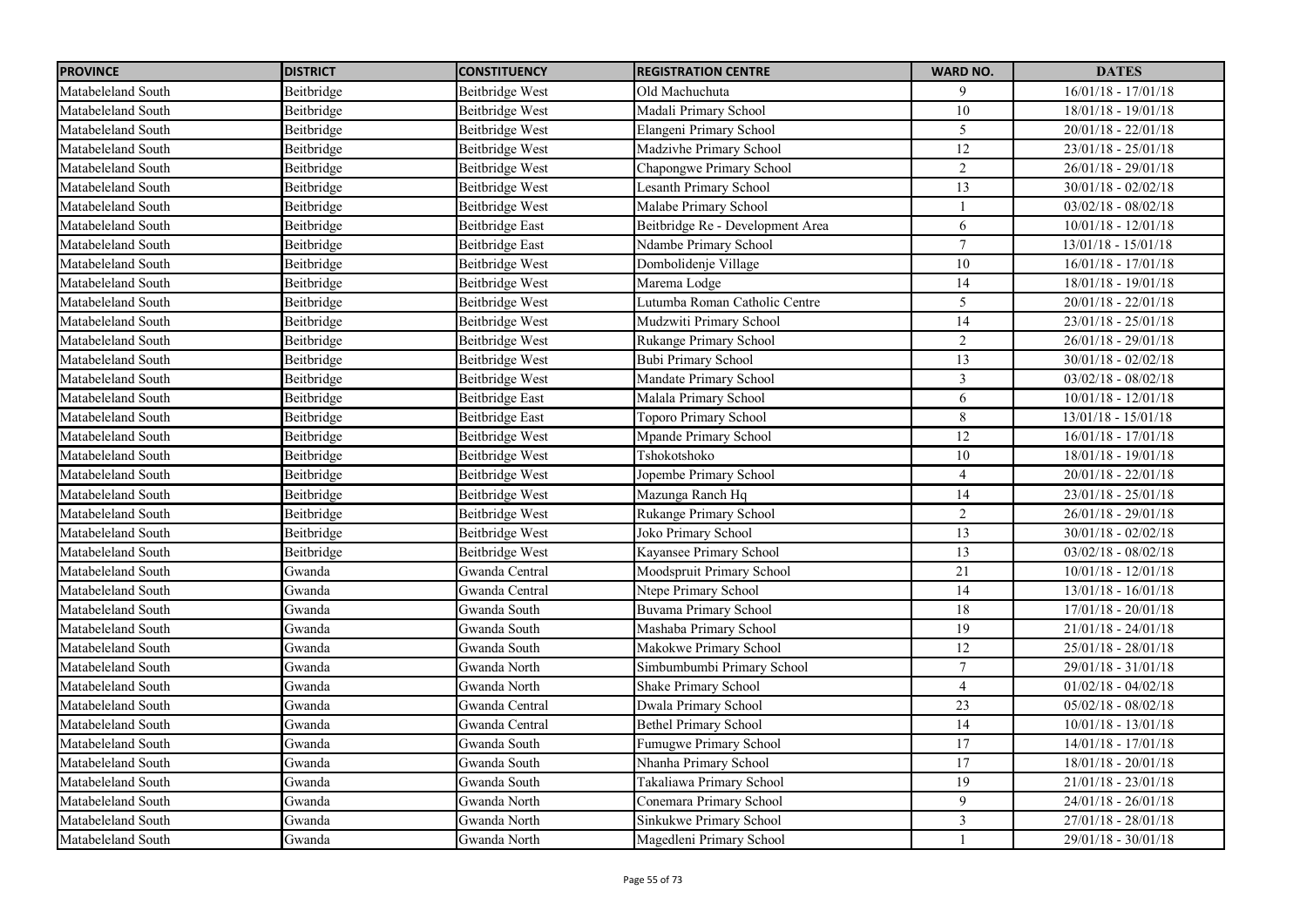| <b>PROVINCE</b>    | <b>DISTRICT</b> | <b>CONSTITUENCY</b> | <b>REGISTRATION CENTRE</b>    | <b>WARD NO.</b> | <b>DATES</b>              |
|--------------------|-----------------|---------------------|-------------------------------|-----------------|---------------------------|
| Matabeleland South | Gwanda          | Gwanda Central      | Mashura Resettlement          | 23              | $31/01/18 - 02/02/18$     |
| Matabeleland South | Gwanda          | Gwanda Central      | Konongwe Primary School       | 21              | $03/02/18 - 04/02/18$     |
| Matabeleland South | Gwanda          | Gwanda Central      | Makhaulasi Resettlement       | $\overline{22}$ | $05/02/18 - 08/02/18$     |
| Matabeleland South | Gwanda          | Gwanda North        | Masholomoshe Primary School   |                 | $10/01/18 - 11/01/18$     |
| Matabeleland South | Gwanda          | Gwanda Central      | Samlodi Primary School        | 14              | $12/01/18 - 14/01/18$     |
| Matabeleland South | Gwanda          | Gwanda South        | Sukwi Primary School          | 18              | $15/01/18 - 17/01/18$     |
| Matabeleland South | Gwanda          | Gwanda South        | Gungwe Primary School         | 12              | $18/01/18 - 20/01/18$     |
| Matabeleland South | Gwanda          | Gwanda North        | Tshoboyi Primary School       | 9               | $21/01/18 - 22/01/18$     |
| Matabeleland South | Gwanda          | Gwanda North        | Khozi Primary School          | 6               | $23/01/18 - 25/01/18$     |
| Matabeleland South | Gwanda          | Gwanda North        | Enyandeni Primary School      | 5               | $26/01/18 - 28/01/18$     |
| Matabeleland South | Gwanda          | Gwanda Central      | Dryhoek Primary School        | 23              | 29/01/18 - 01/02/18       |
| Matabeleland South | Gwanda          | Gwanda North        | Gwakwe Primary School         | 6               | $02/02/18 - 04/02/18$     |
| Matabeleland South | Gwanda          | Gwanda Central      | Redcross Business Centre      | 5               | $05/02/18 - 08/02/18$     |
| Matabeleland South | Gwanda          | Gwanda Central      | Nsimbi Primary School         | 13              | $10/01/18 - 12/01/18$     |
| Matabeleland South | Gwanda          | Gwanda South        | Selonga Primary School        | $\overline{15}$ | $13/01/18 - 16/01/18$     |
| Matabeleland South | Gwanda          | Gwanda South        | Matulungundu Primary School   | 16              | $17/01/18 - 19/01/18$     |
| Matabeleland South | Gwanda          | Gwanda South        | Pelele Primary School         | 12              | $20/01/18 - 22/01/18$     |
| Matabeleland South | Gwanda          | Gwanda North        | <b>Sizeze Primary School</b>  | $\,8\,$         | $23/01/18 - 25/01/18$     |
| Matabeleland South | Gwanda          | Gwanda North        | Mtshabezi Primary School      | 5               | $26/01/18 - 28/01/18$     |
| Matabeleland South | Gwanda          | Gwanda North        | Dambashoko Primary School     | $\overline{2}$  | 29/01/18 - 31/01/18       |
| Matabeleland South | Gwanda          | Gwanda Central      | West Nicholson Primary School | 23              | $01/02/18 - 04/02/18$     |
| Matabeleland South | Gwanda          | Gwanda Central      | Spitzkop Terminus             | $\sqrt{6}$      | $05/02/18 - 08/02/18$     |
| Matabeleland South | Gwanda          | Gwanda Central      | Tshabezi Primary School       | 23              | $10/01/18 - 12/01/18$     |
| Matabeleland South | Gwanda          | Gwanda Central      | Zhokwe Primary School         | 13              | $13/01/18 - 15/01/18$     |
| Matabeleland South | Gwanda          | Gwanda South        | Mkhaliphe Primary School      | 20              | $16/01/18 - 19/01/18$     |
| Matabeleland South | Gwanda          | Gwanda South        | Kafusi Primary School         | 16              | $20/01/18 - 23/01/18$     |
| Matabeleland South | Gwanda          | Gwanda North        | Mandihongola Primary School   | 11              | 24/01/18 - 26/01/18       |
| Matabeleland South | Gwanda          | Gwanda North        | Lushonkwe Primary School      | 9               | 27/01/18 - 30/01/18       |
| Matabeleland South | Gwanda          | Gwanda North        | Nkwidzi Primary School        | $\overline{4}$  | $31/01/18 - 02/02/18$     |
| Matabeleland South | Gwanda          | Gwanda Central      | Mabheka Secondary School      | 23              | $03/02/18 - 04/02/18$     |
| Matabeleland South | Gwanda          | Gwanda Central      | Njanji Business Centre        | $\mathfrak{H}$  | $05/02/18 - 08/02/18$     |
| Matabeleland South | Gwanda          | Gwanda Central      | Betsa Primary School          | 13              | $10/01/18 - 11/01/18$     |
| Matabeleland South | Gwanda          | Gwanda South        | Tshanyaugwe Primary School    | $18\,$          | $12/01/18$ - $14/01/18\,$ |
| Matabeleland South | Gwanda          | Gwanda South        | Mnyabetsi Primary School      | 17              | $15/01/18 - 17/01/18$     |
| Matabeleland South | Gwanda          | Gwanda South        | Manama Hall                   | 17              | $18/01/18 - 21/01/18$     |
| Matabeleland South | Gwanda          | Gwanda South        | Mawaza Primary School         | 12              | $22/01/18 - 23/01/18$     |
| Matabeleland South | Gwanda          | Gwanda North        | Gobatema Primary School       | 11              | $24/01/18 - 25/01/18$     |
| Matabeleland South | Gwanda          | Gwanda North        | Mayezane Primary School       | $\,8\,$         | $26/01/18 - 27/01/18$     |
| Matabeleland South | Gwanda          | Gwanda North        | Matshetsheni Primary School   |                 | 28/01/18 - 29/01/18       |
| Matabeleland South | Gwanda          | Gwanda Central      | Jessie Mine Primary School    | 22              | $30/01/18 - 31/01/18$     |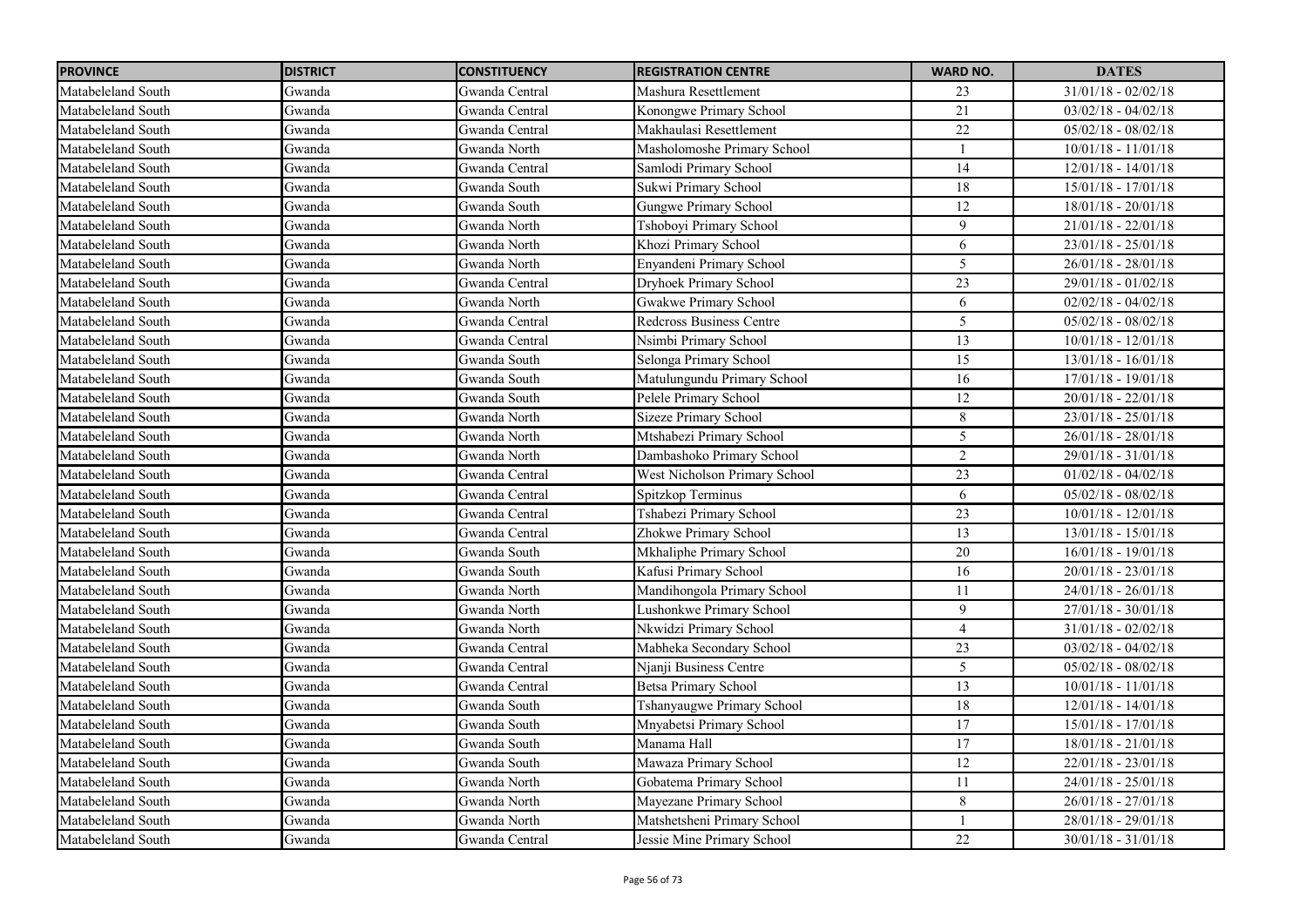| <b>PROVINCE</b>    | <b>DISTRICT</b> | <b>CONSTITUENCY</b> | <b>REGISTRATION CENTRE</b>      | <b>WARD NO.</b> | <b>DATES</b>          |
|--------------------|-----------------|---------------------|---------------------------------|-----------------|-----------------------|
| Matabeleland South | Gwanda          | Gwanda Central      | Phakama Business Centre         | 8               | $01/02/18 - 04/02/18$ |
| Matabeleland South | Gwanda          | Gwanda Central      | Hlalani Kuhle Business Centre   | $\overline{8}$  | $05/02/18 - 08/02/18$ |
| Matabeleland South | Gwanda          | Gwanda Central      | Colleen Bawn Primary School     | $\overline{22}$ | $10/01/18 - 13/01/18$ |
| Matabeleland South | Gwanda          | Gwanda Central      | Garanyemba Primary School       | 13              | $14/01/18 - 16/01/18$ |
| Matabeleland South | Gwanda          | Gwanda South        | Ngoma Primary School            | 20              | 17/01/18 - 19/01/18   |
| Matabeleland South | Gwanda          | Gwanda South        | Halisupi Primary School         | 19              | $20/01/18 - 22/01/18$ |
| Matabeleland South | Gwanda          | Gwanda North        | Ntalale Primary School          | 11              | $23/01/18 - 25/01/18$ |
| Matabeleland South | Gwanda          | Gwanda North        | Makwe Primary School            | 8               | 26/01/18 - 29/01/18   |
| Matabeleland South | Gwanda          | Gwanda North        | Mapane Primary School           | 7               | $30/01/18 - 31/01/18$ |
| Matabeleland South | Gwanda          | Gwanda North        | Silikwe Primary School          | $\sqrt{2}$      | $01/02/18 - 02/02/18$ |
| Matabeleland South | Gwanda          | Gwanda Central      | Mabheka Primary School          | $\overline{23}$ | $03/02/18 - 04/02/18$ |
| Matabeleland South | Gwanda          | Gwanda Central      | Sabiwa Primary School           | 21              | $05/02/18 - 08/02/18$ |
| Matabeleland South | Gwanda          | Gwanda Central      | Mtandawenhema Primary School    | 13              | $10/01/18 - 12/01/18$ |
| Matabeleland South | Gwanda          | Gwanda South        | Nkalange Primary School         | 15              | $13/01/18 - 15/01/18$ |
| Matabeleland South | Gwanda          | Gwanda South        | Patana Primary School           | 24              | $16/01/18 - 18/01/18$ |
| Matabeleland South | Gwanda          | Gwanda South        | Nhwali Secondary School         | 24              | $19/01/18 - 22/01/18$ |
| Matabeleland South | Gwanda          | Gwanda South        | Mafuku Primary School           | 16              | $23/01/18 - 26/01/18$ |
| Matabeleland South | Gwanda          | Gwanda North        | Tshongwe Primary School         | 11              | 27/01/18 - 29/01/18   |
| Matabeleland South | Gwanda          | Gwanda North        | Sitezi Primary School           | $\,8\,$         | $30/01/18 - 01/02/18$ |
| Matabeleland South | Gwanda          | Gwanda North        | Nkashe Secondary School         |                 | $02/02/18 - 04/02/18$ |
| Matabeleland South | Gwanda          | Gwanda Central      | Blanket Mine Pre - School       | 21              | $05/02/18 - 08/02/18$ |
| Matabeleland South | Matobo          | Matobo North        | Lukadzi Primary School          | 15              | $10/01/18 - 13/01/18$ |
| Matabeleland South | Matobo          | Matobo North        | Matopos Research Primary School | 25              | $14/01/18 - 17/01/18$ |
| Matabeleland South | Matobo          | Matobo North        | Mgadla Primary School           | 25              | $18/01/18 - 21/01/18$ |
| Matabeleland South | Matobo          | Matobo North        | Makupa Primary School           | 21              | $22/01/18 - 25/01/18$ |
| Matabeleland South | Matobo          | Matobo South        | <b>Lingwe Primary School</b>    | 8               | $26/01/18 - 29/01/18$ |
| Matabeleland South | Matobo          | Matobo South        | Simpati Primary School          | 6               | $30/01/18 - 01/02/18$ |
| Matabeleland South | Matobo          | Matobo South        | Maribeha Primary School         | $\overline{4}$  | $02/02/18 - 05/02/18$ |
| Matabeleland South | Matobo          | Matobo North        | Minda Primary School            | 19              | $06/02/18 - 08/02/18$ |
| Matabeleland South | Matobo          | Matobo North        | Gwandavale Primary School       | 16              | $10/01/18 - 13/01/18$ |
| Matabeleland South | Matobo          | Matobo North        | Whitewater Primary School       | 17              | $14/01/18 - 17/01/18$ |
| Matabeleland South | Matobo          | Matobo North        | Donkwedonkwe Primary School     | 14              | $18/01/18 - 21/01/18$ |
| Matabeleland South | Matobo          | Matobo South        | Mqabuko Primary School          | 8               | $22/01/18 - 25/01/18$ |
| Matabeleland South | Matobo          | Matobo South        | St. Maria Primary School        | 6               | $26/01/18 - 29/01/18$ |
| Matabeleland South | Matobo          | Matobo South        | St. Anna Primary School         | 9               | $30/01/18 - 01/02/18$ |
| Matabeleland South | Matobo          | Matobo South        | Gohole Primary School           | 3               | $02/02/18 - 05/02/18$ |
| Matabeleland South | Matobo          | Matobo North        | Sontala Primary School          | 12              | $06/02/18 - 08/02/18$ |
| Matabeleland South | Matobo          | Matobo North        | Boomerang Clinic                | 25              | $10/01/18 - 13/01/18$ |
| Matabeleland South | Matobo          | Matobo North        | Tohwe Secondary School          | $\overline{15}$ | $14/01/18 - 17/01/18$ |
| Matabeleland South | Matobo          | Matobo North        | Nyumbane Primary School         | $\overline{15}$ | $18/01/18 - 21/01/18$ |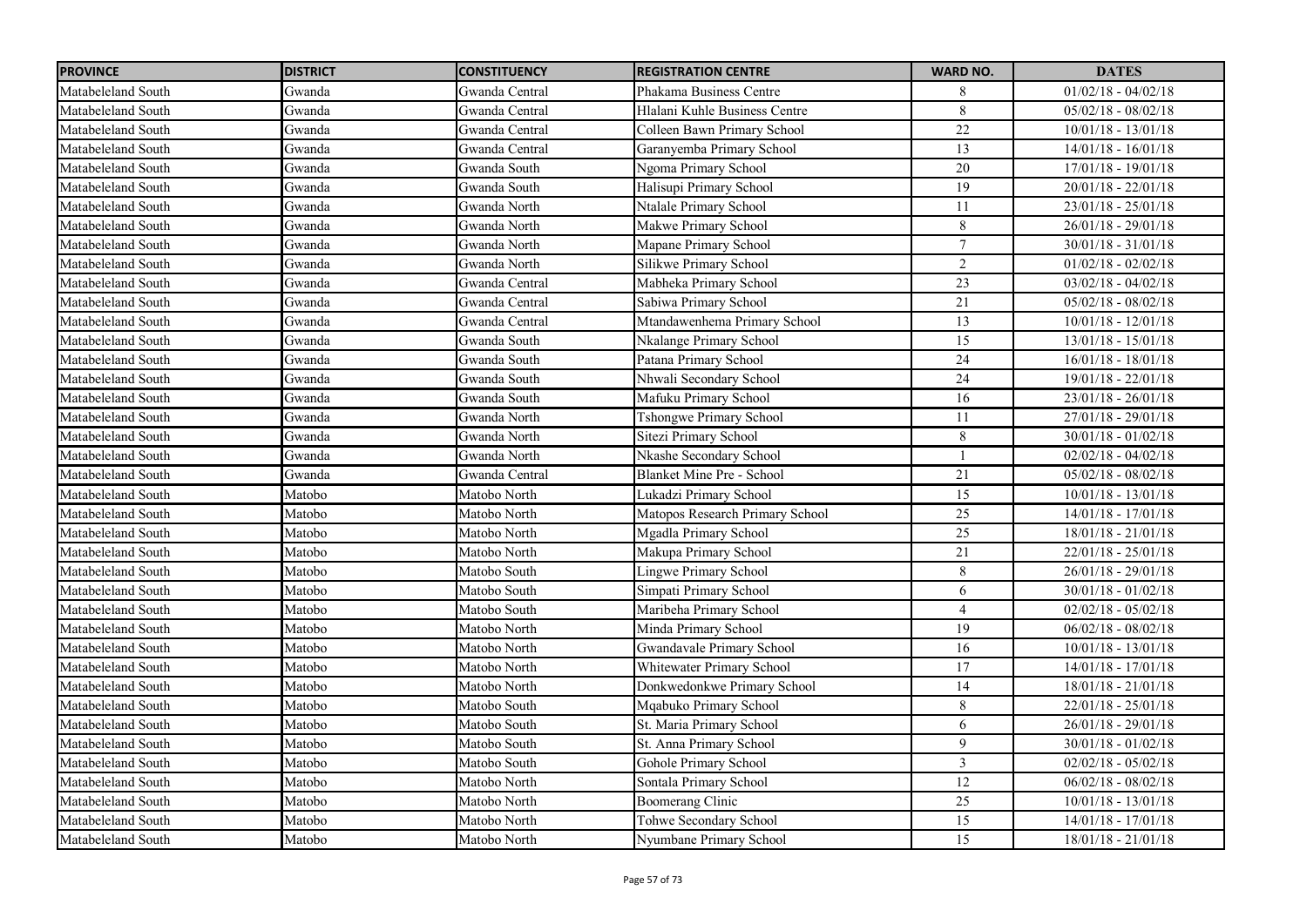| <b>PROVINCE</b>    | <b>DISTRICT</b> | <b>CONSTITUENCY</b>  | <b>REGISTRATION CENTRE</b>    | <b>WARD NO.</b> | <b>DATES</b>          |
|--------------------|-----------------|----------------------|-------------------------------|-----------------|-----------------------|
| Matabeleland South | Matobo          | Matobo North         | Sibuntuli Primary School      | 23              | $22/01/18 - 25/01/18$ |
| Matabeleland South | Matobo          | Matobo South         | Kafusi Primary School         |                 | $26/01/18 - 29/01/18$ |
| Matabeleland South | Matobo          | Matobo South         | Sankonjane Primary School     |                 | $30/01/18 - 01/02/18$ |
| Matabeleland South | Matobo          | Matobo South         | St. Sebastian High School     | 6               | $02/02/18 - 05/02/18$ |
| Matabeleland South | Matobo          | Matobo South         | Ratanyana Primary School      | $\overline{4}$  | $06/02/18 - 08/02/18$ |
| Matabeleland South | Matobo          | Matobo North         | Njelele Primary School        | $\overline{17}$ | $10/01/18 - 13/01/18$ |
| Matabeleland South | Matobo          | Matobo North         | Lushumbe Primary School       | 16              | $14/01/18 - 17/01/18$ |
| Matabeleland South | Matobo          | Matobo North         | Silozwe Primary School        | 16              | $18/01/18 - 21/01/18$ |
| Matabeleland South | Matobo          | Matobo South         | Cobeni Primary School         |                 | $22/01/18 - 25/01/18$ |
| Matabeleland South | Matobo          | Matobo South         | Lubhangwe Primary School      |                 | $26/01/18 - 29/01/18$ |
| Matabeleland South | Matobo          | Matobo South         | Tudi 2 Primary School         | $\overline{c}$  | $30/01/18 - 01/02/18$ |
| Matabeleland South | Matobo          | Matobo North         | Mbembeswane Primary School    | 11              | $02/02/18 - 05/02/18$ |
| Matabeleland South | Matobo          | Matobo South         | Homestead Primary School      | $\overline{3}$  | $06/02/18 - 08/02/18$ |
| Matabeleland South | Matobo          | Matobo North         | Old Antelope Hospital         | 22              | $10/01/18 - 13/01/18$ |
| Matabeleland South | Matobo          | Matobo North         | Matopos Primary School        | $\overline{24}$ | $14/01/18 - 17/01/18$ |
| Matabeleland South | Matobo          | Matobo North         | Sydney Malunga Primary School | 24              | 18/01/18 - 21/01/18   |
| Matabeleland South | Matobo          | Matobo North         | Mt. Edgecombe Primary School  | 13              | $22/01/18 - 25/01/18$ |
| Matabeleland South | Matobo          | Matobo South         | <b>Beula Primary School</b>   | $\overline{5}$  | $26/01/18 - 29/01/18$ |
| Matabeleland South | Matobo          | Matobo South         | Beula Clinic                  | 5               | $30/01/18 - 01/02/18$ |
| Matabeleland South | Matobo          | Matobo North         | Zamanyoni Primary School      | 19              | $02/02/18 - 05/02/18$ |
| Matabeleland South | Matobo          | Matobo South         | Zwehamba Primary School       | 4               | $06/02/18 - 08/02/18$ |
| Matabeleland South | Matobo          | Matobo North         | Fumugwe Primary School        | 18              | $10/01/18 - 13/01/18$ |
| Matabeleland South | Matobo          | Matobo North         | Mazhayimbe Primary School     | $18\,$          | 14/01/18 - 17/01/18   |
| Matabeleland South | Matobo          | Matobo North         | Bazha Secondary School        | 18              | $18/01/18 - 21/01/18$ |
| Matabeleland South | Matobo          | Matobo South         | Tshelanyemba High School      | 6               | $22/01/18 - 25/01/18$ |
| Matabeleland South | Matobo          | Matobo South         | Nyashongwe Primary School     | $\overline{7}$  | $26/01/18 - 29/01/18$ |
| Matabeleland South | Matobo          | Matobo South         | Tjewondo Primary School       | $10\,$          | $30/01/18 - 01/02/18$ |
| Matabeleland South | Matobo          | Matobo North         | Mangala Primary School        | 14              | $02/02/18 - 05/02/18$ |
| Matabeleland South | Matobo          | Matobo North         | Nduna Primary School          | 16              | $06/02/18 - 08/02/18$ |
| Matabeleland South | Bulilima        | Bulilima East        | Khame Primary School          | 22              | $10/01/18 - 14/01/18$ |
| Matabeleland South | Bulilima        | <b>Bulilima East</b> | Gonde Primary School          | 22              | 15/01/18 - 19/01/18   |
| Matabeleland South | Bulilima        | <b>Bulilima West</b> | <b>Butshe Primary School</b>  | 9               | $20/01/18 - 23/01/18$ |
| Matabeleland South | Bulilima        | <b>Bulilima West</b> | Makhulela Primary School      | 9               | $24/01/18 - 26/01/18$ |
| Matabeleland South | <b>Bulilima</b> | <b>Bulilima West</b> | Dupute Primary School         | 9               | $27/01/18 - 29/01/18$ |
| Matabeleland South | Bulilima        | <b>Bulilima West</b> | Bambadzi Primary School       | 10              | $30/01/18 - 02/02/18$ |
| Matabeleland South | <b>Bulilima</b> | <b>Bulilima West</b> | Mbimba 2 Primary School       | 10              | $03/02/18 - 05/02/18$ |
| Matabeleland South | <b>Bulilima</b> | <b>Bulilima West</b> | Mbimba1 Primary School        | $10\,$          | $06/02/18 - 08/02/18$ |
| Matabeleland South | Bulilima        | <b>Bulilima West</b> | Zuzaphi Primary School        | 13              | $10/01/18 - 14/01/18$ |
| Matabeleland South | Bulilima        | <b>Bulilima West</b> | Siyaphambili Secondary School | 13              | $15/01/18 - 19/01/18$ |
| Matabeleland South | <b>Bulilima</b> | <b>Bulilima East</b> | Hingwe Primary School         | 11              | $20/01/18 - 23/01/18$ |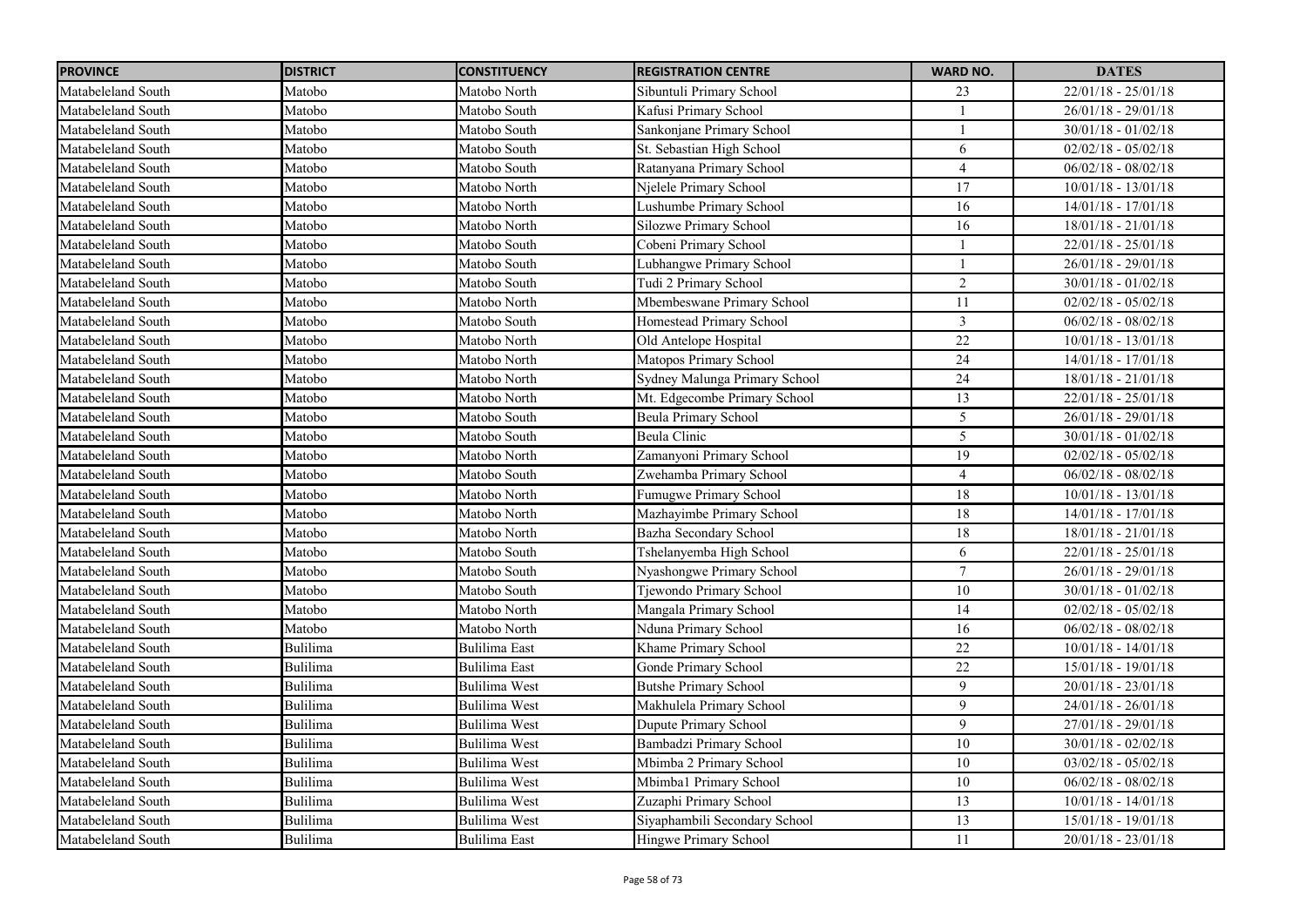| <b>PROVINCE</b>    | <b>DISTRICT</b> | <b>CONSTITUENCY</b>  | <b>REGISTRATION CENTRE</b>       | <b>WARD NO.</b> | <b>DATES</b>            |
|--------------------|-----------------|----------------------|----------------------------------|-----------------|-------------------------|
| Matabeleland South | Bulilima        | Bulilima East        | Tsukuru Primary School           | 11              | $24/01/18 - 26/01/18$   |
| Matabeleland South | Bulilima        | <b>Bulilima East</b> | Madlambudzi High School          | 12              | $27/01/18 - 29/01/18$   |
| Matabeleland South | Bulilima        | <b>Bulilima East</b> | Nswazi Primary School            | $\overline{14}$ | $30/01/18 - 02/02/18$   |
| Matabeleland South | Bulilima        | <b>Bulilima</b> East | Malalume Secondary School        | 14              | $03/02/18 - 05/02/18$   |
| Matabeleland South | Bulilima        | Bulilima East        | Sevaka Primary School            | 15              | $06/02/18 - 08/02/18$   |
| Matabeleland South | Bulilima        | <b>Bulilima East</b> | Huwana Primary School            | 8               | $10/01/18 - 13/01/18$   |
| Matabeleland South | Bulilima        | <b>Bulilima</b> East | Ndutshwa Primary School          | 8               | $14/01/18 - 16/01/18$   |
| Matabeleland South | Bulilima        | <b>Bulilima</b> East | Ntambana Primary School          | 8               | $17/01/18 - 19/01/18$   |
| Matabeleland South | Bulilima        | <b>Bulilima</b> East | Maqhekeni Secondary School       | 5               | $20/01/18 - 23/01/18$   |
| Matabeleland South | Bulilima        | Bulilima East        | Matjinge Secondary School        | 5               | $24/01/18 - 26/01/18$   |
| Matabeleland South | Bulilima        | Bulilima East        | Ngwana Primary School            | 5               | $27/01/18 - 29/01/18$   |
| Matabeleland South | Bulilima        | Bulilima West        | Masendu Primary School           | 7               | $30/01/18 - 02/02/18$   |
| Matabeleland South | Bulilima        | <b>Bulilima West</b> | Nopemano Primary School          | $\tau$          | $03/02/18 - 05/02/18$   |
| Matabeleland South | Bulilima        | <b>Bulilima West</b> | Makumbi Primary School           | $\tau$          | $06/02/18 - 08/02/18$   |
| Matabeleland South | Bulilima        | <b>Bulilima</b> East | Manguba Primary School           | 6               | $10/01/18 - 13/01/18$   |
| Matabeleland South | Bulilima        | Bulilima East        | Ntoli Primary School             | 6               | $14/01/18 - 16/01/18$   |
| Matabeleland South | Bulilima        | <b>Bulilima</b> East | Kungubo Primary School           | 6               | $17/01/18 - 19/01/18$   |
| Matabeleland South | Bulilima        | <b>Bulilima</b> East | Tokwana Primary School           | $\overline{4}$  | $20/01/18 - 23/01/18$   |
| Matabeleland South | Bulilima        | <b>Bulilima East</b> | Nyele Primary School             | $\overline{4}$  | $24/01/18 - 26/01/18$   |
| Matabeleland South | Bulilima        | <b>Bulilima</b> East | Tjehanga Primary School          | $\overline{4}$  | $27/01/18 - 29/01/18$   |
| Matabeleland South | Bulilima        | Bulilima East        | Mwenda Primary School            | 16              | $30/01/18 - 02/02/18$   |
| Matabeleland South | Bulilima        | <b>Bulilima East</b> | Mnigau Primary School            | 20              | $03/02/18 - 05/02/18$   |
| Matabeleland South | Bulilima        | <b>Bulilima East</b> | Male Primary School              | 20              | $06/02/18 - 06/02/18$   |
| Matabeleland South | Bulilima        | <b>Bulilima East</b> | Peace & Good Hope Primary School | 19              | $10/01/18 - 13/01/18$   |
| Matabeleland South | Bulilima        | <b>Bulilima</b> East | Entenjaneni Primary School       | 19              | $14/01/18 - 16/01/18$   |
| Matabeleland South | Bulilima        | <b>Bulilima</b> East | Fairview Primary School          | 19              | $17/01/18 - 19/01/18$   |
| Matabeleland South | Bulilima        | Bulilima East        | Ntunungwe Primary School         | $\mathfrak{Z}$  | $20/01/18 - 23/01/18$   |
| Matabeleland South | Bulilima        | <b>Bulilima East</b> | <b>Bezu Primary School</b>       | $\overline{3}$  | $24/01/18 - 26/01/18$   |
| Matabeleland South | Bulilima        | <b>Bulilima East</b> | Phumuza Primary School           | 3               | $27/01/18 - 29/01/18$   |
| Matabeleland South | Bulilima        | <b>Bulilima East</b> | Nyabane Primary School           |                 | $30/01/18 - 02/02/18$   |
| Matabeleland South | Bulilima        | <b>Bulilima</b> East | Sikhathini High School           |                 | $03/02/18 - 05/02/18$   |
| Matabeleland South | Bulilima        | <b>Bulilima East</b> | Sikhathini Clinic                |                 | $06/02/18 - 08/02/18$   |
| Matabeleland South | Bulilima        | <b>Bulilima East</b> | Somnene Farmers Hall             | $18\,$          | $10/01/18$ - $13/01/18$ |
| Matabeleland South | Bulilima        | <b>Bulilima East</b> | Mayembe Primary School           | 18              | $14/01/18 - 16/01/18$   |
| Matabeleland South | Bulilima        | <b>Bulilima</b> East | <b>Bhalule Primary School</b>    | 18              | $17/01/18 - 19/01/18$   |
| Matabeleland South | Bulilima        | <b>Bulilima</b> East | Gwambe Primary School            | $\overline{2}$  | $20/01/18 - 23/01/18$   |
| Matabeleland South | Bulilima        | <b>Bulilima</b> East | Kandana Primary School           | $\sqrt{2}$      | $24/01/18 - 26/01/18$   |
| Matabeleland South | Bulilima        | <b>Bulilima</b> East | Diba Primary School              | $\overline{2}$  | $27/01/18 - 29/01/18$   |
| Matabeleland South | Bulilima        | <b>Bulilima East</b> | Ndiweni Hall                     | 21              | $30/01/18 - 02/02/18$   |
| Matabeleland South | Bulilima        | <b>Bulilima</b> East | Thekwane High School             | 21              | $03/02/18 - 05/02/18$   |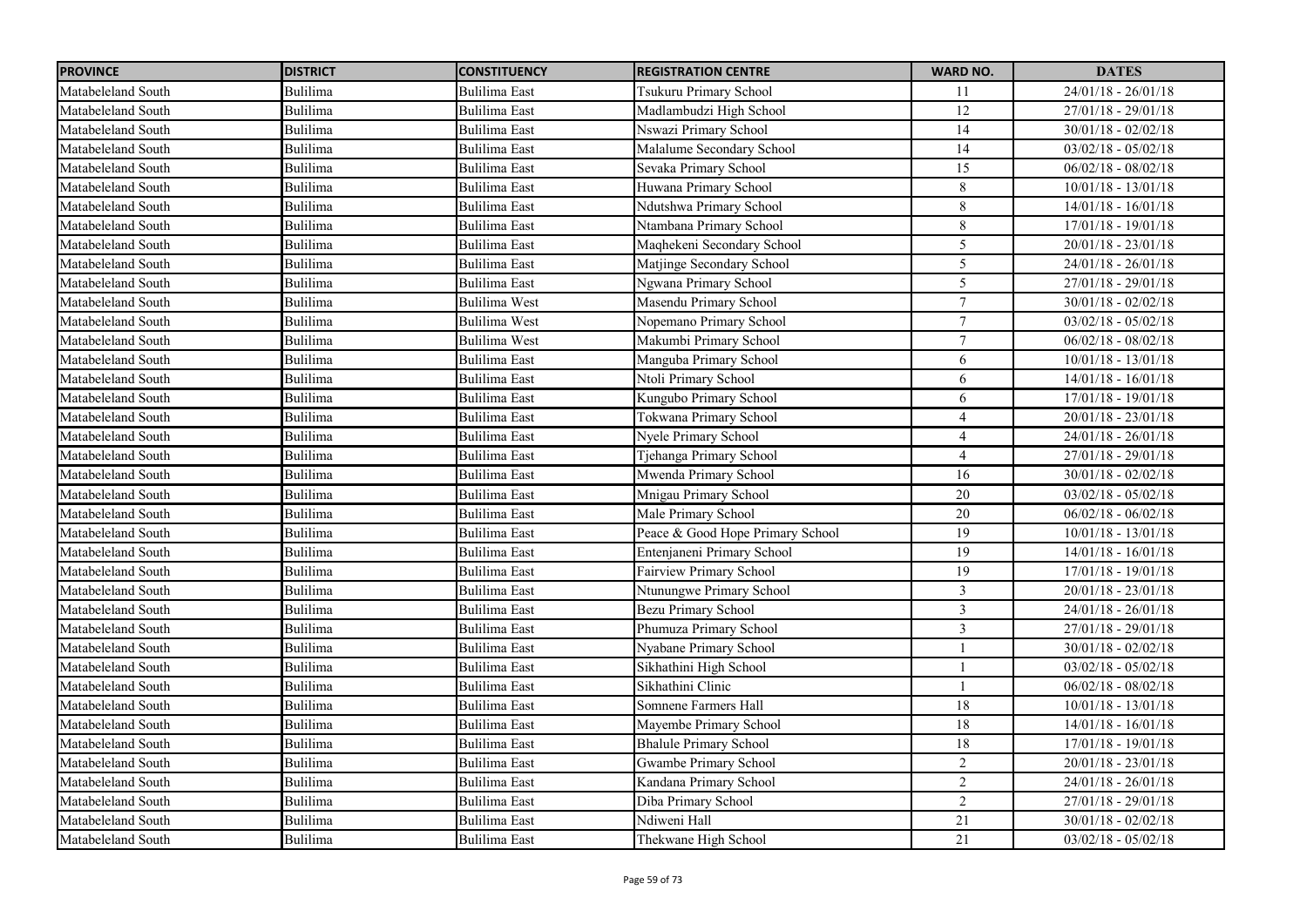| <b>PROVINCE</b>    | <b>DISTRICT</b> | <b>CONSTITUENCY</b> | <b>REGISTRATION CENTRE</b>    | <b>WARD NO.</b> | <b>DATES</b>          |
|--------------------|-----------------|---------------------|-------------------------------|-----------------|-----------------------|
| Matabeleland South | Bulilima        | Bulilima East       | Mboma Primary School          | 15              | $06/02/18 - 08/02/18$ |
| Matabeleland South | Mangwe          | Mangwe              | Mambale Secondary School      | $\mathbf{Q}$    | $10/01/18 - 12/01/18$ |
| Matabeleland South | Mangwe          | Mangwe              | Matshamhlophe Primary School  | 9               | $13/01/18 - 14/01/18$ |
| Matabeleland South | Mangwe          | Mangwe              | Matokonye Primary School      | 10              | $15/01/18 - 17/01/18$ |
| Matabeleland South | Mangwe          | Mangwe              | <b>Bango Primary School</b>   | 10              | $18/01/18 - 19/01/18$ |
| Matabeleland South | Mangwe          | Mangwe              | Sangulube High School         | $\overline{7}$  | $20/01/18 - 22/01/18$ |
| Matabeleland South | Mangwe          | Mangwe              | Keme Primary School           | 6               | $23/01/18 - 24/01/18$ |
| Matabeleland South | Mangwe          | Mangwe              | Patse Primary School          | 5               | $25/01/18 - 27/01/18$ |
| Matabeleland South | Mangwe          | Mangwe              | Tjingababili Primary School   | $\overline{4}$  | $28/01/18 - 29/01/18$ |
| Matabeleland South | Mangwe          | Mangwe              | <b>Embakwe Community Hall</b> | 13              | $30/01/18 - 01/02/18$ |
| Matabeleland South | Mangwe          | Mangwe              | Silima Primary School         | 13              | $02/02/18 - 03/02/18$ |
| Matabeleland South | Mangwe          | Mangwe              | Macingwana Hall               | 12              | $04/02/18 - 05/02/18$ |
| Matabeleland South | Mangwe          | Mangwe              | Dingumuzi Primary School      |                 | $06/02/18 - 08/02/18$ |
| Matabeleland South | Mangwe          | Mangwe              | Khalanyoni High School        | 16              | $10/01/18 - 12/01/18$ |
| Matabeleland South | Mangwe          | Mangwe              | Hobodo Primary School         | 16              | $13/01/18 - 14/01/18$ |
| Matabeleland South | Mangwe          | Mangwe              | Hlanganani Primary School     | $10\,$          | $15/01/18 - 17/01/18$ |
| Matabeleland South | Mangwe          | Mangwe              | Sangulube Primary School      | $\overline{7}$  | $18/01/18 - 19/01/18$ |
| Matabeleland South | Mangwe          | Mangwe              | Sanzukwi Primary School       | 6               | $20/01/18 - 22/01/18$ |
| Matabeleland South | Mangwe          | Mangwe              | Togotsweu Pre - School        | $\sqrt{6}$      | $23/01/18 - 24/01/18$ |
| Matabeleland South | Mangwe          | Mangwe              | St. Francis Secondary School  | $\overline{4}$  | $25/01/18 - 27/01/18$ |
| Matabeleland South | Mangwe          | Mangwe              | Makuzeze Primary School       | $\overline{4}$  | $28/01/18 - 29/01/18$ |
| Matabeleland South | Mangwe          | Mangwe              | Empandeni Primary School      |                 | $30/01/18 - 01/02/18$ |
| Matabeleland South | Mangwe          | Mangwe              | Mkhaya Primary School         |                 | $02/02/18 - 03/02/18$ |
| Matabeleland South | Mangwe          | Mangwe              | Kwite Primary School          |                 | $04/02/18 - 05/02/18$ |
| Matabeleland South | Mangwe          | Mangwe              | Dingumuzi Clinic              | $\overline{4}$  | $06/02/18 - 08/02/18$ |
| Matabeleland South | Mangwe          | Mangwe              | <b>Tjedza Primary School</b>  | 17              | $10/01/18 - 12/01/18$ |
| Matabeleland South | Mangwe          | Mangwe              | Nswiliswili Pre - School      | 16              | 13/01/18 - 14/01/18   |
| Matabeleland South | Mangwe          | Mangwe              | Maninji Primary School        | $\,8\,$         | 15/01/18 - 17/01/18   |
| Matabeleland South | Mangwe          | Mangwe              | Mabuledi Primary School       | 15              | 18/01/18 - 19/01/18   |
| Matabeleland South | Mangwe          | Mangwe              | Makubu Primary School         | 15              | $20/01/18 - 22/01/18$ |
| Matabeleland South | Mangwe          | Mangwe              | Kweneng Primary School        | $\sqrt{5}$      | $23/01/18 - 24/01/18$ |
| Matabeleland South | Mangwe          | Mangwe              | Nguwanyana Primary School     | 14              | 25/01/18 - 27/01/18   |
| Matabeleland South | Mangwe          | Mangwe              | Dukwe Primary School          | $\mathfrak{Z}$  | $28/01/18 - 29/01/18$ |
| Matabeleland South | Mangwe          | Mangwe              | Mqokolweni High School        | $\overline{3}$  | $30/01/18 - 01/02/18$ |
| Matabeleland South | Mangwe          | Mangwe              | Vaka Primary School           | $\overline{2}$  | $02/02/18 - 03/02/18$ |
| Matabeleland South | Mangwe          | Mangwe              | Ivimila High School           | $\overline{2}$  | $04/02/18 - 05/02/18$ |
| Matabeleland South | Mangwe          | Mangwe              | Phakamani High School         | $\mathfrak{Z}$  | $06/02/18 - 08/02/18$ |
| Matabeleland South | Mangwe          | Mangwe              | Makorokoro Primary School     | 17              | $10/01/18 - 12/01/18$ |
| Matabeleland South | Mangwe          | Mangwe              | Ngulubeni Primary School      | 8               | $13/01/18 - 14/01/18$ |
| Matabeleland South | Mangwe          | Mangwe              | Newline Primary School        | $7\phantom{.0}$ | $15/01/18 - 17/01/18$ |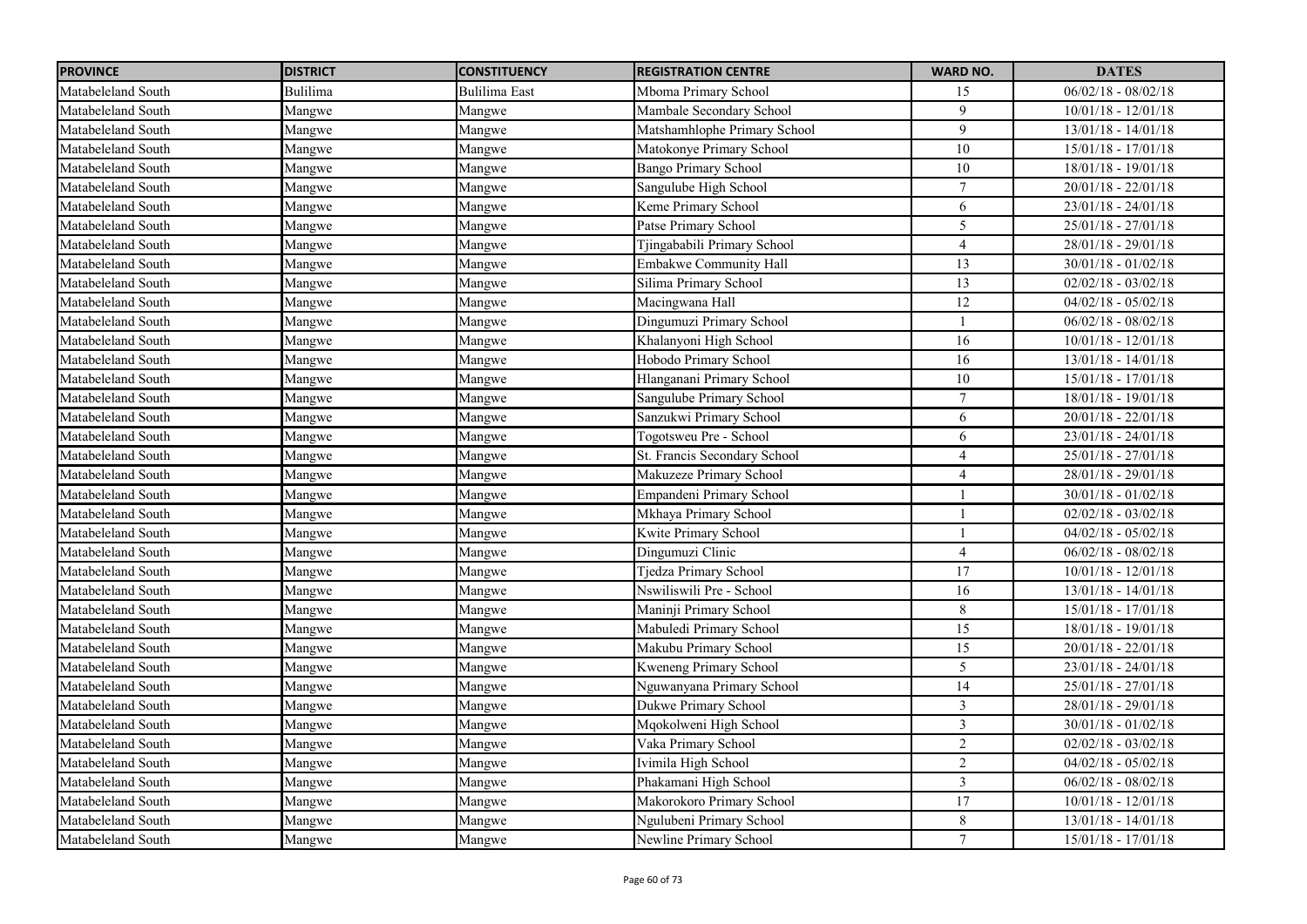| <b>PROVINCE</b>    | <b>DISTRICT</b> | <b>CONSTITUENCY</b> | <b>REGISTRATION CENTRE</b>    | <b>WARD NO.</b> | <b>DATES</b>            |
|--------------------|-----------------|---------------------|-------------------------------|-----------------|-------------------------|
| Matabeleland South | Mangwe          | Mangwe              | Nkedile Primary School        | 15              | 18/01/18 - 19/01/18     |
| Matabeleland South | Mangwe          | Mangwe              | Bulu High School              | 5               | $20/01/18 - 22/01/18$   |
| Matabeleland South | Mangwe          | Mangwe              | Madabe Primary School         | $\mathfrak{Z}$  | $23/01/18 - 24/01/18$   |
| Matabeleland South | Mangwe          | Mangwe              | Osabeni Primary School        | $\overline{2}$  | $25/01/18 - 27/01/18$   |
| Matabeleland South | Mangwe          | Mangwe              | Nxele Primary School          | $\overline{2}$  | 28/01/18 - 29/01/18     |
| Matabeleland South | Mangwe          | Mangwe              | Msasane Primary School        | $\overline{12}$ | $30/01/18 - 01/02/18$   |
| Matabeleland South | Mangwe          | Mangwe              | Lydeard Primary School        | 11              | $02/02/18 - 03/02/18$   |
| Matabeleland South | Mangwe          | Mangwe              | Marula Primary School         | 11              | $04/02/18 - 05/02/18$   |
| Matabeleland South | Mangwe          | Mangwe              | Matiwaza Primary School       | 3               | $06/02/18 - 08/02/18$   |
| Matabeleland South | Umzingwane      | Umzingwane          | Gabheni Cultural Village      | 9               | $10/01/18 - 12/01/18$   |
| Matabeleland South | Umzingwane      | Umzingwane          | Dula Primary School           | 11              | $13/01/18 - 15/01/18$   |
| Matabeleland South | Umzingwane      | Umzingwane          | Mlomoliwoto Primary School    | 5               | $16/01/18 - 17/01/18$   |
| Matabeleland South | Umzingwane      | Umzingwane          | Tshalimbe Primary School      | $\overline{4}$  | 18/01/18 - 19/01/18     |
| Matabeleland South | Umzingwane      | Umzingwane          | Nsezi Primary School          | $\overline{4}$  | $20/01/18 - 22/01/18$   |
| Matabeleland South | Umzingwane      | Umzingwane          | Irisvale Primary School       | 13              | $23/01/18 - 25/01/18$   |
| Matabeleland South | Umzingwane      | Umzingwane          | Mtshede Primary School        | $\mathfrak{Z}$  | $26/01/18 - 29/01/18$   |
| Matabeleland South | Umzingwane      | Umzingwane          | Sihlengeni Community Hall     | $\overline{2}$  | $30/01/18 - 01/02/18$   |
| Matabeleland South | Umzingwane      | Umzingwane          | Ntabende Primary School       | 19              | $02/02/18 - 05/02/18$   |
| Matabeleland South | Umzingwane      | Umzingwane          | Mpisini Primary School        | 14              | $06/02/18 - 08/02/18$   |
| Matabeleland South | Umzingwane      | Umzingwane          | Zodula Business Centre        | 9               | $10/01/18 - 12/01/18$   |
| Matabeleland South | Umzingwane      | Umzingwane          | Bezha Primary School          | 12              | $13/01/18 - 15/01/18$   |
| Matabeleland South | Umzingwane      | Umzingwane          | Longfield Primary School      | $\sqrt{6}$      | $16/01/18 - 17/01/18$   |
| Matabeleland South | Umzingwane      | Umzingwane          | Mzinyathi Secondary School    | 5               | 18/01/18 - 19/01/18     |
| Matabeleland South | Umzingwane      | Umzingwane          | Gongo Pre - School            | $\overline{3}$  | $20/01/18 - 22/01/18$   |
| Matabeleland South | Umzingwane      | Umzingwane          | Sezhube Primary School        | $\tau$          | $23/01/18 - 25/01/18$   |
| Matabeleland South | Umzingwane      | Umzingwane          | Howmine Community Hall        | $18\,$          | $26/01/18 - 29/01/18$   |
| Matabeleland South | Umzingwane      | Umzingwane          | Mbizo Business Centre         |                 | $30/01/18 - 01/02/18$   |
| Matabeleland South | Umzingwane      | Umzingwane          | Sikhoveni Primary School      | $\mathfrak{Z}$  | $02/02/18 - 05/02/18$   |
| Matabeleland South | Umzingwane      | Umzingwane          | Inyankuni Primary School      | $20\,$          | $06/02/18 - 08/02/18$   |
| Matabeleland South | Umzingwane      | Umzingwane          | Sigiti Primary School         | 11              | $10/01/18 - 12/01/18$   |
| Matabeleland South | Umzingwane      | Umzingwane          | Kumbudzi Primary School       | 12              | 13/01/18 - 15/01/18     |
| Matabeleland South | Umzingwane      | Umzingwane          | Matshetshe Primary School     | $\mathfrak{Z}$  | $16/01/18 - 17/01/18$   |
| Matabeleland South | Umzingwane      | Umzingwane          | Shale Primary School          | $\mathfrak{Z}$  | $18/01/18$ - $19/01/18$ |
| Matabeleland South | Umzingwane      | Umzingwane          | Mbizingwe Primary School      | $\overline{4}$  | $20/01/18 - 22/01/18$   |
| Matabeleland South | Umzingwane      | Umzingwane          | Nswazi Secondary School       | 6               | $23/01/18 - 25/01/18$   |
| Matabeleland South | Umzingwane      | Umzingwane          | Sigola Primary School         |                 | $26/01/18 - 29/01/18$   |
| Matabeleland South | Umzingwane      | Umzingwane          | Zimbili Primary School        | 19              | $30/01/18 - 01/02/18$   |
| Matabeleland South | Umzingwane      | Umzingwane          | Mbalabala Post Office         | 20              | $02/02/18 - 05/02/18$   |
| Matabeleland South | Umzingwane      | Umzingwane          | <b>Bayethe Primary School</b> | 14              | $06/02/18 - 08/02/18$   |
| Matabeleland South | Umzingwane      | Umzingwane          | Silobi Primary School         | 10              | $10/01/18 - 12/01/18$   |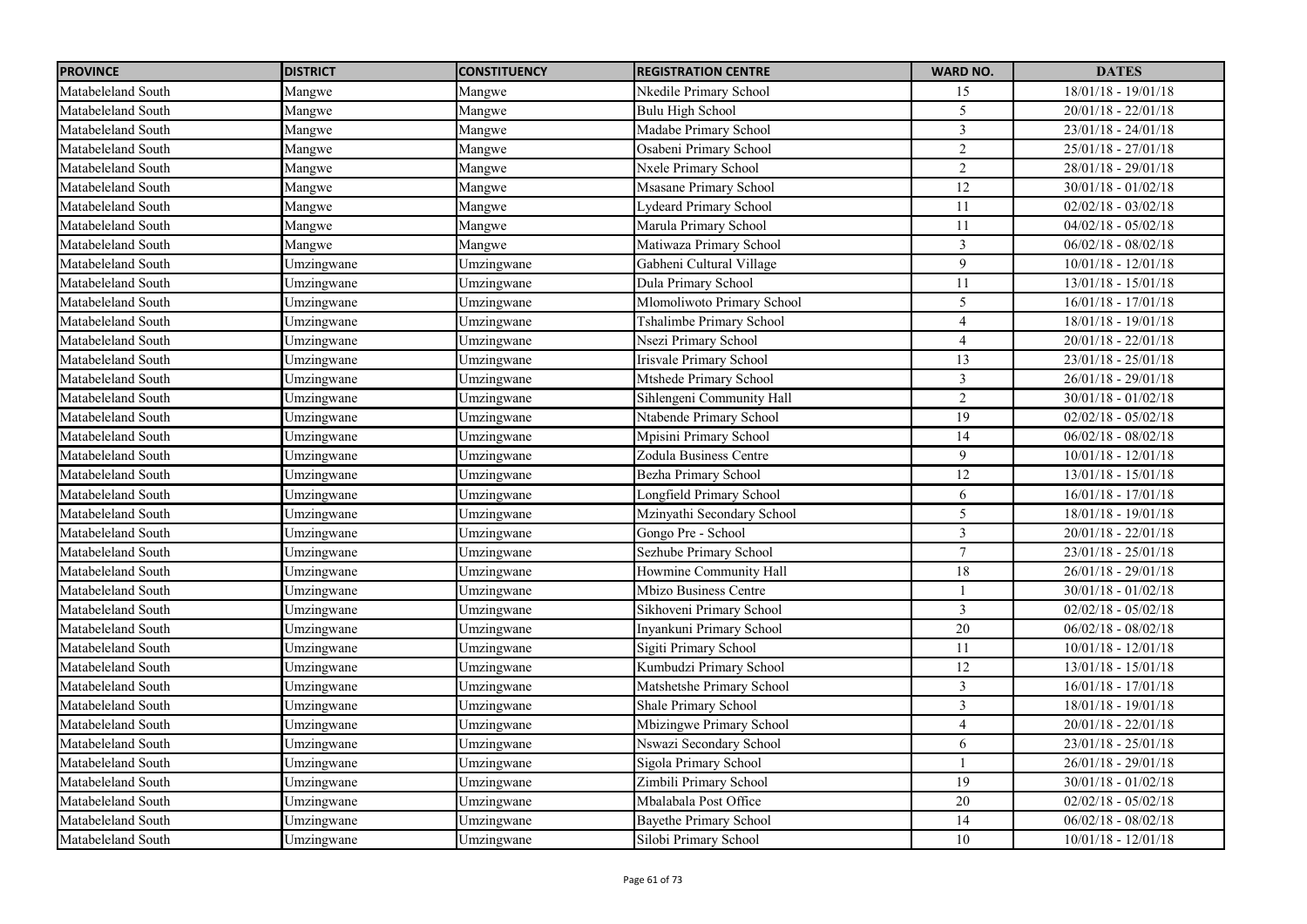| <b>PROVINCE</b>    | <b>DISTRICT</b> | <b>CONSTITUENCY</b> | <b>REGISTRATION CENTRE</b>   | <b>WARD NO.</b> | <b>DATES</b>            |
|--------------------|-----------------|---------------------|------------------------------|-----------------|-------------------------|
| Matabeleland South | Umzingwane      | Umzingwane          | Munkula Primary School       | 12              | $13/01/18 - 15/01/18$   |
| Matabeleland South | Umzingwane      | Umzingwane          | Sikhoveni Secondary School   | 3               | $16/01/18 - 17/01/18$   |
| Matabeleland South | Umzingwane      | Umzingwane          | Mzinyathi Primary School     | $\mathfrak{Z}$  | $18/01/18 - 19/01/18$   |
| Matabeleland South | Umzingwane      | Umzingwane          | Mbizingwe Pre - School       | $\overline{4}$  | $20/01/18 - 22/01/18$   |
| Matabeleland South | Umzingwane      | Umzingwane          | Mawabeni Primary School      | 5               | 23/01/18 - 25/01/18     |
| Matabeleland South | Umzingwane      | Umzingwane          | Siphezini Primary School     | $\overline{2}$  | $26/01/18 - 29/01/18$   |
| Matabeleland South | Umzingwane      | Umzingwane          | Glengrey Primary School      | 19              | $30/01/18 - 01/02/18$   |
| Matabeleland South | Umzingwane      | Umzingwane          | Portbury Homestead           | 20              | $02/02/18 - 05/02/18$   |
| Matabeleland South | Umzingwane      | Umzingwane          | Malungwane Primary School    | 14              | $06/02/18 - 08/02/18$   |
| Matabeleland South | Insiza          | Insiza North        | Fort Rixon Secondary School  | $18\,$          | $10/01/18 - 13/01/18$   |
| Matabeleland South | Insiza          | Insiza North        | Tm Pagama Primary School     | 23              | $14/01/18 - 16/01/18$   |
| Matabeleland South | Insiza          | Insiza South        | Singwambizi Primary School   | 7               | $17/01/18 - 19/01/18$   |
| Matabeleland South | Insiza          | Insiza South        | Singwango Primary School     | $\mathfrak{Z}$  | $20/01/18 - 22/01/18$   |
| Matabeleland South | Insiza          | Insiza South        | Ndola Primary School         | $\overline{4}$  | $23/01/18 - 26/01/18$   |
| Matabeleland South | Insiza          | Insiza South        | Ntunte Primary School        | $\mathfrak{Z}$  | $27/01/18 - 29/01/18$   |
| Matabeleland South | Insiza          | Insiza South        | Filabusi B Primary School    | $\overline{2}$  | $30/01/18 - 31/01/18$   |
| Matabeleland South | Insiza          | Insiza South        | Msithi Primary School        | $\overline{2}$  | $01/02/18 - 02/02/18$   |
| Matabeleland South | Insiza          | Insiza North        | Thokozani Primary School     | 20              | $03/02/18 - 05/02/18$   |
| Matabeleland South | Insiza          | Insiza North        | Gcabayi Primary School       | 16              | $06/02/18 - 08/02/18$   |
| Matabeleland South | Insiza          | Insiza North        | Inyozani Primary School      | 18              | $10/01/18 - 13/01/18$   |
| Matabeleland South | Insiza          | Insiza North        | Shangani Mine Hall           | 23              | $14/01/18 - 16/01/18$   |
| Matabeleland South | Insiza          | Insiza South        | Mbaulo Primary School        | $\tau$          | $17/01/18$ - $19/01/18$ |
| Matabeleland South | Insiza          | Insiza South        | Tshazi Primary School        |                 | $20/01/18 - 22/01/18$   |
| Matabeleland South | Insiza          | Insiza South        | Nyamime Primary School       | $\overline{4}$  | $23/01/18 - 26/01/18$   |
| Matabeleland South | Insiza          | Insiza South        | Zhampale Primary School      | $\overline{3}$  | 27/01/18 - 29/01/18     |
| Matabeleland South | Insiza          | Insiza North        | Filabusi Gvt Primary School  | 15              | $30/01/18 - 31/01/18$   |
| Matabeleland South | Insiza          | Insiza North        | Mthwakazi Hall               | 15              | $01/02/18 - 02/02/18$   |
| Matabeleland South | Insiza          | Insiza North        | Zishamba Primary School      | 20              | $03/02/18 - 05/02/18$   |
| Matabeleland South | Insiza          | Insiza North        | Mzingwane Primary School     | 16              | $06/02/18 - 08/02/18$   |
| Matabeleland South | Insiza          | Insiza North        | Mpopoti Primary School       | 20              | $10/01/18 - 14/01/18$   |
| Matabeleland South | Insiza          | Insiza North        | Gwamanyanga B Primary School | 21              | $15/01/18 - 19/01/18$   |
| Matabeleland South | Insiza          | Insiza North        | <b>Ebley Primary School</b>  | 13              | $20/01/18 - 24/01/18$   |
| Matabeleland South | Insiza          | Insiza North        | Mpalawani Primary School     | 21              | 25/01/18 - 29/01/18     |
| Matabeleland South | Insiza          | Insiza North        | Sukasihambe Primary School   | 17              | $30/01/18 - 01/02/18$   |
| Matabeleland South | Insiza          | Insiza North        | Nkankezi Primary School      | 17              | $02/02/18 - 05/02/18$   |
| Matabeleland South | Insiza          | Insiza North        | St. Johns Primary School     | 18              | $06/02/18 - 08/02/18$   |
| Matabeleland South | Insiza          | Insiza North        | Singobile Primary School     | 20              | $10/01/18 - 14/01/18$   |
| Matabeleland South | Insiza          | Insiza North        | Pioneer Primary School       | 13              | $17/01/18 - 19/01/18$   |
| Matabeleland South | Insiza          | Insiza North        | Rangemore Primary School     | $\overline{13}$ | $20/01/18 - 24/01/18$   |
| Matabeleland South | Insiza          | Insiza North        | Gwamanyanga A Primary School | 21              | 25/01/18 - 29/01/18     |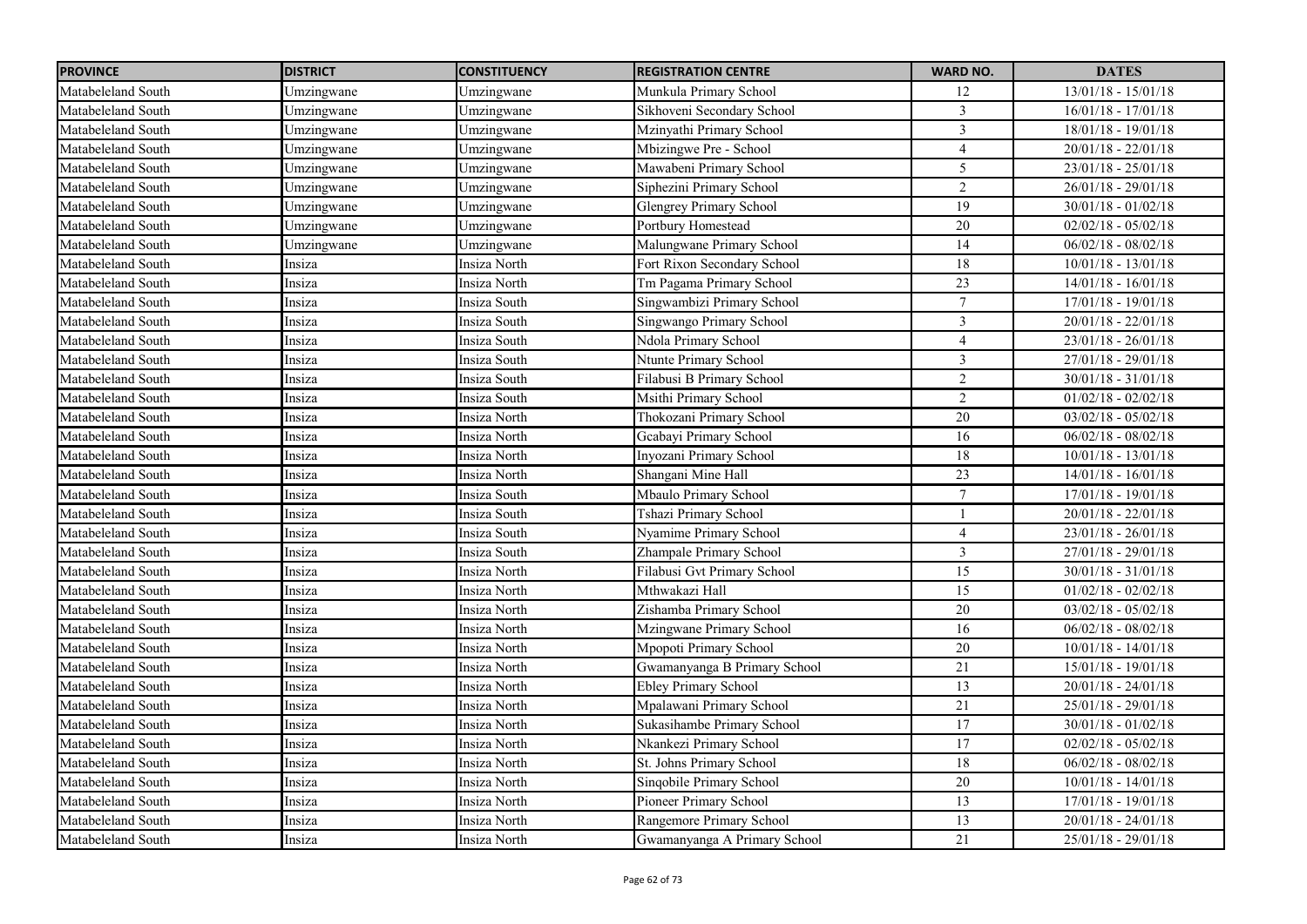| <b>PROVINCE</b>          | <b>DISTRICT</b> | <b>CONSTITUENCY</b>  | <b>REGISTRATION CENTRE</b>    | <b>WARD NO.</b>  | <b>DATES</b>          |
|--------------------------|-----------------|----------------------|-------------------------------|------------------|-----------------------|
| Matabeleland South       | Insiza          | Insiza North         | Amazon Primary School         | 16               | $30/01/18 - 01/02/18$ |
| Matabeleland South       | Insiza          | Insiza North         | Nkwalini Primary School       | 17               | $02/02/18 - 05/02/18$ |
| Matabeleland South       | Insiza          | Insiza North         | Mqolweni Primary School       | 18               | $06/02/18 - 08/02/18$ |
| Matabeleland South       | Insiza          | Insiza South         | Siwazi Primary School         | 6                | $10/01/18 - 12/01/18$ |
| Matabeleland South       | Insiza          | Insiza South         | Mkwabeni Primary School       | $\tau$           | $13/01/18 - 16/01/18$ |
| Matabeleland South       | Insiza          | Insiza North         | Fort Rixon Hall               | $\overline{14}$  | $17/01/18 - 19/01/18$ |
| Matabeleland South       | Insiza          | Insiza North         | Papama Primary School         | 19               | $20/01/18 - 23/01/18$ |
| Matabeleland South       | Insiza          | Insiza North         | Mazhabazha Primary School     | $\overline{10}$  | $24/01/18 - 27/01/18$ |
| Matabeleland South       | Insiza          | Insiza North         | <b>Bolo Primary School</b>    | 17               | $28/01/18 - 29/01/18$ |
| Matabeleland South       | Insiza          | Insiza North         | Mthwakazi A Primary School    | 20               | $30/01/18 - 02/02/18$ |
| Matabeleland South       | Insiza          | Insiza South         | St. Matthews Primary School   |                  | $03/02/18 - 05/02/18$ |
| Matabeleland South       | Insiza          | Insiza North         | Tombo Primary School          | 17               | $06/02/18 - 08/02/18$ |
| Matabeleland South       | Insiza          | Insiza South         | Mbembesi Primary School       | $\overline{7}$   | $13/01/18 - 16/01/18$ |
| Matabeleland South       | Insiza          | Insiza North         | Wanezi Mission                | 19               | $20/01/18 - 23/01/18$ |
| Matabeleland South       | Insiza          | Insiza North         | Gwatemba Hall                 | $\overline{10}$  | $24/01/18 - 27/01/18$ |
| Matabeleland South       | Insiza          | Insiza North         | Tshunkunyane Primary School   | 17               | $28/01/18 - 29/01/18$ |
| Matabeleland South       | Insiza          | Insiza North         | Mthwakazi B Primary School    | 20               | $30/01/18 - 02/02/18$ |
| Matabeleland South       | Insiza          | Insiza South         | Gb3 Primary School            |                  | $03/02/18 - 05/02/18$ |
| Matabeleland South       | Insiza          | Insiza South         | Mleja Primary School          | 5                | $06/02/18 - 08/02/18$ |
| <b>Midlands Province</b> |                 |                      |                               |                  |                       |
| <b>PROVINCE</b>          | <b>DISTRICT</b> | <b>CONSTITUENCY</b>  | <b>REGISTRATION CENTRE</b>    | <b>WARD NO.</b>  | <b>DATES</b>          |
| Midlands                 | Chirumanzu      | Chirumanzu - Zibagwe | <b>Utah Primary School</b>    | 16               | $10/01/18 - 11/01/18$ |
| Midlands                 | Chirumanzu      | Chirumanzu - Zibagwe | Musena Primary School         | 19               | $12/01/18 - 14/01/18$ |
| Midlands                 | Chirumanzu      | Chirumanzu - Zibagwe | Bushy Park Primary School A   | $\overline{19}$  | $15/01/18 - 17/01/18$ |
| Midlands                 | Chirumanzu      | Chirumanzu - Zibagwe | Dangarendove Primary School   | 19               | $18/01/18 - 19/01/18$ |
| Midlands                 | Chirumanzu      | Chirumanzu           | Chengwena Secondary School    | $\overline{4}$   | $20/01/18 - 21/01/18$ |
| Midlands                 | Chirumanzu      | Chirumanzu           | Mashamba Primary School       | $\boldsymbol{7}$ | $22/01/18 - 23/01/18$ |
| Midlands                 | Chirumanzu      | Chirumanzu           | Mutenderende Secondary School | $\overline{7}$   | $24/01/18 - 25/01/18$ |
| Midlands                 | Chirumanzu      | Chirumanzu           | Maware Primary School         | 10               | $26/01/18 - 27/01/18$ |
| Midlands                 | Chirumanzu      | Chirumanzu           | Hwata Primary School          | 6                | $28/01/18 - 29/01/18$ |
| Midlands                 | Chirumanzu      | Chirumanzu           | Holy Cross High School        | 6                | $30/01/18 - 01/02/18$ |
| Midlands                 | Chirumanzu      | Chirumanzu           | Gambiza Primary School        | 6                | $02/02/18 - 03/02/18$ |
| Midlands                 | Chirumanzu      | Chirumanzu           | Makanya Primary School        | $\overline{c}$   | $04/02/18 - 05/02/18$ |
| Midlands                 | Chirumanzu      | Chirumanzu           | Gonawapotera Secondary School | $\overline{2}$   | $06/02/18 - 08/02/18$ |
| Midlands                 | Chirumanzu      | Chirumanzu - Zibagwe | Nyikavanhu Primary School     | 15               | $10/01/18 - 12/01/18$ |
| Midlands                 | Chirumanzu      | Chirumanzu - Zibagwe | Rambakombwa Secondary School  | 15               | $13/01/18 - 15/01/18$ |
| Midlands                 | Chirumanzu      | Chirumanzu - Zibagwe | Gangarabwe Primary School     | 15               | $16/01/18 - 17/01/18$ |
| Midlands                 | Chirumanzu      | Chirumanzu - Zibagwe | Baru Kushinga                 | 15               | $18/01/18 - 19/01/18$ |
| Midlands                 | Chirumanzu      | Chiurmanzu           | Chihosho Primary School       | 9                | $20/01/18 - 21/01/18$ |
| Midlands                 | Chirumanzu      | Chiurmanzu           | Debwe Primary School          | 9                | $22/01/18 - 23/01/18$ |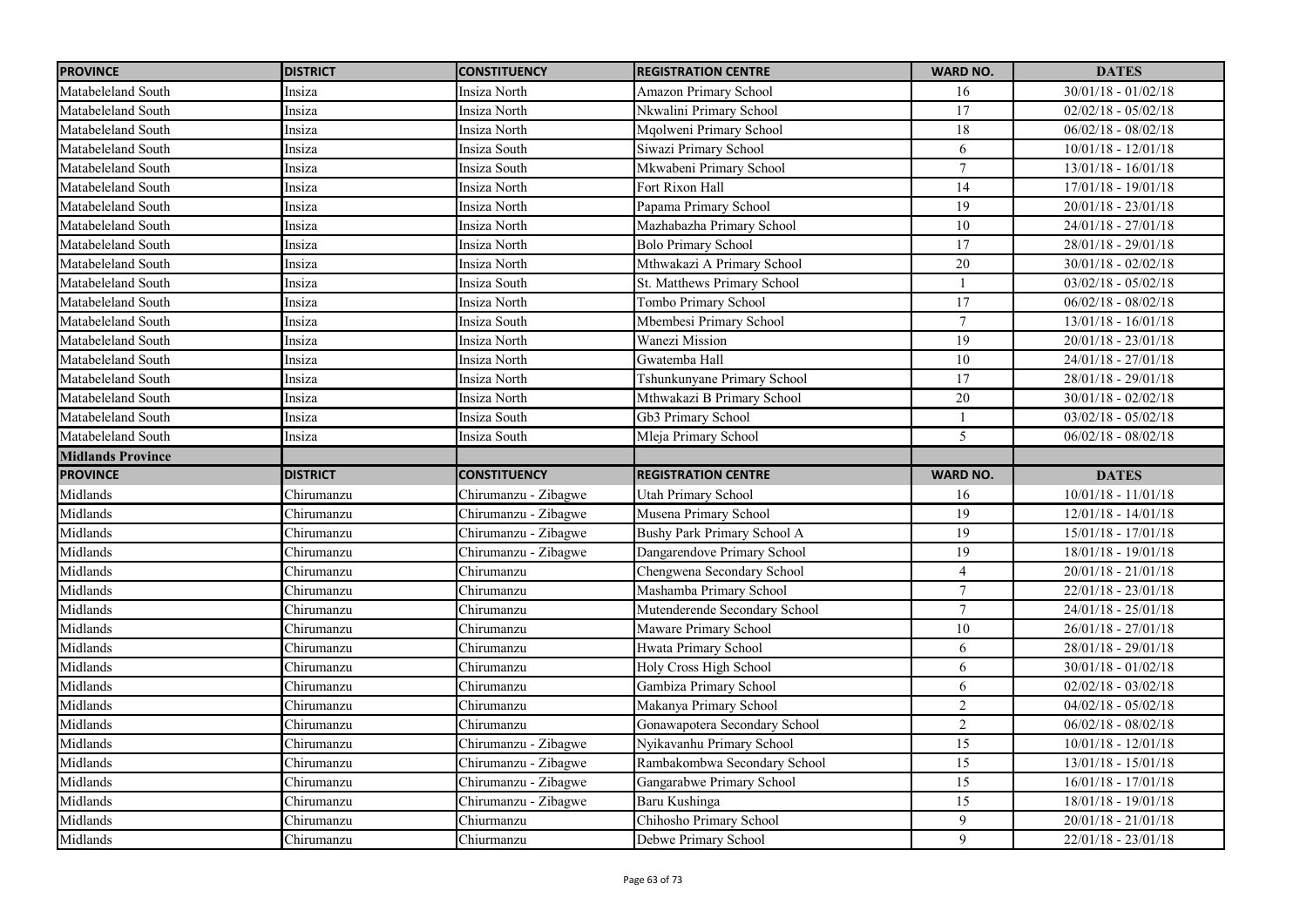| <b>PROVINCE</b> | <b>DISTRICT</b> | <b>CONSTITUENCY</b>  | <b>REGISTRATION CENTRE</b>       | <b>WARD NO.</b> | <b>DATES</b>          |
|-----------------|-----------------|----------------------|----------------------------------|-----------------|-----------------------|
| Midlands        | Chirumanzu      | Chiurmanzu           | Rutunga Primary School           | 9               | $24/01/18 - 25/01/18$ |
| Midlands        | Chirumanzu      | Chiurmanzu           | Vhudzi Primary School            | $\overline{3}$  | $26/01/18 - 27/01/18$ |
| Midlands        | Chirumanzu      | Chiurmanzu           | Chitenderano Primary School      | 11              | $28/01/18 - 29/01/18$ |
| Midlands        | Chirumanzu      | Chirumanzu - Zibagwe | Chizhou Secondary School         | 5               | $30/01/18 - 01/02/18$ |
| Midlands        | Chirumanzu      | Chirumanzu - Zibagwe | Central Estates Hq               | 12              | $02/02/18 - 03/02/18$ |
| Midlands        | Chirumanzu      | Chirumanzu - Zibagwe | Chiwodza Secondary School        | $\overline{12}$ | $04/02/18 - 06/02/18$ |
| Midlands        | Chirumanzu      | Chirumanzu - Zibagwe | Savanna Primary School           | 12              | $07/02/18 - 08/02/18$ |
| Midlands        | Chirumanzu      | Chirumanzu - Zibagwe | Lalapanzi Secondary School       | $\overline{17}$ | $10/01/18 - 11/01/18$ |
| Midlands        | Chirumanzu      | Chirumanzu - Zibagwe | Chingegomo Primary School        | 18              | $12/01/18 - 13/01/18$ |
| Midlands        | Chirumanzu      | Chirumanzu - Zibagwe | <b>England Primary School</b>    | 20              | $14/01/18 - 16/01/18$ |
| Midlands        | Chirumanzu      | Chirumanzu - Zibagwe | <b>Ortons Drift Secondary</b>    | $20\,$          | $17/01/18 - 19/01/18$ |
| Midlands        | Chirumanzu      | Chirumanzu           | Shashe Primary School            | 23              | $20/01/18 - 21/01/18$ |
| Midlands        | Chirumanzu      | Chirumanzu           | Rupepwe Primary School           | 23              | $22/01/18 - 23/01/18$ |
| Midlands        | Chirumanzu      | Chirumanzu           | Nyautonge Primary School         | 23              | $24/01/18 - 26/01/18$ |
| Midlands        | Chirumanzu      | Chirumanzu           | Mushandirapamwe Secondary School | $\overline{25}$ | 27/01/18 - 29/01/18   |
| Midlands        | Chirumanzu      | Chirumanzu           | Charandura Council Hall          | 8               | $30/01/18 - 02/02/18$ |
| Midlands        | Chirumanzu      | Chirumanzu           | Mazvimba Primary School          | 21              | $03/02/18 - 05/02/18$ |
| Midlands        | Chirumanzu      | Chirumanzu           | Mukomberanwa Secondary School    | 21              | $06/02/18 - 08/02/18$ |
| Midlands        | Gokwe North     | Gokwe - Nembudziya   | Musorowenzou Primary School      | 13              | $10/01/18 - 11/01/18$ |
| Midlands        | Gokwe North     | Gokwe - Kabuyuni     | Vumba Primary School             | 30              | $12/01/18 - 13/01/18$ |
| Midlands        | Gokwe North     | Gokwe - Kabuyuni     | Kabuyuni Primary School          | 2               | $14/01/18 - 15/01/18$ |
| Midlands        | Gokwe North     | Gokwe - Kabuyuni     | <b>Burure Primary School</b>     | 28              | $16/01/18 - 17/01/18$ |
| Midlands        | Gokwe North     | Gokwe - Chireya      | Chireya Primary School           | $\overline{4}$  | 18/01/18 - 19/01/18   |
| Midlands        | Gokwe North     | Gokwe - Chireya      | Mvumba Primary School            | $\overline{34}$ | $20/01/18 - 21/01/18$ |
| Midlands        | Gokwe North     | Gokwe - Chireya      | Zanda Primary School             | 9               | $22/01/18 - 23/01/18$ |
| Midlands        | Gokwe North     | Gokwe - Kabuyuni     | Zumba Primary School             | 5               | $24/01/18 - 25/01/18$ |
| Midlands        | Gokwe North     | Gokwe - Gumunyu      | Dekete Primary School            | 32              | $26/01/18 - 27/01/18$ |
| Midlands        | Gokwe North     | Gokwe - Gumunyu      | Mashuma Primary School           | 17              | 28/01/18 - 29/01/18   |
| Midlands        | Gokwe North     | Gokwe - Gumunyu      | Chomuuyu Primary School          | 16              | $30/01/18 - 31/01/18$ |
| Midlands        | Gokwe North     | Gokwe - Gumunyu      | Tanda Secondary School           | 19              | $01/02/18 - 02/02/18$ |
| Midlands        | Gokwe North     | Gokwe - Gumunyu      | Munyatipanzi Primary School      | 19              | $03/02/18 - 04/02/18$ |
| Midlands        | Gokwe North     | Gokwe - Nembudziya   | Ungwe Primary School             | 26              | $05/02/18 - 06/02/18$ |
| Midlands        | Gokwe North     | Gokwe - Nembudziya   | Nyamazengwe Primary School       | 12              | $07/02/18 - 08/02/18$ |
| Midlands        | Gokwe North     | Gokwe - Nembudziya   | Kamwa Primary School             | 14              | $10/01/18 - 11/01/18$ |
| Midlands        | Gokwe North     | Gokwe - Kabuyuni     | Madhamu Primary School           |                 | $12/01/18 - 13/01/18$ |
| Midlands        | Gokwe North     | Gokwe - Kabuyuni     | Zhomba Primary School            | $\overline{2}$  | $14/01/18 - 15/01/18$ |
| Midlands        | Gokwe North     | Gokwe - Kabuyuni     | Matunguru Primary School         | 28              | $16/01/18 - 17/01/18$ |
| Midlands        | Gokwe North     | Gokwe - Chireya      | Kajirivanda Primary School       | $\overline{4}$  | $18/01/18 - 19/01/18$ |
| Midlands        | Gokwe North     | Gokwe - Chireya      | Kahobo Primary School            | 33              | $20/01/18 - 21/01/18$ |
| Midlands        | Gokwe North     | Gokwe - Chireya      | Mudondo Primary School           | 10              | $22/01/18 - 23/01/18$ |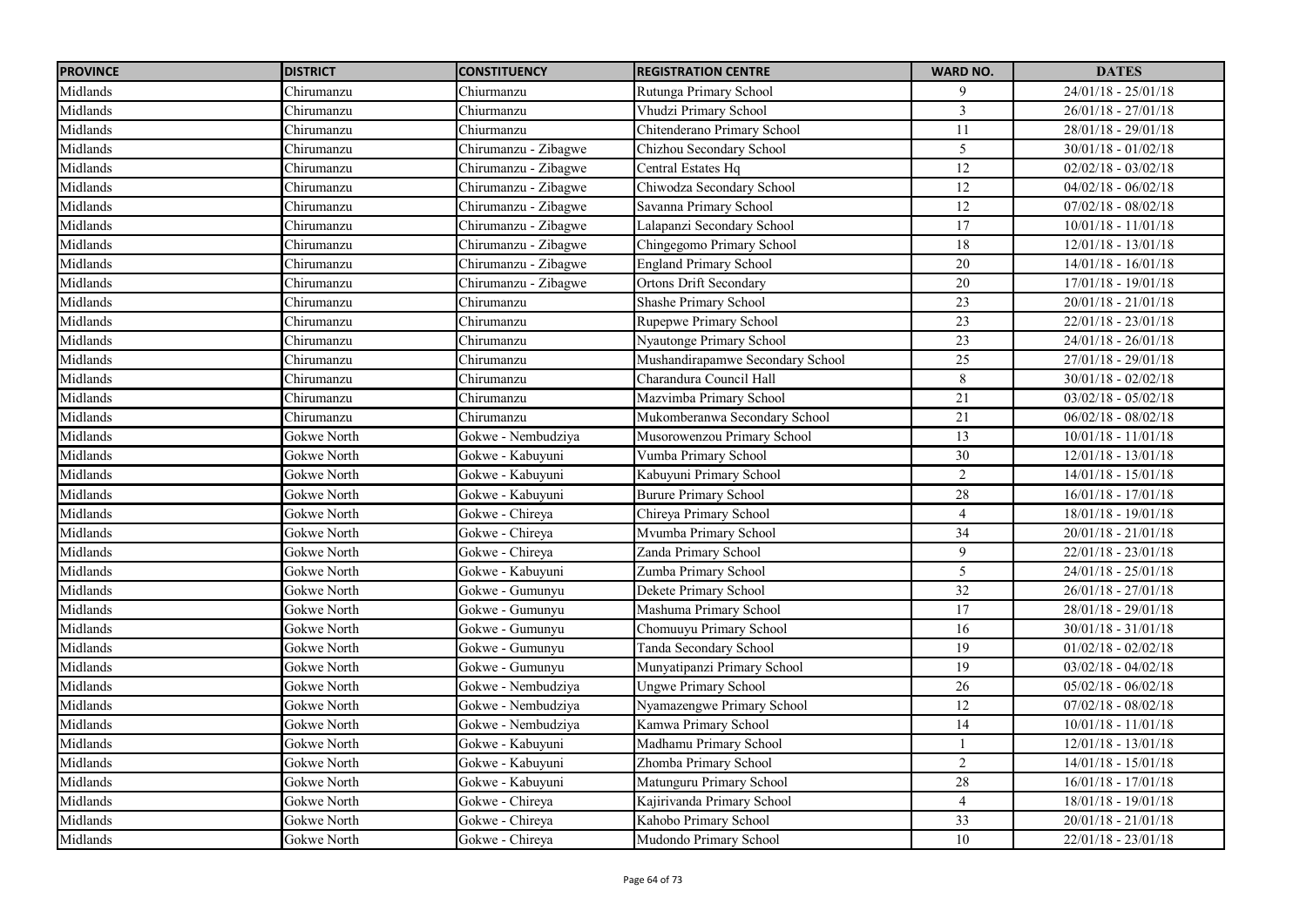| <b>PROVINCE</b> | <b>DISTRICT</b> | <b>CONSTITUENCY</b> | <b>REGISTRATION CENTRE</b>    | <b>WARD NO.</b> | <b>DATES</b>          |
|-----------------|-----------------|---------------------|-------------------------------|-----------------|-----------------------|
| Midlands        | Gokwe North     | Gokwe - Kabuyuni    | Katamba Primary School        | 5               | $24/01/18 - 25/01/18$ |
| Midlands        | Gokwe North     | Gokwe - Kabuyuni    | Sikwiti Primary School        | $\overline{27}$ | $26/01/18 - 27/01/18$ |
| Midlands        | Gokwe North     | Gokwe - Gumunyu     | Nyamasaka Primary School      | 16              | $28/01/18 - 29/01/18$ |
| Midlands        | Gokwe North     | Gokwe - Gumunyu     | Gandavaroyi Primary School    | 18              | $30/01/18 - 31/01/18$ |
| Midlands        | Gokwe North     | Gokwe - Gumunyu     | Tafara Primary School         | $\overline{21}$ | $01/02/18 - 02/02/18$ |
| Midlands        | Gokwe North     | Gokwe - Nembudziya  | Chinyenyetu Primary School    | 11              | $03/02/18 - 04/02/18$ |
| Midlands        | Gokwe North     | Gokwe - Nembudziya  | Svibe Secondary School        | 15              | $05/02/18 - 06/02/18$ |
| Midlands        | Gokwe North     | Gokwe - Nembudziya  | Nembudziya B Primary School   | $\overline{36}$ | $07/02/18 - 08/02/18$ |
| Midlands        | Gokwe North     | Gokwe - Nembudziya  | Nyamuroro Primary School      | 13              | $10/01/18 - 11/01/18$ |
| Midlands        | Gokwe North     | Gokwe - Kabuyuni    | Simchembu 1 Primary School    |                 | $12/01/18 - 13/01/18$ |
| Midlands        | Gokwe North     | Gokwe - Kabuyuni    | Nenyunka Primary School       | 29              | $14/01/18 - 15/01/18$ |
| Midlands        | Gokwe North     | Gokwe - Kabuyuni    | Manyuli Primary School        | $\overline{29}$ | $16/01/18 - 17/01/18$ |
| Midlands        | Gokwe North     | Gokwe - Chireya     | Masemo Primary School         | $\overline{8}$  | $18/01/18 - 19/01/18$ |
| Midlands        | Gokwe North     | Gokwe - Chireya     | Umbe Primary School           | 9               | $20/01/18 - 21/01/18$ |
| Midlands        | Gokwe North     | Gokwe - Chireya     | Masosoni Primary School       | 10              | 22/01/18 - 23/01/18   |
| Midlands        | Gokwe North     | Gokwe - Kabuvuni    | Sawirangwanda Primary School  | 27              | 24/01/18 - 25/01/18   |
| Midlands        | Gokwe North     | Gokwe - Gumunyu     | Makwiyo Primary School        | 6               | $26/01/18 - 27/01/18$ |
| Midlands        | Gokwe North     | Gokwe - Gumunyu     | Gumunyu Secondary School      | 16              | $28/01/18 - 29/01/18$ |
| Midlands        | Gokwe North     | Gokwe - Gumunyu     | Machichiri Primary School     | 19              | $30/01/18 - 31/01/18$ |
| Midlands        | Gokwe North     | Gokwe - Gumunyu     | Zvanaka Primary School        | 18              | $01/02/18 - 02/02/18$ |
| Midlands        | Gokwe North     | Gokwe - Gumunyu     | Nyaurungwe Primary School     | 22              | $03/02/18 - 04/02/18$ |
| Midlands        | Gokwe North     | Gokwe - Nembudziya  | Kuedza Primary School         | 11              | $05/02/18 - 06/02/18$ |
| Midlands        | Gokwe North     | Gokwe - Nembudziya  | Kadzidirire Primary School    | 15              | $07/02/18 - 08/02/18$ |
| Midlands        | Gokwe North     | Gokwe - Nembudziya  | Mhumha Primary School         | 36              | $10/01/18 - 11/01/18$ |
| Midlands        | Gokwe North     | Gokwe - Kabuyuni    | Simchembu 11 Primary School   | 31              | $12/01/18 - 13/01/18$ |
| Midlands        | Gokwe North     | Gokwe - Kabuyuni    | Masikiri Primary School       | 31              | $14/01/18 - 15/01/18$ |
| Midlands        | Gokwe North     | Gokwe - Kabuyuni    | Madzivazvido Primary School   | $\mathfrak{Z}$  | $16/01/18 - 17/01/18$ |
| Midlands        | Gokwe North     | Gokwe - Kabuyuni    | <b>Hongoro Primary School</b> | $\mathfrak{Z}$  | $18/01/18 - 19/01/18$ |
| Midlands        | Gokwe North     | Gokwe - Chireya     | Gandavacheche Primary School  | 33              | $20/01/18 - 21/01/18$ |
| Midlands        | Gokwe North     | Gokwe - Chireya     | Gwebo Primary School          | $\overline{35}$ | $22/01/18 - 23/01/18$ |
| Midlands        | Gokwe North     | Gokwe - Chireya     | Murunguziva Primary School    | $7\phantom{.0}$ | $24/01/18 - 25/01/18$ |
| Midlands        | Gokwe North     | Gokwe - Gumunyu     | Mashame Primary School        | 6               | $26/01/18 - 27/01/18$ |
| Midlands        | Gokwe North     | Gokwe - Gumunyu     | Tenda Primary School          | 17              | $28/01/18 - 29/01/18$ |
| Midlands        | Gokwe North     | Gokwe - Gumunyu     | Mavanga Primary School        | 18              | $30/01/18 - 31/01/18$ |
| Midlands        | Gokwe North     | Gokwe - Gumunyu     | Musadzi Primary School        | 20              | $01/02/18 - 02/02/18$ |
| Midlands        | Gokwe North     | Gokwe - Gumunyu     | Tongogara Primary School      | 25              | $03/02/18 - 04/02/18$ |
| Midlands        | Gokwe North     | Gokwe - Nembudziya  | Batsirai Primary School       | 11              | $05/02/18 - 06/02/18$ |
| Midlands        | Gokwe North     | Gokwe - Nembudziya  | Sumbe Secondary School        | 15              | $07/02/18 - 08/02/18$ |
| Midlands        | Gokwe South     | Gokwe Sasame        | Kasuwe Primary School         | 12              | $10/01/18 - 11/01/18$ |
| Midlands        | Gokwe South     | Gokwe Mapfungautsi  | Tongwe Clinic                 | 23              | $12/01/18 - 14/01/18$ |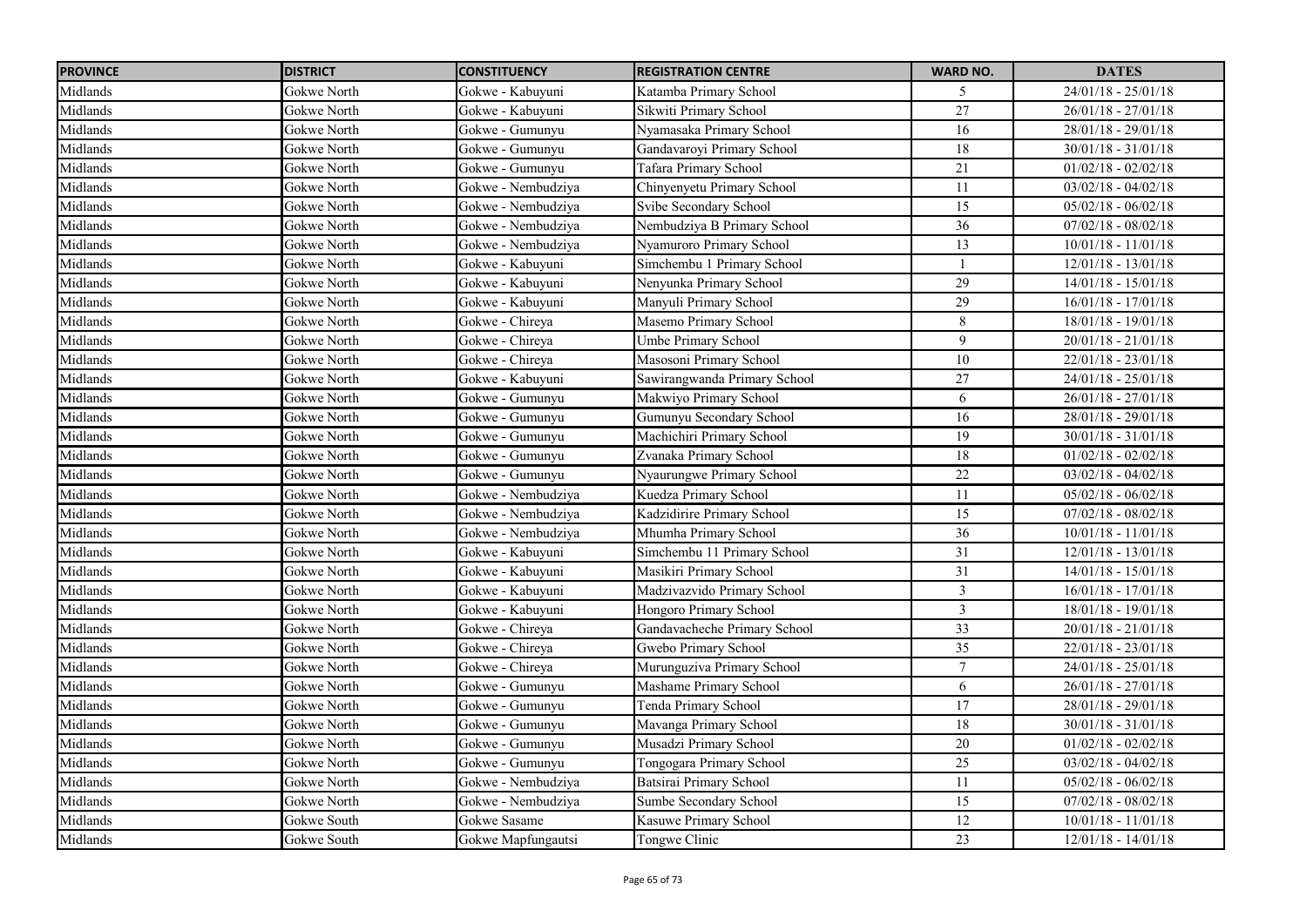| <b>PROVINCE</b> | <b>DISTRICT</b> | <b>CONSTITUENCY</b>  | <b>REGISTRATION CENTRE</b>  | <b>WARD NO.</b> | <b>DATES</b>          |
|-----------------|-----------------|----------------------|-----------------------------|-----------------|-----------------------|
| Midlands        | Gokwe South     | Gokwe Mapfungautsi   | Ndabambi                    | 24              | $15/01/18 - 17/01/18$ |
| Midlands        | Gokwe South     | Gokwe Mapfungautsi   | Gomoguru Secondary School   | 14              | $18/01/18 - 19/01/18$ |
| Midlands        | Gokwe South     | Gokwe Mapfungautsi   | Ngondoma Primary School     | $\overline{15}$ | $20/01/18 - 21/01/18$ |
| Midlands        | Gokwe South     | Gokwe Mapfungautsi   | Nyaje Secondary             | 30              | $22/01/18 - 23/01/18$ |
| Midlands        | Gokwe South     | Gokwe Kana           | Msala Clinic                | $27\,$          | $24/01/18 - 26/01/18$ |
| Midlands        | Gokwe South     | Gokwe Kana           | Mudzimu Primary School      | $\overline{22}$ | $27/01/18 - 29/01/18$ |
| Midlands        | Gokwe South     | Gokwe Kana           | Dzvuke Primary School       |                 | $30/01/18 - 31/01/18$ |
| Midlands        | Gokwe South     | Gokwe Central        | Nyaradza Primary School     | $\overline{19}$ | $01/02/18 - 02/02/18$ |
| Midlands        | Gokwe South     | Gokwe Sengwa         | Manyoni Primary School      | 18              | $03/02/18 - 04/02/18$ |
| Midlands        | Gokwe South     | Gokwe Sengwa         | Masuka Secondary School     | $8\,$           | $05/02/18 - 06/02/18$ |
| Midlands        | Gokwe South     | Gokwe Sasame         | Gukure High School          | $\overline{9}$  | $07/02/18 - 08/02/18$ |
| Midlands        | Gokwe South     | <b>Gokwe Central</b> | Mapfungautsi Primary School | $\overline{4}$  | $10/01/18 - 11/01/18$ |
| Midlands        | Gokwe South     | Gokwe Mapfungautsi   | Ganyungu Primary School     | 23              | $12/01/18 - 15/01/18$ |
| Midlands        | Gokwe South     | Gokwe Mapfungautsi   | Gwenungu Primary School     | 24              | $16/01/18 - 17/01/18$ |
| Midlands        | Gokwe South     | Gokwe Mapfungautsi   | Mapu Primary School         | 14              | $18/01/18 - 19/01/18$ |
| Midlands        | Gokwe South     | Gokwe Central        | Mapfumo Primary School      | 15              | $20/01/18 - 21/01/18$ |
| Midlands        | Gokwe South     | Gokwe Kana           | Mateme Clinic               | 30              | $22/01/18 - 23/01/18$ |
| Midlands        | Gokwe South     | Gokwe Kana           | Mkoka Secondary School      | $\overline{26}$ | $24/01/18 - 25/01/18$ |
| Midlands        | Gokwe South     | Gokwe Kana           | Manoti Community Hall       |                 | $26/01/18 - 27/01/18$ |
| Midlands        | Gokwe South     | Gokwe Sengwa         | Mateta 2 Primary School     | 5               | $28/01/18 - 29/01/18$ |
| Midlands        | Gokwe South     | Gokwe Central        | Mateta 1 Primary School     | 19              | $30/01/18 - 31/01/18$ |
| Midlands        | Gokwe South     | Gokwe Central        | Gawa Clinic                 | 32              | $01/02/18 - 02/02/18$ |
| Midlands        | Gokwe South     | Gokwe Central        | Sai Secondary School        | $\overline{4}$  | $03/02/18 - 04/02/18$ |
| Midlands        | Gokwe South     | Gokwe Sengwa         | Rongaronga Primary School   | $\overline{4}$  | $05/02/18 - 06/02/18$ |
| Midlands        | Gokwe South     | Gokwe Sasame         | Cmb Sasame Clinic           | 11              | $07/02/18 - 08/02/18$ |
| Midlands        | Gokwe South     | Gokwe Sasame         | Ganye Primary School        | 13              | $10/01/18 - 11/01/18$ |
| Midlands        | Gokwe South     | Gokwe Mapfungautsi   | Nyamachani Secondary School | 33              | 12/01/18 - 13/01/18   |
| Midlands        | Gokwe South     | Gokwe Mapfungautsi   | Chevecheve Seondary School  | 25              | 14/01/18 - 15/01/18   |
| Midlands        | Gokwe South     | Gokwe Central        | Sengwa Primary School       | 15              | $16/01/18 - 17/01/18$ |
| Midlands        | Gokwe South     | Gokwe Mapfungautsi   | Raji Min Of Transport       | $\overline{19}$ | $18/01/18 - 19/01/18$ |
| Midlands        | Gokwe South     | Gokwe Central        | Zanda Forestry Camp         | 19              | $20/01/18 - 21/01/18$ |
| Midlands        | Gokwe South     | Gokwe Sengwa         | Zhamba Clinic               | 3               | 22/01/18 - 23/01/18   |
| Midlands        | Gokwe South     | Gokwe Sengwa         | Sai Clinic                  | $\overline{4}$  | $24/01/18 - 27/01/18$ |
| Midlands        | Gokwe South     | <b>Gokwe Central</b> | Ndhlalambi Primary School   | $\overline{20}$ | $28/01/18 - 29/01/18$ |
| Midlands        | Gokwe South     | Gokwe Central        | Chegama Primary School      | 19              | $30/01/18 - 31/01/18$ |
| Midlands        | Gokwe South     | Gokwe Sengwa         | Karova Primary School       | 31              | $01/02/18 - 02/02/18$ |
| Midlands        | Gokwe South     | Gokwe Sengwa         | Defe Shrine                 | 8               | $03/02/18 - 06/02/18$ |
| Midlands        | Gokwe South     | Gokwe Sasame         | Dzire Primary School        | 10              | $07/02/18 - 08/02/18$ |
| Midlands        | Gokwe South     | Gokwe Sasame         | Nhongo Primary School       | 17              | $10/01/18 - 11/01/18$ |
| Midlands        | Gokwe South     | Gokwe Mapfungautsi   | Chisina Secondary School    | 24              | $12/01/18 - 13/01/18$ |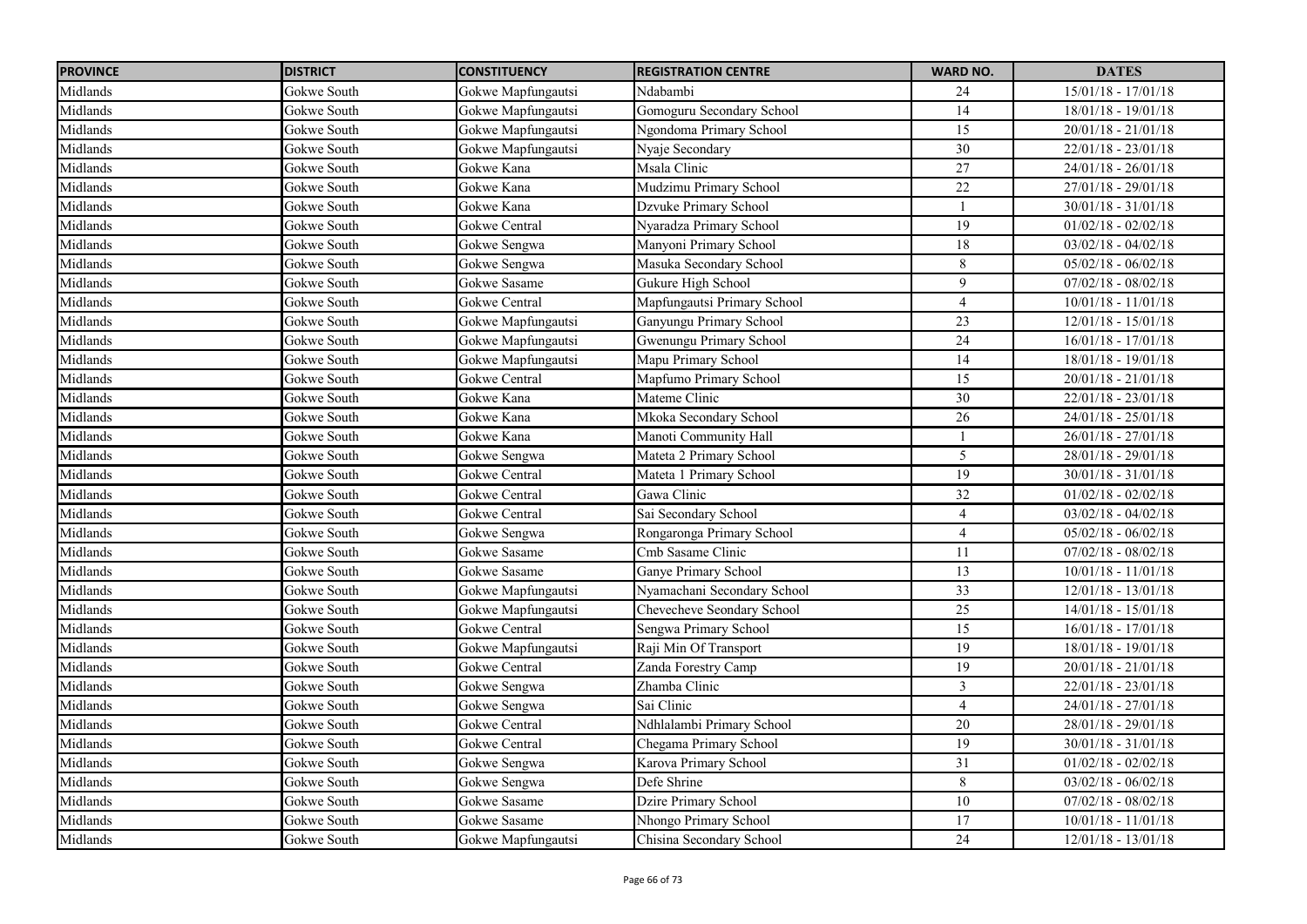| <b>PROVINCE</b> | <b>DISTRICT</b> | <b>CONSTITUENCY</b> | <b>REGISTRATION CENTRE</b>       | <b>WARD NO.</b>  | <b>DATES</b>          |
|-----------------|-----------------|---------------------|----------------------------------|------------------|-----------------------|
| Midlands        | Gokwe South     | Gokwe Mapfungautsi  | Chidoma Secondary School         | 25               | $14/01/18 - 15/01/18$ |
| Midlands        | Gokwe South     | Gokwe Mapfungautsi  | Machakata Secondary School       | 16               | $16/01/18 - 17/01/18$ |
| Midlands        | Gokwe South     | Gokwe Central       | Gababe Primary School            | 15               | $18/01/18 - 19/01/18$ |
| Midlands        | Gokwe South     | Gokwe Kana          | Kana High School                 | $\overline{2}$   | $20/01/18 - 23/01/18$ |
| Midlands        | Gokwe South     | Gokwe Kana          | Chemba Primary School            | 29               | $24/01/18 - 25/01/18$ |
| Midlands        | Gokwe South     | Gokwe Sengwa        | Nyamhunga Clinic                 | 5                | $26/01/18 - 27/01/18$ |
| Midlands        | Gokwe South     | Gokwe Central       | Gawa Secondary School            | $\overline{32}$  | 28/01/18 - 29/01/18   |
| Midlands        | Gokwe South     | Gokwe Central       | Mlalazi Primary School           | $\overline{32}$  | $30/01/18 - 31/01/18$ |
| Midlands        | Gokwe South     | Gokwe Sengwa        | Manyepa Primary School           | 18               | $01/02/18 - 02/02/18$ |
| Midlands        | Gokwe South     | Gokwe Sasame        | Sunganai Secondary School        | $\boldsymbol{7}$ | $03/02/18 - 04/02/18$ |
| Midlands        | Gokwe South     | Gokwe Sasame        | Kaguta Primary School            | $\overline{10}$  | $05/02/18 - 06/02/18$ |
| Midlands        | Gokwe South     | Gokwe Sasame        | Bhejani Primary School           | 17               | $07/02/18 - 08/02/18$ |
| Midlands        | Gweru           | Gweru Urban         | Rank Bus Terminus                | 18               | $10/01/18 - 14/01/18$ |
| Midlands        | Gweru           | Gweru Urban         | <b>Brick And Tile</b>            |                  | $15/01/18 - 19/01/18$ |
| Midlands        | Gweru           | Gweru Urban         | Sandara Primary School           | $\,8\,$          | $20/01/18 - 24/01/18$ |
| Midlands        | Gweru           | Gweru Urban         | Riverside Primary School         | $\sqrt{2}$       | $25/01/18 - 26/01/18$ |
| Midlands        | Gweru           | Gweru Urban         | Cool Moreen                      | $\overline{2}$   | $27/01/18 - 29/01/18$ |
| Midlands        | Gweru           | Gweru Urban         | Matongo Primary School           | 5                | $30/01/18 - 03/02/18$ |
| Midlands        | Gweru           | Gweru Urban         | Lundi Park Primary School        | $\overline{4}$   | $04/02/18 - 08/02/18$ |
| Midlands        | Gweru           | Mkoba               | 9 And 10 Club Huse               | 10               | $10/01/18 - 14/01/18$ |
| Midlands        | Gweru           | Mkoba               | Mkoba Community Hall             | 9                | $15/01/18 - 19/01/18$ |
| Midlands        | Gweru           | Mkoba               | Mkoba 6 Council Admin            | 12               | $20/01/18 - 24/01/18$ |
| Midlands        | Gweru           | Mkoba               | Takunda Primary School           | 13               | $25/01/18 - 26/01/18$ |
| Midlands        | Gweru           | Chiwundura          | Mkoba 4 Primary School           | 14               | $27/01/18 - 28/01/18$ |
| Midlands        | Gweru           | Mkoba               | Mkoba 16 Shopping Centre         | 15               | 29/01/18 - 31/01/18   |
| Midlands        | Gweru           | Chiwundura          | Mpumelelo Primary School         | 17               | $01/02/18 - 03/02/18$ |
| Midlands        | Gweru           | Mkoba               | Mkoba 18 Shopping Centre         | 16               | $04/02/18 - 06/02/18$ |
| Midlands        | Gweru           | Chiwundura          | <b>Woodlands Shopping Centre</b> | 16               | $07/02/18 - 08/02/18$ |
| Midlands        | Gweru           | Vungu               | Sogwala Primary School           | $\overline{2}$   | $10/01/18 - 12/01/18$ |
| Midlands        | Gweru           | Vungu               | Sibomvu Secondary School         | $\overline{2}$   | $13/01/18 - 14/01/18$ |
| Midlands        | Gweru           | Vungu               | Ntabamhlope Secondary School     | $\overline{4}$   | $15/01/18 - 16/01/18$ |
| Midlands        | Gweru           | Vungu               | Shagari Primary School           | $\boldsymbol{7}$ | $17/01/18 - 19/01/18$ |
| Midlands        | Gweru           | Vungu               | Maboleni Clinic                  | 6                | $20/01/18 - 21/01/18$ |
| Midlands        | Gweru           | Vungu               | Sikombingo Primary School        | 6                | $22/01/18 - 24/01/18$ |
| Midlands        | Gweru           | Vungu               | Mkoba Primary School             | $8\,$            | $25/01/18 - 27/01/18$ |
| Midlands        | Gweru           | Vungu               | Insukamini Primary School        | 8                | 28/01/18 - 29/01/18   |
| Midlands        | Gweru           | Vungu               | Bambanani Primary School         | 16               | $30/01/18 - 31/01/18$ |
| Midlands        | Gweru           | Vungu               | Vungu Secondary School           | 19               | $01/02/18 - 02/02/18$ |
| Midlands        | Gweru           | Vungu               | Julena                           | $\overline{19}$  | $03/02/18 - 04/02/18$ |
| Midlands        | Gweru           | Vungu               | <b>Woodlands Primary School</b>  | $\overline{15}$  | $05/02/18 - 06/02/18$ |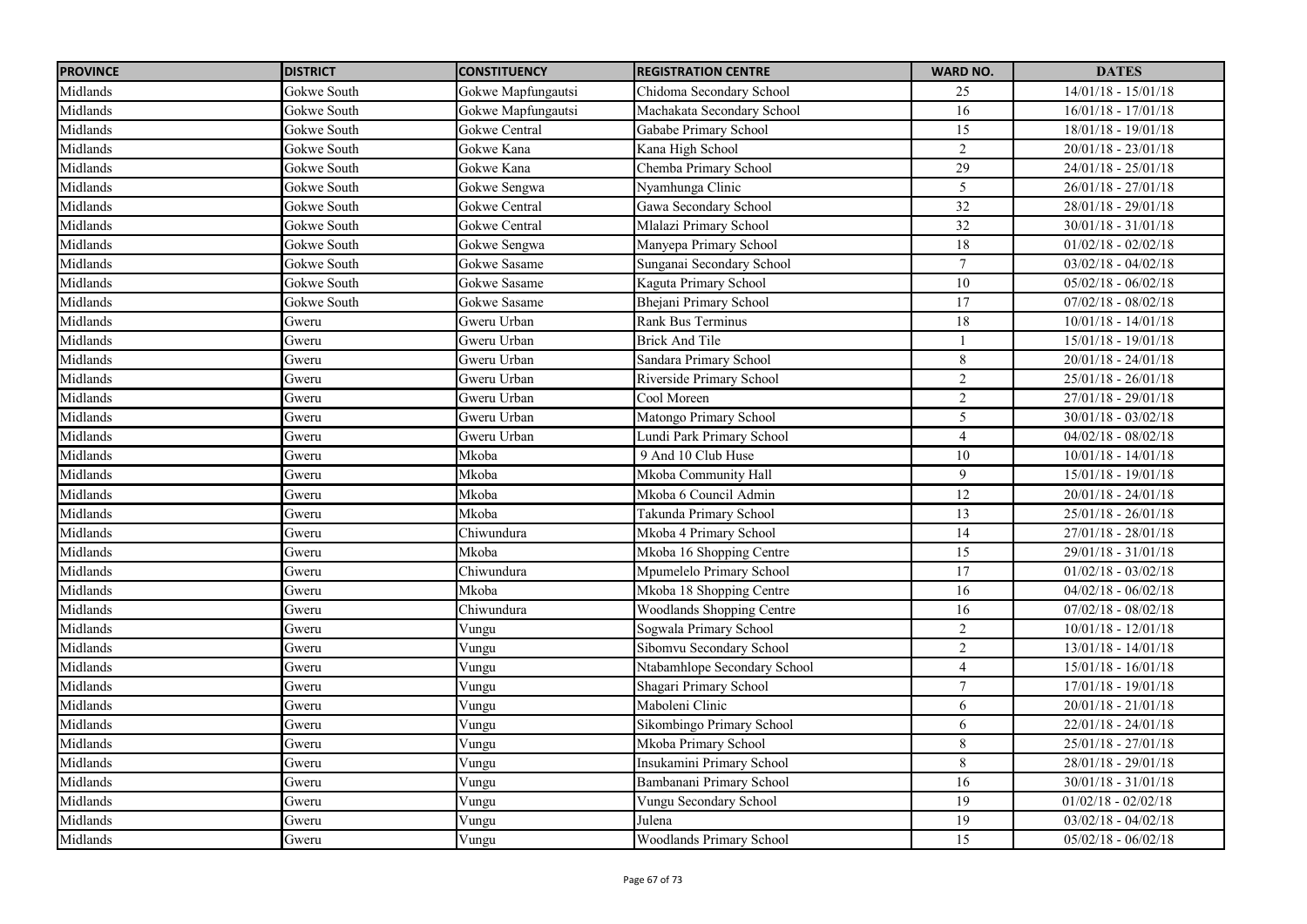| <b>PROVINCE</b> | <b>DISTRICT</b> | <b>CONSTITUENCY</b> | <b>REGISTRATION CENTRE</b>      | <b>WARD NO.</b> | <b>DATES</b>          |
|-----------------|-----------------|---------------------|---------------------------------|-----------------|-----------------------|
| Midlands        | Gweru           | Vungu               | Somabhula Primary School        | 15              | 18/02/07              |
| Midlands        | Gweru           | Vungu               | Sivu Primary School             |                 | 18/02/08              |
| Midlands        | Gweru           | Chiwundura          | Masvori Clinic                  | $\overline{13}$ | $10/01/18 - 12/01/18$ |
| Midlands        | Gweru           | Chiwundura          | <b>Gunde Primary</b>            | 12              | $13/01/18 - 15/01/18$ |
| Midlands        | Gweru           | Chiwundura          | Chiwundura Clinic               | 11              | $16/01/18 - 18/01/18$ |
| Midlands        | Gweru           | Chiwundura          | Gambiza Pre School              | $\overline{10}$ | $19/01/18 - 21/01/18$ |
| Midlands        | Gweru           | Chiwundura          | Kaguvi Training Centre          | 9               | $22/01/18 - 24/01/18$ |
| Midlands        | Gweru           | Chiwundura          | Game Park                       | 9               | $25/01/18 - 27/01/18$ |
| Midlands        | Gweru           | Chiwundura          | Meeting House                   | 16              | 28/01/18 - 29/01/18   |
| Midlands        | Gweru           | Chiwundura          | Lourdon Primary School          | 16              | 18/01/30              |
| Midlands        | Gweru           | Chiwundura          | Stormville Homestead            | 16              | 18/01/31              |
| Midlands        | Gweru           | Chiwundura          | Khenyani Primary School         | 16              | 18/02/01              |
| Midlands        | Gweru           | Chiwundura          | Zororo Baptist                  | 9               | 18/02/02              |
| Midlands        | Gweru           | Chiwundura          | St Severino Primary School      | 14              | 18/02/03              |
| Midlands        | Gweru           | Chiwundura          | Whawha Tent                     | 14              | 18/02/04              |
| Midlands        | Gweru           | Chiwundura          | Indiva Homestead                | 14              | 18/02/05              |
| Midlands        | Gweru           | Chiwundura          | Mandindindi Primary School      | 14              | 18/02/06              |
| Midlands        | Gweru           | Chiwundura          | Kushinga Secondary School       | 18              | 18/02/07              |
| Midlands        | Gweru           | Chiwundura          | Guinea Fowl Primary School      | 18              | 18/02/08              |
| Midlands        | Kwekwe          | Redcliff            | Langton Farm                    | $\mathfrak{Z}$  | $10/01/18 - 11/01/18$ |
| Midlands        | Kwekwe          | Redcliff            | Newlands Primary School         | 24              | $12/01/18 - 13/01/18$ |
| Midlands        | Kwekwe          | Silobela            | Fatima Primary School           | 27              | $14/01/18 - 16/01/18$ |
| Midlands        | Kwekwe          | Silobela            | Malisa Primary School           | $\overline{33}$ | $17/01/18 - 19/01/18$ |
| Midlands        | Kwekwe          | Zhombe              | Mkobogwe Primary School         | $\overline{16}$ | $20/01/18 - 21/01/18$ |
| Midlands        | Kwekwe          | Zhombe              | Nhengure Primary School         | 16              | $22/01/18 - 24/01/18$ |
| Midlands        | Kwekwe          | Zhombe              | St. Theresa Primary School      | 14              | $25/01/18 - 27/01/18$ |
| Midlands        | Kwekwe          | Zhombe              | <b>Totororo Primary School</b>  | $8\,$           | $28/01/18 - 29/01/18$ |
| Midlands        | Kwekwe          | Silobela            | Kotamai Primary School          | 5               | $30/01/18 - 31/01/18$ |
| Midlands        | Kwekwe          | Silobela            | Crushers Inn                    | $\overline{4}$  | $01/02/18 - 02/02/18$ |
| Midlands        | Kwekwe          | Chirumanzu/Zibagwe  | Zesa Munyati Hall               | $\overline{31}$ | $03/02/18 - 05/02/18$ |
| Midlands        | Kwekwe          | Chirumanzu/Zibagwe  | Chimwaoga Primary School        | 2               | $06/02/18 - 07/02/18$ |
| Midlands        | Kwekwe          | Redcliff            | Shungu High School              | 30              | 18/02/08              |
| Midlands        | Kwekwe          | Redcliff            | <b>Bonaccord Primary School</b> | $\mathfrak{Z}$  | $10/01/18 - 11/01/18$ |
| Midlands        | Kwekwe          | Redcliff            | St. Kizito Primary School       | 24              | $12/01/18 - 13/01/18$ |
| Midlands        | Kwekwe          | Redcliff            | Wozoli Primary School           | 22              | $14/01/18 - 16/01/18$ |
| Midlands        | Kwekwe          | Silobela            | Simana Primary School           | 20              | $17/01/18 - 19/01/18$ |
| Midlands        | Kwekwe          | Silobela            | Dendera Primary School          | 17              | $20/01/18 - 21/01/18$ |
| Midlands        | Kwekwe          | Zhombe              | Ntombakala Primary School       | 16              | $22/01/18 - 24/01/18$ |
| Midlands        | Kwekwe          | Zhombe              | Gomola Primary School           | 11              | $25/01/18 - 27/01/18$ |
| Midlands        | Kwekwe          | Zhombe              | Samambwa Primary School         | 6               | 28/01/18 - 29/01/18   |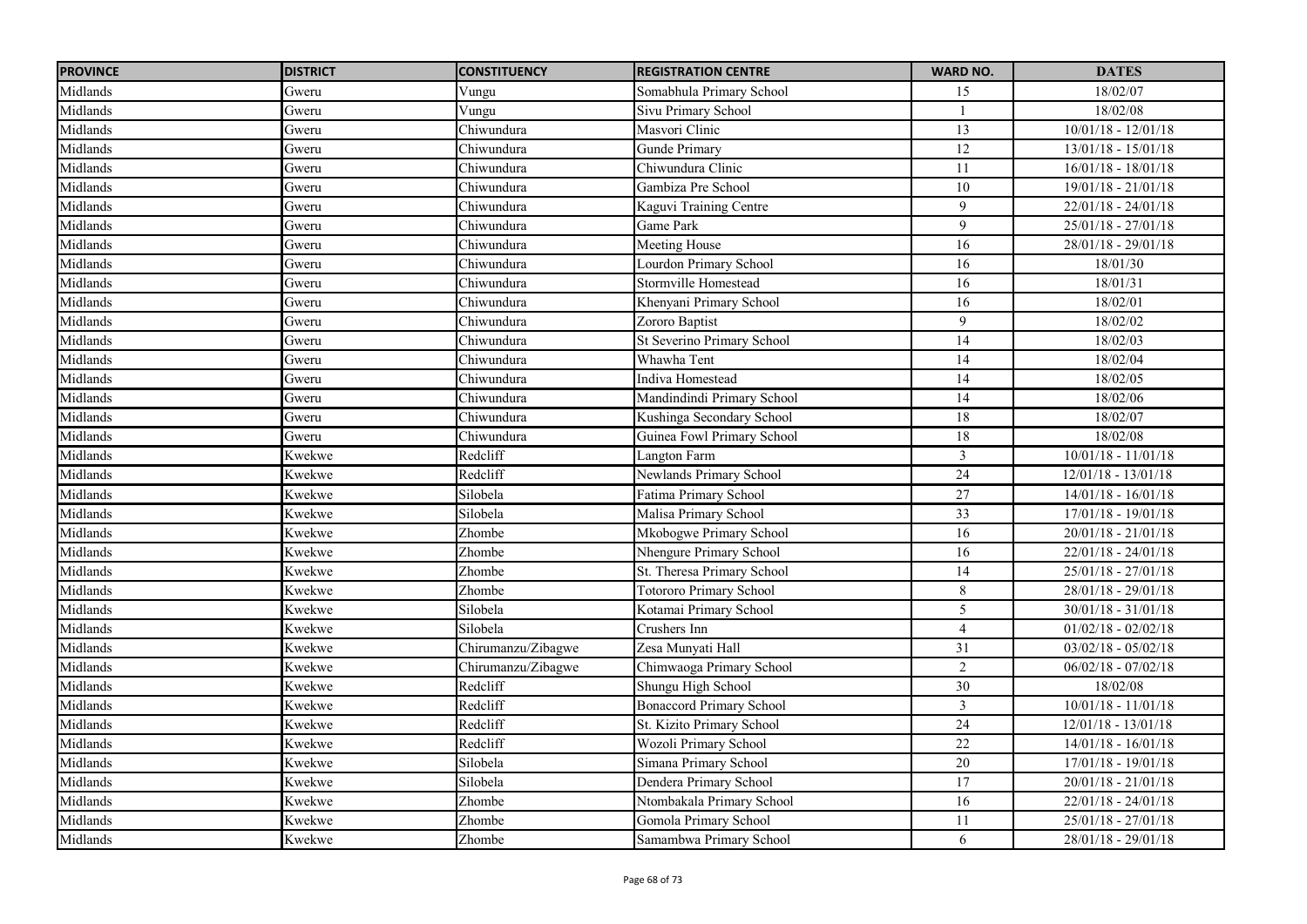| <b>PROVINCE</b> | <b>DISTRICT</b> | <b>CONSTITUENCY</b>   | <b>REGISTRATION CENTRE</b>         | <b>WARD NO.</b> | <b>DATES</b>            |
|-----------------|-----------------|-----------------------|------------------------------------|-----------------|-------------------------|
| Midlands        | Kwekwe          | Silobela              | Maywood Primary School             | $\overline{4}$  | $30/01/18 - 31/01/18$   |
| Midlands        | Kwekwe          | Silobela              | <b>Collusion Mine</b>              | $\overline{4}$  | $01/02/18 - 02/02/18$   |
| Midlands        | Kwekwe          | Chirumanzu/Zibagwe    | Riverside Primary School           |                 | $03/02/18 - 05/02/18$   |
| Midlands        | Kwekwe          | Chirumanzu/Zibagwe    | Sebakwe Primary School             | 2               | $06/02/18 - 07/02/18$   |
| Midlands        | Kwekwe          | Redcliff              | Moyo Ranch. Bvumira Primary School | 30              | 18/02/08                |
| Midlands        | Kwekwe          | Redcliff              | Riverlea Primary School            | 3               | $10/01/18 - 11/01/18$   |
| Midlands        | Kwekwe          | Silobela              | Umelusi Primary School             | 25              | $12/01/18 - 13/01/18$   |
| Midlands        | Kwekwe          | Silobela              | Ntobe Primary School               | $\overline{25}$ | $14/01/18 - 16/01/18$   |
| Midlands        | Kwekwe          | Silobela              | Ruya Primary School                | 19              | $17/01/18 - 19/01/18$   |
| Midlands        | Kwekwe          | Silobela              | Donsa 1 Primary School             | 17              | $20/01/18 - 21/01/18$   |
| Midlands        | Kwekwe          | Silobela              | Sunganai Primary School            | 15              | $22/01/18 - 24/01/18$   |
| Midlands        | Kwekwe          | Zhombe                | Ntabeni Primary School             | 14              | $25/01/18 - 27/01/18$   |
| Midlands        | Kwekwe          | Silobela              | Mariyangu Primary School           | $\overline{5}$  | $28/01/18 - 29/01/18$   |
| Midlands        | Kwekwe          | Silobela              | <b>Broomsgrove Primary School</b>  | $\overline{4}$  | $30/01/18 - 31/01/18$   |
| Midlands        | Kwekwe          | Chirumanzu/Zibagwe    | <b>Bonwei Primary School</b>       | 31              | $01/02/18 - 02/02/18$   |
| Midlands        | Kwekwe          | Chirumanzu/Zibagwe    | Milsonia Primary School            |                 | $03/02/18 - 05/02/18$   |
| Midlands        | Kwekwe          | Chirumanzu/Zibagwe    | Umlala Park Primary School         | $\overline{2}$  | $06/02/18 - 07/02/18$   |
| Midlands        | Kwekwe          | Redcliff              | Melrose Primary School             | 3               | 18/02/08                |
| Midlands        | Kwekwe          | Redcliff              | Grasslands Primary School          | $\overline{3}$  | $10/01/18 - 11/01/18$   |
| Midlands        | Kwekwe          | Silobela              | Mpinda Primary School              | 25              | $12/01/18 - 13/01/18$   |
| Midlands        | Kwekwe          | Silobela              | <b>St. Dominics Primary School</b> | 21              | $14/01/18 - 16/01/18$   |
| Midlands        | Kwekwe          | Silobela              | Donsa Dam Primary School           | 29              | $17/01/18 - 19/01/18$   |
| Midlands        | Kwekwe          | Silobela              | Mabhidhli Primary School           | $\overline{17}$ | $20/01/18 - 21/01/18$   |
| Midlands        | Kwekwe          | Silobela              | Somoza Primary School              | $\overline{15}$ | $22/01/18 - 24/01/18$   |
| Midlands        | Kwekwe          | Zhombe                | Zhombe Primary School              | 14              | $25/01/18 - 27/01/18$   |
| Midlands        | Kwekwe          | Silobela              | Zibagwe Primary School             | 5               | 28/01/18 - 29/01/18     |
| Midlands        | Kwekwe          | Silobela              | <b>Tiger Reef Primary School</b>   | $\overline{4}$  | $30/01/18 - 31/01/18$   |
| Midlands        | Kwekwe          | Chirumanzu/Zibagwe    | Sherwood Clinic                    | 31              | $01/02/18 - 02/02/18$   |
| Midlands        | Kwekwe          | Chirumanzu/Zibagwe    | Marivale Primary School            |                 | $03/02/18 - 05/02/18$   |
| Midlands        | Kwekwe          | Chirumanzu/Zibagwe    | Pauldale Primary School            | 2               | $06/02/18 - 07/02/18$   |
| Midlands        | Kwekwe          | Redcliff              | Hurudza Primary School             | 30              | 18/02/08                |
| Midlands        | Kwekwe          | Mbizo                 | Chana Primary School               | 11 Kwe          | $10/01/18 - 12/01/18$   |
| Midlands        | Kwekwe          | Mbizo                 | Black Wadada                       | 12              | $13/01/18 - 14/01/18$   |
| Midlands        | Kwekwe          | Mbizo                 | Mbizo 15 Secondary School          | $\overline{2}$  | $15/01/18 - 17/01/18$   |
| Midlands        | Kwekwe          | Kwekwe Central        | Mbizo Youth Centre                 |                 | $18/01/18 - 21/01/18$   |
| Midlands        | Kwekwe          | <b>Kwekwe Central</b> | Msasa Park Zaoga Church            | 14              | $22/01/18 - 23/01/18$   |
| Midlands        | Kwekwe          | <b>Kwekwe Central</b> | Globe And Phoenix Mine Hall        | 6               | $24/01/18$ - $26/01/18$ |
| Midlands        | Kwekwe          | Kwekwe Central        | Amaveni Hall                       | 8               | $27/01/18 - 29/01/18$   |
| Midlands        | Kwekwe          | Redcliff              | R.J Davies                         | 4 Redcliff      | $30/01/18 - 31/01/18$   |
| Midlands        | Kwekwe          | Redcliff              | <b>Torwood Hall</b>                |                 | $01/02/18 - 02/02/18$   |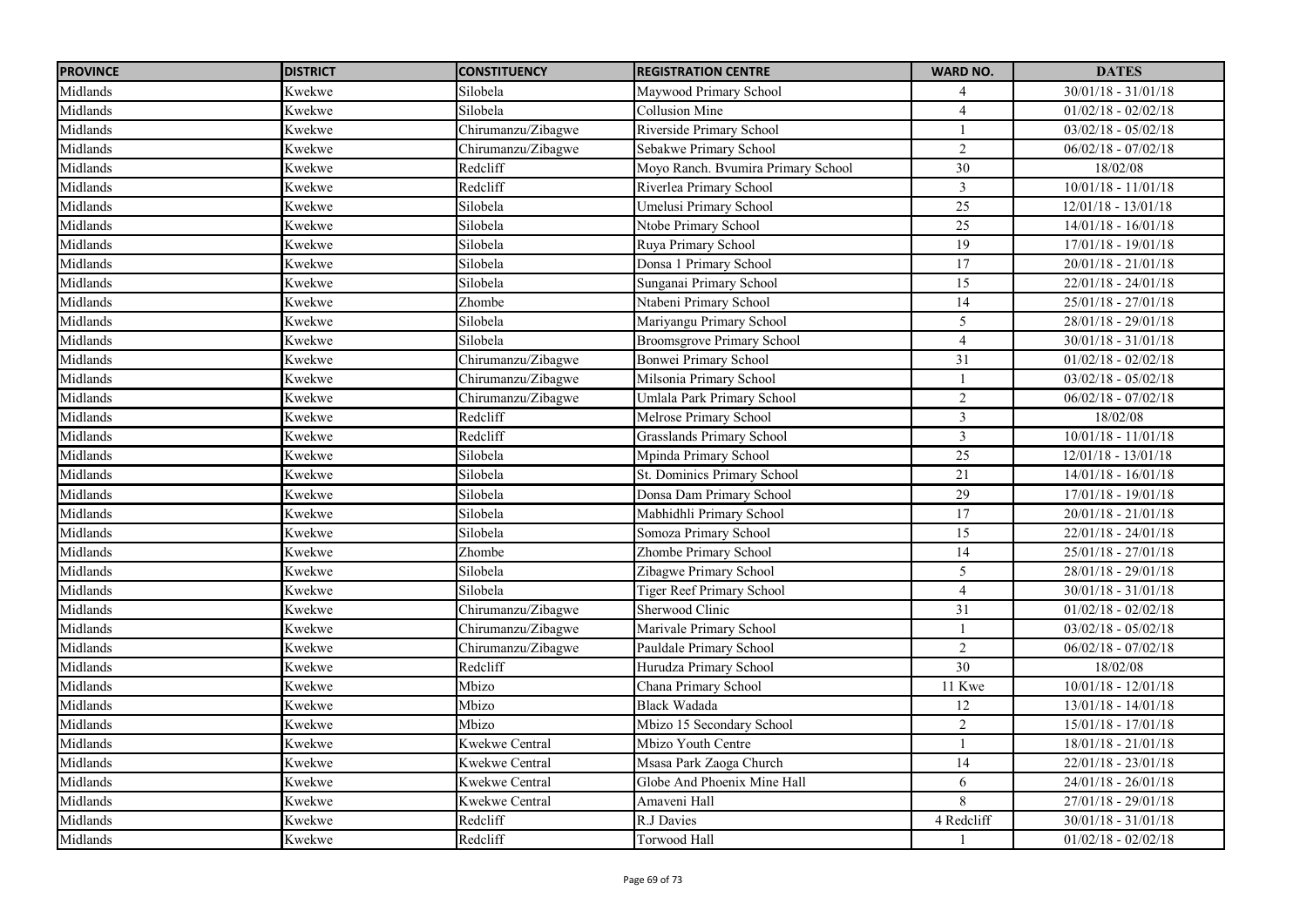| <b>PROVINCE</b> | <b>DISTRICT</b> | <b>CONSTITUENCY</b> | <b>REGISTRATION CENTRE</b>     | <b>WARD NO.</b> | <b>DATES</b>          |
|-----------------|-----------------|---------------------|--------------------------------|-----------------|-----------------------|
| Midlands        | Kwekwe          | Redcliff            | Rutendo Hall                   | 6               | $03/02/18 - 05/02/18$ |
| Midlands        | Kwekwe          | Redcliff            | Mafidhi Primary School         | $\overline{5}$  | $06/02/18 - 08/02/18$ |
| Midlands        | Mberengwa       | Mberengwa North     | Zvavashe Secondary School      | $\overline{35}$ | 18/01/10              |
| Midlands        | Mberengwa       | Mberengwa North     | Mt Belingwe Bc                 | 35              | $11/01/18 - 12/01/18$ |
| Midlands        | Mberengwa       | Mberengwa North     | Chomusenda Secondary School    | 10              | $13/01/18 - 14/01/18$ |
| Midlands        | Mberengwa       | Mberengwa North     | Mnene Secondary School         | $\overline{2}$  | 18/01/15              |
| Midlands        | Mberengwa       | Mberengwa North     | Chomubhobho Primary School     | $\overline{2}$  | $16/01/18 - 17/01/18$ |
| Midlands        | Mberengwa       | Mberengwa North     | Ivhukuvanhu Primary School     | $\overline{2}$  | 18/01/18              |
| Midlands        | Mberengwa       | Mberengwa North     | Neta Bc                        | 36              | 18/01/19              |
| Midlands        | Mberengwa       | Mberengwa Noth      | Murezu Secondary School        |                 | 18/01/20              |
| Midlands        | Mberengwa       | Mberengwa Noth      | <b>Byute Primary School</b>    | 37              | $21/01/18 - 22/01/18$ |
| Midlands        | Mberengwa       | Mberengwa Noth      | Chegato High School            | 15              | 18/01/23              |
| Midlands        | Mberengwa       | Mberengwa Noth      | Ruzengwe Secondary School      | 15              | 18/01/24              |
| Midlands        | Mberengwa       | Mberengwa Noth      | Mposi Secondary School         | 16              | 18/01/25              |
| Midlands        | Mberengwa       | Mberengwa Noth      | Mpandashango Secondary School  | 17              | $26/01/18 - 27/01/18$ |
| Midlands        | Mberengwa       | Mberengwa Noth      | Vutika Secondary School        | 17              | 18/01/28              |
| Midlands        | Mberengwa       | Mberengwa Noth      | Rengwe Secondary School        | 9               | 18/01/29              |
| Midlands        | Mberengwa       | Mberengwa North     | Mabika Secondary School        | 12              | 18/01/30              |
| Midlands        | Mberengwa       | Mberengwa North     | Zvamagwiro Secondary School    | 11              | 18/01/31              |
| Midlands        | Mberengwa       | Mberengwa North     | Marirazhombe Primary School    | 13              | 18/02/01              |
| Midlands        | Mberengwa       | Mberengwa North     | Cheshumba Primary School       | 35              | 18/02/02              |
| Midlands        | Mberengwa       | Mberengwa North     | Shauro Primary School          |                 | 18/02/03              |
| Midlands        | Mberengwa       | Mberengwa North     | <b>Bungwe Primary School</b>   | 36              | 18/02/04              |
| Midlands        | Mberengwa       | Mberengwa North     | Chomukonde Primary School      | 36              | $05/02/18 - 06/02/18$ |
| Midlands        | Mberengwa       | Mberengwa North     | Rupemba Primary School         | $\overline{2}$  | $07/02/18 - 08/02/18$ |
| Midlands        | Mberengwa       | Mberengwa West      | Masasehigh School              | 31              | $10/01/18 - 14/01/18$ |
| Midlands        | Mberengwa       | Mberengwa West      | Maringambizi Secondary School  | 33              | 15/01/18 - 19/01/18   |
| Midlands        | Mberengwa       | Mberengwa West      | Matabo Secondary School        | $\overline{32}$ | $20/01/18 - 21/01/18$ |
| Midlands        | Mberengwa       | Mberengwa West      | Vubwe Secondary School         | 31              | $22/01/18 - 24/01/18$ |
| Midlands        | Mberengwa       | Mberengwa West      | Chovuragu Secondary School     | $\overline{29}$ | $25/01/18 - 26/01/18$ |
| Midlands        | Mberengwa       | Mberengwa West      | Sandawana Primary School       | 29              | $27/01/18 - 29/01/18$ |
| Midlands        | Mberengwa       | Mberengwa West      | Guruva Secondary School        | 30              | $30/01/18 - 01/02/18$ |
| Midlands        | Mberengwa       | Mberengwa West      | Chebvute Secondary School      | 14              | $02/02/18 - 04/02/18$ |
| Midlands        | Mberengwa       | Mberengwa West      | Chizungu Secondary School      | 13              | $05/02/18 - 08/02/18$ |
| Midlands        | Mberengwa       | Mberengwa East      | Vutsanana Secondary School     | $8\,$           | $10/01/18 - 11/01/18$ |
| Midlands        | Mberengwa       | Mberengwa East      | Bayayi Secondary School        | 20              | $12/01/18 - 13/01/18$ |
| Midlands        | Mberengwa       | Mberengwa East      | Murerezi Secondary School      | 5               | $14/01/18 - 16/01/18$ |
| Midlands        | Mberengwa       | Mberengwa East      | Svita Secondary School         | $\overline{3}$  | $17/01/18 - 19/01/18$ |
| Midlands        | Mberengwa       | Mberengwa East      | Ngungumbane Primary School     | $20\,$          | $20/01/18 - 21/01/18$ |
| Midlands        | Mberengwa       | Mberengwa East      | Hwikwi/Poland Secondary School | 5               | $22/01/18 - 23/01/18$ |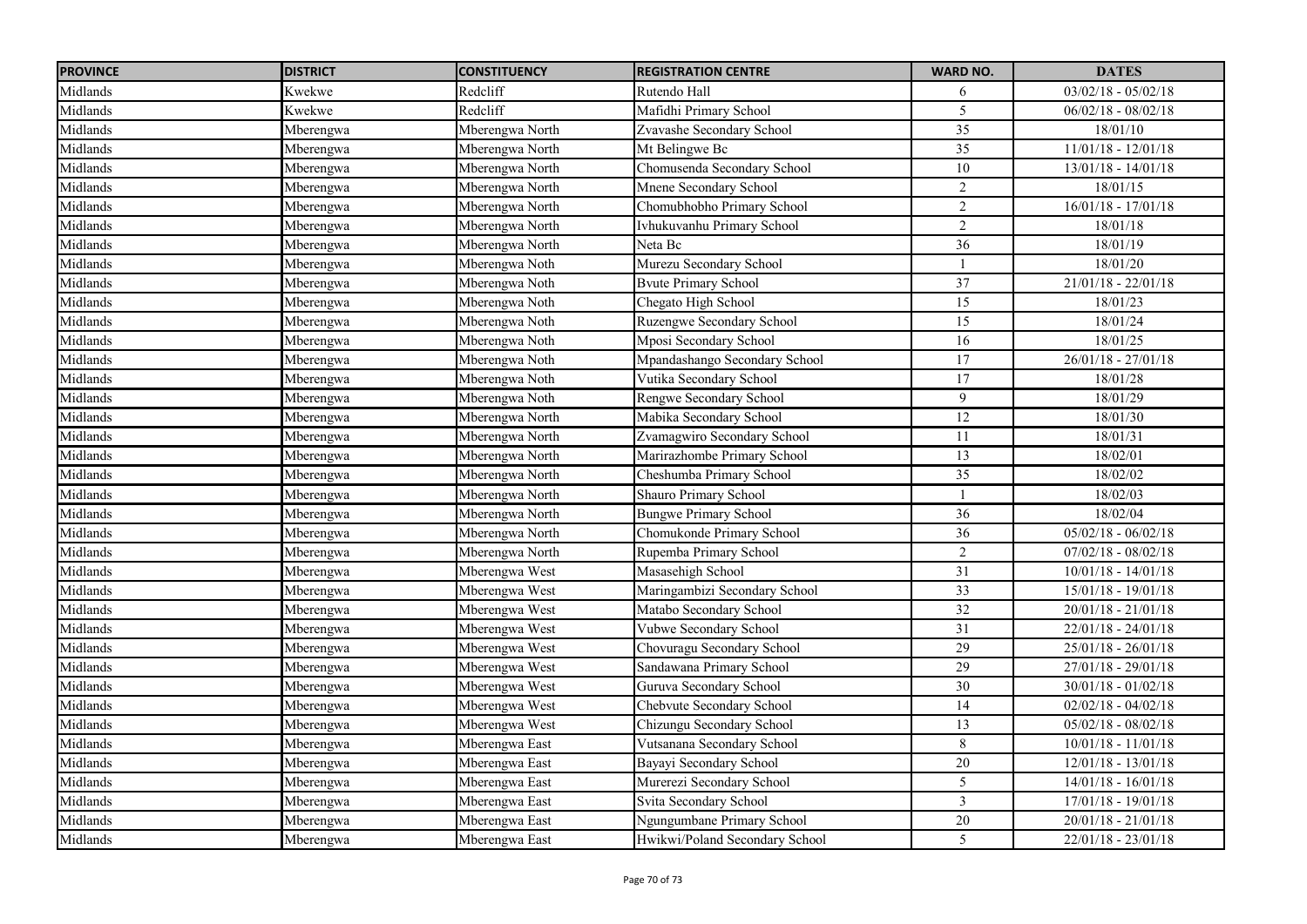| <b>PROVINCE</b> | <b>DISTRICT</b> | <b>CONSTITUENCY</b> | <b>REGISTRATION CENTRE</b>   | <b>WARD NO.</b> | <b>DATES</b>          |
|-----------------|-----------------|---------------------|------------------------------|-----------------|-----------------------|
| Midlands        | Mberengwa       | Mberengwa East      | Mbuyanehanda High            | 6               | $24/01/18 - 27/01/18$ |
| Midlands        | Mberengwa       | Mberengwa East      | Zvomukonde Secondary School  | $\overline{4}$  | $28/01/18 - 29/01/18$ |
| Midlands        | Mberengwa       | Mberengwa East      | Chemimwe Secondary School    | $\mathfrak{Z}$  | $30/01/18 - 01/02/18$ |
| Midlands        | Mberengwa       | Mberengwa East      | Mataruse Secondary School    | $\overline{7}$  | $02/02/18 - 04/02/18$ |
| Midlands        | Mberengwa       | Mberengwa East      | Chegute Secondary School     | 8               | $05/02/18 - 08/02/18$ |
| Midlands        | Mberengwa       | Mberengwa South     | Chingoma Secondary School    | 26              | 18/01/10              |
| Midlands        | Mberengwa       | Mberengwa South     | Funye Secondary School       | 18              | $11/01/18 - 12/01/18$ |
| Midlands        | Mberengwa       | Mberengwa South     | Zvamatohwe Secondary School  | 19              | $13/01/18 - 14/01/18$ |
| Midlands        | Mberengwa       | Mberengwa South     | Chiwara Primary School       | 6               | $15/01/18 - 16/01/18$ |
| Midlands        | Mberengwa       | Mberengwa South     | Vurasha Secondary School     | $\overline{22}$ | $17/01/18 - 18/01/18$ |
| Midlands        | Mberengwa       | Mberengwa South     | Vuronga Secondary School     | 19              | 18/01/19              |
| Midlands        | Mberengwa       | Mberengwa South     | Chaora Primary School        | 18              | 18/01/20              |
| Midlands        | Mberengwa       | Mberengwa South     | Matedzi Primary School       | 19              | 18/01/21              |
| Midlands        | Mberengwa       | Mberengwa South     | Bonda Primary School         | 21              | 18/01/22              |
| Midlands        | Mberengwa       | Mberengwa South     | Musume Secondary School      | $\overline{23}$ | $23/01/18 - 24/01/18$ |
| Midlands        | Mberengwa       | Mberengwa South     | Madenyika Secondary School   | 24              | $25/01/18 - 26/01/18$ |
| Midlands        | Mberengwa       | Mberengwa South     | Mketi Secondary School       | 25              | $27/01/18 - 29/01/18$ |
| Midlands        | Mberengwa       | Mberengwa South     | Makuva Secondary School      | 28              | $30/01/18 - 31/01/18$ |
| Midlands        | Mberengwa       | Mberengwa South     | Chapungu Secondary School    | $\overline{27}$ | $01/02/18 - 02/02/18$ |
| Midlands        | Mberengwa       | Mberengwa South     | Inyala Community Hall        | 26              | $03/02/18 - 05/02/18$ |
| Midlands        | Mberengwa       | Mberengwa South     | Vumukwana Primary School     | 16              | $06/02/18 - 08/02/18$ |
| Midlands        | Shurugwi        | Shurugwi North      | Shurugwi No. 2 Secondary     | 12              | $10/01/18 - 11/01/18$ |
| Midlands        | Shurugwi        | Shurugwi South      | Kashambe Primary School      | 21              | $12/01/18 - 14/01/18$ |
| Midlands        | Shurugwi        | Shurugwi South      | Dorset Secondary School      | 21              | $15/01/18 - 17/01/18$ |
| Midlands        | Shurugwi        | Shurugwi North      | Chikwingizha Mission         | 17              | $18/01/18 - 19/01/18$ |
| Midlands        | Shurugwi        | Shurugwi North      | Valley Primary School        | 17              | $20/01/18 - 21/01/18$ |
| Midlands        | Shurugwi        | Shurugwi North      | Chitora Secondary School     |                 | $22/01/18 - 24/01/18$ |
| Midlands        | Shurugwi        | Shurugwi South      | Batanai Primary School       | $\overline{2}$  | 25/01/18 - 26/01/18   |
| Midlands        | Shurugwi        | Shurugwi South      | Shamba Primary School        | 24              | 27/01/18 - 29/01/18   |
| Midlands        | Shurugwi        | Shurugwi South      | Gare Secondary School        | $\overline{7}$  | $30/01/18 - 31/01/18$ |
| Midlands        | Shurugwi        | Shurugwi South      | Jobolingo Primary School     | $\mathfrak{Z}$  | $01/02/18 - 02/02/18$ |
| Midlands        | Shurugwi        | Shurugwi North      | Juchuta Secondary School     | 13              | $03/02/18 - 04/02/18$ |
| Midlands        | Shurugwi        | Shurugwi North      | Zvishazha Primary School     | 19              | $05/02/18 - 06/02/18$ |
| Midlands        | Shurugwi        | Shurugwi South      | Donga Sub Office             | 10              | $07/02/18 - 08/02/18$ |
| Midlands        | Shurugwi        | Shurugwi North      | Railway Block Primary School | $\mathfrak{Z}$  | $10/01/18 - 11/01/18$ |
| Midlands        | Shurugwi        | Shurugwi South      | Zhaugwe South Primary        | 21              | $12/01/18 - 14/01/18$ |
| Midlands        | Shurugwi        | Shurugwi North      | Totonga Primary School       | 17              | $15/01/18 - 17/01/18$ |
| Midlands        | Shurugwi        | Shurugwi North      | Dombojena Primary School     | 18              | $18/01/18 - 19/01/18$ |
| Midlands        | Shurugwi        | Shurugwi North      | Zviumwa Secondary School     | 16              | $20/01/18 - 21/01/18$ |
| Midlands        | Shurugwi        | Shurugwi North      | Tangley Range Primary School |                 | $22/01/18 - 23/01/18$ |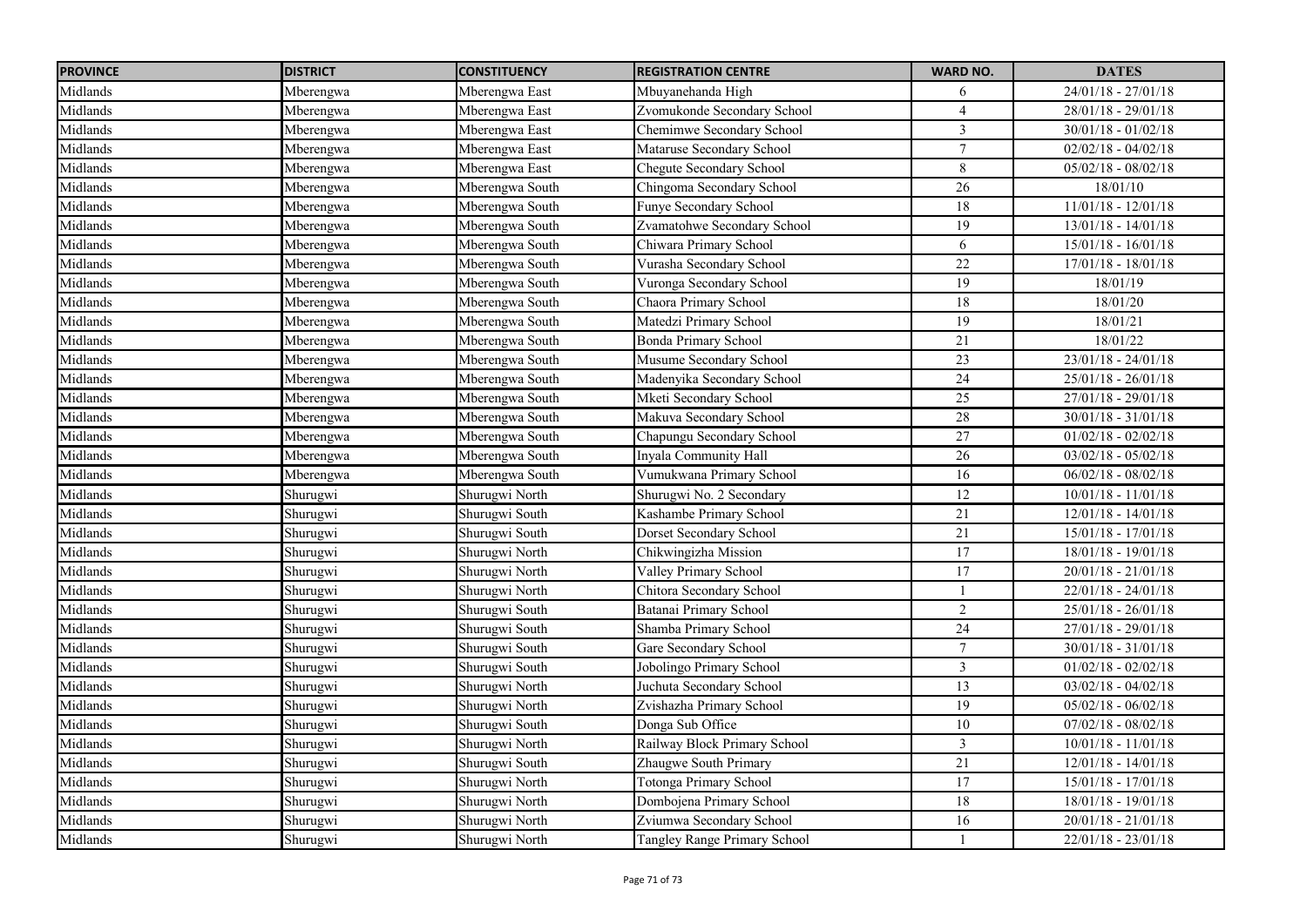| <b>PROVINCE</b> | <b>DISTRICT</b> | <b>CONSTITUENCY</b> | <b>REGISTRATION CENTRE</b>       | <b>WARD NO.</b> | <b>DATES</b>          |
|-----------------|-----------------|---------------------|----------------------------------|-----------------|-----------------------|
| Midlands        | Shurugwi        | Shurugwi North      | Gwanza Primary School            | 23              | $24/01/18 - 26/01/18$ |
| Midlands        | Shurugwi        | Shurugwi South      | Jongwe Primary School            | $\overline{5}$  | $27/01/18 - 29/01/18$ |
| Midlands        | Shurugwi        | Shurugwi South      | Mazivisa Primary School          | $\overline{24}$ | $30/01/18 - 31/01/18$ |
| Midlands        | Shurugwi        | Shurugwi North      | Tumba Primary School             | 12              | $01/02/18 - 02/02/18$ |
| Midlands        | Shurugwi        | Shurugwi North      | <b>Hanke Mission</b>             | 13              | $03/02/18 - 04/02/18$ |
| Midlands        | Shurugwi        | Shurugwi South      | Matamba Primary School           | 13              | $05/02/18 - 06/02/18$ |
| Midlands        | Shurugwi        | Shurugwi South      | Batanai Secondary School         | 8               | $07/02/18 - 08/02/18$ |
| Midlands        | Shurugwi        | Shurugwi North      | Impali Primary School            | 18              | $10/01/18 - 12/01/18$ |
| Midlands        | Shurugwi        | Shurugwi North      | Zhaugwe North Primary School     | 18              | $13/01/18 - 14/01/18$ |
| Midlands        | Shurugwi        | Shurugwi North      | Gwenhoro Primary School          | $\overline{18}$ | $15/01/18 - 16/01/18$ |
| Midlands        | Shurugwi        | Shurugwi North      | <b>Bethel Primary School</b>     | 18              | $17/01/18 - 19/01/18$ |
| Midlands        | Shurugwi        | Shurugwi North      | <b>Dhlemiti Primary School</b>   | 16              | $20/01/18 - 21/01/18$ |
| Midlands        | Shurugwi        | Shurugwi North      | Munikwa Primary School           |                 | $22/01/18 - 23/01/18$ |
| Midlands        | Shurugwi        | Shurugwi South      | Nyagari Primary School           | $\overline{2}$  | $24/01/18 - 25/01/18$ |
| Midlands        | Shurugwi        | Shurugwi South      | <b>Tokwe Primary School</b>      | $\overline{22}$ | $26/01/18 - 27/01/18$ |
| Midlands        | Shurugwi        | Shurugwi South      | Chinho Primary School            | $\tau$          | 28/01/18 - 29/01/18   |
| Midlands        | Shurugwi        | Shurugwi North      | Svika Secondary School           | 14              | $30/01/18 - 02/02/18$ |
| Midlands        | Shurugwi        | Shurugwi North      | Chironde Primary School          | $\overline{19}$ | $03/02/18 - 04/02/18$ |
| Midlands        | Shurugwi        | Shurugwi South      | Vungwi Primary School            | 11              | $05/02/18 - 06/02/18$ |
| Midlands        | Shurugwi        | Shurugwi South      | <b>Banga Primary School</b>      | $\,8\,$         | $07/02/18 - 08/02/18$ |
| Midlands        | Zvishavane      | Zvishavane Ngezi    | Makwasha Primary School          | 19              | $10/01/18 - 11/01/18$ |
| Midlands        | Zvishavane      | Zvishavane Runde    | Mwezhe Primary School            | 13              | $12/01/18 - 13/01/18$ |
| Midlands        | Zvishavane      | Zvishavane Runde    | Shiku Primary School             | 14              | $14/01/18 - 15/01/18$ |
| Midlands        | Zvishavane      | Zvishavane Runde    | Mabasa Primary School            | $\overline{15}$ | $16/01/18 - 17/01/18$ |
| Midlands        | Zvishavane      | Zvishavane Runde    | Chachitsa Secondary School       | 18              | $18/01/18 - 19/01/18$ |
| Midlands        | Zvishavane      | Zvishavane Runde    | Ngomeyebani Secondary School     | $\overline{17}$ | $20/01/18 - 21/01/18$ |
| Midlands        | Zvishavane      | Zvishavane Runde    | Zvegona Primary School           | 17              | $22/01/18 - 23/01/18$ |
| Midlands        | Zvishavane      | Zvishavane Ngezi    | Mtshingwe Primary School         | $\overline{7}$  | $24/01/18 - 25/01/18$ |
| Midlands        | Zvishavane      | Zvishavane Runde    | Makobere Primary School          |                 | 26/01/18 - 27/01/18   |
| Midlands        | Zvishavane      | Zvishavane Runde    | Chedope Primary School           | $\overline{4}$  | $28/01/18 - 29/01/18$ |
| Midlands        | Zvishavane      | Zvishavane Runde    | Gwemombe Langwani Primary School | $\,8\,$         | $30/01/18 - 31/01/18$ |
| Midlands        | Zvishavane      | Zvishavane Runde    | Chinembeure Secondary School     | $10\,$          | $01/02/18 - 02/02/18$ |
| Midlands        | Zvishavane      | Zvishavane Runde    | Mapedza Primary School           | $\tau$          | $03/02/18 - 05/02/18$ |
| Midlands        | Zvishavane      | Zvishavane Runde    | Zeruvi Primary School            | $\overline{2}$  | $06/02/18 - 08/02/18$ |
| Midlands        | Zvishavane      | Zvishavane Runde    | Vukwe Primary School             | 19              | $10/01/18 - 11/01/18$ |
| Midlands        | Zvishavane      | Zvishavane Runde    | Matenda Primary School           | 13              | $12/01/18 - 13/01/18$ |
| Midlands        | Zvishavane      | Zvishavane Runde    | Wasima Secondary School          | 16              | $14/01/18 - 15/01/18$ |
| Midlands        | Zvishavane      | Zvishavane Runde    | Chamini Primary School           | 18              | $16/01/18 - 17/01/18$ |
| Midlands        | Zvishavane      | Zvishavane Ngezi    | Sinami Primary School            | 18              | $18/01/18 - 20/01/18$ |
| Midlands        | Zvishavane      | Zvishavane Ngezi    | Sivanga Primary School           | 17              | $21/01/18 - 22/01/18$ |